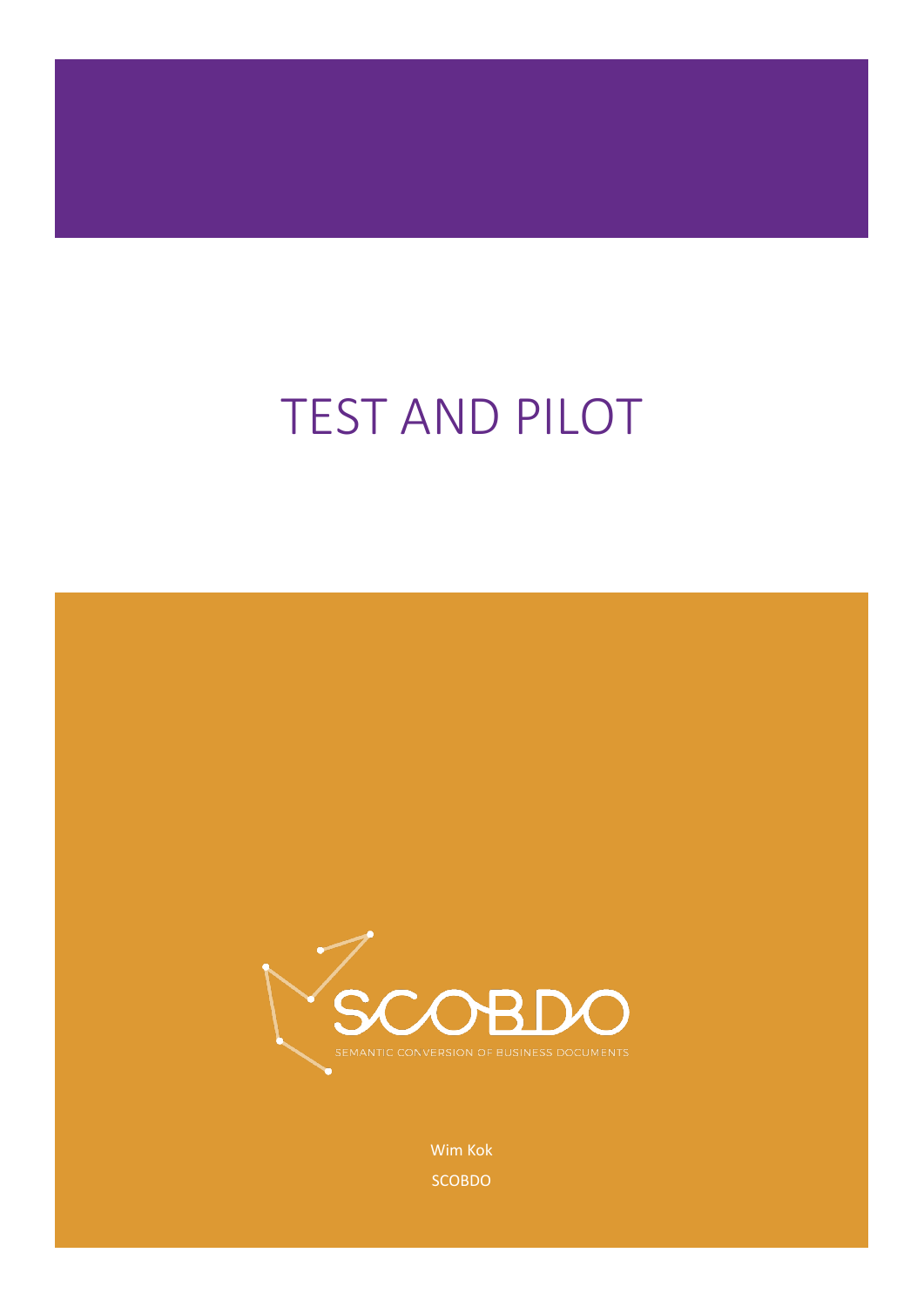

*Version history*

| <b>Version</b> | Date       | <b>Remarks</b>  | <b>Author</b> |
|----------------|------------|-----------------|---------------|
| 0.1            | 22-08-2017 | Initial version | Wim Kok       |
| 0.2            | 27-12-2017 | Last tests      | Wim Kok       |
| 1.0            | 18-01-2018 | Final           | Wim Kok       |
|                |            |                 |               |
|                |            |                 |               |
|                |            |                 |               |

This is a living document. Functions may be added or changed as they are implemented.

*Status*

Public



# Co-financed by the European Union

Connecting Europe Facility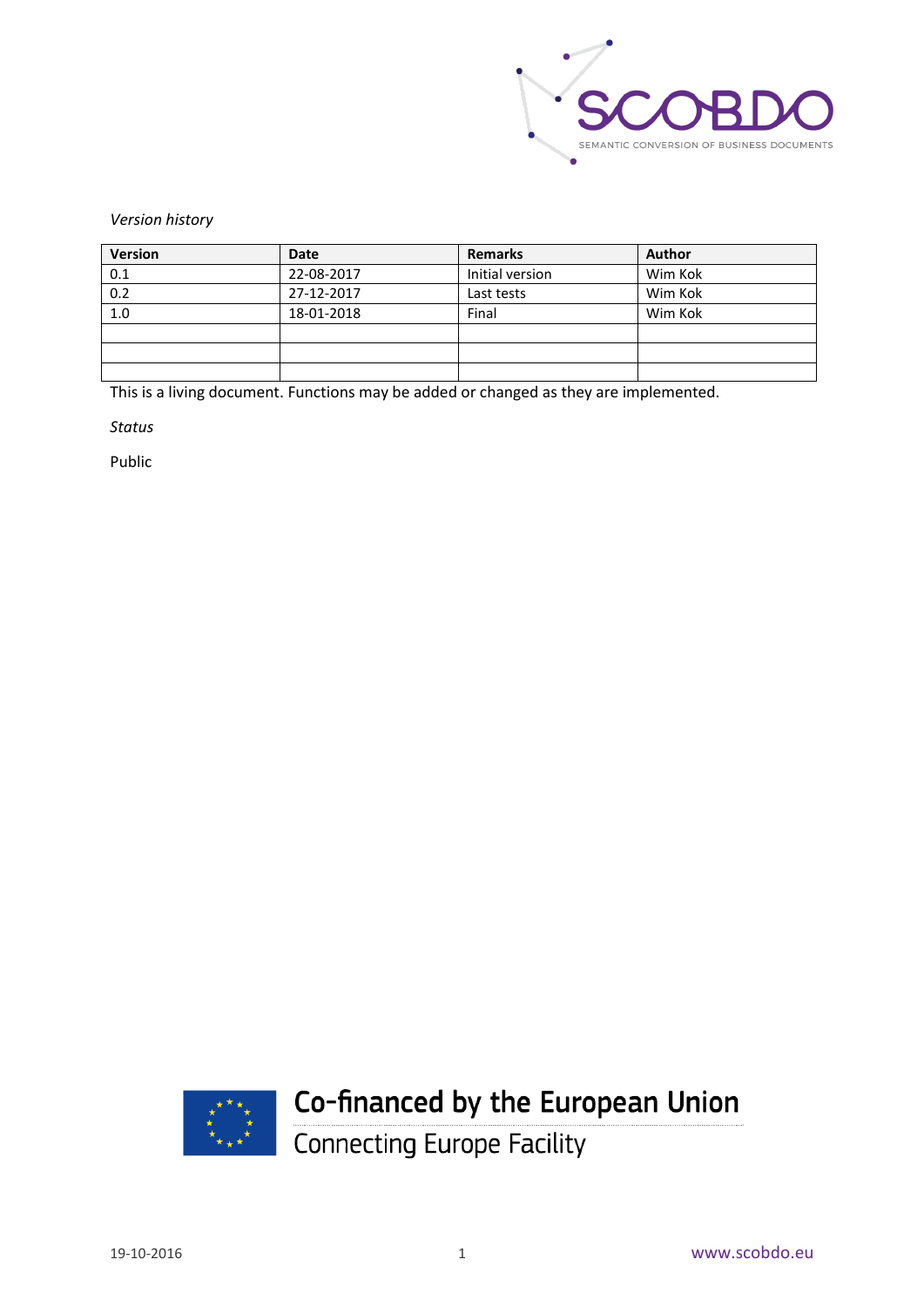

# <span id="page-2-0"></span>Table of contents

| 1. |                                                                                         |  |
|----|-----------------------------------------------------------------------------------------|--|
| 2. |                                                                                         |  |
|    |                                                                                         |  |
|    |                                                                                         |  |
|    |                                                                                         |  |
|    |                                                                                         |  |
|    |                                                                                         |  |
| 3. |                                                                                         |  |
| 4. |                                                                                         |  |
| 5. |                                                                                         |  |
|    | Appendix 1 - ProductiveMapping_ZUGFeRD 1.0 Extended DRAFT 10_to_EN16931 - UBL 2.1 DRAFT |  |
|    |                                                                                         |  |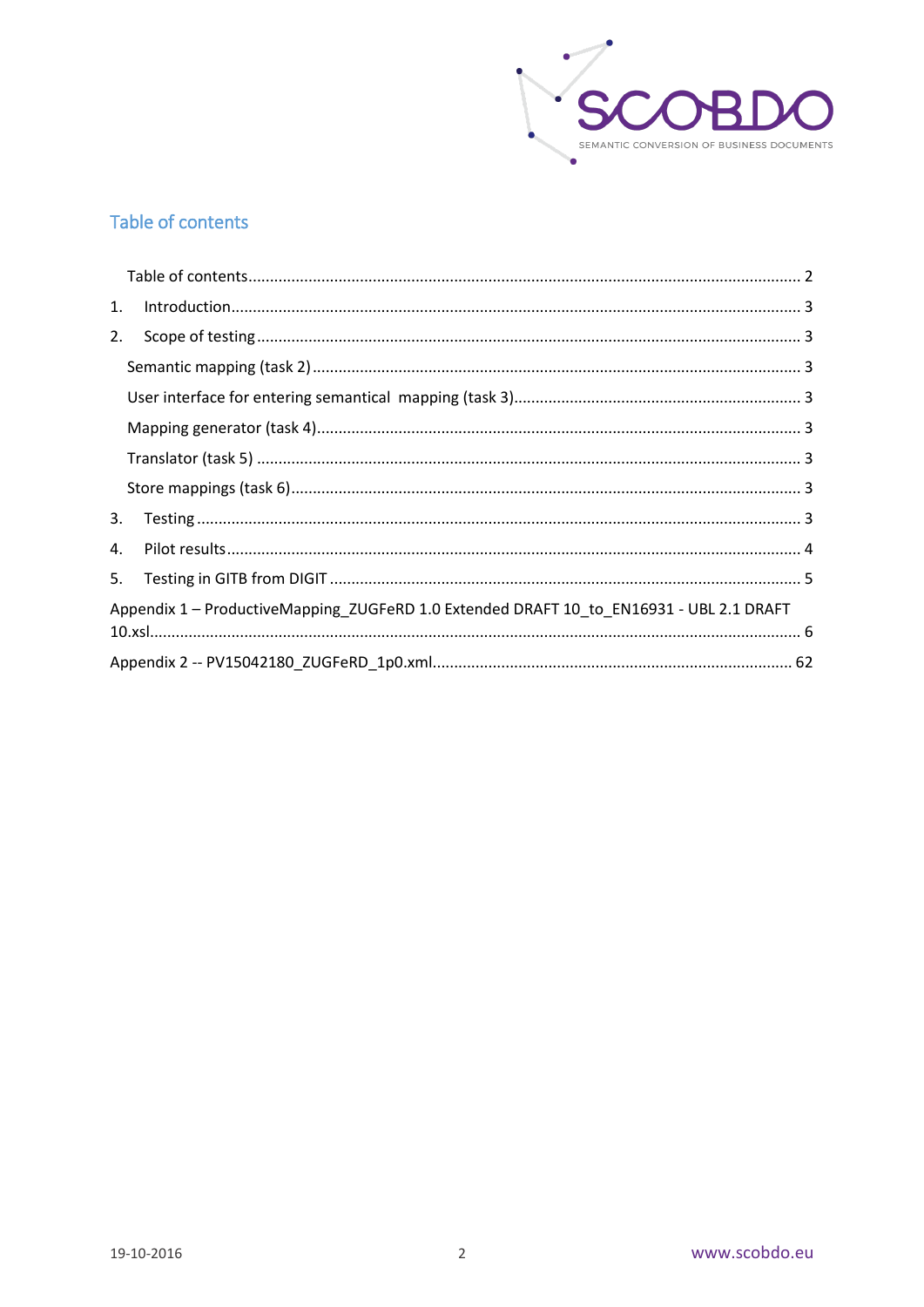

#### 1. Introduction

<span id="page-3-0"></span>This document describes the testing and pilot of the SCOBDO end products. The testing involves guided conversion of specific documents in controlled step by step environment. The pilot involves sending and receiving production documents sent in a other format than received.

#### <span id="page-3-1"></span>2. Scope of testing

Every task that delivers a product will test the product. The testing done in this task is the integration test between the products.

#### <span id="page-3-2"></span>Semantic mapping (task 2)

Product: Specification of semantic and technical documentation of electronic messages

This is not tested directly during integration testing. The resulting documents are checked against the semantic meaning of the original document.

#### <span id="page-3-3"></span>User interface for entering semantical mapping (task 3).

Product: User friendly interface (software, manual and technical documentation) to allow software vendors and service providers to specify electronic messages and mappings between them

This product is tested during the definition of tested invoice formats

#### <span id="page-3-4"></span>Mapping generator (task 4)

Product: Mapping generator

The result of the mapping is the main part of the testing but is also depending on a good definition of the invoice.

#### <span id="page-3-5"></span>Translator (task 5)

Product: Import mechanism in conversion software to deploy mappings (software, manual and documentation)

Proper mapper must be used depending on the document format send and receiving format to be expeted by the receiver.

#### <span id="page-3-6"></span>Store mappings (task 6)

Product: Semantic and technical repository of e-invoice messages and formats

Mappings are stored in a central directory. This is tested during the shared development of the mappings

## <span id="page-3-7"></span>3. Testing

The testing of "User interface for entering semantical" mapping is done during the creation of the mapping. There where initially some problems:

1. saving of the document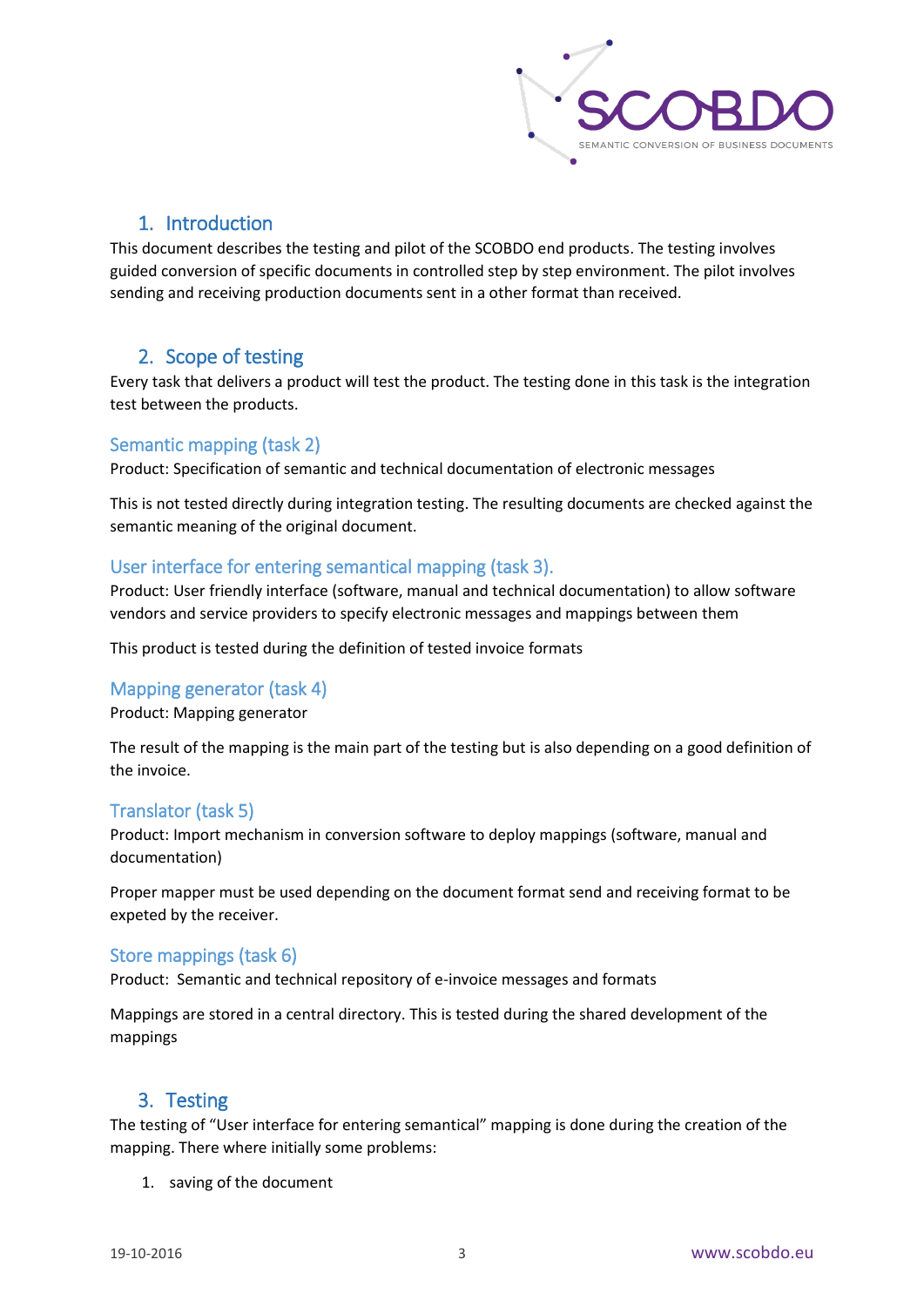

- 2. searching in the mapping fields
- 3. Missing mapping examples

All these problems where solved at the end of the project. The tool was used for creating the mappings that where used during the project.

The "Mapping generator" was used to create the XSLT files that translated the final test documents. The main problem that we have had was with mapping defined but not used fields to empty fields that are not allowed. This was solved.

## <span id="page-4-0"></span>4. Pilot results

As input a real invoice is used that was sent to the Municipality of Groningen in Zugferd format (Appendix 2 -- [PV15042180\\_ZUGFeRD\\_1p0.xml\)](#page-62-0). An XSLT is generated from the two mappings "ZUGFeRD 1.0 Extended DRAFT 10" and "EN16931 - UBL 2.1 DRAFT 10".

|                                                                                                                                                                                                          | SEMANTIC CONVERSION OF                                                                                                                                                   |                      |                                  | WimKok   Log Off                                                     |  |
|----------------------------------------------------------------------------------------------------------------------------------------------------------------------------------------------------------|--------------------------------------------------------------------------------------------------------------------------------------------------------------------------|----------------------|----------------------------------|----------------------------------------------------------------------|--|
| <b>HOME</b>                                                                                                                                                                                              | <b>SCOBDO MAPPING</b><br><b>FAQ</b><br><b>GENERAL REQUEST</b>                                                                                                            | <b>SCOBDO CLIENT</b> |                                  | Home > SCOBDO Mapping                                                |  |
|                                                                                                                                                                                                          | <b>SCOBDO Mapping</b><br>Generate mappings as XSLT files combining any source and target provided here                                                                   |                      |                                  |                                                                      |  |
| Source                                                                                                                                                                                                   | Type here to filter elements                                                                                                                                             |                      | Target                           | Type here to filter elements                                         |  |
| $\square$<br>UBL-OHNL 1.9 Draft 2                                                                                                                                                                        |                                                                                                                                                                          |                      | ▣                                | UBL-OHNL 1.9 Draft 2                                                 |  |
| $\blacksquare$<br>EN16931 - UBL 2.1 DRAFT 10<br>$\blacksquare$<br>ZUGFeRD 1.0 Extended DRAFT 7<br>圓<br>EN16931 - UBL 2.1 DRAFT 7<br>EN16931 - CII D16B Only to RDM<br>圓<br>ZUGFeRD 1.0 Extended DRAFT 10 |                                                                                                                                                                          |                      |                                  | E EN16931 - UBL 2.1 DRAFT 10<br>ZUGFeRD 1.0 Extended DRAFT 7<br>圍    |  |
|                                                                                                                                                                                                          |                                                                                                                                                                          |                      |                                  |                                                                      |  |
|                                                                                                                                                                                                          |                                                                                                                                                                          |                      | 圓                                | EN16931 - UBL 2.1 DRAFT 7                                            |  |
|                                                                                                                                                                                                          |                                                                                                                                                                          |                      | 圓                                | EN16931 - CII D16B Only to RDM<br>ZUGFeRD 1.0 Extended DRAFT 10<br>目 |  |
|                                                                                                                                                                                                          |                                                                                                                                                                          |                      | <b>Generate XSLT Mapping</b>     |                                                                      |  |
| Simplerinvoicing 1.2 Draft1                                                                                                                                                                              |                                                                                                                                                                          |                      | 圍<br>Simplerinvoicing 1.2 Draft1 |                                                                      |  |
|                                                                                                                                                                                                          |                                                                                                                                                                          |                      |                                  |                                                                      |  |
| <b>Generated Mapping</b>                                                                                                                                                                                 |                                                                                                                                                                          |                      |                                  |                                                                      |  |
|                                                                                                                                                                                                          | SEXSLT & ProductiveMapping ZUGFeRD 1.0 Extended DRAFT 10 to EN16931 - UBL 2.1 DRAFT 10.xsl<br>MappingGap ZUGFeRD 1.0 Extended DRAFT 10 to EN16931 - UBL 2.1 DRAFT 10.xml |                      |                                  |                                                                      |  |

This mapping resulted in the XSLT file "ProductiveMapping\_ZUGFeRD 1.0 Extended DRAFT 10\_to\_EN16931 - UBL 2.1 DRAFT 10.xsl" (Appendix 1 – [ProductiveMapping\\_ZUGFeRD 1.0 Extended](#page-6-0)  [DRAFT 10\\_to\\_EN16931 -](#page-6-0) UBL 2.1 DRAFT 10.xsl).

The end result ( $\Delta$ ppendix 3 -- [UBL.Zugferd\\_to\\_EN2.xml\)](#page-64-0) was checked by the Municipality of Groningen and was also used for the DIGIT testing. The end result was good and could be used in production.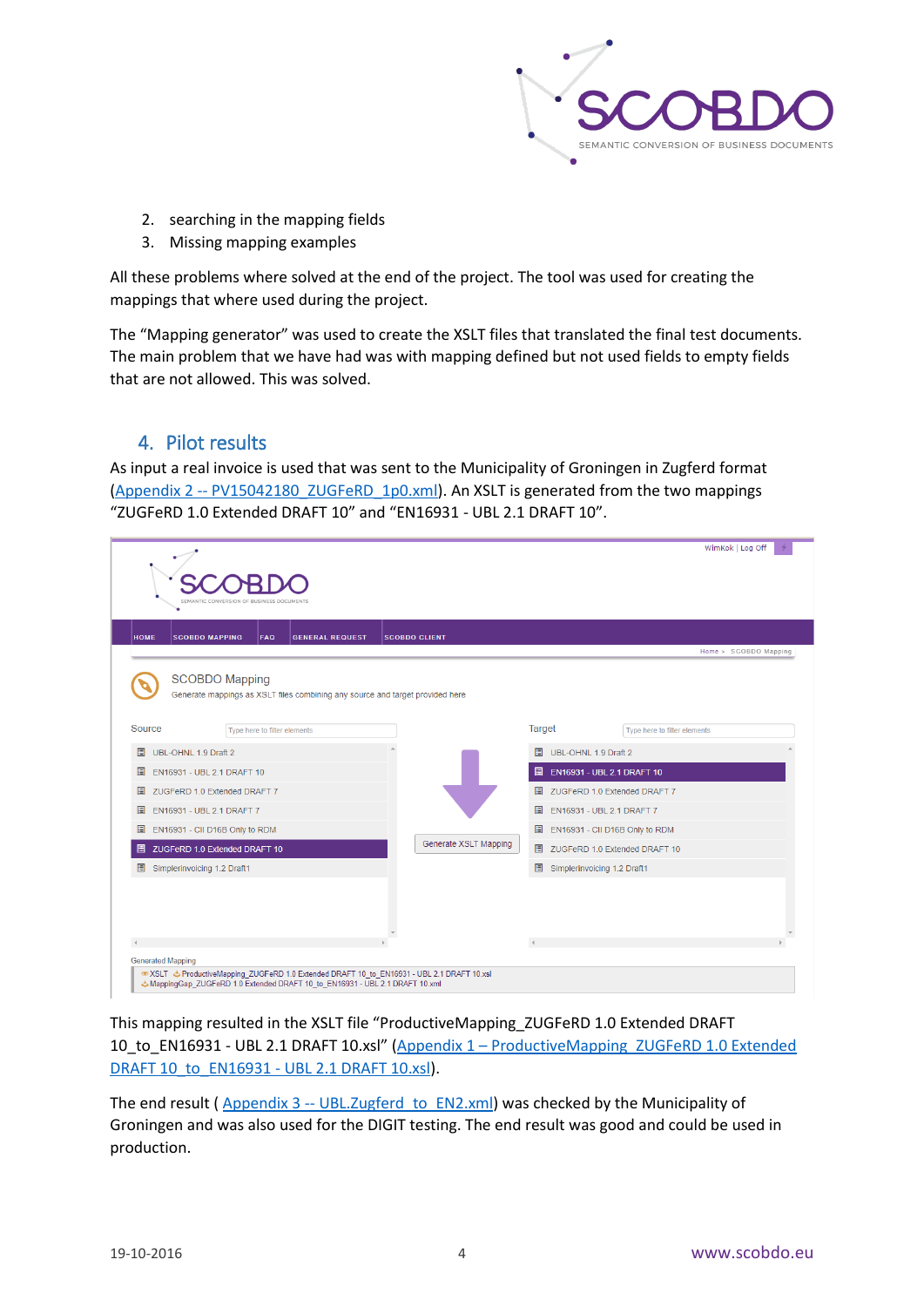

# 5. Testing in GITB from DIGIT

<span id="page-5-0"></span>The testing will is done with test document specially created for this task. The web facility is used for the testing of the created EN16931 document. This test was passed and test documents are made and supplied separately.

There has also been a test with sending the test document via the AS4 transmission protocol to the test facility. This test did not succeed because the sending via AS4 was not yet possible and testing transmission via the AS4 protocol is not part of the SCOBDO project.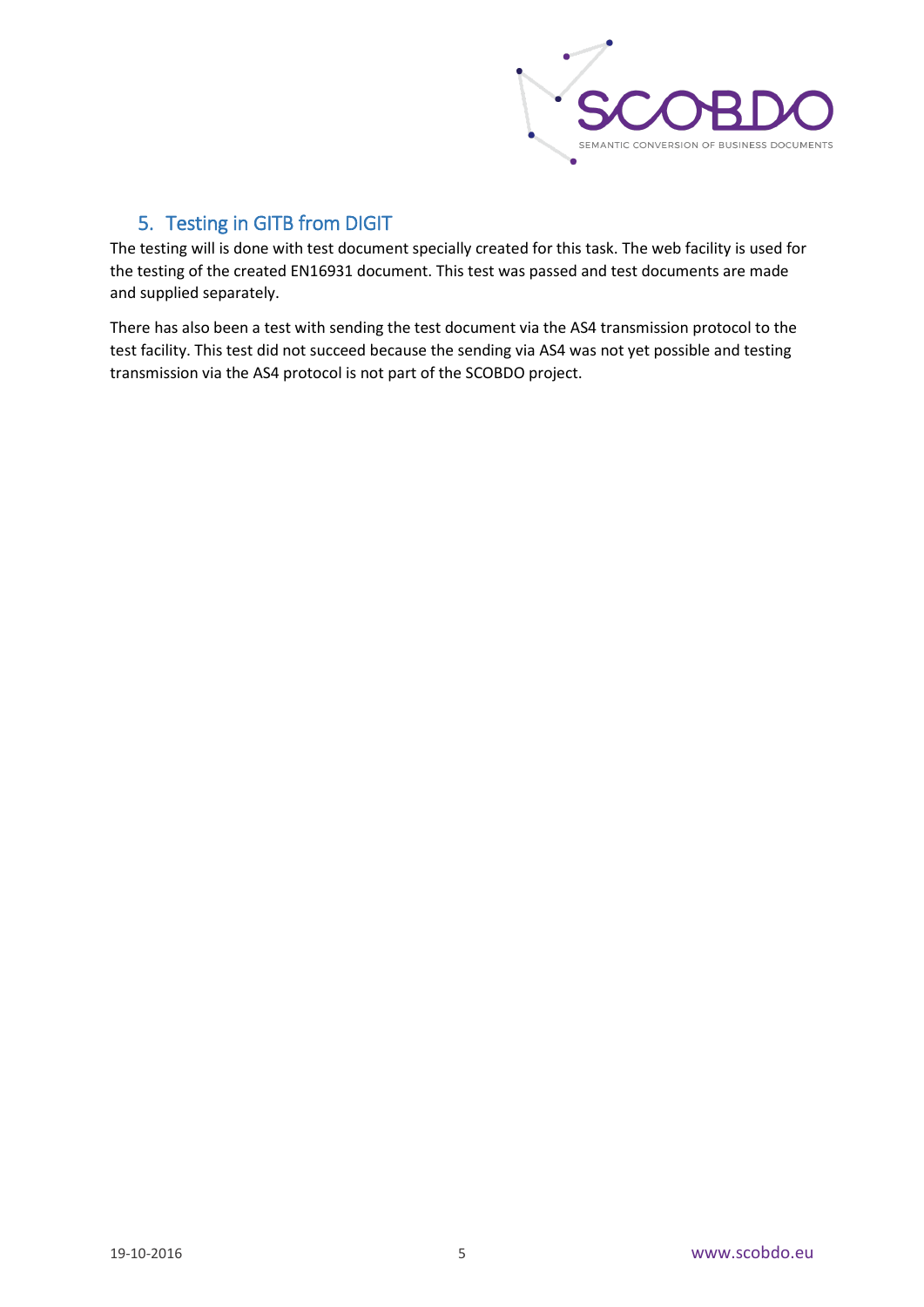

# <span id="page-6-0"></span>Appendix 1 – ProductiveMapping\_ZUGFeRD 1.0 Extended DRAFT 10\_to\_EN16931 - UBL 2.1 DRAFT 10.xsl

<?xml version="1.0" encoding="utf-8"?>

<xsl:stylesheet version="2.0" xmlns:meta="http://www.gefeg.com/xslt/meta" xmlns:xs="http://www.w3.org/2001/XMLSchema" xmlns:xsl="http://www.w3.org/1999/XSL/Transform"

xmlns:cac="urn:oasis:names:specification:ubl:schema:xsd:CommonAggregateComponents-2"

xmlns:cbc="urn:oasis:names:specification:ubl:schema:xsd:CommonBasicComponents-2"

xmlns:p1="urn:oasis:names:specification:ubl:schema:xsd:Invoice-2"

xmlns:qdt="urn:un:unece:uncefact:data:Standard:QualifiedDataType:101"

xmlns:ram="urn:un:unece:uncefact:data:standard:ReusableAggregateBusinessInformationEntity:101"

xmlns:rsm="urn:un:unece:uncefact:data:standard:CrossIndustryInvoice:101"

xmlns:udt="urn:un:unece:uncefact:data:standard:UnqualifiedDataType:101" xmlns:rsm2="urn:ferd:CrossIndustryDocument:invoice:1p0" xmlns:src\_ram="urn:un:unece:uncefact:data:standard:ReusableAggregateBusinessInformationEntity:12"

xmlns:src\_udt="urn:un:unece:uncefact:data:standard:UnqualifiedDataType:15" exclude-result-prefixes="meta xs xsl qdt ram rsm udt rsm2 src\_ram src\_udt">

<xsl:output method="xml" encoding="UTF-8" indent="yes" />

<xsl:variable name="phase-1-output">

<xsl:apply-templates select="/" mode="phase1" />

</xsl:variable>

<xsl:template match="/" mode="phase1">

 <rsm:CrossIndustryInvoice xmlns:ram="urn:un:unece:uncefact:data:standard:ReusableAggregateBusinessInformationEntity:12" xmlns:rsm2="urn:ferd:CrossIndustryDocument:invoice:1p0" xmlns:udt="urn:un:unece:uncefact:data:standard:UnqualifiedDataType:15" xmlns:tgt\_ram="urn:un:unece:uncefact:data:standard:ReusableAggregateBusinessInformationEntity:101"

xmlns:tgt\_udt="urn:un:unece:uncefact:data:standard:UnqualifiedDataType:101">

<rsm:ExchangedDocumentContext>

<xsl:attribute name="meta:mandatory">

<xsl:value-of select="'true'" />

</xsl:attribute>

<tgt\_ram:TestIndicator>

<tgt\_udt:Indicator>

<xsl:attribute name="meta:mandatory">

<xsl:value-of select="'true'" />

</xsl:attribute>

<xsl:value-of

select="rsm2:CrossIndustryDocument/rsm2:SpecifiedExchangedDocumentContext/ram:TestIndicator/udt:Indicator/text()" />

</tgt\_udt:Indicator>

</tgt\_ram:TestIndicator>

<xsl:for-each

select="rsm2:CrossIndustryDocument/rsm2:SpecifiedExchangedDocumentContext/ram:BusinessProcessSpecifiedDocumentContextParam eter">

<tgt\_ram:BusinessProcessSpecifiedDocumentContextParameter>

<tgt\_ram:ID>

<xsl:value-of select="ram:ID/text()" />

</tgt\_ram:ID>

</tgt\_ram:BusinessProcessSpecifiedDocumentContextParameter>

</xsl:for-each>

<tgt\_ram:GuidelineSpecifiedDocumentContextParameter>

<tgt\_ram:ID>

<xsl:value-of

select="rsm2:CrossIndustryDocument/rsm2:SpecifiedExchangedDocumentContext/ram:GuidelineSpecifiedDocumentContextParameter/ra m:ID/text()" />

</tgt\_ram:ID>

</tgt\_ram:GuidelineSpecifiedDocumentContextParameter>

</rsm:ExchangedDocumentContext>

<rsm:ExchangedDocument>

<xsl:attribute name="meta:mandatory">

<xsl:value-of select="'true'" />

</xsl:attribute>

<tgt\_ram:ID>

<xsl:attribute name="meta:mandatory">

<xsl:value-of select="'true'" />

```
 </xsl:attribute>
```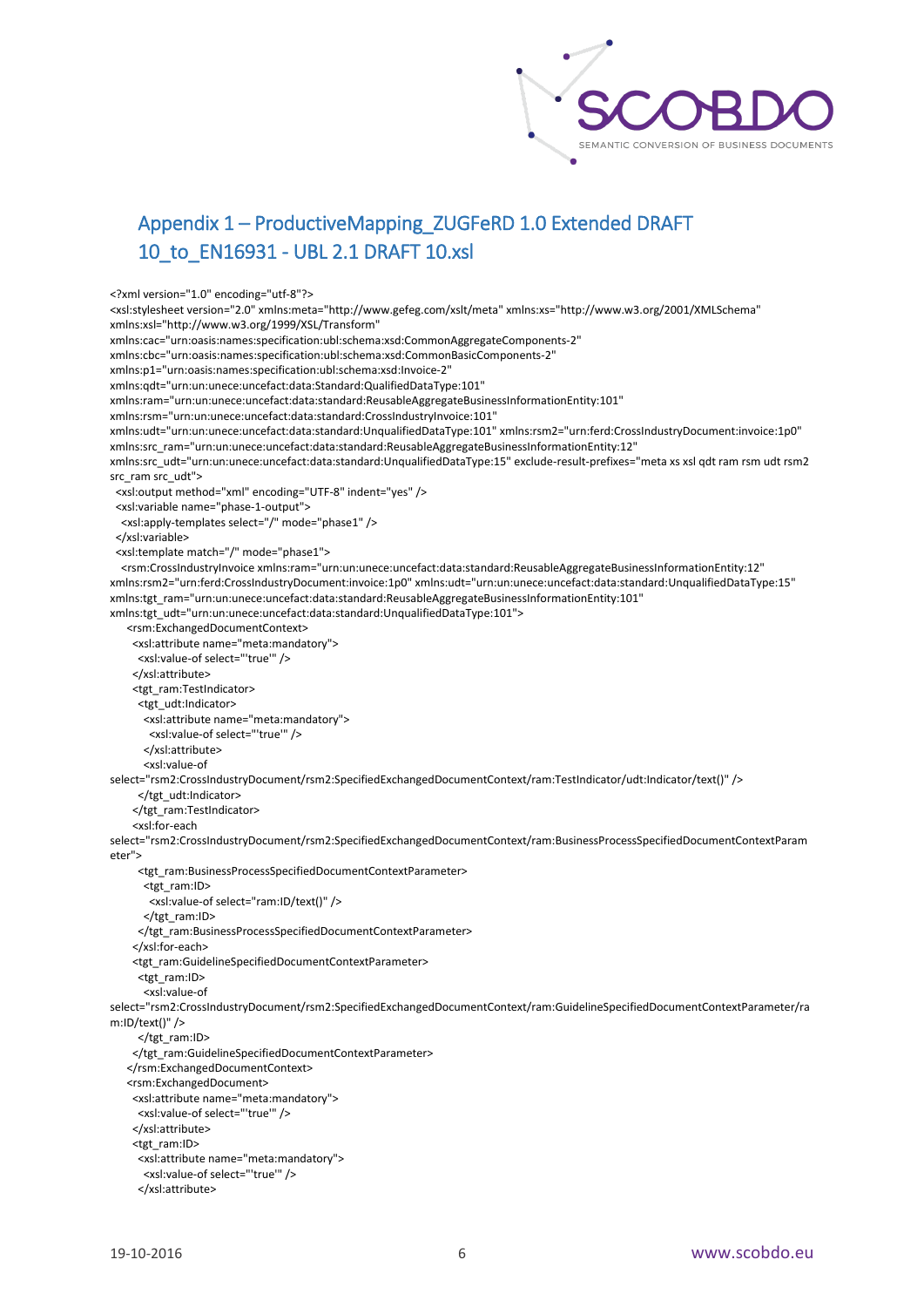

 <xsl:value-of select="rsm2:CrossIndustryDocument/rsm2:HeaderExchangedDocument/ram:ID/text()" /> </tgt\_ram:ID> <tgt\_ram:Name> <xsl:value-of select="rsm2:CrossIndustryDocument/rsm2:HeaderExchangedDocument/ram:Name/text()" /> </tgt\_ram:Name> <tgt\_ram:TypeCode> <xsl:value-of select="rsm2:CrossIndustryDocument/rsm2:HeaderExchangedDocument/ram:TypeCode/text()" /> </tgt\_ram:TypeCode> <tgt\_ram:IssueDateTime> <xsl:attribute name="meta:mandatory"> <xsl:value-of select="'true'" /> </xsl:attribute> <tgt\_udt:DateTimeString> <xsl:attribute name="meta:mandatory"> <xsl:value-of select="'true'" /> </xsl:attribute> <xsl:attribute name="format"> <xsl:value-of select="rsm2:CrossIndustryDocument/rsm2:HeaderExchangedDocument/ram:IssueDateTime/udt:DateTimeString/@format" /> </xsl:attribute> <xsl:value-of select="rsm2:CrossIndustryDocument/rsm2:HeaderExchangedDocument/ram:IssueDateTime/udt:DateTimeString/text()" /> </tgt\_udt:DateTimeString> </tgt\_ram:IssueDateTime> <tgt\_ram:CopyIndicator> <tgt\_udt:Indicator> <xsl:attribute name="meta:mandatory"> <xsl:value-of select="'true'" /> </xsl:attribute> <xsl:value-of select="rsm2:CrossIndustryDocument/rsm2:HeaderExchangedDocument/ram:CopyIndicator/udt:Indicator/text()" /> </tgt\_udt:Indicator> </tgt\_ram:CopyIndicator> <tgt\_ram:LanguageID> <xsl:value-of select="rsm2:CrossIndustryDocument/rsm2:HeaderExchangedDocument/ram:LanguageID/text()" /> </tgt\_ram:LanguageID> <xsl:for-each select="rsm2:CrossIndustryDocument/rsm2:HeaderExchangedDocument/ram:IncludedNote"> <tgt\_ram:IncludedNote> <tgt\_ram:ContentCode> <xsl:value-of select="ram:ContentCode/text()" /> </tgt\_ram:ContentCode> <xsl:for-each select="ram:Content"> <tgt\_ram:Content> <xsl:value-of select="./text()" /> </tgt\_ram:Content> </xsl:for-each> <tgt\_ram:SubjectCode> <xsl:value-of select="ram:SubjectCode/text()" /> </tgt\_ram:SubjectCode> </tgt\_ram:IncludedNote> </xsl:for-each> <tgt\_ram:EffectiveSpecifiedPeriod> <tgt\_ram:CompleteDateTime> <tgt\_udt:DateTimeString> <xsl:attribute name="meta:mandatory"> <xsl:value-of select="'true'" /> </xsl:attribute> <xsl:attribute name="format"> <xsl:value-of select="rsm2:CrossIndustryDocument/rsm2:HeaderExchangedDocument/ram:EffectiveSpecifiedPeriod/ram:CompleteDateTime/udt:DateTi meString/@format" /> </xsl:attribute> <xsl:value-of select="rsm2:CrossIndustryDocument/rsm2:HeaderExchangedDocument/ram:EffectiveSpecifiedPeriod/ram:CompleteDateTime/udt:DateTi meString/text()" /> </tgt\_udt:DateTimeString>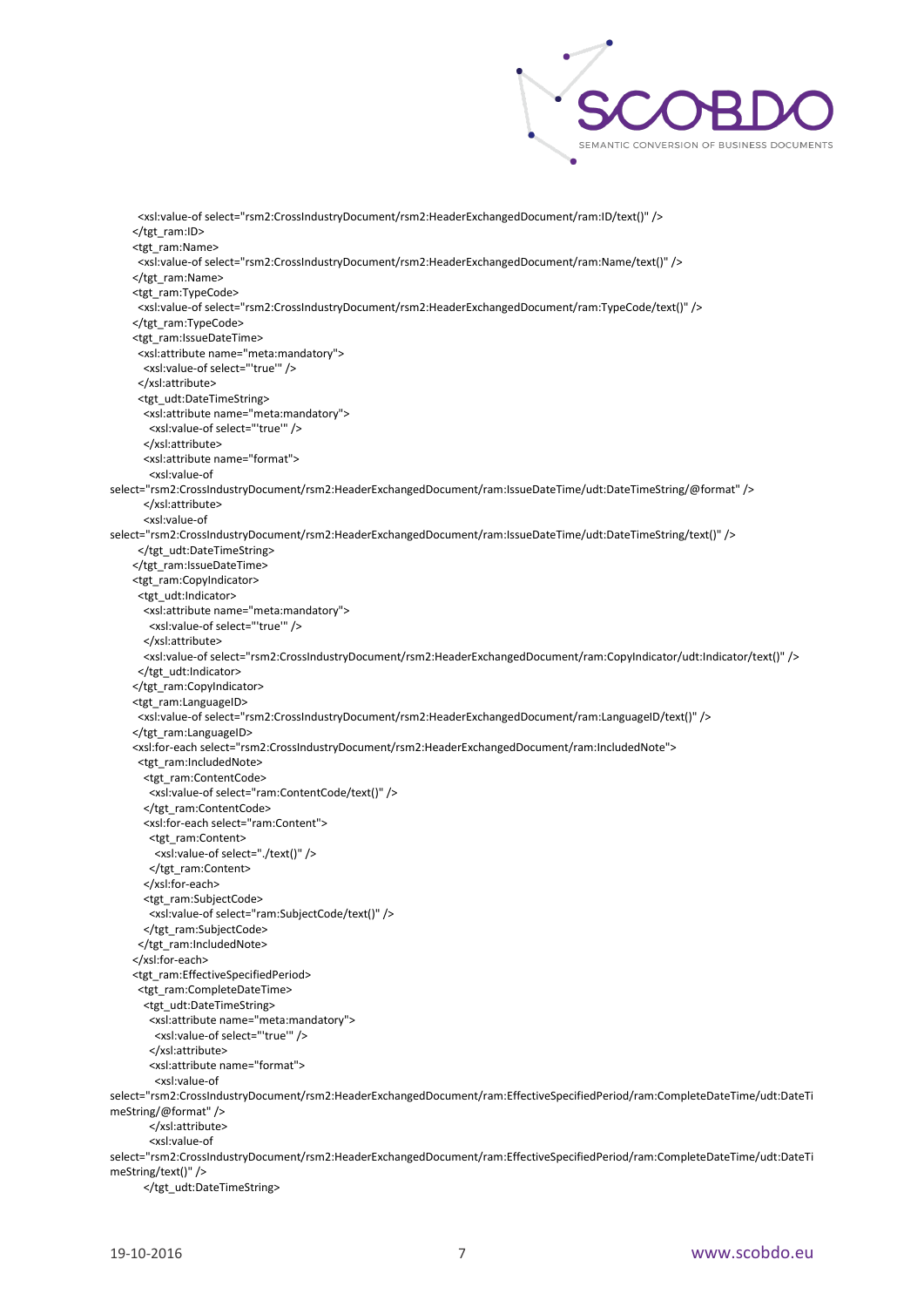

 </tgt\_ram:CompleteDateTime> </tgt\_ram:EffectiveSpecifiedPeriod> </rsm:ExchangedDocument> <rsm:SupplyChainTradeTransaction> <xsl:attribute name="meta:mandatory"> <xsl:value-of select="'true'" /> </xsl:attribute> <xsl:for-each select="rsm2:CrossIndustryDocument/rsm2:SpecifiedSupplyChainTradeTransaction/ram:IncludedSupplyChainTradeLineItem"> <tgt\_ram:IncludedSupplyChainTradeLineItem> <tgt\_ram:AssociatedDocumentLineDocument> <xsl:attribute name="meta:mandatory"> <xsl:value-of select="'true'" /> </xsl:attribute> <tgt\_ram:LineID> <xsl:value-of select="ram:AssociatedDocumentLineDocument/ram:LineID/text()" /> </tgt\_ram:LineID> <xsl:for-each select="ram:AssociatedDocumentLineDocument/ram:LineID"> <tgt\_ram:IncludedNote> <tgt\_ram:ContentCode> <xsl:value-of select="../ram:IncludedNote/ram:ContentCode/text()" /> </tgt\_ram:ContentCode> <xsl:for-each select="../ram:IncludedNote/ram:Content"> <tgt\_ram:Content> <xsl:value-of select="../ram:IncludedNote/ram:Content/text()" /> </tgt\_ram:Content> </xsl:for-each> <tgt\_ram:SubjectCode> <xsl:value-of select="../ram:IncludedNote/ram:SubjectCode/text()" /> </tgt\_ram:SubjectCode> </tgt\_ram:IncludedNote> </xsl:for-each> </tgt\_ram:AssociatedDocumentLineDocument> <tgt\_ram:SpecifiedTradeProduct> <tgt\_ram:GlobalID> <xsl:attribute name="schemeID"> <xsl:value-of select="ram:SpecifiedTradeProduct/ram:GlobalID/@schemeID" /> </xsl:attribute> <xsl:value-of select="ram:SpecifiedTradeProduct/ram:GlobalID/text()" /> </tgt\_ram:GlobalID> <tgt\_ram:SellerAssignedID> <xsl:value-of select="ram:SpecifiedTradeProduct/ram:SellerAssignedID/text()" /> </tgt\_ram:SellerAssignedID> <tgt\_ram:BuyerAssignedID> <xsl:value-of select="ram:SpecifiedTradeProduct/ram:BuyerAssignedID/text()" /> </tgt\_ram:BuyerAssignedID> <tgt\_ram:Name> <xsl:value-of select="ram:SpecifiedTradeProduct/ram:Name/text()" /> </tgt\_ram:Name> <tgt\_ram:Description> <xsl:value-of select="ram:SpecifiedTradeProduct/ram:Description/text()" /> </tgt\_ram:Description> <xsl:for-each select="ram:SpecifiedTradeProduct/ram:ApplicableProductCharacteristic"> <tgt\_ram:ApplicableProductCharacteristic> <tgt\_ram:TypeCode> <xsl:value-of select="ram:TypeCode/text()" /> </tgt\_ram:TypeCode> <tgt\_ram:Description> <xsl:value-of select="ram:Description/text()" /> </tgt\_ram:Description> <tgt\_ram:ValueMeasure> <xsl:attribute name="unitCode"> <xsl:value-of select="ram:ValueMeasure/@unitCode" /> </xsl:attribute> <xsl:value-of select="ram:ValueMeasure/text()" />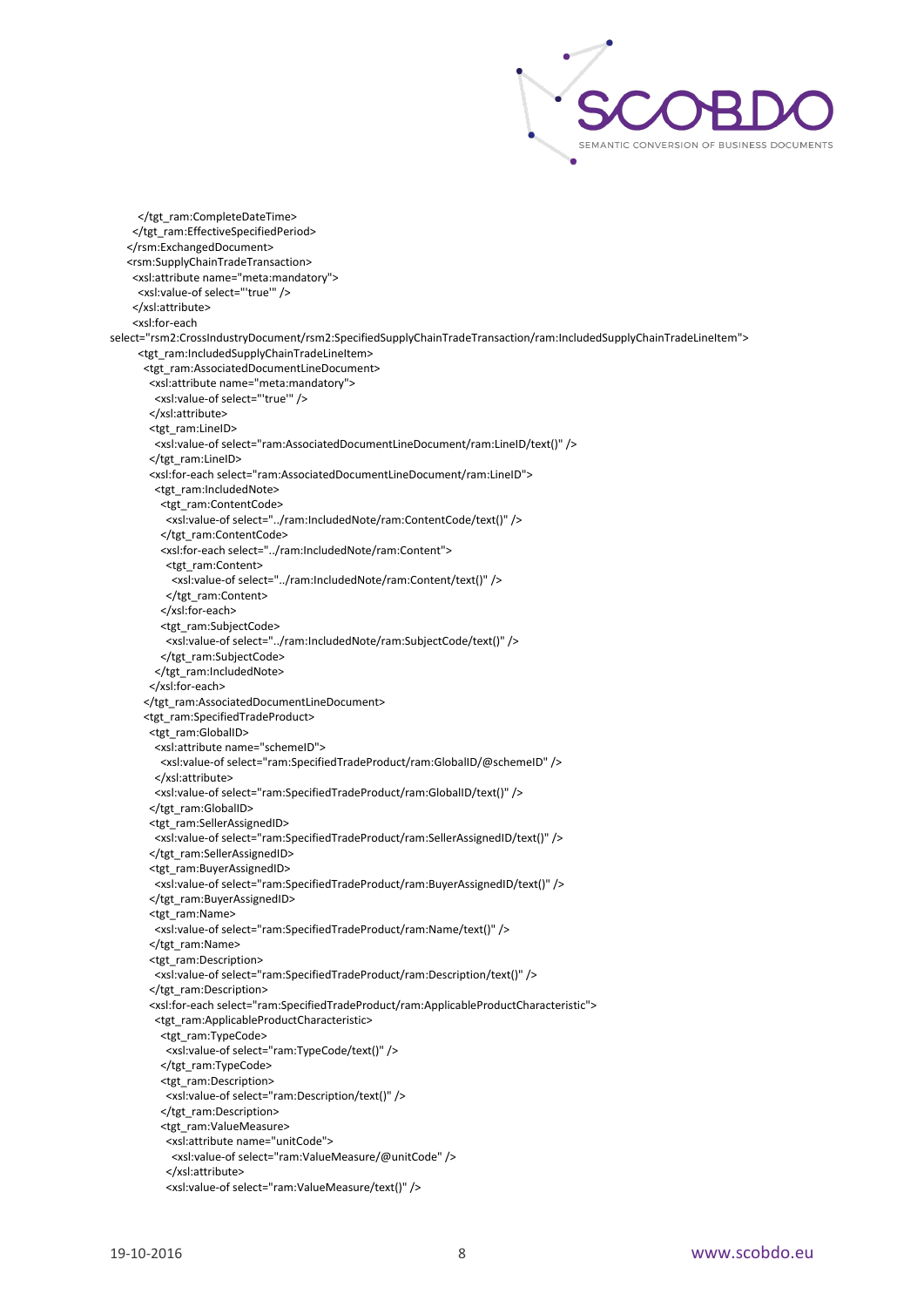

</tgt\_ram:ValueMeasure> <tgt\_ram:Value> <xsl:value-of select="ram:Value/text()" /> </tgt\_ram:Value> </tgt\_ram:ApplicableProductCharacteristic> </xsl:for-each> <xsl:for-each select="ram:SpecifiedTradeProduct/ram:DesignatedProductClassification"> <tgt\_ram:DesignatedProductClassification> <tgt\_ram:ClassCode> <xsl:attribute name="listID"> <xsl:value-of select="ram:ClassCode/@listID" /> </xsl:attribute> <xsl:attribute name="listVersionID"> <xsl:value-of select="ram:ClassCode/@listVersionID" /> </xsl:attribute> <xsl:value-of select="ram:ClassCode/text()" /> </tgt\_ram:ClassCode> <tgt\_ram:ClassName> <xsl:value-of select="ram:ClassName/text()" /> </tgt\_ram:ClassName> </tgt\_ram:DesignatedProductClassification> </xsl:for-each> <tgt\_ram:OriginTradeCountry> <tgt\_ram:ID> <xsl:value-of select="ram:SpecifiedTradeProduct/ram:OriginTradeCountry/ram:ID/text()" /> </tgt\_ram:ID> </tgt\_ram:OriginTradeCountry> </tgt\_ram:SpecifiedTradeProduct> <tgt\_ram:SpecifiedLineTradeAgreement> <tgt\_ram:SellerOrderReferencedDocument> <tgt\_ram:IssuerAssignedID> <xsl:value-of select="ram:SpecifiedSupplyChainTradeAgreement/ram:CustomerOrderReferencedDocument/ram:ID/text()" /> </tgt\_ram:IssuerAssignedID> <tgt\_ram:LineID> <xsl:value-of select="ram:SpecifiedSupplyChainTradeAgreement/ram:CustomerOrderReferencedDocument/ram:LineID/text()" /> </tgt\_ram:LineID> <tgt\_ram:FormattedIssueDateTime> <qdt:DateTimeString> <xsl:attribute name="meta:mandatory"> <xsl:value-of select="'true'" /> </xsl:attribute> <xsl:attribute name="format"> <xsl:if test="ram:SpecifiedSupplyChainTradeAgreement/ram:CustomerOrderReferencedDocument/ram:IssueDateTime!=''"> <xsl:text>102</xsl:text> </xsl:if> </xsl:attribute> <xsl:if test="ram:SpecifiedSupplyChainTradeAgreement/ram:CustomerOrderReferencedDocument/ram:IssueDateTime!=''"> <xsl:variable name="value" select="ram:SpecifiedSupplyChainTradeAgreement/ram:CustomerOrderReferencedDocument/ram:IssueDateTime/text()" /> <xsl:value-of select="concat(substring(.,1,4) , substring(.,6,2) , substring(.,9,2))" /> </xsl:if> </qdt:DateTimeString> </tgt\_ram:FormattedIssueDateTime> </tgt\_ram:SellerOrderReferencedDocument> <tgt\_ram:BuyerOrderReferencedDocument> <tgt\_ram:IssuerAssignedID> <xsl:value-of select="ram:SpecifiedSupplyChainTradeAgreement/ram:BuyerOrderReferencedDocument/ram:ID/text()" /> </tgt\_ram:IssuerAssignedID> <tgt\_ram:LineID> <xsl:value-of select="ram:SpecifiedSupplyChainTradeAgreement/ram:BuyerOrderReferencedDocument/ram:LineID/text()" /> </tgt\_ram:LineID> <tgt\_ram:FormattedIssueDateTime> <qdt:DateTimeString> <xsl:attribute name="meta:mandatory"> <xsl:value-of select="'true'" />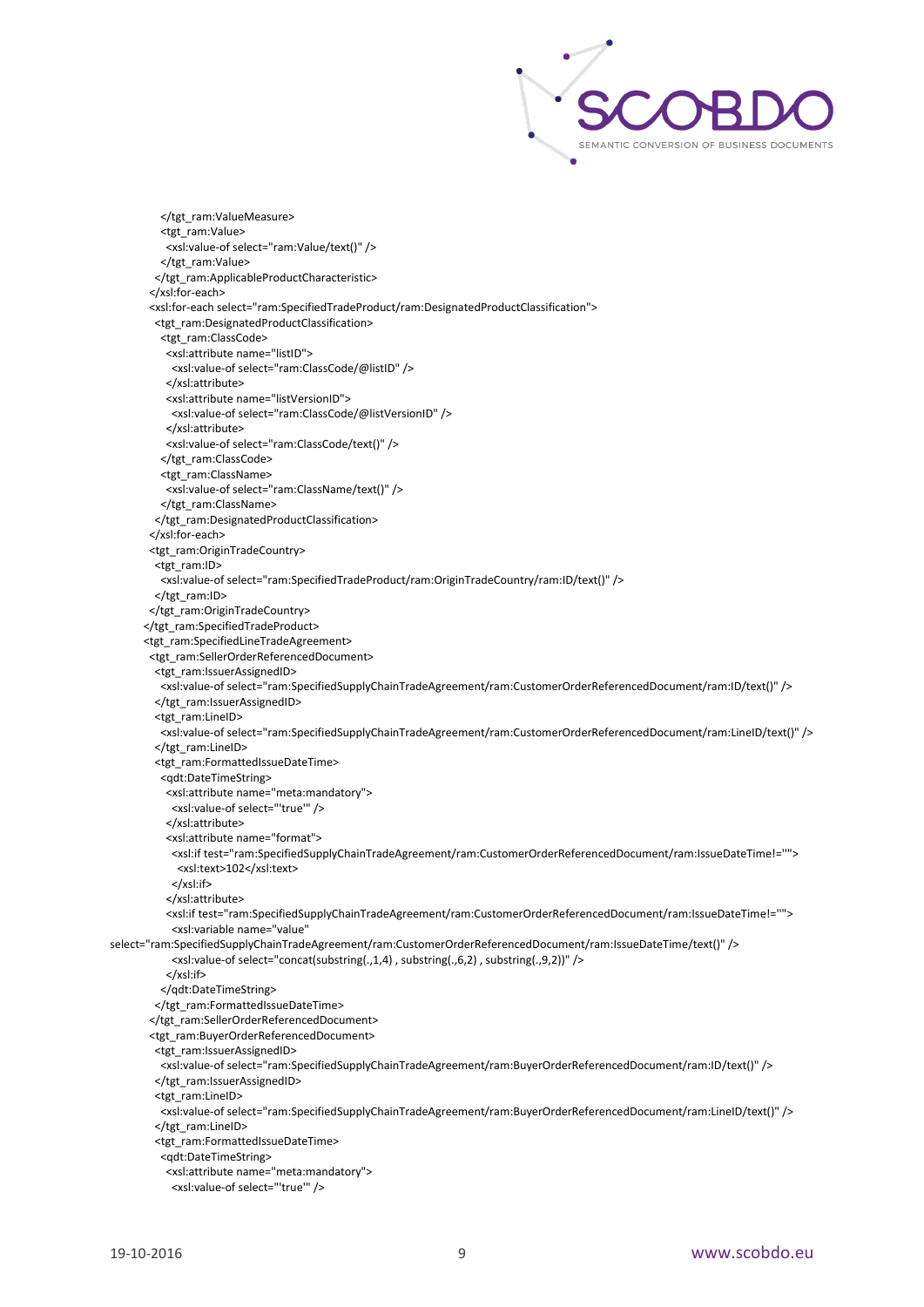

 </xsl:attribute> <xsl:attribute name="format"> <xsl:if test="ram:SpecifiedSupplyChainTradeAgreement/ram:BuyerOrderReferencedDocument/ram:IssueDateTime != ''"> <xsl:text>102</xsl:text> </xsl:if> </xsl:attribute> <xsl:if test="ram:SpecifiedSupplyChainTradeAgreement/ram:BuyerOrderReferencedDocument/ram:IssueDateTime!=''"> <xsl:variable name="value" select="ram:SpecifiedSupplyChainTradeAgreement/ram:BuyerOrderReferencedDocument/ram:IssueDateTime/text()" /> <xsl:value-of select="concat(substring(.,1,4) , substring(.,6,2) , substring(.,9,2))" /> </xsl:if> </qdt:DateTimeString> </tgt\_ram:FormattedIssueDateTime> </tgt\_ram:BuyerOrderReferencedDocument> <tgt\_ram:ContractReferencedDocument> <tgt\_ram:IssuerAssignedID> <xsl:value-of select="ram:SpecifiedSupplyChainTradeAgreement/ram:ContractReferencedDocument/ram:ID/text()" /> </tgt\_ram:IssuerAssignedID> <tgt\_ram:LineID> <xsl:value-of select="ram:SpecifiedSupplyChainTradeAgreement/ram:ContractReferencedDocument/ram:LineID/text()" /> </tgt\_ram:LineID> <tgt\_ram:FormattedIssueDateTime> <qdt:DateTimeString> <xsl:attribute name="meta:mandatory"> <xsl:value-of select="'true'" /> </xsl:attribute> <xsl:attribute name="format"> <xsl:if test="ram:SpecifiedSupplyChainTradeAgreement/ram:ContractReferencedDocument/ram:IssueDateTime != ''"> <xsl:text>102</xsl:text> </xsl:if> </xsl:attribute> <xsl:if test="ram:SpecifiedSupplyChainTradeAgreement/ram:ContractReferencedDocument/ram:IssueDateTime != ''"> <xsl:variable name="value" select="ram:SpecifiedSupplyChainTradeAgreement/ram:ContractReferencedDocument/ram:IssueDateTime/text()" /> <xsl:value-of select="concat(substring(.,1,4) , substring(.,6,2) , substring(.,9,2))" /> </xsl:if> </qdt:DateTimeString> </tgt\_ram:FormattedIssueDateTime> </tgt\_ram:ContractReferencedDocument> <xsl:for-each select="ram:SpecifiedSupplyChainTradeAgreement/ram:AdditionalReferencedDocument"> <tgt\_ram:AdditionalReferencedDocument> <tgt\_ram:IssuerAssignedID> <xsl:value-of select="ram:ID/text()" /> </tgt\_ram:IssuerAssignedID> <tgt\_ram:LineID> <xsl:value-of select="ram:LineID/text()" /> </tgt\_ram:LineID> <tgt\_ram:ReferenceTypeCode> <xsl:value-of select="ram:ReferenceTypeCode/text()" /> </tgt\_ram:ReferenceTypeCode> <tgt\_ram:FormattedIssueDateTime> <qdt:DateTimeString> <xsl:attribute name="meta:mandatory"> <xsl:value-of select="'true'" /> </xsl:attribute> <xsl:attribute name="format"> <xsl:if test="ram:IssueDateTime!=''"> <xsl:text>102</xsl:text> </xsl:if> </xsl:attribute> <xsl:if test="ram:IssueDateTime!=''"> <xsl:variable name="value" select="ram:IssueDateTime/text()" /> <xsl:value-of select="concat(substring(.,1,4) , substring(.,6,2) , substring(.,9,2))" /> </xsl:if> </qdt:DateTimeString>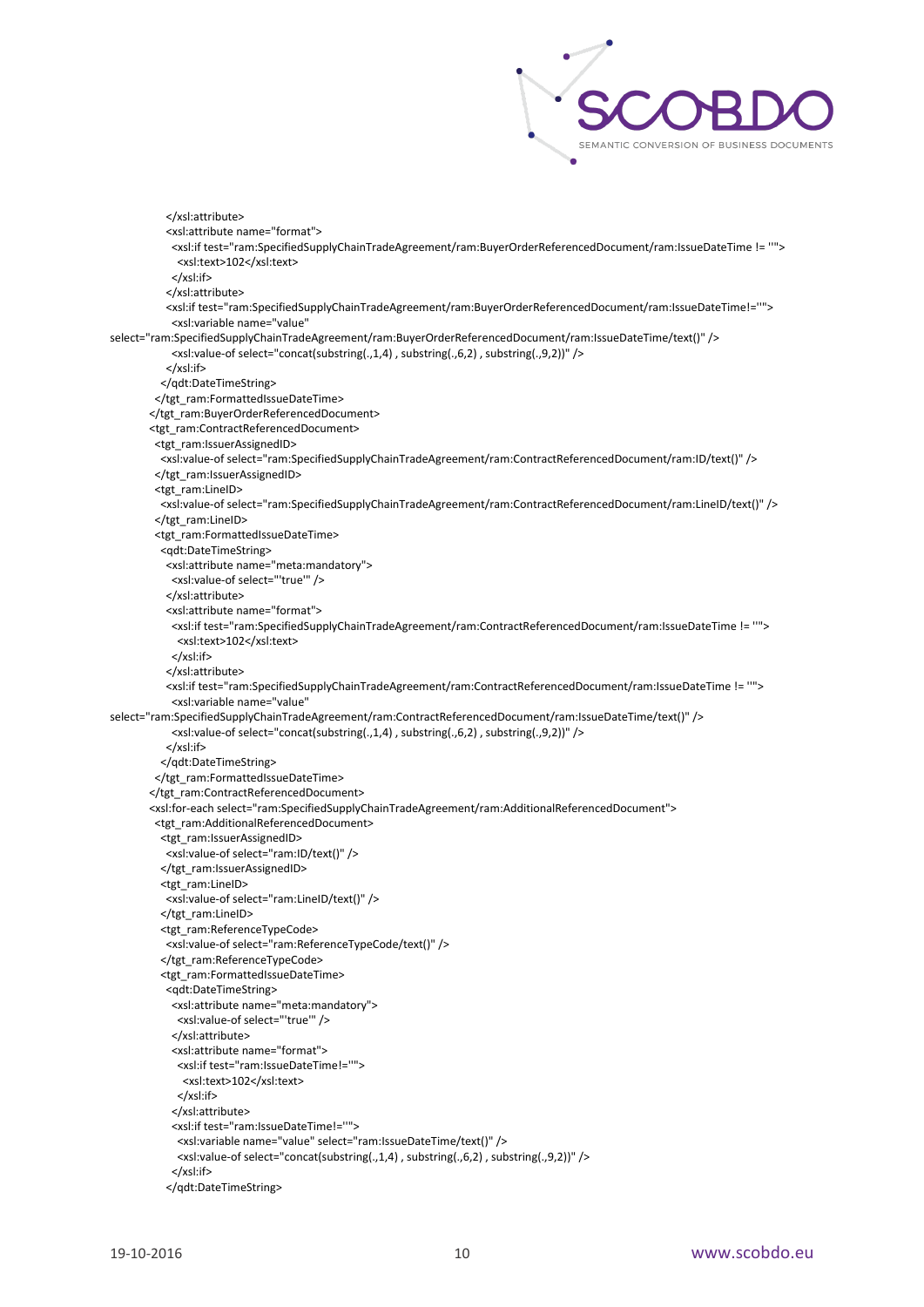

 </tgt\_ram:FormattedIssueDateTime> </tgt\_ram:AdditionalReferencedDocument> </xsl:for-each> <tgt\_ram:GrossPriceProductTradePrice> <tgt\_ram:ChargeAmount> <xsl:attribute name="meta:mandatory"> <xsl:value-of select="'true'" /> </xsl:attribute> <xsl:attribute name="currencyID"> <xsl:value-of select="ram:SpecifiedSupplyChainTradeAgreement/ram:GrossPriceProductTradePrice/ram:ChargeAmount/@currencyID" /> </xsl:attribute> <xsl:value-of select="ram:SpecifiedSupplyChainTradeAgreement/ram:GrossPriceProductTradePrice/ram:ChargeAmount/text()"  $/$  </tgt\_ram:ChargeAmount> <tgt\_ram:BasisQuantity> <xsl:attribute name="unitCode"> <xsl:value-of select="ram:SpecifiedSupplyChainTradeAgreement/ram:GrossPriceProductTradePrice/ram:BasisQuantity/@unitCode" /> </xsl:attribute> <xsl:value-of select="ram:SpecifiedSupplyChainTradeAgreement/ram:GrossPriceProductTradePrice/ram:BasisQuantity/text()" /> </tgt\_ram:BasisQuantity> <xsl:for-each select="ram:SpecifiedSupplyChainTradeAgreement/ram:GrossPriceProductTradePrice/ram:AppliedTradeAllowanceCharge"> <tgt\_ram:AppliedTradeAllowanceCharge> <tgt\_ram:ChargeIndicator>  $<$ tgt\_udt:Indicator> <xsl:attribute name="meta:mandatory"> <xsl:value-of select="'true'" /> </xsl:attribute> <xsl:value-of select="ram:ChargeIndicator/udt:Indicator/text()" /> </tgt\_udt:Indicator> </tgt\_ram:ChargeIndicator> <tgt\_ram:SequenceNumeric> <xsl:value-of select="ram:SequenceNumeric/text()" /> </tgt\_ram:SequenceNumeric> <tgt\_ram:CalculationPercent> <xsl:value-of select="ram:CalculationPercent/text()" /> </tgt\_ram:CalculationPercent> <tgt\_ram:BasisAmount> <xsl:attribute name="currencyID"> <xsl:value-of select="ram:BasisAmount/@currencyID" /> </xsl:attribute> <xsl:value-of select="ram:BasisAmount/text()" /> </tgt\_ram:BasisAmount> <tgt\_ram:BasisQuantity> <xsl:attribute name="unitCode"> <xsl:value-of select="ram:BasisQuantity/@unitCode" /> </xsl:attribute> <xsl:value-of select="ram:BasisQuantity/text()" /> </tgt\_ram:BasisQuantity> <tgt\_ram:ActualAmount> <xsl:attribute name="currencyID"> <xsl:value-of select="ram:ActualAmount/@currencyID" /> </xsl:attribute> <xsl:value-of select="ram:ActualAmount/text()" /> </tgt\_ram:ActualAmount> <tgt\_ram:ReasonCode> <xsl:value-of select="ram:ReasonCode/text()" /> </tgt\_ram:ReasonCode> <tgt\_ram:Reason> <xsl:value-of select="ram:Reason/text()" /> </tgt\_ram:Reason> </tgt\_ram:AppliedTradeAllowanceCharge> </xsl:for-each>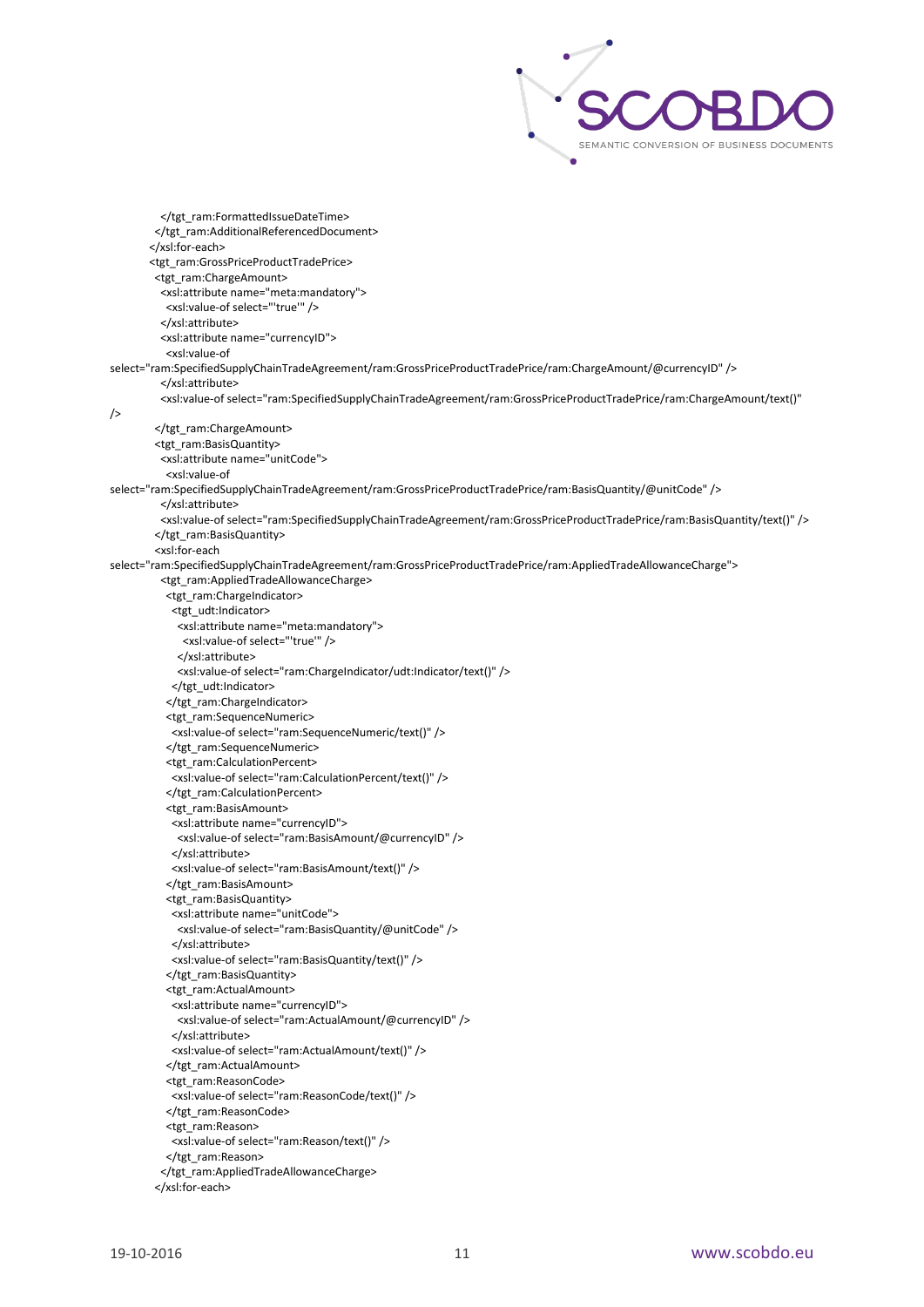

 </tgt\_ram:GrossPriceProductTradePrice> <tgt\_ram:NetPriceProductTradePrice> <tgt\_ram:ChargeAmount> <xsl:attribute name="meta:mandatory"> <xsl:value-of select="'true'" /> </xsl:attribute> <xsl:attribute name="currencyID"> <xsl:value-of select="ram:SpecifiedSupplyChainTradeAgreement/ram:NetPriceProductTradePrice/ram:ChargeAmount/@currencyID" /> </xsl:attribute> <xsl:value-of select="ram:SpecifiedSupplyChainTradeAgreement/ram:NetPriceProductTradePrice/ram:ChargeAmount/text()" /> </tgt\_ram:ChargeAmount> <tgt\_ram:BasisQuantity> <xsl:attribute name="unitCode"> <xsl:value-of select="ram:SpecifiedSupplyChainTradeAgreement/ram:NetPriceProductTradePrice/ram:BasisQuantity/@unitCode" /> </xsl:attribute> <xsl:value-of select="ram:SpecifiedSupplyChainTradeAgreement/ram:NetPriceProductTradePrice/ram:BasisQuantity/text()" /> </tgt\_ram:BasisQuantity> </tgt\_ram:NetPriceProductTradePrice> </tgt\_ram:SpecifiedLineTradeAgreement> <tgt\_ram:SpecifiedLineTradeDelivery> <tgt\_ram:BilledQuantity> <xsl:attribute name="unitCode"> <xsl:value-of select="ram:SpecifiedSupplyChainTradeDelivery/ram:BilledQuantity/@unitCode" /> </xsl:attribute> <xsl:value-of select="ram:SpecifiedSupplyChainTradeDelivery/ram:BilledQuantity/text()" /> </tgt\_ram:BilledQuantity> <tgt\_ram:ChargeFreeQuantity> <xsl:attribute name="unitCode"> <xsl:value-of select="ram:SpecifiedSupplyChainTradeDelivery/ram:ChargeFreeQuantity/@unitCode" /> </xsl:attribute> <xsl:value-of select="ram:SpecifiedSupplyChainTradeDelivery/ram:ChargeFreeQuantity/text()" /> </tgt\_ram:ChargeFreeQuantity> <tgt\_ram:PackageQuantity> <xsl:attribute name="unitCode"> <xsl:value-of select="ram:SpecifiedSupplyChainTradeDelivery/ram:PackageQuantity/@unitCode" /> </xsl:attribute> <xsl:value-of select="ram:SpecifiedSupplyChainTradeDelivery/ram:PackageQuantity/text()" /> </tgt\_ram:PackageQuantity> <tgt\_ram:ShipToTradeParty> <xsl:for-each select="ram:SpecifiedSupplyChainTradeDelivery/ram:ShipToTradeParty/ram:GlobalID"> <tgt\_ram:GlobalID> <xsl:attribute name="schemeID"> <xsl:value-of select="@schemeID" /> </xsl:attribute> <xsl:value-of select="./text()" /> </tgt\_ram:GlobalID> </xsl:for-each> <tgt\_ram:Name> <xsl:value-of select="ram:SpecifiedSupplyChainTradeDelivery/ram:ShipToTradeParty/ram:Name/text()" /> </tgt\_ram:Name> <tgt\_ram:DefinedTradeContact> <tgt\_ram:PersonName> <xsl:value-of select="ram:SpecifiedSupplyChainTradeDelivery/ram:ShipToTradeParty/ram:DefinedTradeContact/ram:PersonName/text()" /> </tgt\_ram:PersonName> <tgt\_ram:DepartmentName> <xsl:value-of select="ram:SpecifiedSupplyChainTradeDelivery/ram:ShipToTradeParty/ram:DefinedTradeContact/ram:DepartmentName/text()" /> </tgt\_ram:DepartmentName> <tgt\_ram:TelephoneUniversalCommunication> <tgt\_ram:CompleteNumber>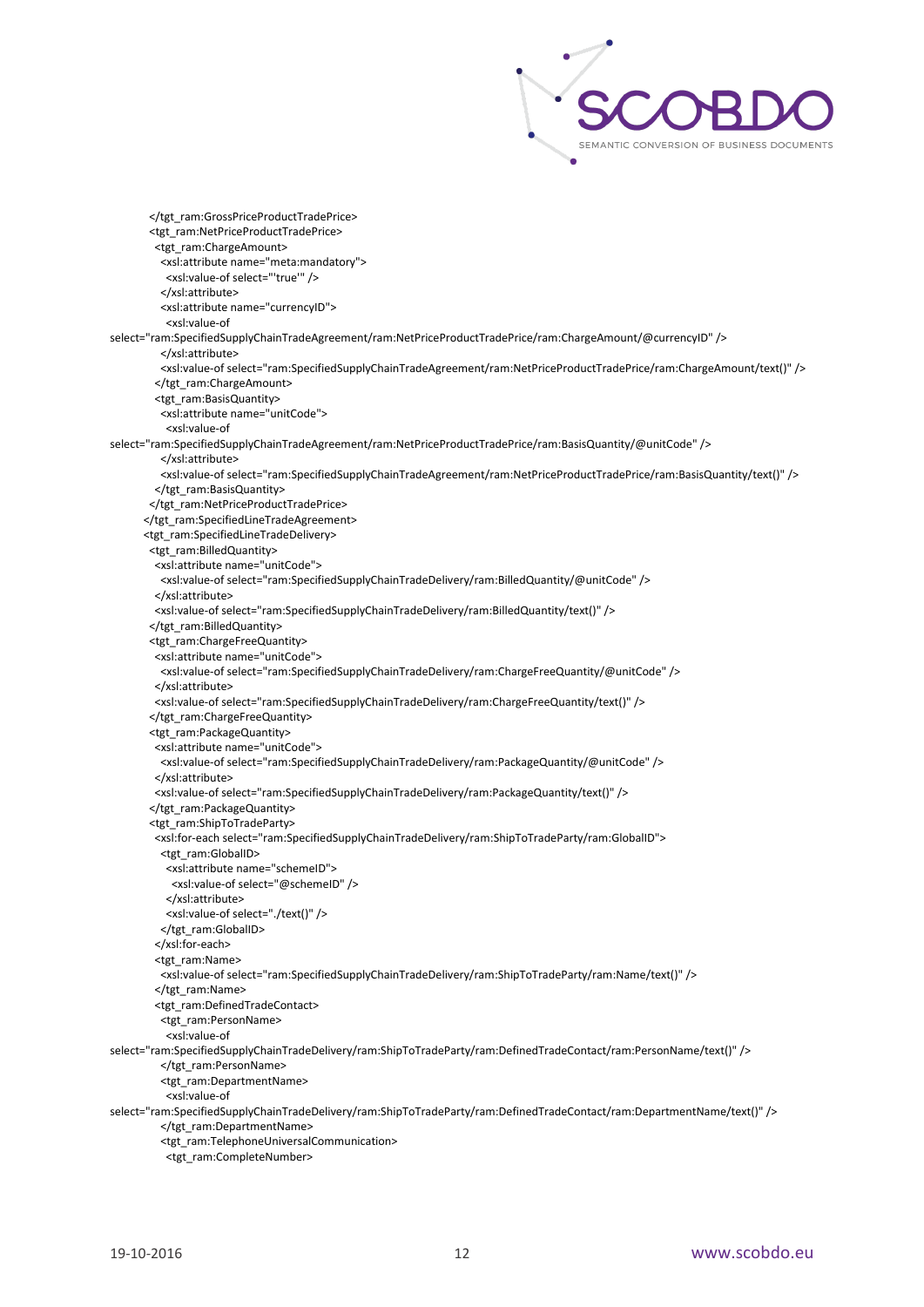

```
 <xsl:value-of 
select="ram:SpecifiedSupplyChainTradeDelivery/ram:ShipToTradeParty/ram:DefinedTradeContact/ram:TelephoneUniversalCommunicatio
n/ram:CompleteNumber/text()" />
          </tgt_ram:CompleteNumber>
          </tgt_ram:TelephoneUniversalCommunication>
          <tgt_ram:FaxUniversalCommunication>
           <tgt_ram:CompleteNumber>
            <xsl:value-of 
select="ram:SpecifiedSupplyChainTradeDelivery/ram:ShipToTradeParty/ram:DefinedTradeContact/ram:FaxUniversalCommunication/ram:
CompleteNumber/text()" />
           </tgt_ram:CompleteNumber>
          </tgt_ram:FaxUniversalCommunication>
          <tgt_ram:EmailURIUniversalCommunication>
           <tgt_ram:URIID>
            <xsl:value-of 
select="ram:SpecifiedSupplyChainTradeDelivery/ram:ShipToTradeParty/ram:DefinedTradeContact/ram:EmailURIUniversalCommunication/
ram:URIID/text()" />
           </tgt_ram:URIID>
          </tgt_ram:EmailURIUniversalCommunication>
         </tgt_ram:DefinedTradeContact>
         <tgt_ram:PostalTradeAddress>
          <tgt_ram:PostcodeCode>
           <xsl:value-of 
select="ram:SpecifiedSupplyChainTradeDelivery/ram:ShipToTradeParty/ram:PostalTradeAddress/ram:PostcodeCode/text()" />
          </tgt_ram:PostcodeCode>
          <tgt_ram:LineOne>
           <xsl:value-of 
select="ram:SpecifiedSupplyChainTradeDelivery/ram:ShipToTradeParty/ram:PostalTradeAddress/ram:LineOne/text()" />
          </tgt_ram:LineOne>
          <tgt_ram:LineTwo>
           <xsl:value-of 
select="ram:SpecifiedSupplyChainTradeDelivery/ram:ShipToTradeParty/ram:PostalTradeAddress/ram:LineTwo/text()" />
         </tgt_ram:LineTwo>
          <tgt_ram:CityName>
           <xsl:value-of 
select="ram:SpecifiedSupplyChainTradeDelivery/ram:ShipToTradeParty/ram:PostalTradeAddress/ram:CityName/text()" />
         </tgt_ram:CityName>
          <tgt_ram:CountryID>
           <xsl:value-of 
select="ram:SpecifiedSupplyChainTradeDelivery/ram:ShipToTradeParty/ram:PostalTradeAddress/ram:CountryID/text()" />
          </tgt_ram:CountryID>
         </tgt_ram:PostalTradeAddress>
         <xsl:for-each select="ram:SpecifiedSupplyChainTradeDelivery/ram:ShipToTradeParty/ram:SpecifiedTaxRegistration">
          <tgt_ram:SpecifiedTaxRegistration>
           <tgt_ram:ID>
            <xsl:attribute name="schemeID">
             <xsl:value-of select="ram:ID/@schemeID" />
            </xsl:attribute>
            <xsl:value-of select="ram:ID/text()" />
          </tgt_ram:ID>
          </tgt_ram:SpecifiedTaxRegistration>
         </xsl:for-each>
        </tgt_ram:ShipToTradeParty>
        <tgt_ram:UltimateShipToTradeParty>
         <tgt_ram:ID>
          <xsl:value-of select="ram:SpecifiedSupplyChainTradeDelivery/ram:UltimateShipToTradeParty/ram:ID/text()" />
         </tgt_ram:ID>
         <xsl:for-each select="ram:SpecifiedSupplyChainTradeDelivery/ram:UltimateShipToTradeParty/ram:GlobalID">
          <tgt_ram:GlobalID>
           <xsl:attribute name="schemeID">
            <xsl:value-of select="@schemeID" />
           </xsl:attribute>
           <xsl:value-of select="./text()" />
         </tgt_ram:GlobalID>
         </xsl:for-each>
```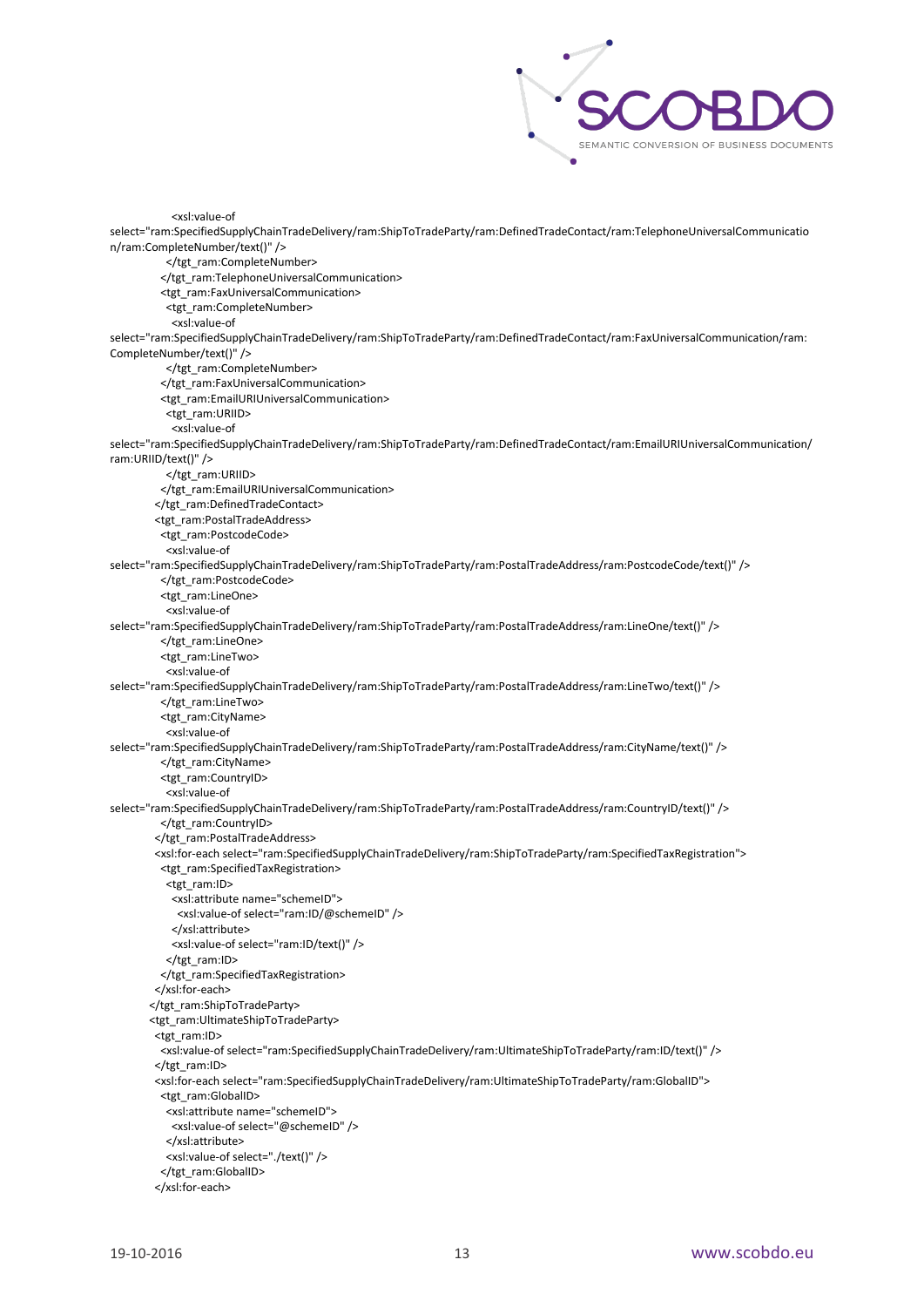

 <tgt\_ram:Name> <xsl:value-of select="ram:SpecifiedSupplyChainTradeDelivery/ram:UltimateShipToTradeParty/ram:Name/text()" /> </tgt\_ram:Name> <tgt\_ram:DefinedTradeContact> <tgt\_ram:PersonName> <xsl:value-of select="ram:SpecifiedSupplyChainTradeDelivery/ram:UltimateShipToTradeParty/ram:DefinedTradeContact/ram:PersonName/text()" /> </tgt\_ram:PersonName> <tgt\_ram:DepartmentName> <xsl:value-of select="ram:SpecifiedSupplyChainTradeDelivery/ram:UltimateShipToTradeParty/ram:DefinedTradeContact/ram:DepartmentName/text()" /> </tgt\_ram:DepartmentName> <tgt\_ram:TelephoneUniversalCommunication> <tgt\_ram:CompleteNumber> <xsl:value-of select="ram:SpecifiedSupplyChainTradeDelivery/ram:UltimateShipToTradeParty/ram:DefinedTradeContact/ram:TelephoneUniversalComm unication/ram:CompleteNumber/text()" /> </tgt\_ram:CompleteNumber> </tgt\_ram:TelephoneUniversalCommunication> <tgt\_ram:FaxUniversalCommunication> <tgt\_ram:CompleteNumber> <xsl:value-of select="ram:SpecifiedSupplyChainTradeDelivery/ram:UltimateShipToTradeParty/ram:DefinedTradeContact/ram:FaxUniversalCommunicati on/ram:CompleteNumber/text()" /> </tgt\_ram:CompleteNumber> </tgt\_ram:FaxUniversalCommunication> <tgt\_ram:EmailURIUniversalCommunication> <tgt\_ram:URIID> <xsl:value-of select="ram:SpecifiedSupplyChainTradeDelivery/ram:UltimateShipToTradeParty/ram:DefinedTradeContact/ram:EmailURIUniversalCommu nication/ram:URIID/text()" /> </tgt\_ram:URIID> </tgt\_ram:EmailURIUniversalCommunication> </tgt\_ram:DefinedTradeContact> <tgt\_ram:PostalTradeAddress> <tgt\_ram:PostcodeCode> <xsl:value-of select="ram:SpecifiedSupplyChainTradeDelivery/ram:UltimateShipToTradeParty/ram:PostalTradeAddress/ram:PostcodeCode/text()" /> </tgt\_ram:PostcodeCode> <tgt\_ram:LineOne> <xsl:value-of select="ram:SpecifiedSupplyChainTradeDelivery/ram:UltimateShipToTradeParty/ram:PostalTradeAddress/ram:LineOne/text()" /> </tgt\_ram:LineOne> <tgt\_ram:LineTwo> <xsl:value-of select="ram:SpecifiedSupplyChainTradeDelivery/ram:UltimateShipToTradeParty/ram:PostalTradeAddress/ram:LineTwo/text()" /> </tgt\_ram:LineTwo> <tgt\_ram:CityName> <xsl:value-of select="ram:SpecifiedSupplyChainTradeDelivery/ram:UltimateShipToTradeParty/ram:PostalTradeAddress/ram:CityName/text()" /> </tgt\_ram:CityName> <tgt\_ram:CountryID> <xsl:value-of select="ram:SpecifiedSupplyChainTradeDelivery/ram:UltimateShipToTradeParty/ram:PostalTradeAddress/ram:CountryID/text()" /> </tgt\_ram:CountryID> </tgt\_ram:PostalTradeAddress> <xsl:for-each select="ram:SpecifiedSupplyChainTradeDelivery/ram:UltimateShipToTradeParty/ram:SpecifiedTaxRegistration"> <tgt\_ram:SpecifiedTaxRegistration> <tgt\_ram:ID> <xsl:attribute name="schemeID"> <xsl:value-of select="ram:ID/@schemeID" /> </xsl:attribute> <xsl:value-of select="ram:ID/text()" /> </tgt\_ram:ID>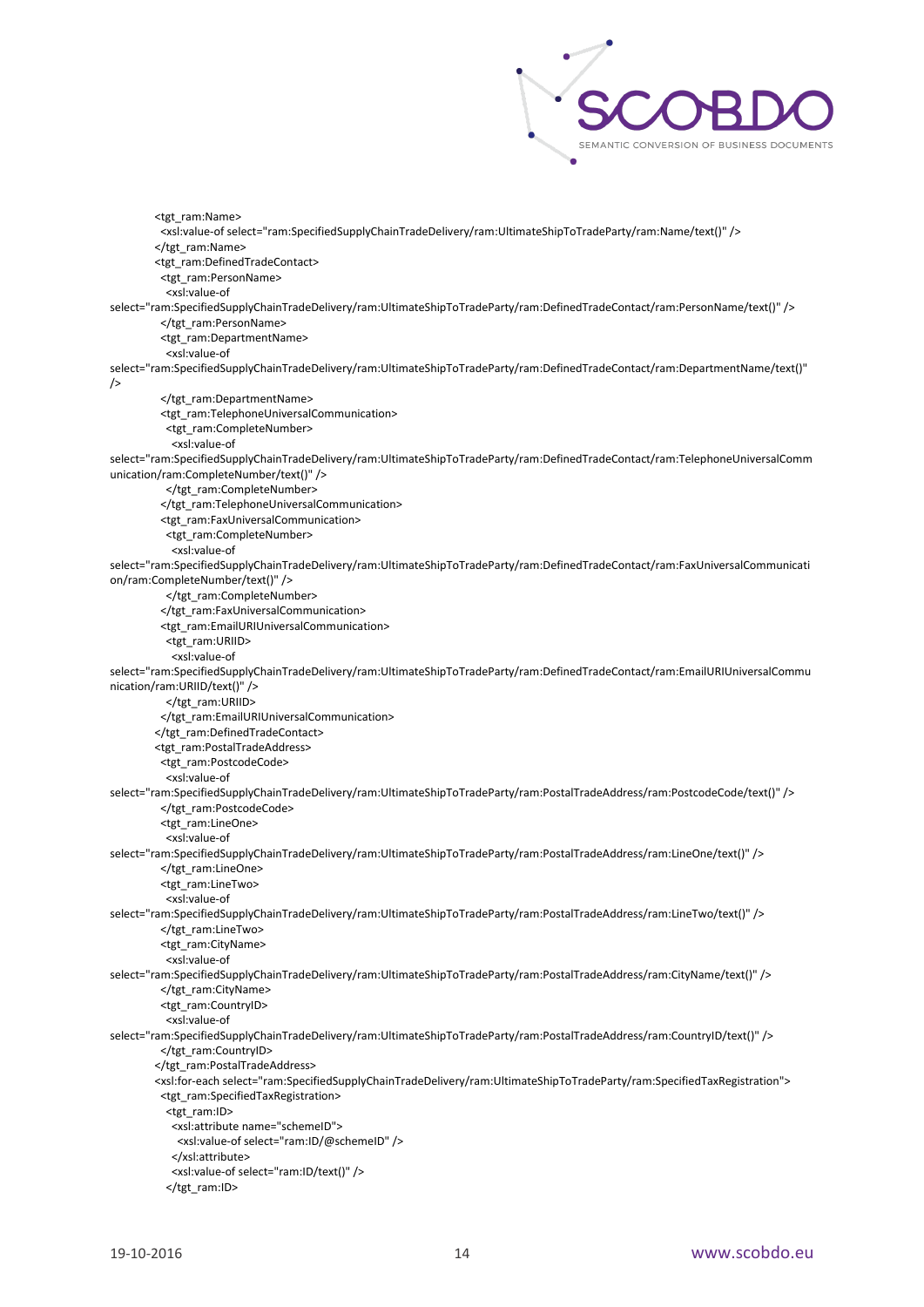

 </tgt\_ram:SpecifiedTaxRegistration> </xsl:for-each> </tgt\_ram:UltimateShipToTradeParty> <tgt\_ram:ActualDeliverySupplyChainEvent> <tgt\_ram:OccurrenceDateTime> <tgt\_udt:DateTimeString> <xsl:attribute name="meta:mandatory"> <xsl:value-of select="'true'" /> </xsl:attribute> <xsl:attribute name="format"> <xsl:value-of select="ram:SpecifiedSupplyChainTradeDelivery/ram:ActualDeliverySupplyChainEvent/ram:OccurrenceDateTime/udt:DateTimeString/@fo rmat" /> </xsl:attribute> <xsl:value-of select="ram:SpecifiedSupplyChainTradeDelivery/ram:ActualDeliverySupplyChainEvent/ram:OccurrenceDateTime/udt:DateTimeString/text(  $)'$  /> </tgt\_udt:DateTimeString> </tgt\_ram:OccurrenceDateTime> </tgt\_ram:ActualDeliverySupplyChainEvent> <tgt\_ram:DespatchAdviceReferencedDocument> <tgt\_ram:IssuerAssignedID> <xsl:value-of select="ram:SpecifiedSupplyChainTradeDelivery/ram:DespatchAdviceReferencedDocument/ram:ID/text()" /> </tgt\_ram:IssuerAssignedID> <tgt\_ram:LineID> <xsl:value-of select="ram:SpecifiedSupplyChainTradeDelivery/ram:DespatchAdviceReferencedDocument/ram:LineID/text()" /> </tgt\_ram:LineID> <tgt\_ram:FormattedIssueDateTime> <qdt:DateTimeString> <xsl:attribute name="meta:mandatory"> <xsl:value-of select="'true'" /> </xsl:attribute> <xsl:attribute name="format"> <xsl:if test="ram:SpecifiedSupplyChainTradeDelivery/ram:DespatchAdviceReferencedDocument/ram:IssueDateTime !=''"> <xsl:text>102</xsl:text> </xsl:if> </xsl:attribute> <xsl:if test="ram:SpecifiedSupplyChainTradeDelivery/ram:DespatchAdviceReferencedDocument/ram:IssueDateTime !=''"> <xsl:variable name="value" select="ram:SpecifiedSupplyChainTradeDelivery/ram:DespatchAdviceReferencedDocument/ram:IssueDateTime/text()" /> <xsl:value-of select="concat(substring(.,1,4) , substring(.,6,2) , substring(.,9,2))" /> </xsl:if> </qdt:DateTimeString> </tgt\_ram:FormattedIssueDateTime> </tgt\_ram:DespatchAdviceReferencedDocument> <tgt\_ram:ReceivingAdviceReferencedDocument> <tgt\_ram:IssuerAssignedID> <xsl:value-of select="ram:SpecifiedSupplyChainTradeDelivery/ram:ReceivingAdviceReferencedDocument/ram:ID/text()" /> </tgt\_ram:IssuerAssignedID> <tgt\_ram:LineID>

 <xsl:value-of select="ram:SpecifiedSupplyChainTradeDelivery/ram:ReceivingAdviceReferencedDocument/ram:LineID/text()" /> </tgt\_ram:LineID>

<tgt\_ram:FormattedIssueDateTime>

<qdt:DateTimeString>

<xsl:attribute name="meta:mandatory">

<xsl:value-of select="'true'" />

</xsl:attribute>

<xsl:attribute name="format">

 <xsl:if test="ram:SpecifiedSupplyChainTradeDelivery/ram:ReceivingAdviceReferencedDocument/ram:IssueDateTime != ''"> <xsl:text>102</xsl:text>

</xsl:if>

</xsl:attribute>

 <xsl:if test="ram:SpecifiedSupplyChainTradeDelivery/ram:ReceivingAdviceReferencedDocument/ram:IssueDateTime != ''"> <xsl:variable name="value"

select="ram:SpecifiedSupplyChainTradeDelivery/ram:ReceivingAdviceReferencedDocument/ram:IssueDateTime/text()" />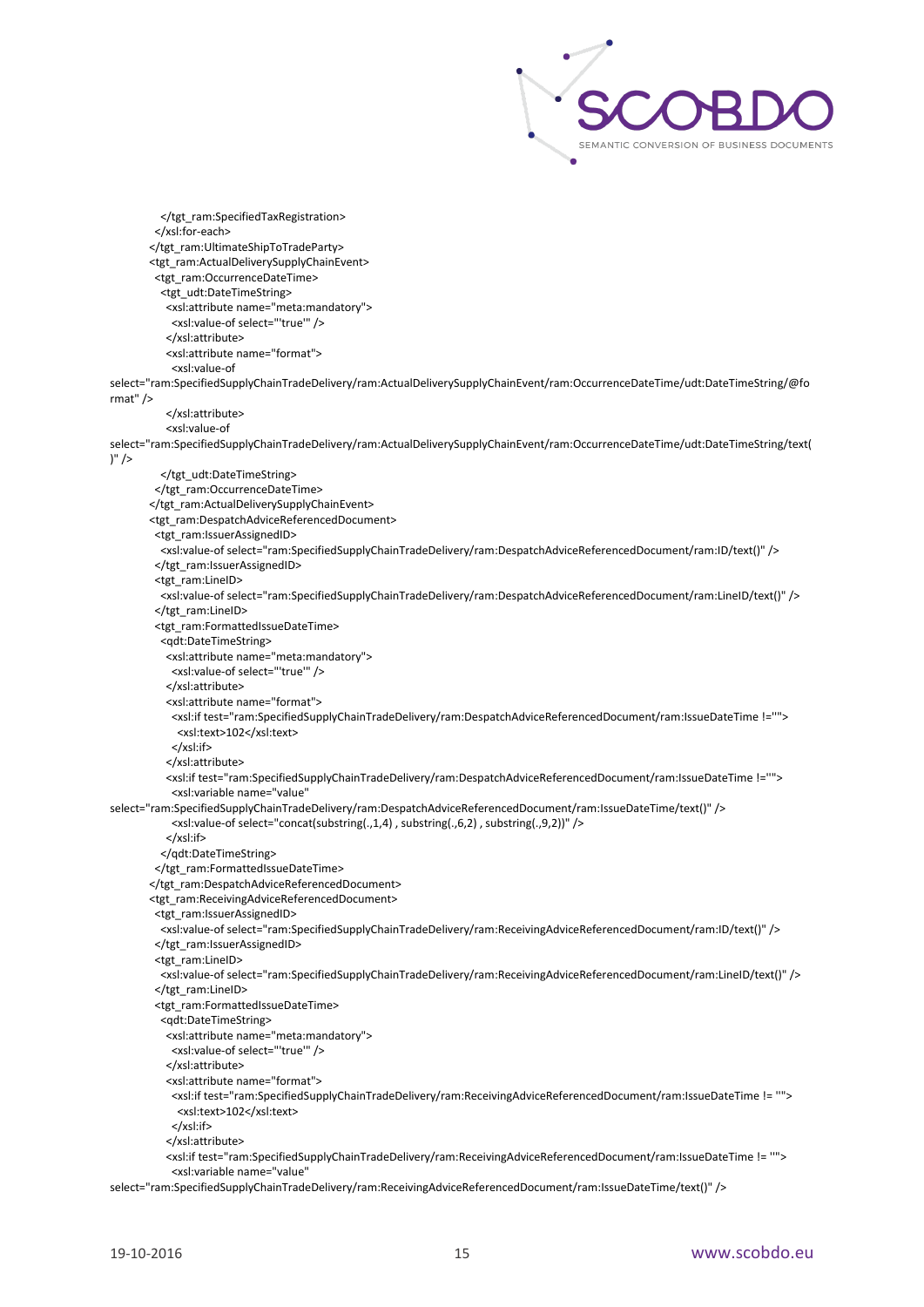

 <xsl:value-of select="concat(substring(.,1,4) , substring(.,6,2) , substring(.,9,2))" /> </xsl:if> </qdt:DateTimeString> </tgt\_ram:FormattedIssueDateTime> </tgt\_ram:ReceivingAdviceReferencedDocument> <tgt\_ram:DeliveryNoteReferencedDocument> <tgt\_ram:IssuerAssignedID> <xsl:value-of select="ram:SpecifiedSupplyChainTradeDelivery/ram:DeliveryNoteReferencedDocument/ram:ID/text()" /> </tgt\_ram:IssuerAssignedID> <tgt\_ram:LineID> <xsl:value-of select="ram:SpecifiedSupplyChainTradeDelivery/ram:DeliveryNoteReferencedDocument/ram:LineID/text()" /> </tgt\_ram:LineID> <tgt\_ram:FormattedIssueDateTime> <qdt:DateTimeString> <xsl:attribute name="meta:mandatory"> <xsl:value-of select="'true'" /> </xsl:attribute> <xsl:attribute name="format"> <xsl:if test="ram:SpecifiedSupplyChainTradeDelivery/ram:DeliveryNoteReferencedDocument/ram:IssueDateTime != ''"> <xsl:text>102</xsl:text> </xsl:if> </xsl:attribute> <xsl:if test="ram:SpecifiedSupplyChainTradeDelivery/ram:DeliveryNoteReferencedDocument/ram:IssueDateTime != ''"> <xsl:variable name="value" select="ram:SpecifiedSupplyChainTradeDelivery/ram:DeliveryNoteReferencedDocument/ram:IssueDateTime/text()" /> <xsl:value-of select="concat(substring(.,1,4) , substring(.,6,2) , substring(.,9,2))" /> </xsl:if> </qdt:DateTimeString> </tgt\_ram:FormattedIssueDateTime> </tgt\_ram:DeliveryNoteReferencedDocument> </tgt\_ram:SpecifiedLineTradeDelivery> <tgt\_ram:SpecifiedLineTradeSettlement> <xsl:attribute name="meta:mandatory"> <xsl:value-of select="'true'" /> </xsl:attribute> <xsl:for-each select="ram:SpecifiedSupplyChainTradeSettlement/ram:ApplicableTradeTax"> <tgt\_ram:ApplicableTradeTax> <tgt\_ram:CalculatedAmount> <xsl:attribute name="currencyID"> <xsl:value-of select="ram:CalculatedAmount/@currencyID" /> </xsl:attribute> <xsl:value-of select="ram:CalculatedAmount/text()" /> </tgt\_ram:CalculatedAmount> <tgt\_ram:TypeCode> <xsl:value-of select="ram:TypeCode/text()" /> </tgt\_ram:TypeCode> <tgt\_ram:ExemptionReason> <xsl:value-of select="ram:ExemptionReason/text()" /> </tgt\_ram:ExemptionReason> <tgt\_ram:CategoryCode> <xsl:value-of select="ram:CategoryCode/text()" /> </tgt\_ram:CategoryCode> <tgt\_ram:RateApplicablePercent> <xsl:value-of select="ram:ApplicablePercent/text()" /> </tgt\_ram:RateApplicablePercent> </tgt\_ram:ApplicableTradeTax> </xsl:for-each> <tgt\_ram:BillingSpecifiedPeriod> <tgt\_ram:StartDateTime> <tgt\_udt:DateTimeString> <xsl:attribute name="meta:mandatory"> <xsl:value-of select="'true'" /> </xsl:attribute> <xsl:attribute name="format">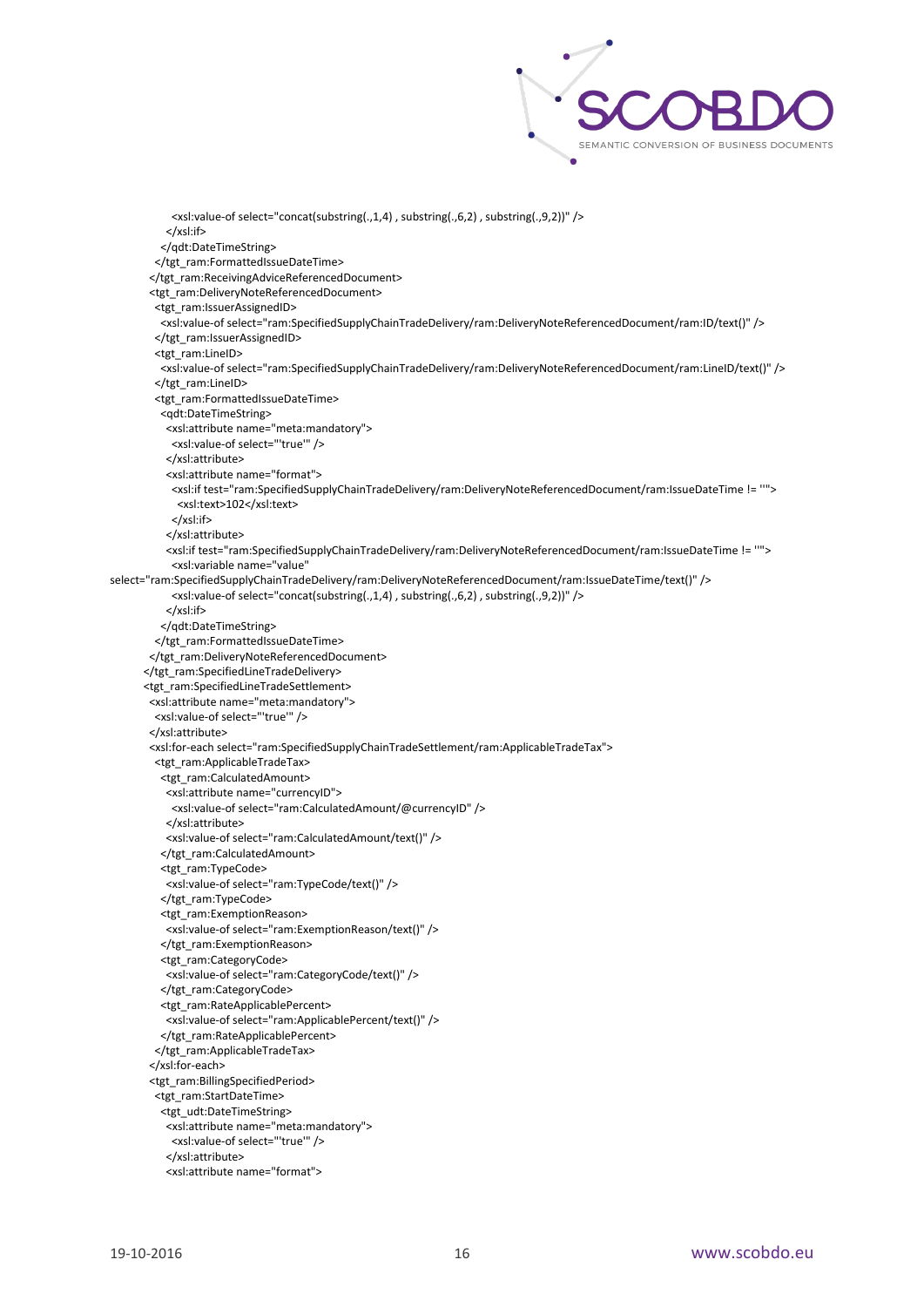

 <xsl:value-of select="ram:SpecifiedSupplyChainTradeSettlement/ram:BillingSpecifiedPeriod/ram:StartDateTime/udt:DateTimeString/@format" /> </xsl:attribute> <xsl:value-of select="ram:SpecifiedSupplyChainTradeSettlement/ram:BillingSpecifiedPeriod/ram:StartDateTime/udt:DateTimeString/text()" /> </tgt\_udt:DateTimeString> </tgt\_ram:StartDateTime> <tgt\_ram:EndDateTime> <tgt\_udt:DateTimeString> <xsl:attribute name="meta:mandatory"> <xsl:value-of select="'true'" /> </xsl:attribute> <xsl:attribute name="format"> <xsl:value-of select="ram:SpecifiedSupplyChainTradeSettlement/ram:BillingSpecifiedPeriod/ram:EndDateTime/udt:DateTimeString/@format" /> </xsl:attribute> <xsl:value-of select="ram:SpecifiedSupplyChainTradeSettlement/ram:BillingSpecifiedPeriod/ram:EndDateTime/udt:DateTimeString/text()" /> </tgt\_udt:DateTimeString> </tgt\_ram:EndDateTime> </tgt\_ram:BillingSpecifiedPeriod> <tgt\_ram:SpecifiedTradeSettlementLineMonetarySummation> <tgt\_ram:LineTotalAmount> <xsl:attribute name="currencyID"> <xsl:value-of select="ram:SpecifiedSupplyChainTradeSettlement/ram:SpecifiedTradeSettlementMonetarySummation/ram:LineTotalAmount/@currencyI  $D''$  /> </xsl:attribute> <xsl:value-of select="ram:SpecifiedSupplyChainTradeSettlement/ram:SpecifiedTradeSettlementMonetarySummation/ram:LineTotalAmount/text()" /> </tgt\_ram:LineTotalAmount> <tgt\_ram:TotalAllowanceChargeAmount> <xsl:attribute name="currencyID"> <xsl:value-of select="ram:SpecifiedSupplyChainTradeSettlement/ram:SpecifiedTradeSettlementMonetarySummation/ram:TotalAllowanceChargeAmoun t/@currencyID" /> </xsl:attribute> <xsl:value-of select="ram:SpecifiedSupplyChainTradeSettlement/ram:SpecifiedTradeSettlementMonetarySummation/ram:TotalAllowanceChargeAmoun t/text()" /> </tgt\_ram:TotalAllowanceChargeAmount> </tgt\_ram:SpecifiedTradeSettlementLineMonetarySummation> <tgt\_ram:SalesSpecifiedTradeAccountingAccount> <tgt\_ram:ID> <xsl:attribute name="meta:mandatory"> <xsl:value-of select="'true'" /> </xsl:attribute> <xsl:value-of select="ram:SpecifiedSupplyChainTradeSettlement/ram:SpecifiedTradeAccountingAccount/ram:ID/text()" /> </tgt\_ram:ID> </tgt\_ram:SalesSpecifiedTradeAccountingAccount> </tgt\_ram:SpecifiedLineTradeSettlement> <xsl:for-each select="ram:SpecifiedTradeProduct/ram:IncludedReferencedProduct"> <tgt\_ram:IncludedSubordinateTradeLineItem> <tgt\_ram:SpecifiedReferencedProduct> <tgt\_ram:GlobalID> <xsl:attribute name="schemeID"> <xsl:value-of select="ram:GlobalID/@schemeID" /> </xsl:attribute> <xsl:value-of select="ram:GlobalID/text()" /> </tgt\_ram:GlobalID> <tgt\_ram:SellerAssignedID> <xsl:value-of select="ram:SellerAssignedID/text()" /> </tgt\_ram:SellerAssignedID> <tgt\_ram:BuyerAssignedID> <xsl:value-of select="ram:BuyerAssignedID/text()" />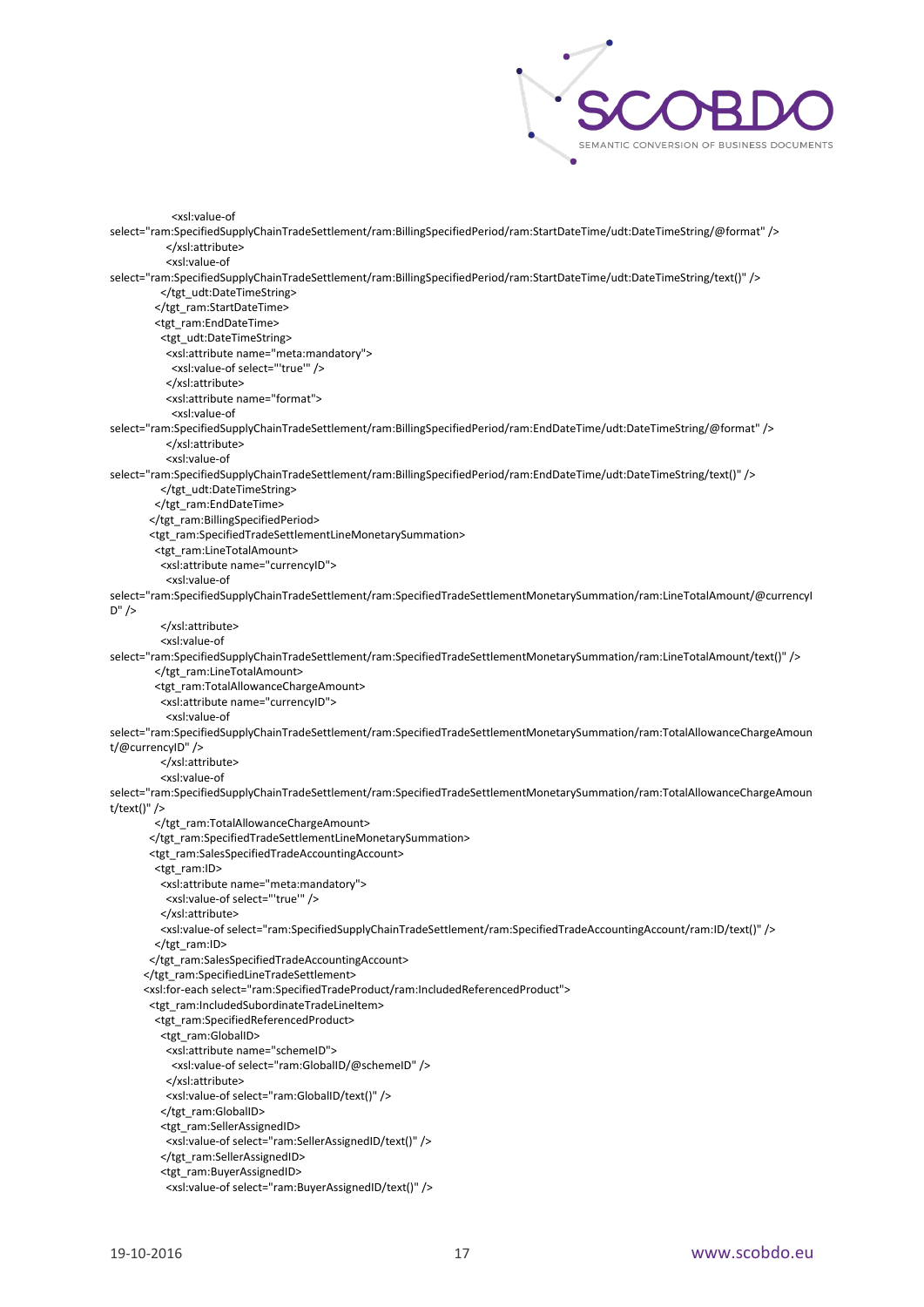

 </tgt\_ram:BuyerAssignedID> <tgt\_ram:Name> <xsl:value-of select="ram:Name/text()" /> </tgt\_ram:Name> <tgt\_ram:Description> <xsl:value-of select="ram:Description/text()" /> </tgt\_ram:Description> <tgt\_ram:UnitQuantity> <xsl:attribute name="unitCode"> <xsl:value-of select="ram:UnitQuantity/@unitCode" /> </xsl:attribute> <xsl:value-of select="ram:UnitQuantity/text()" /> </tgt\_ram:UnitQuantity> </tgt\_ram:SpecifiedReferencedProduct> </tgt\_ram:IncludedSubordinateTradeLineItem> </xsl:for-each> </tgt\_ram:IncludedSupplyChainTradeLineItem> </xsl:for-each> <tgt\_ram:ApplicableHeaderTradeAgreement> <xsl:attribute name="meta:mandatory"> <xsl:value-of select="'true'" /> </xsl:attribute> <tgt\_ram:BuyerReference> <xsl:value-of select="rsm2:CrossIndustryDocument/rsm2:SpecifiedSupplyChainTradeTransaction/ram:ApplicableSupplyChainTradeAgreement/ram:Buye rReference/text()" /> </tgt\_ram:BuyerReference> <tgt\_ram:SellerTradeParty> <tgt\_ram:ID> <xsl:value-of select="rsm2:CrossIndustryDocument/rsm2:SpecifiedSupplyChainTradeTransaction/ram:ApplicableSupplyChainTradeAgreement/ram:Selle rTradeParty/ram:ID/text()" /> </tgt\_ram:ID> <xsl:for-each select="rsm2:CrossIndustryDocument/rsm2:SpecifiedSupplyChainTradeTransaction/ram:ApplicableSupplyChainTradeAgreement/ram:Selle rTradeParty/ram:GlobalID"> <tgt\_ram:GlobalID> <xsl:attribute name="schemeID"> <xsl:value-of select="@schemeID" /> </xsl:attribute> <xsl:value-of select="./text()" /> </tgt\_ram:GlobalID> </xsl:for-each> <tgt\_ram:Name> <xsl:value-of select="rsm2:CrossIndustryDocument/rsm2:SpecifiedSupplyChainTradeTransaction/ram:ApplicableSupplyChainTradeAgreement/ram:Selle rTradeParty/ram:Name/text()" /> </tgt\_ram:Name> <tgt\_ram:DefinedTradeContact> <tgt\_ram:PersonName> <xsl:value-of select="rsm2:CrossIndustryDocument/rsm2:SpecifiedSupplyChainTradeTransaction/ram:ApplicableSupplyChainTradeAgreement/ram:Selle rTradeParty/ram:DefinedTradeContact/ram:PersonName/text()" /> </tgt\_ram:PersonName> <tgt\_ram:DepartmentName> <xsl:value-of select="rsm2:CrossIndustryDocument/rsm2:SpecifiedSupplyChainTradeTransaction/ram:ApplicableSupplyChainTradeAgreement/ram:Selle rTradeParty/ram:DefinedTradeContact/ram:DepartmentName/text()" /> </tgt\_ram:DepartmentName> <tgt\_ram:TelephoneUniversalCommunication> <tgt\_ram:CompleteNumber> <xsl:value-of select="rsm2:CrossIndustryDocument/rsm2:SpecifiedSupplyChainTradeTransaction/ram:ApplicableSupplyChainTradeAgreement/ram:Selle rTradeParty/ram:DefinedTradeContact/ram:TelephoneUniversalCommunication/ram:CompleteNumber/text()" />

</tgt\_ram:CompleteNumber>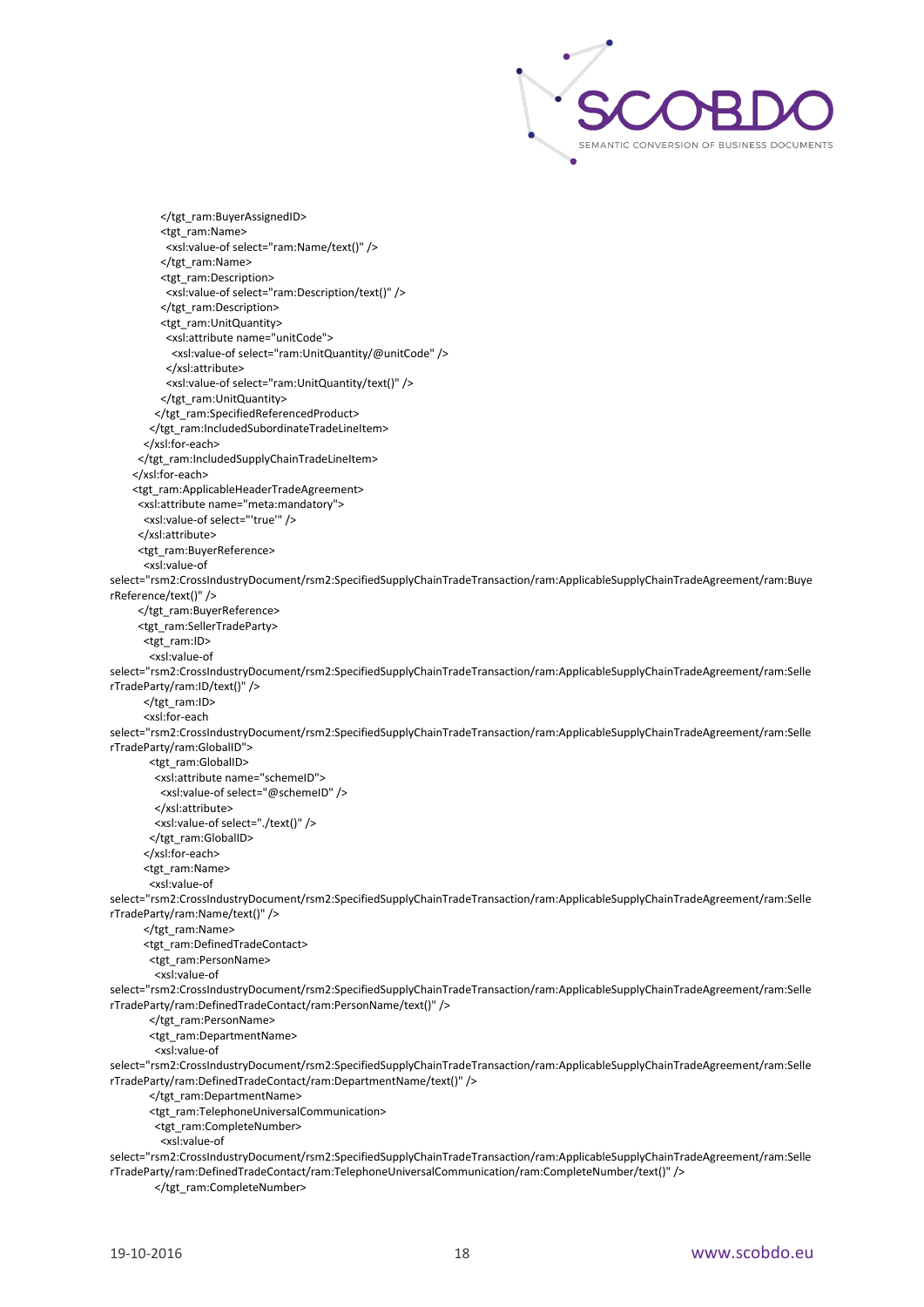

</tgt\_ram:TelephoneUniversalCommunication> <tgt\_ram:FaxUniversalCommunication> <tgt\_ram:CompleteNumber> <xsl:value-of select="rsm2:CrossIndustryDocument/rsm2:SpecifiedSupplyChainTradeTransaction/ram:ApplicableSupplyChainTradeAgreement/ram:Selle rTradeParty/ram:DefinedTradeContact/ram:FaxUniversalCommunication/ram:CompleteNumber/text()" /> </tgt\_ram:CompleteNumber> </tgt\_ram:FaxUniversalCommunication> <tgt\_ram:EmailURIUniversalCommunication> <tgt\_ram:URIID> <xsl:value-of select="rsm2:CrossIndustryDocument/rsm2:SpecifiedSupplyChainTradeTransaction/ram:ApplicableSupplyChainTradeAgreement/ram:Selle rTradeParty/ram:DefinedTradeContact/ram:EmailURIUniversalCommunication/ram:URIID/text()" /> </tgt\_ram:URIID> </tgt\_ram:EmailURIUniversalCommunication> </tgt\_ram:DefinedTradeContact> <tgt\_ram:PostalTradeAddress> <tgt\_ram:PostcodeCode> <xsl:value-of select="rsm2:CrossIndustryDocument/rsm2:SpecifiedSupplyChainTradeTransaction/ram:ApplicableSupplyChainTradeAgreement/ram:Selle rTradeParty/ram:PostalTradeAddress/ram:PostcodeCode/text()" /> </tgt\_ram:PostcodeCode> <tgt\_ram:LineOne> <xsl:value-of select="rsm2:CrossIndustryDocument/rsm2:SpecifiedSupplyChainTradeTransaction/ram:ApplicableSupplyChainTradeAgreement/ram:Selle rTradeParty/ram:PostalTradeAddress/ram:LineOne/text()" /> </tgt\_ram:LineOne> <tgt\_ram:LineTwo> <xsl:value-of select="rsm2:CrossIndustryDocument/rsm2:SpecifiedSupplyChainTradeTransaction/ram:ApplicableSupplyChainTradeAgreement/ram:Selle rTradeParty/ram:PostalTradeAddress/ram:LineTwo/text()" /> </tgt\_ram:LineTwo> <tgt\_ram:CityName> <xsl:value-of select="rsm2:CrossIndustryDocument/rsm2:SpecifiedSupplyChainTradeTransaction/ram:ApplicableSupplyChainTradeAgreement/ram:Selle rTradeParty/ram:PostalTradeAddress/ram:CityName/text()" /> </tgt\_ram:CityName> <tgt\_ram:CountryID> <xsl:value-of select="rsm2:CrossIndustryDocument/rsm2:SpecifiedSupplyChainTradeTransaction/ram:ApplicableSupplyChainTradeAgreement/ram:Selle rTradeParty/ram:PostalTradeAddress/ram:CountryID/text()" /> </tgt\_ram:CountryID> </tgt\_ram:PostalTradeAddress> <xsl:for-each select="rsm2:CrossIndustryDocument/rsm2:SpecifiedSupplyChainTradeTransaction/ram:ApplicableSupplyChainTradeAgreement/ram:Selle rTradeParty/ram:SpecifiedTaxRegistration"> <tgt\_ram:SpecifiedTaxRegistration> <tgt\_ram:ID> <xsl:attribute name="schemeID"> <xsl:value-of select="ram:ID/@schemeID" /> </xsl:attribute> <xsl:value-of select="ram:ID/text()" /> </tgt\_ram:ID> </tgt\_ram:SpecifiedTaxRegistration> </xsl:for-each> </tgt\_ram:SellerTradeParty> <tgt\_ram:BuyerTradeParty> <tgt\_ram:ID> <xsl:value-of select="rsm2:CrossIndustryDocument/rsm2:SpecifiedSupplyChainTradeTransaction/ram:ApplicableSupplyChainTradeAgreement/ram:Buye rTradeParty/ram:ID/text()" /> </tgt\_ram:ID> <xsl:for-each select="rsm2:CrossIndustryDocument/rsm2:SpecifiedSupplyChainTradeTransaction/ram:ApplicableSupplyChainTradeAgreement/ram:Buye rTradeParty/ram:GlobalID">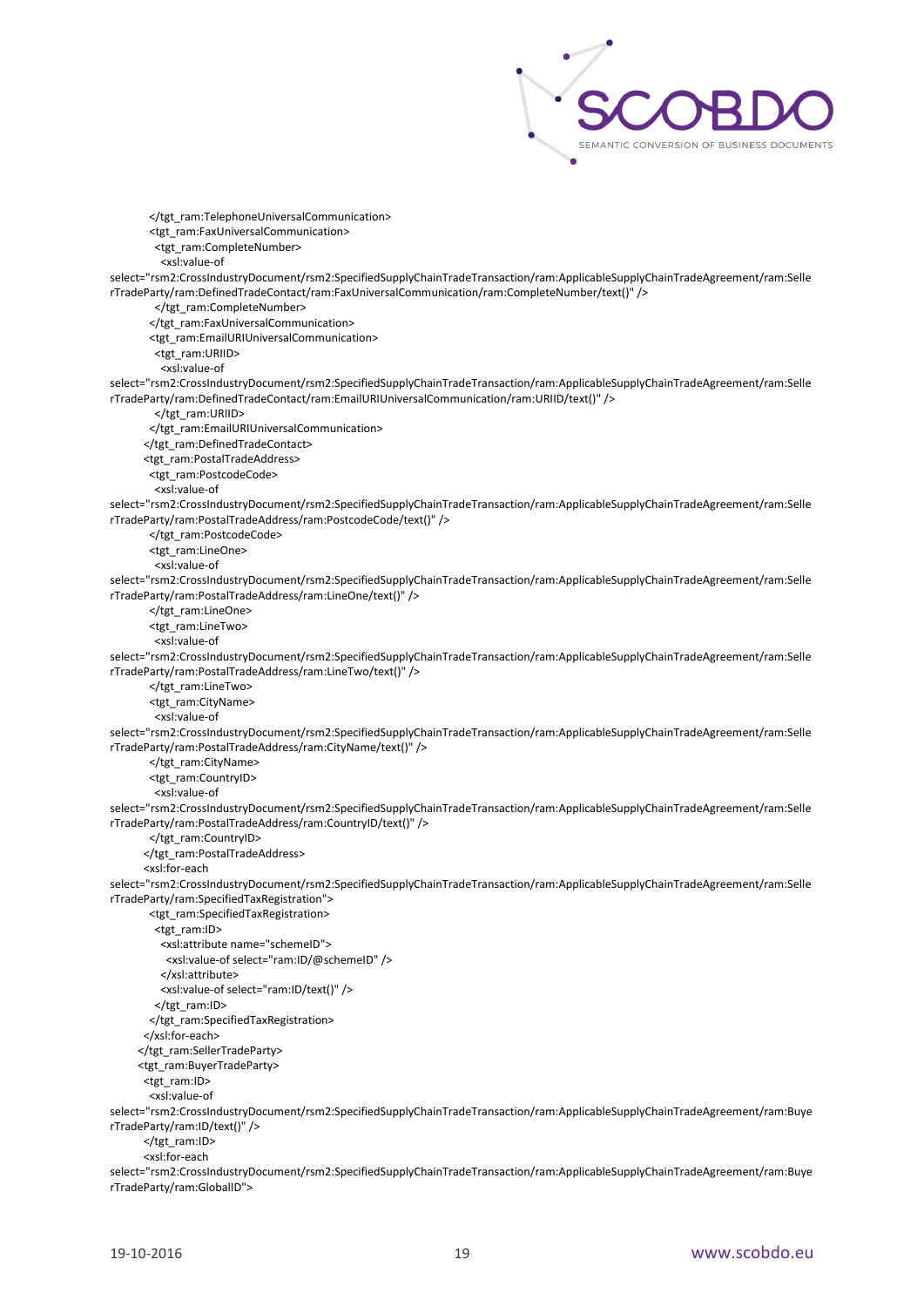

 <tgt\_ram:GlobalID> <xsl:attribute name="schemeID"> <xsl:value-of select="@schemeID" /> </xsl:attribute> <xsl:value-of select="./text()" /> </tgt\_ram:GlobalID> </xsl:for-each> <tgt\_ram:Name> <xsl:value-of select="rsm2:CrossIndustryDocument/rsm2:SpecifiedSupplyChainTradeTransaction/ram:ApplicableSupplyChainTradeAgreement/ram:Buye rTradeParty/ram:Name/text()" /> </tgt\_ram:Name> <tgt\_ram:DefinedTradeContact> <tgt\_ram:PersonName> <xsl:value-of select="rsm2:CrossIndustryDocument/rsm2:SpecifiedSupplyChainTradeTransaction/ram:ApplicableSupplyChainTradeAgreement/ram:Buye rTradeParty/ram:DefinedTradeContact/ram:PersonName/text()" /> </tgt\_ram:PersonName> <tgt\_ram:DepartmentName> <xsl:value-of select="rsm2:CrossIndustryDocument/rsm2:SpecifiedSupplyChainTradeTransaction/ram:ApplicableSupplyChainTradeAgreement/ram:Buye rTradeParty/ram:DefinedTradeContact/ram:DepartmentName/text()" /> </tgt\_ram:DepartmentName> <tgt\_ram:TelephoneUniversalCommunication> <tgt\_ram:CompleteNumber> <xsl:value-of select="rsm2:CrossIndustryDocument/rsm2:SpecifiedSupplyChainTradeTransaction/ram:ApplicableSupplyChainTradeAgreement/ram:Buye rTradeParty/ram:DefinedTradeContact/ram:TelephoneUniversalCommunication/ram:CompleteNumber/text()" /> </tgt\_ram:CompleteNumber> </tgt\_ram:TelephoneUniversalCommunication> <tgt\_ram:FaxUniversalCommunication> <tgt\_ram:CompleteNumber> <xsl:value-of select="rsm2:CrossIndustryDocument/rsm2:SpecifiedSupplyChainTradeTransaction/ram:ApplicableSupplyChainTradeAgreement/ram:Buye rTradeParty/ram:DefinedTradeContact/ram:FaxUniversalCommunication/ram:CompleteNumber/text()" /> </tgt\_ram:CompleteNumber> </tgt\_ram:FaxUniversalCommunication> <tgt\_ram:EmailURIUniversalCommunication> <tgt\_ram:URIID> <xsl:value-of select="rsm2:CrossIndustryDocument/rsm2:SpecifiedSupplyChainTradeTransaction/ram:ApplicableSupplyChainTradeAgreement/ram:Buye rTradeParty/ram:DefinedTradeContact/ram:EmailURIUniversalCommunication/ram:URIID/text()" /> </tgt\_ram:URIID> </tgt\_ram:EmailURIUniversalCommunication> </tgt\_ram:DefinedTradeContact> <tgt\_ram:PostalTradeAddress> <tgt\_ram:PostcodeCode> <xsl:value-of select="rsm2:CrossIndustryDocument/rsm2:SpecifiedSupplyChainTradeTransaction/ram:ApplicableSupplyChainTradeAgreement/ram:Buye rTradeParty/ram:PostalTradeAddress/ram:PostcodeCode/text()" /> </tgt\_ram:PostcodeCode> <tgt\_ram:LineOne> <xsl:value-of select="rsm2:CrossIndustryDocument/rsm2:SpecifiedSupplyChainTradeTransaction/ram:ApplicableSupplyChainTradeAgreement/ram:Buye rTradeParty/ram:PostalTradeAddress/ram:LineOne/text()" /> </tgt\_ram:LineOne> <tgt\_ram:LineTwo> <xsl:value-of select="rsm2:CrossIndustryDocument/rsm2:SpecifiedSupplyChainTradeTransaction/ram:ApplicableSupplyChainTradeAgreement/ram:Buye rTradeParty/ram:PostalTradeAddress/ram:LineTwo/text()" /> </tgt\_ram:LineTwo> <tgt\_ram:CityName> <xsl:value-of select="rsm2:CrossIndustryDocument/rsm2:SpecifiedSupplyChainTradeTransaction/ram:ApplicableSupplyChainTradeAgreement/ram:Buye rTradeParty/ram:PostalTradeAddress/ram:CityName/text()" />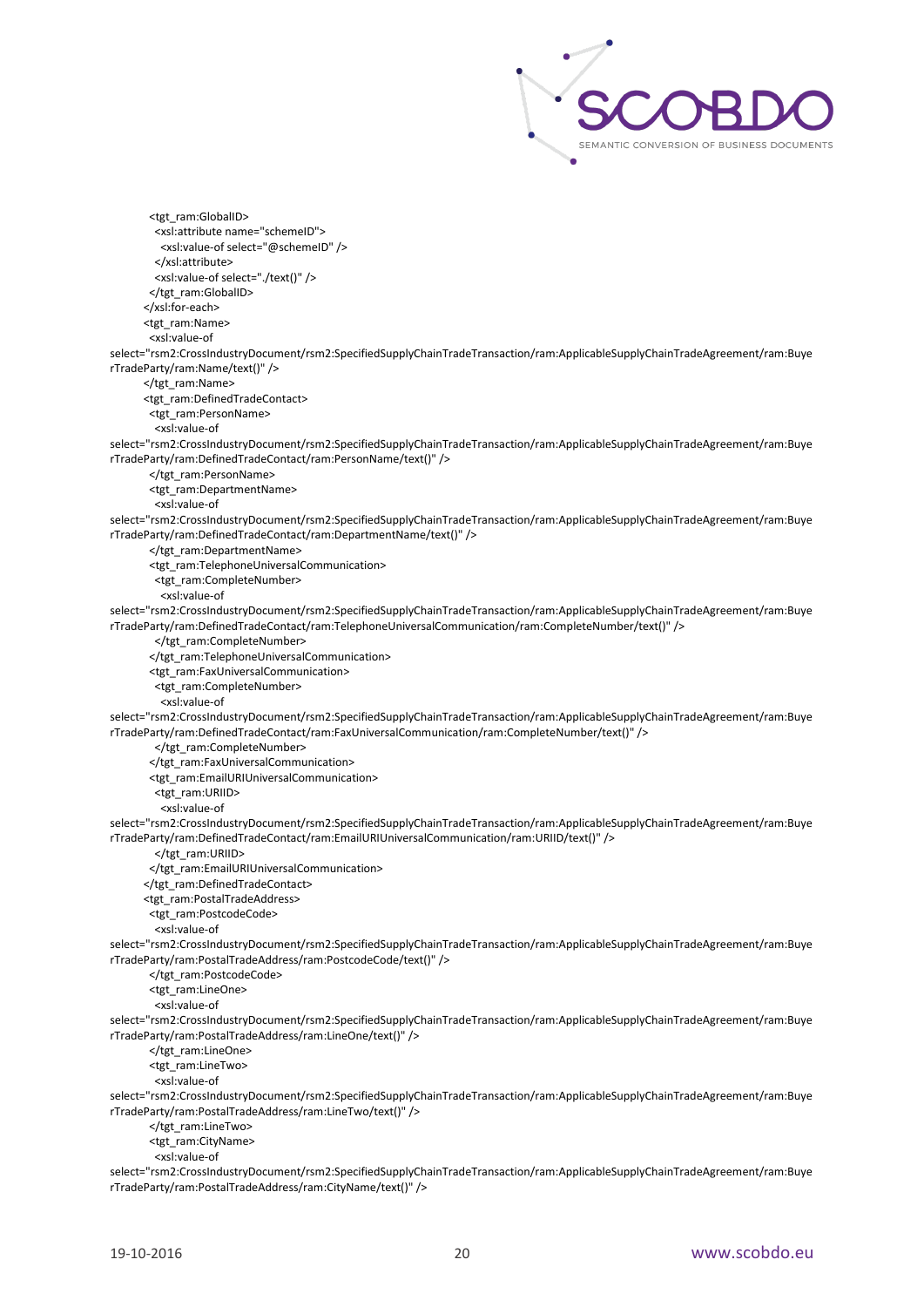

 </tgt\_ram:CityName> <tgt\_ram:CountryID> <xsl:value-of select="rsm2:CrossIndustryDocument/rsm2:SpecifiedSupplyChainTradeTransaction/ram:ApplicableSupplyChainTradeAgreement/ram:Buye rTradeParty/ram:PostalTradeAddress/ram:CountryID/text()" /> </tgt\_ram:CountryID> </tgt\_ram:PostalTradeAddress> <xsl:for-each select="rsm2:CrossIndustryDocument/rsm2:SpecifiedSupplyChainTradeTransaction/ram:ApplicableSupplyChainTradeAgreement/ram:Buye rTradeParty/ram:SpecifiedTaxRegistration"> <tgt\_ram:SpecifiedTaxRegistration> <tgt\_ram:ID> <xsl:attribute name="schemeID"> <xsl:value-of select="ram:ID/@schemeID" /> </xsl:attribute> <xsl:value-of select="ram:ID/text()" /> </tgt\_ram:ID> </tgt\_ram:SpecifiedTaxRegistration> </xsl:for-each> </tgt\_ram:BuyerTradeParty> <tgt\_ram:ProductEndUserTradeParty> <tgt\_ram:ID> <xsl:value-of select="rsm2:CrossIndustryDocument/rsm2:SpecifiedSupplyChainTradeTransaction/ram:ApplicableSupplyChainTradeAgreement/ram:Prod uctEndUserTradeParty/ram:ID/text()" /> </tgt\_ram:ID> <xsl:for-each select="rsm2:CrossIndustryDocument/rsm2:SpecifiedSupplyChainTradeTransaction/ram:ApplicableSupplyChainTradeAgreement/ram:Prod uctEndUserTradeParty/ram:GlobalID"> <tgt\_ram:GlobalID> <xsl:attribute name="schemeID"> <xsl:value-of select="@schemeID" /> </xsl:attribute> <xsl:value-of select="./text()" /> </tgt\_ram:GlobalID> </xsl:for-each> <tgt\_ram:Name> <xsl:value-of select="rsm2:CrossIndustryDocument/rsm2:SpecifiedSupplyChainTradeTransaction/ram:ApplicableSupplyChainTradeAgreement/ram:Prod uctEndUserTradeParty/ram:Name/text()" /> </tgt\_ram:Name> <tgt\_ram:DefinedTradeContact> <tgt\_ram:PersonName> <xsl:value-of select="rsm2:CrossIndustryDocument/rsm2:SpecifiedSupplyChainTradeTransaction/ram:ApplicableSupplyChainTradeAgreement/ram:Prod uctEndUserTradeParty/ram:DefinedTradeContact/ram:PersonName/text()" /> </tgt\_ram:PersonName> <tgt\_ram:DepartmentName> <xsl:value-of select="rsm2:CrossIndustryDocument/rsm2:SpecifiedSupplyChainTradeTransaction/ram:ApplicableSupplyChainTradeAgreement/ram:Prod uctEndUserTradeParty/ram:DefinedTradeContact/ram:DepartmentName/text()" /> </tgt\_ram:DepartmentName> <tgt\_ram:TelephoneUniversalCommunication> <tgt\_ram:CompleteNumber> <xsl:value-of select="rsm2:CrossIndustryDocument/rsm2:SpecifiedSupplyChainTradeTransaction/ram:ApplicableSupplyChainTradeAgreement/ram:Prod uctEndUserTradeParty/ram:DefinedTradeContact/ram:TelephoneUniversalCommunication/ram:CompleteNumber/text()" /> </tgt\_ram:CompleteNumber> </tgt\_ram:TelephoneUniversalCommunication> <tgt\_ram:FaxUniversalCommunication> <tgt\_ram:CompleteNumber> <xsl:value-of select="rsm2:CrossIndustryDocument/rsm2:SpecifiedSupplyChainTradeTransaction/ram:ApplicableSupplyChainTradeAgreement/ram:Prod uctEndUserTradeParty/ram:DefinedTradeContact/ram:FaxUniversalCommunication/ram:CompleteNumber/text()" />

</tgt\_ram:CompleteNumber>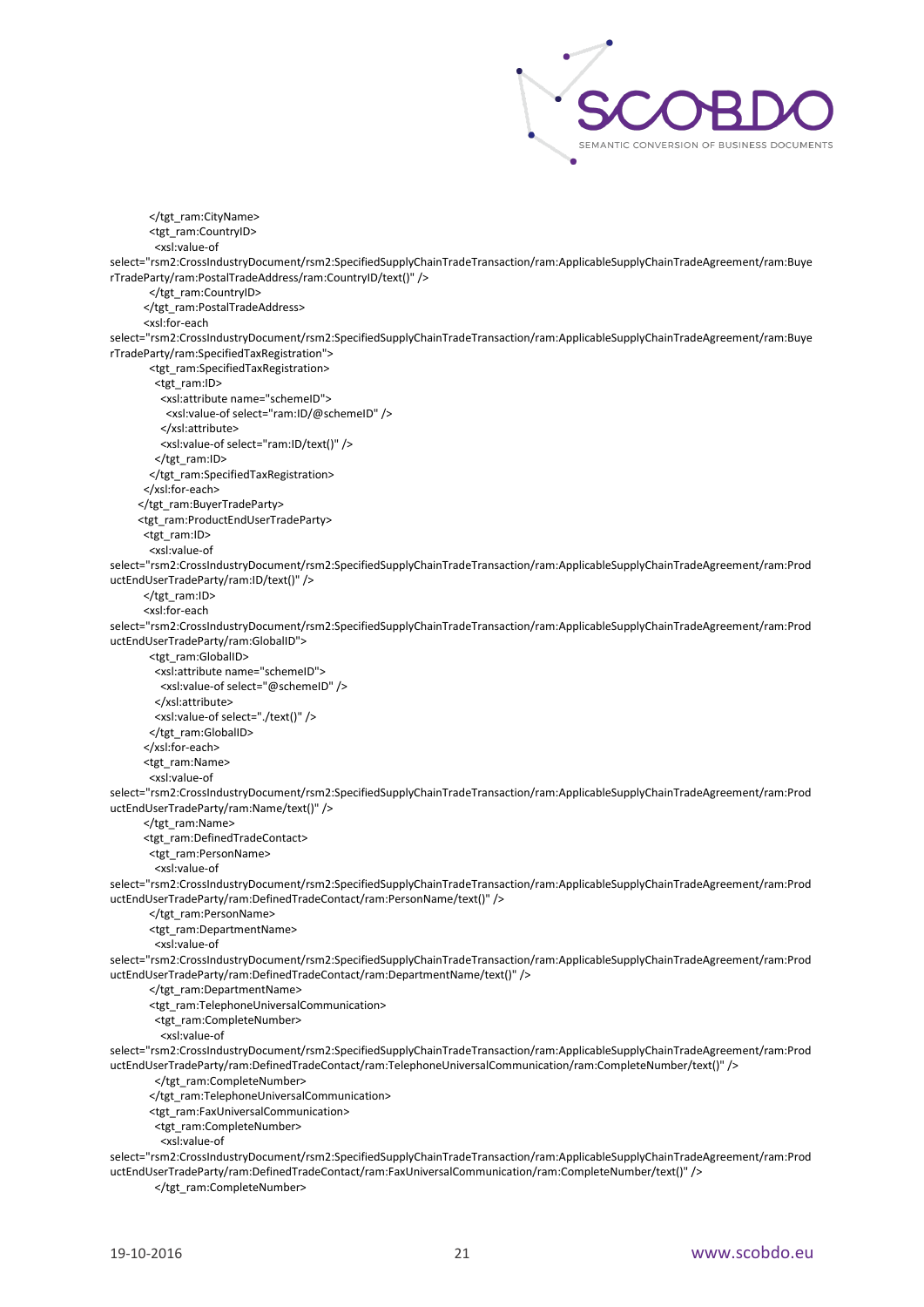

 </tgt\_ram:FaxUniversalCommunication> <tgt\_ram:EmailURIUniversalCommunication> <tgt\_ram:URIID> <xsl:value-of select="rsm2:CrossIndustryDocument/rsm2:SpecifiedSupplyChainTradeTransaction/ram:ApplicableSupplyChainTradeAgreement/ram:Prod uctEndUserTradeParty/ram:DefinedTradeContact/ram:EmailURIUniversalCommunication/ram:URIID/text()" /> </tgt\_ram:URIID> </tgt\_ram:EmailURIUniversalCommunication> </tgt\_ram:DefinedTradeContact> <tgt\_ram:PostalTradeAddress> <tgt\_ram:PostcodeCode> <xsl:value-of select="rsm2:CrossIndustryDocument/rsm2:SpecifiedSupplyChainTradeTransaction/ram:ApplicableSupplyChainTradeAgreement/ram:Prod uctEndUserTradeParty/ram:PostalTradeAddress/ram:PostcodeCode/text()" /> </tgt\_ram:PostcodeCode> <tgt\_ram:LineOne> <xsl:value-of select="rsm2:CrossIndustryDocument/rsm2:SpecifiedSupplyChainTradeTransaction/ram:ApplicableSupplyChainTradeAgreement/ram:Prod uctEndUserTradeParty/ram:PostalTradeAddress/ram:LineOne/text()" /> </tgt\_ram:LineOne> <tgt\_ram:LineTwo> <xsl:value-of select="rsm2:CrossIndustryDocument/rsm2:SpecifiedSupplyChainTradeTransaction/ram:ApplicableSupplyChainTradeAgreement/ram:Prod uctEndUserTradeParty/ram:PostalTradeAddress/ram:LineTwo/text()" /> </tgt\_ram:LineTwo> <tgt\_ram:CityName> <xsl:value-of select="rsm2:CrossIndustryDocument/rsm2:SpecifiedSupplyChainTradeTransaction/ram:ApplicableSupplyChainTradeAgreement/ram:Prod uctEndUserTradeParty/ram:PostalTradeAddress/ram:CityName/text()" /> </tgt\_ram:CityName> <tgt\_ram:CountryID> <xsl:value-of select="rsm2:CrossIndustryDocument/rsm2:SpecifiedSupplyChainTradeTransaction/ram:ApplicableSupplyChainTradeAgreement/ram:Prod uctEndUserTradeParty/ram:PostalTradeAddress/ram:CountryID/text()" /> </tgt\_ram:CountryID> </tgt\_ram:PostalTradeAddress> <xsl:for-each select="rsm2:CrossIndustryDocument/rsm2:SpecifiedSupplyChainTradeTransaction/ram:ApplicableSupplyChainTradeAgreement/ram:Prod uctEndUserTradeParty/ram:SpecifiedTaxRegistration"> <tgt\_ram:SpecifiedTaxRegistration> <tgt\_ram:ID> <xsl:attribute name="schemeID"> <xsl:value-of select="ram:ID/@schemeID" /> </xsl:attribute> <xsl:value-of select="ram:ID/text()" /> </tgt\_ram:ID> </tgt\_ram:SpecifiedTaxRegistration> </xsl:for-each> </tgt\_ram:ProductEndUserTradeParty> <tgt\_ram:ApplicableTradeDeliveryTerms> <tgt\_ram:DeliveryTypeCode> <xsl:value-of select="rsm2:CrossIndustryDocument/rsm2:SpecifiedSupplyChainTradeTransaction/ram:ApplicableSupplyChainTradeAgreement/ram:Appli cableTradeDeliveryTerms/ram:DeliveryTypeCode/text()" /> </tgt\_ram:DeliveryTypeCode> </tgt\_ram:ApplicableTradeDeliveryTerms> <tgt\_ram:SellerOrderReferencedDocument> <tgt\_ram:IssuerAssignedID> <xsl:value-of select="rsm2:CrossIndustryDocument/rsm2:SpecifiedSupplyChainTradeTransaction/ram:ApplicableSupplyChainTradeAgreement/ram:Cust omerOrderReferencedDocument/ram:ID/text()" /> </tgt\_ram:IssuerAssignedID> <tgt\_ram:FormattedIssueDateTime> <qdt:DateTimeString> <xsl:attribute name="meta:mandatory">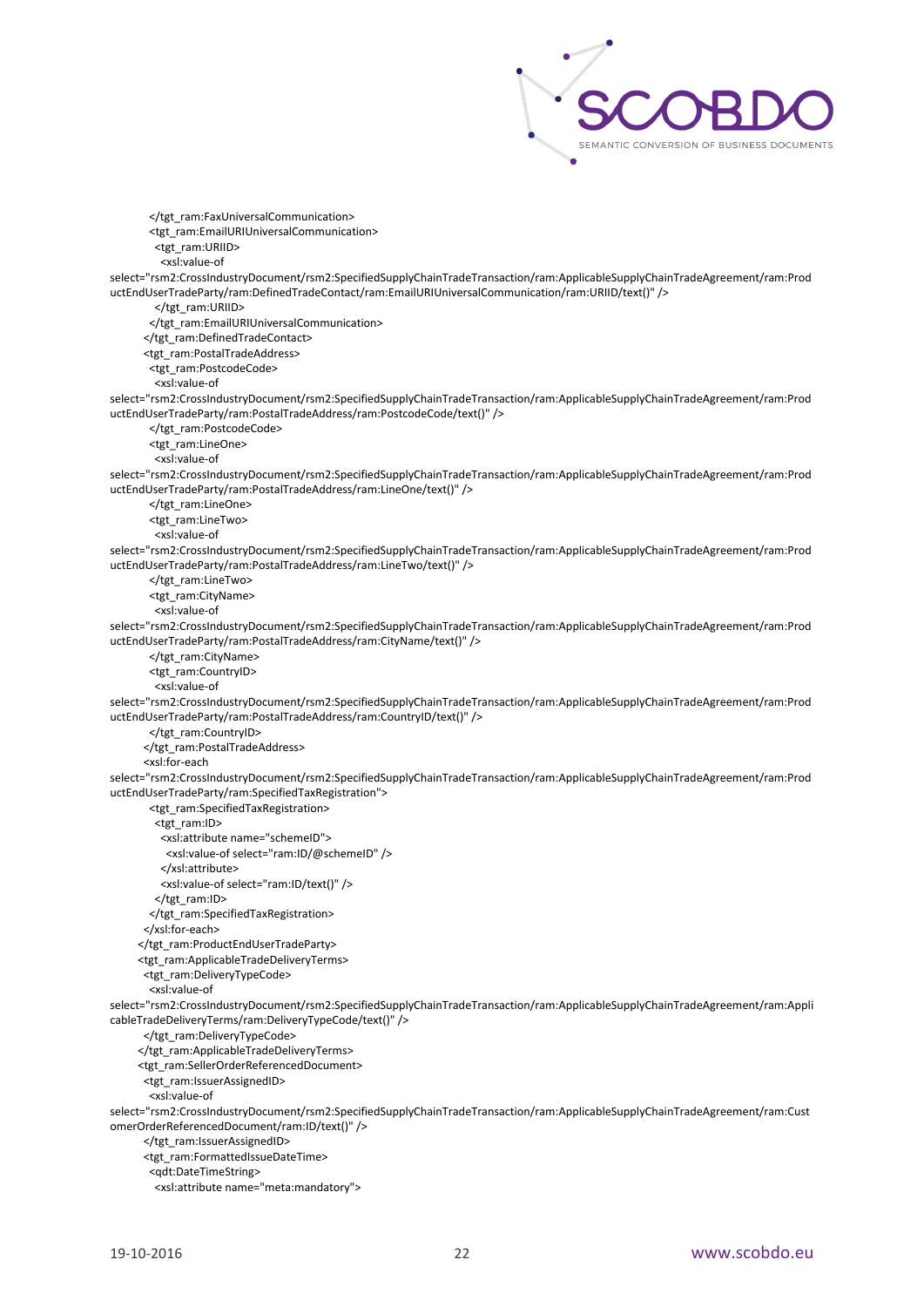

 <xsl:value-of select="'true'" /> </xsl:attribute> <xsl:attribute name="format"> <xsl:if test="ram:ApplicableSupplyChainTradeAgreement/ram:CustomerOrderReferencedDocument/ram:IssueDateTime != ''"> <xsl:text>102</xsl:text> </xsl:if> </xsl:attribute> <xsl:if test="ram:ApplicableSupplyChainTradeAgreement/ram:CustomerOrderReferencedDocument/ram:IssueDateTime != ''"> <xsl:variable name="value" select="rsm2:CrossIndustryDocument/rsm2:SpecifiedSupplyChainTradeTransaction/ram:ApplicableSupplyChainTradeAgreement/ram:Cust omerOrderReferencedDocument/ram:IssueDateTime/text()" /> <xsl:value-of select="concat(substring(.,1,4) , substring(.,6,2) , substring(.,9,2))" /> </xsl:if> </qdt:DateTimeString> </tgt\_ram:FormattedIssueDateTime> </tgt\_ram:SellerOrderReferencedDocument> <xsl:for-each select="rsm2:CrossIndustryDocument/rsm2:SpecifiedSupplyChainTradeTransaction/ram:ApplicableSupplyChainTradeAgreement/ram:Buye rOrderReferencedDocument"> <tgt\_ram:BuyerOrderReferencedDocument> <tgt\_ram:IssuerAssignedID> <xsl:value-of select="ram:ID/text()" /> </tgt\_ram:IssuerAssignedID> <tgt\_ram:FormattedIssueDateTime> <qdt:DateTimeString> <xsl:attribute name="meta:mandatory"> <xsl:value-of select="'true'" /> </xsl:attribute> <xsl:attribute name="format"> <xsl:if test="ram:IssueDateTime != ''"> <xsl:text>102</xsl:text> </xsl:if> </xsl:attribute> <xsl:if test="ram:IssueDateTime != ''"> <xsl:variable name="value" select="ram:IssueDateTime/text()" /> <xsl:value-of select="concat(substring(.,1,4) , substring(.,6,2) , substring(.,9,2))" /> </xsl:if> </qdt:DateTimeString> </tgt\_ram:FormattedIssueDateTime> </tgt\_ram:BuyerOrderReferencedDocument> </xsl:for-each> <tgt\_ram:ContractReferencedDocument> <tgt\_ram:IssuerAssignedID> <xsl:value-of select="rsm2:CrossIndustryDocument/rsm2:SpecifiedSupplyChainTradeTransaction/ram:ApplicableSupplyChainTradeAgreement/ram:Cont ractReferencedDocument/ram:ID/text()" /> </tgt\_ram:IssuerAssignedID> <tgt\_ram:FormattedIssueDateTime> <qdt:DateTimeString> <xsl:attribute name="meta:mandatory"> <xsl:value-of select="'true'" /> </xsl:attribute> <xsl:attribute name="format"> <xsl:if test="ram:ApplicableSupplyChainTradeAgreement/ram:ContractReferencedDocument/ram:IssueDateTime!=''"> <xsl:text>102</xsl:text> </xsl:if> </xsl:attribute> <xsl:if test="ram:ApplicableSupplyChainTradeAgreement/ram:ContractReferencedDocument/ram:IssueDateTime!=''"> <xsl:variable name="value" select="rsm2:CrossIndustryDocument/rsm2:SpecifiedSupplyChainTradeTransaction/ram:ApplicableSupplyChainTradeAgreement/ram:Cont ractReferencedDocument/ram:IssueDateTime/text()" /> <xsl:value-of select="concat(substring(.,1,4) , substring(.,6,2) , substring(.,9,2))" /> </xsl:if> </qdt:DateTimeString>

</tgt\_ram:FormattedIssueDateTime>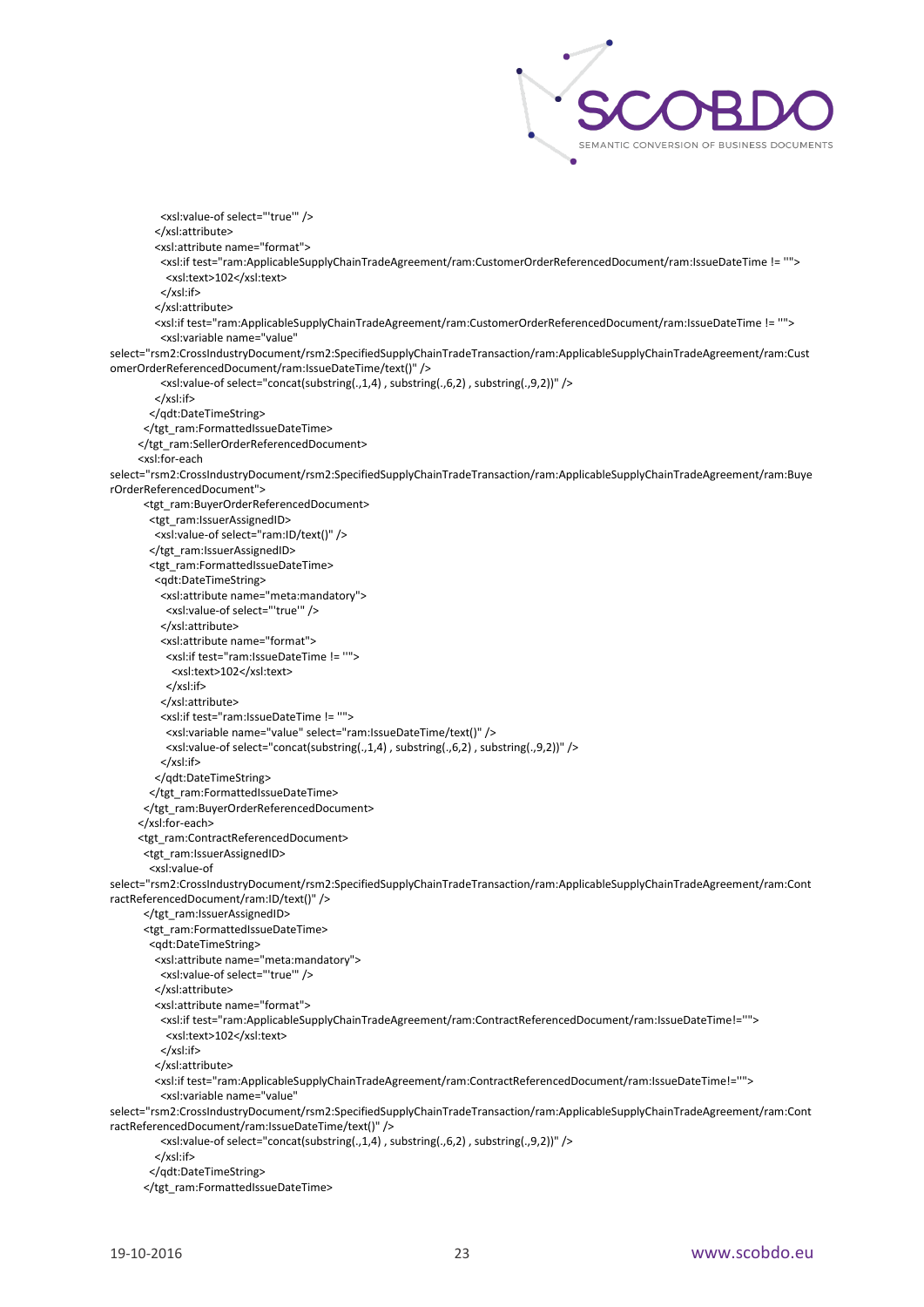

```
 </tgt_ram:ContractReferencedDocument>
      <xsl:for-each 
select="rsm2:CrossIndustryDocument/rsm2:SpecifiedSupplyChainTradeTransaction/ram:ApplicableSupplyChainTradeAgreement/ram:Addi
tionalReferencedDocument">
       <tgt_ram:AdditionalReferencedDocument>
        <tgt_ram:IssuerAssignedID>
         <xsl:value-of select="ram:ID/text()" />
        </tgt_ram:IssuerAssignedID>
        <tgt_ram:TypeCode>
         <xsl:value-of select="ram:TypeCode/text()" />
        </tgt_ram:TypeCode>
        <tgt_ram:FormattedIssueDateTime>
         <qdt:DateTimeString>
          <xsl:attribute name="meta:mandatory">
           <xsl:value-of select="'true'" />
          </xsl:attribute>
          <xsl:attribute name="format">
           <xsl:if test="ram:IssueDateTime != ''">
            <xsl:text>102</xsl:text>
           </xsl:if>
          </xsl:attribute>
          <xsl:if test="ram:IssueDateTime != ''">
           <xsl:variable name="value" select="ram:IssueDateTime/text()" />
           <xsl:value-of select="concat(substring(.,1,4) , substring(.,6,2) , substring(.,9,2))" />
          </xsl:if>
         </qdt:DateTimeString>
        </tgt_ram:FormattedIssueDateTime>
       </tgt_ram:AdditionalReferencedDocument>
      </xsl:for-each>
     </tgt_ram:ApplicableHeaderTradeAgreement>
     <tgt_ram:ApplicableHeaderTradeDelivery>
      <xsl:attribute name="meta:mandatory">
       <xsl:value-of select="'true'" />
      </xsl:attribute>
      <xsl:for-each 
select="rsm2:CrossIndustryDocument/rsm2:SpecifiedSupplyChainTradeTransaction/ram:ApplicableSupplyChainTradeDelivery/ram:Related
SupplyChainConsignment">
       <tgt_ram:RelatedSupplyChainConsignment>
        <xsl:for-each select="ram:SpecifiedLogisticsTransportMovement">
         <tgt_ram:SpecifiedLogisticsTransportMovement>
          <tgt_ram:ModeCode>
           <xsl:value-of select="ram:ModeCode/text()" />
          </tgt_ram:ModeCode>
          <tgt_ram:UsedLogisticsTransportMeans>
           <tgt_ram:ID>
             <xsl:attribute name="schemeID">
             <xsl:value-of select="ram:ID/@schemeID" />
             </xsl:attribute>
            <xsl:value-of select="ram:ID/text()" />
          </tgt_ram:ID>
          </tgt_ram:UsedLogisticsTransportMeans>
         </tgt_ram:SpecifiedLogisticsTransportMovement>
        </xsl:for-each>
       </tgt_ram:RelatedSupplyChainConsignment>
      </xsl:for-each>
      <tgt_ram:ShipToTradeParty>
       <tgt_ram:ID>
        <xsl:value-of 
select="rsm2:CrossIndustryDocument/rsm2:SpecifiedSupplyChainTradeTransaction/ram:ApplicableSupplyChainTradeDelivery/ram:ShipToT
radeParty/ram:ID/text()" />
      </tgt_ram:ID>
       <xsl:for-each 
select="rsm2:CrossIndustryDocument/rsm2:SpecifiedSupplyChainTradeTransaction/ram:ApplicableSupplyChainTradeDelivery/ram:ShipToT
radeParty/ram:GlobalID">
        <tgt_ram:GlobalID>
```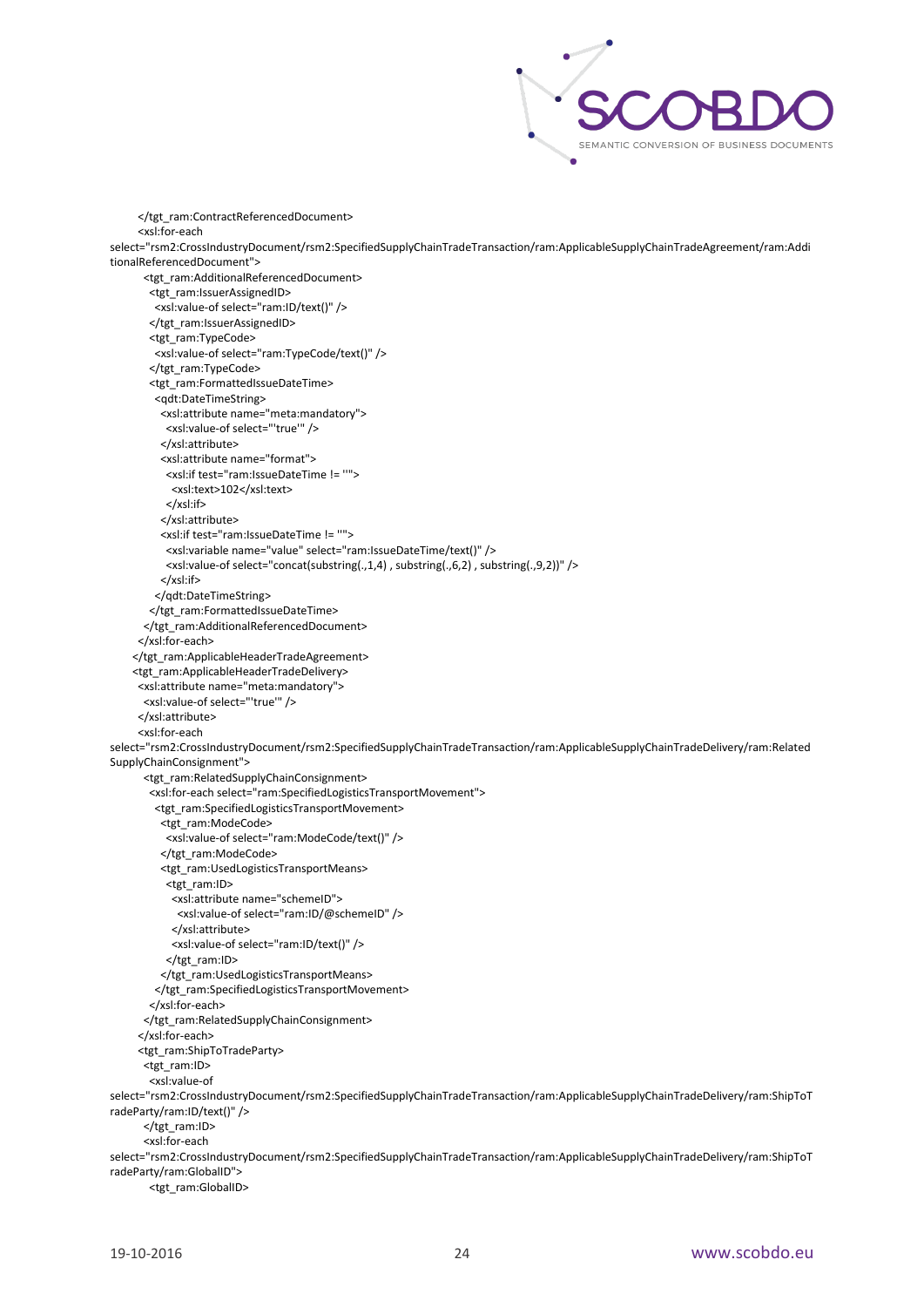

 <xsl:attribute name="schemeID"> <xsl:value-of select="@schemeID" /> </xsl:attribute> <xsl:value-of select="./text()" /> </tgt\_ram:GlobalID> </xsl:for-each> <tgt\_ram:Name> <xsl:value-of select="rsm2:CrossIndustryDocument/rsm2:SpecifiedSupplyChainTradeTransaction/ram:ApplicableSupplyChainTradeDelivery/ram:ShipToT radeParty/ram:Name/text()" /> </tgt\_ram:Name> <tgt\_ram:DefinedTradeContact> <tgt\_ram:PersonName> <xsl:value-of select="rsm2:CrossIndustryDocument/rsm2:SpecifiedSupplyChainTradeTransaction/ram:ApplicableSupplyChainTradeDelivery/ram:ShipToT radeParty/ram:DefinedTradeContact/ram:PersonName/text()" /> </tgt\_ram:PersonName> <tgt\_ram:DepartmentName> <xsl:value-of select="rsm2:CrossIndustryDocument/rsm2:SpecifiedSupplyChainTradeTransaction/ram:ApplicableSupplyChainTradeDelivery/ram:ShipToT radeParty/ram:DefinedTradeContact/ram:DepartmentName/text()" /> </tgt\_ram:DepartmentName> <tgt\_ram:TelephoneUniversalCommunication> <tgt\_ram:CompleteNumber> <xsl:value-of select="rsm2:CrossIndustryDocument/rsm2:SpecifiedSupplyChainTradeTransaction/ram:ApplicableSupplyChainTradeDelivery/ram:ShipToT radeParty/ram:DefinedTradeContact/ram:TelephoneUniversalCommunication/ram:CompleteNumber/text()" /> </tgt\_ram:CompleteNumber> </tgt\_ram:TelephoneUniversalCommunication> <tgt\_ram:FaxUniversalCommunication> <tgt\_ram:CompleteNumber> <xsl:value-of select="rsm2:CrossIndustryDocument/rsm2:SpecifiedSupplyChainTradeTransaction/ram:ApplicableSupplyChainTradeDelivery/ram:ShipToT radeParty/ram:DefinedTradeContact/ram:FaxUniversalCommunication/ram:CompleteNumber/text()" /> </tgt\_ram:CompleteNumber> </tgt\_ram:FaxUniversalCommunication> <tgt\_ram:EmailURIUniversalCommunication> <tgt\_ram:URIID> <xsl:value-of select="rsm2:CrossIndustryDocument/rsm2:SpecifiedSupplyChainTradeTransaction/ram:ApplicableSupplyChainTradeDelivery/ram:ShipToT radeParty/ram:DefinedTradeContact/ram:EmailURIUniversalCommunication/ram:URIID/text()" /> </tgt\_ram:URIID> </tgt\_ram:EmailURIUniversalCommunication> </tgt\_ram:DefinedTradeContact> <tgt\_ram:PostalTradeAddress> <tgt\_ram:PostcodeCode> <xsl:value-of select="rsm2:CrossIndustryDocument/rsm2:SpecifiedSupplyChainTradeTransaction/ram:ApplicableSupplyChainTradeDelivery/ram:ShipToT radeParty/ram:PostalTradeAddress/ram:PostcodeCode/text()" /> </tgt\_ram:PostcodeCode> <tgt\_ram:LineOne> <xsl:value-of select="rsm2:CrossIndustryDocument/rsm2:SpecifiedSupplyChainTradeTransaction/ram:ApplicableSupplyChainTradeDelivery/ram:ShipToT radeParty/ram:PostalTradeAddress/ram:LineOne/text()" /> </tgt\_ram:LineOne> <tgt\_ram:LineTwo> <xsl:value-of select="rsm2:CrossIndustryDocument/rsm2:SpecifiedSupplyChainTradeTransaction/ram:ApplicableSupplyChainTradeDelivery/ram:ShipToT radeParty/ram:PostalTradeAddress/ram:LineTwo/text()" /> </tgt\_ram:LineTwo> <tgt\_ram:CityName> <xsl:value-of select="rsm2:CrossIndustryDocument/rsm2:SpecifiedSupplyChainTradeTransaction/ram:ApplicableSupplyChainTradeDelivery/ram:ShipToT radeParty/ram:PostalTradeAddress/ram:CityName/text()" />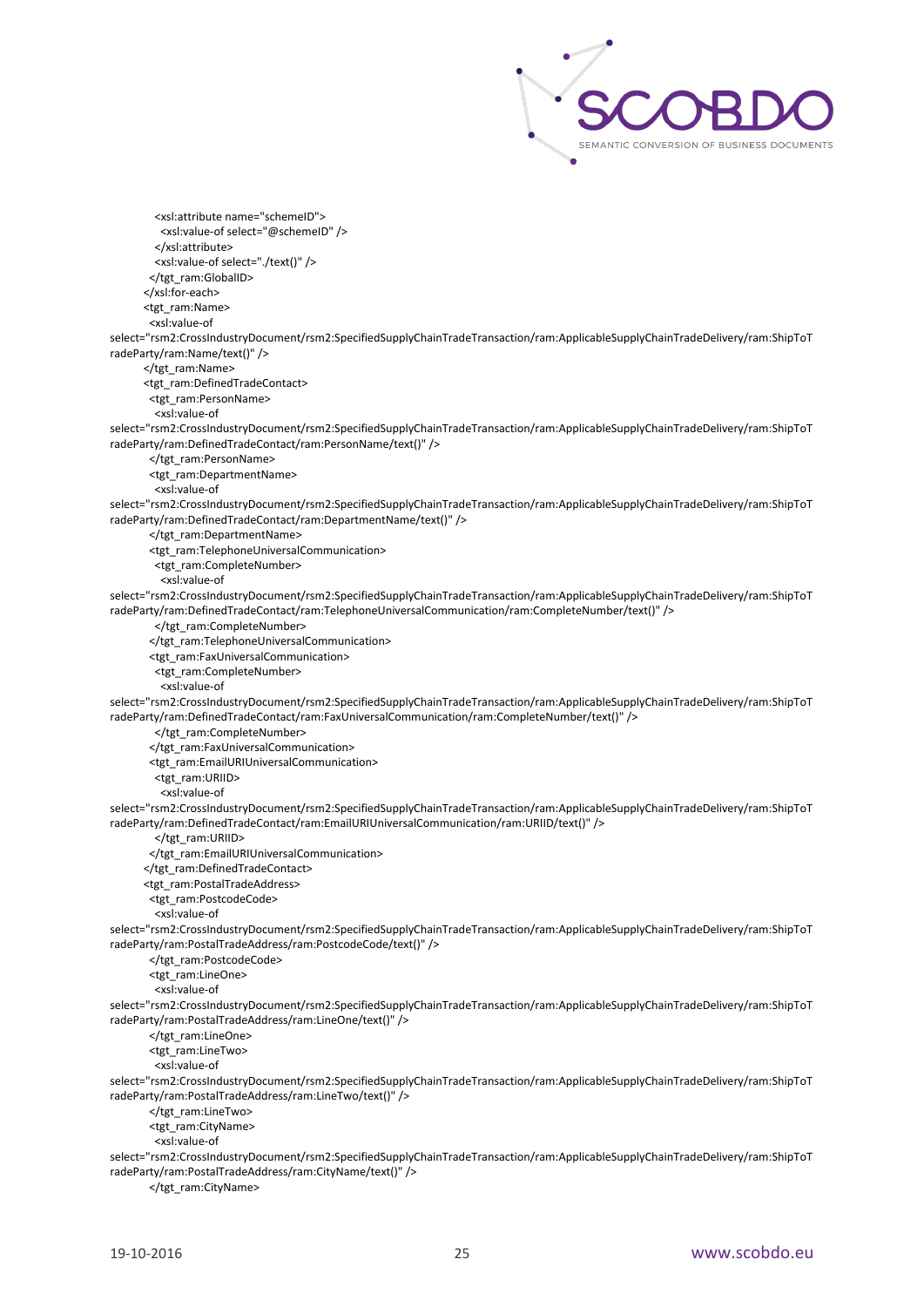

 <tgt\_ram:CountryID> <xsl:value-of select="rsm2:CrossIndustryDocument/rsm2:SpecifiedSupplyChainTradeTransaction/ram:ApplicableSupplyChainTradeDelivery/ram:ShipToT radeParty/ram:PostalTradeAddress/ram:CountryID/text()" /> </tgt\_ram:CountryID> </tgt\_ram:PostalTradeAddress> <xsl:for-each select="rsm2:CrossIndustryDocument/rsm2:SpecifiedSupplyChainTradeTransaction/ram:ApplicableSupplyChainTradeDelivery/ram:ShipToT radeParty/ram:SpecifiedTaxRegistration"> <tgt\_ram:SpecifiedTaxRegistration> <tgt\_ram:ID> <xsl:attribute name="schemeID"> <xsl:value-of select="ram:ID/@schemeID" /> </xsl:attribute> <xsl:value-of select="ram:ID/text()" /> </tgt\_ram:ID> </tgt\_ram:SpecifiedTaxRegistration> </xsl:for-each> </tgt\_ram:ShipToTradeParty> <tgt\_ram:UltimateShipToTradeParty> <tgt\_ram:ID> <xsl:value-of select="rsm2:CrossIndustryDocument/rsm2:SpecifiedSupplyChainTradeTransaction/ram:ApplicableSupplyChainTradeDelivery/ram:Ultimat eShipToTradeParty/ram:ID/text()" /> </tgt\_ram:ID> <xsl:for-each select="rsm2:CrossIndustryDocument/rsm2:SpecifiedSupplyChainTradeTransaction/ram:ApplicableSupplyChainTradeDelivery/ram:Ultimat eShipToTradeParty/ram:GlobalID"> <tgt\_ram:GlobalID> <xsl:attribute name="schemeID"> <xsl:value-of select="@schemeID" /> </xsl:attribute> <xsl:value-of select="./text()" /> </tgt\_ram:GlobalID> </xsl:for-each> <tgt\_ram:Name> <xsl:value-of select="rsm2:CrossIndustryDocument/rsm2:SpecifiedSupplyChainTradeTransaction/ram:ApplicableSupplyChainTradeDelivery/ram:Ultimat eShipToTradeParty/ram:Name/text()" /> </tgt\_ram:Name> <tgt\_ram:DefinedTradeContact> <tgt\_ram:PersonName> <xsl:value-of select="rsm2:CrossIndustryDocument/rsm2:SpecifiedSupplyChainTradeTransaction/ram:ApplicableSupplyChainTradeDelivery/ram:Ultimat eShipToTradeParty/ram:DefinedTradeContact/ram:PersonName/text()" /> </tgt\_ram:PersonName> <tgt\_ram:DepartmentName> <xsl:value-of select="rsm2:CrossIndustryDocument/rsm2:SpecifiedSupplyChainTradeTransaction/ram:ApplicableSupplyChainTradeDelivery/ram:Ultimat eShipToTradeParty/ram:DefinedTradeContact/ram:DepartmentName/text()" /> </tgt\_ram:DepartmentName> <tgt\_ram:TelephoneUniversalCommunication> <tgt\_ram:CompleteNumber> <xsl:value-of select="rsm2:CrossIndustryDocument/rsm2:SpecifiedSupplyChainTradeTransaction/ram:ApplicableSupplyChainTradeDelivery/ram:Ultimat eShipToTradeParty/ram:DefinedTradeContact/ram:TelephoneUniversalCommunication/ram:CompleteNumber/text()" /> </tgt\_ram:CompleteNumber> </tgt\_ram:TelephoneUniversalCommunication> <tgt\_ram:FaxUniversalCommunication> <tgt\_ram:CompleteNumber> <xsl:value-of select="rsm2:CrossIndustryDocument/rsm2:SpecifiedSupplyChainTradeTransaction/ram:ApplicableSupplyChainTradeDelivery/ram:Ultimat eShipToTradeParty/ram:DefinedTradeContact/ram:FaxUniversalCommunication/ram:CompleteNumber/text()" /> </tgt\_ram:CompleteNumber>

</tgt\_ram:FaxUniversalCommunication>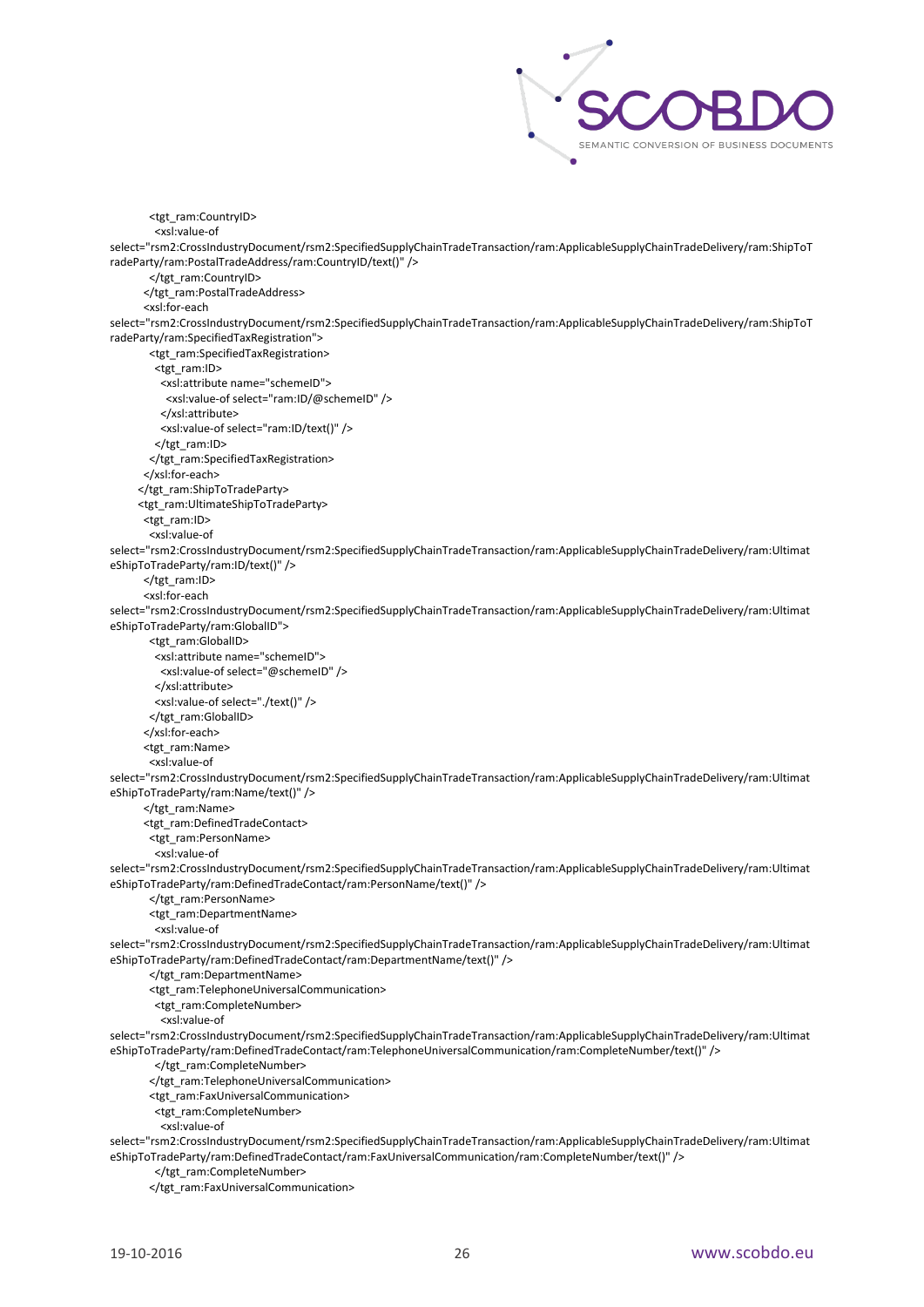

 <tgt\_ram:EmailURIUniversalCommunication> <tgt\_ram:URIID> <xsl:value-of select="rsm2:CrossIndustryDocument/rsm2:SpecifiedSupplyChainTradeTransaction/ram:ApplicableSupplyChainTradeDelivery/ram:Ultimat eShipToTradeParty/ram:DefinedTradeContact/ram:EmailURIUniversalCommunication/ram:URIID/text()" /> </tgt\_ram:URIID> </tgt\_ram:EmailURIUniversalCommunication> </tgt\_ram:DefinedTradeContact> <tgt\_ram:PostalTradeAddress> <tgt\_ram:PostcodeCode> <xsl:value-of select="rsm2:CrossIndustryDocument/rsm2:SpecifiedSupplyChainTradeTransaction/ram:ApplicableSupplyChainTradeDelivery/ram:Ultimat eShipToTradeParty/ram:PostalTradeAddress/ram:PostcodeCode/text()" /> </tgt\_ram:PostcodeCode> <tgt\_ram:LineOne> <xsl:value-of select="rsm2:CrossIndustryDocument/rsm2:SpecifiedSupplyChainTradeTransaction/ram:ApplicableSupplyChainTradeDelivery/ram:Ultimat eShipToTradeParty/ram:PostalTradeAddress/ram:LineOne/text()" /> </tgt\_ram:LineOne> <tgt\_ram:LineTwo> <xsl:value-of select="rsm2:CrossIndustryDocument/rsm2:SpecifiedSupplyChainTradeTransaction/ram:ApplicableSupplyChainTradeDelivery/ram:Ultimat eShipToTradeParty/ram:PostalTradeAddress/ram:LineTwo/text()" /> </tgt\_ram:LineTwo> <tgt\_ram:CityName> <xsl:value-of select="rsm2:CrossIndustryDocument/rsm2:SpecifiedSupplyChainTradeTransaction/ram:ApplicableSupplyChainTradeDelivery/ram:Ultimat eShipToTradeParty/ram:PostalTradeAddress/ram:CityName/text()" /> </tgt\_ram:CityName> <tgt\_ram:CountryID> <xsl:value-of select="rsm2:CrossIndustryDocument/rsm2:SpecifiedSupplyChainTradeTransaction/ram:ApplicableSupplyChainTradeDelivery/ram:Ultimat eShipToTradeParty/ram:PostalTradeAddress/ram:CountryID/text()" /> </tgt\_ram:CountryID> </tgt\_ram:PostalTradeAddress> <xsl:for-each select="rsm2:CrossIndustryDocument/rsm2:SpecifiedSupplyChainTradeTransaction/ram:ApplicableSupplyChainTradeDelivery/ram:Ultimat eShipToTradeParty/ram:SpecifiedTaxRegistration"> <tgt\_ram:SpecifiedTaxRegistration> <tgt\_ram:ID> <xsl:attribute name="schemeID"> <xsl:value-of select="ram:ID/@schemeID" /> </xsl:attribute> <xsl:value-of select="ram:ID/text()" /> </tgt\_ram:ID> </tgt\_ram:SpecifiedTaxRegistration> </xsl:for-each> </tgt\_ram:UltimateShipToTradeParty> <tgt\_ram:ShipFromTradeParty> <tgt\_ram:ID> <xsl:value-of select="rsm2:CrossIndustryDocument/rsm2:SpecifiedSupplyChainTradeTransaction/ram:ApplicableSupplyChainTradeDelivery/ram:ShipFro mTradeParty/ram:ID/text()" /> </tgt\_ram:ID> <xsl:for-each select="rsm2:CrossIndustryDocument/rsm2:SpecifiedSupplyChainTradeTransaction/ram:ApplicableSupplyChainTradeDelivery/ram:ShipFro mTradeParty/ram:GlobalID"> <tgt\_ram:GlobalID> <xsl:attribute name="schemeID"> <xsl:value-of select="@schemeID" /> </xsl:attribute> <xsl:value-of select="./text()" /> </tgt\_ram:GlobalID> </xsl:for-each> <tgt\_ram:Name>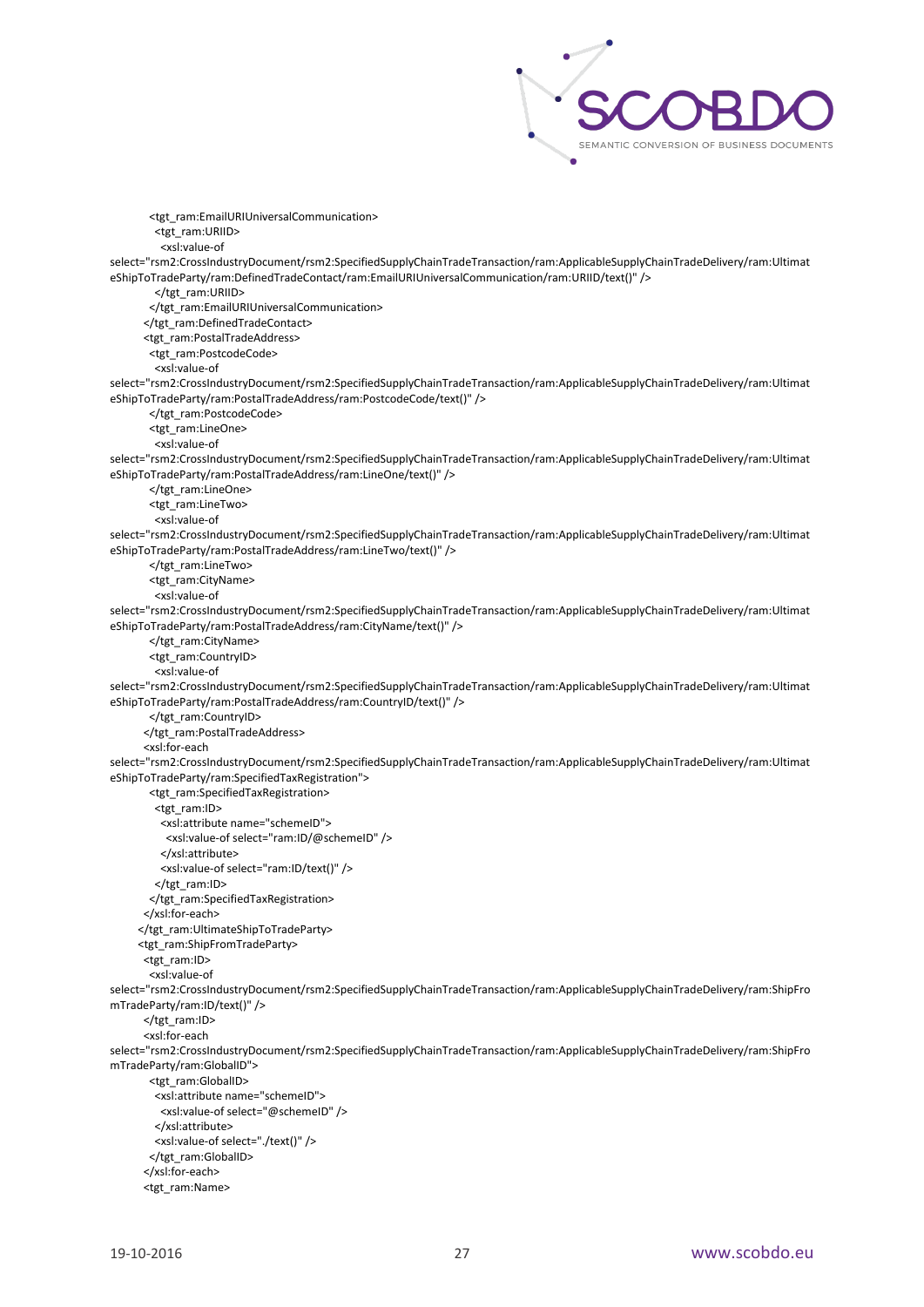

<xsl:value-of

select="rsm2:CrossIndustryDocument/rsm2:SpecifiedSupplyChainTradeTransaction/ram:ApplicableSupplyChainTradeDelivery/ram:ShipFro mTradeParty/ram:Name/text()" /> </tgt\_ram:Name>

<tgt\_ram:DefinedTradeContact>

<tgt\_ram:PersonName>

<xsl:value-of

select="rsm2:CrossIndustryDocument/rsm2:SpecifiedSupplyChainTradeTransaction/ram:ApplicableSupplyChainTradeDelivery/ram:ShipFro mTradeParty/ram:DefinedTradeContact/ram:PersonName/text()" />

</tgt\_ram:PersonName>

<tgt\_ram:DepartmentName>

<xsl:value-of

select="rsm2:CrossIndustryDocument/rsm2:SpecifiedSupplyChainTradeTransaction/ram:ApplicableSupplyChainTradeDelivery/ram:ShipFro mTradeParty/ram:DefinedTradeContact/ram:DepartmentName/text()" />

</tgt\_ram:DepartmentName>

<tgt\_ram:TelephoneUniversalCommunication>

<tgt\_ram:CompleteNumber>

<xsl:value-of

select="rsm2:CrossIndustryDocument/rsm2:SpecifiedSupplyChainTradeTransaction/ram:ApplicableSupplyChainTradeDelivery/ram:ShipFro mTradeParty/ram:DefinedTradeContact/ram:TelephoneUniversalCommunication/ram:CompleteNumber/text()" />

</tgt\_ram:CompleteNumber>

</tgt\_ram:TelephoneUniversalCommunication>

<tgt\_ram:FaxUniversalCommunication>

<tgt\_ram:CompleteNumber>

<xsl:value-of

select="rsm2:CrossIndustryDocument/rsm2:SpecifiedSupplyChainTradeTransaction/ram:ApplicableSupplyChainTradeDelivery/ram:ShipFro mTradeParty/ram:DefinedTradeContact/ram:FaxUniversalCommunication/ram:CompleteNumber/text()" />

</tgt\_ram:CompleteNumber>

</tgt\_ram:FaxUniversalCommunication>

<tgt\_ram:EmailURIUniversalCommunication>

<tgt\_ram:URIID>

<xsl:value-of

select="rsm2:CrossIndustryDocument/rsm2:SpecifiedSupplyChainTradeTransaction/ram:ApplicableSupplyChainTradeDelivery/ram:ShipFro mTradeParty/ram:DefinedTradeContact/ram:EmailURIUniversalCommunication/ram:URIID/text()" />

</tgt\_ram:URIID>

</tgt\_ram:EmailURIUniversalCommunication>

</tgt\_ram:DefinedTradeContact>

<tgt\_ram:PostalTradeAddress>

<tgt\_ram:PostcodeCode>

<xsl:value-of

select="rsm2:CrossIndustryDocument/rsm2:SpecifiedSupplyChainTradeTransaction/ram:ApplicableSupplyChainTradeDelivery/ram:ShipFro mTradeParty/ram:PostalTradeAddress/ram:PostcodeCode/text()" />

</tgt\_ram:PostcodeCode>

<tgt\_ram:LineOne>

<xsl:value-of

select="rsm2:CrossIndustryDocument/rsm2:SpecifiedSupplyChainTradeTransaction/ram:ApplicableSupplyChainTradeDelivery/ram:ShipFro mTradeParty/ram:PostalTradeAddress/ram:LineOne/text()" />

</tgt\_ram:LineOne>

<tgt\_ram:LineTwo>

<xsl:value-of

select="rsm2:CrossIndustryDocument/rsm2:SpecifiedSupplyChainTradeTransaction/ram:ApplicableSupplyChainTradeDelivery/ram:ShipFro mTradeParty/ram:PostalTradeAddress/ram:LineTwo/text()" />

</tgt\_ram:LineTwo>

<tgt\_ram:CityName>

<xsl:value-of

select="rsm2:CrossIndustryDocument/rsm2:SpecifiedSupplyChainTradeTransaction/ram:ApplicableSupplyChainTradeDelivery/ram:ShipFro mTradeParty/ram:PostalTradeAddress/ram:CityName/text()" />

</tgt\_ram:CityName>

<tgt\_ram:CountryID>

<xsl:value-of

select="rsm2:CrossIndustryDocument/rsm2:SpecifiedSupplyChainTradeTransaction/ram:ApplicableSupplyChainTradeDelivery/ram:ShipFro mTradeParty/ram:PostalTradeAddress/ram:CountryID/text()" />

</tgt\_ram:CountryID>

</tgt\_ram:PostalTradeAddress>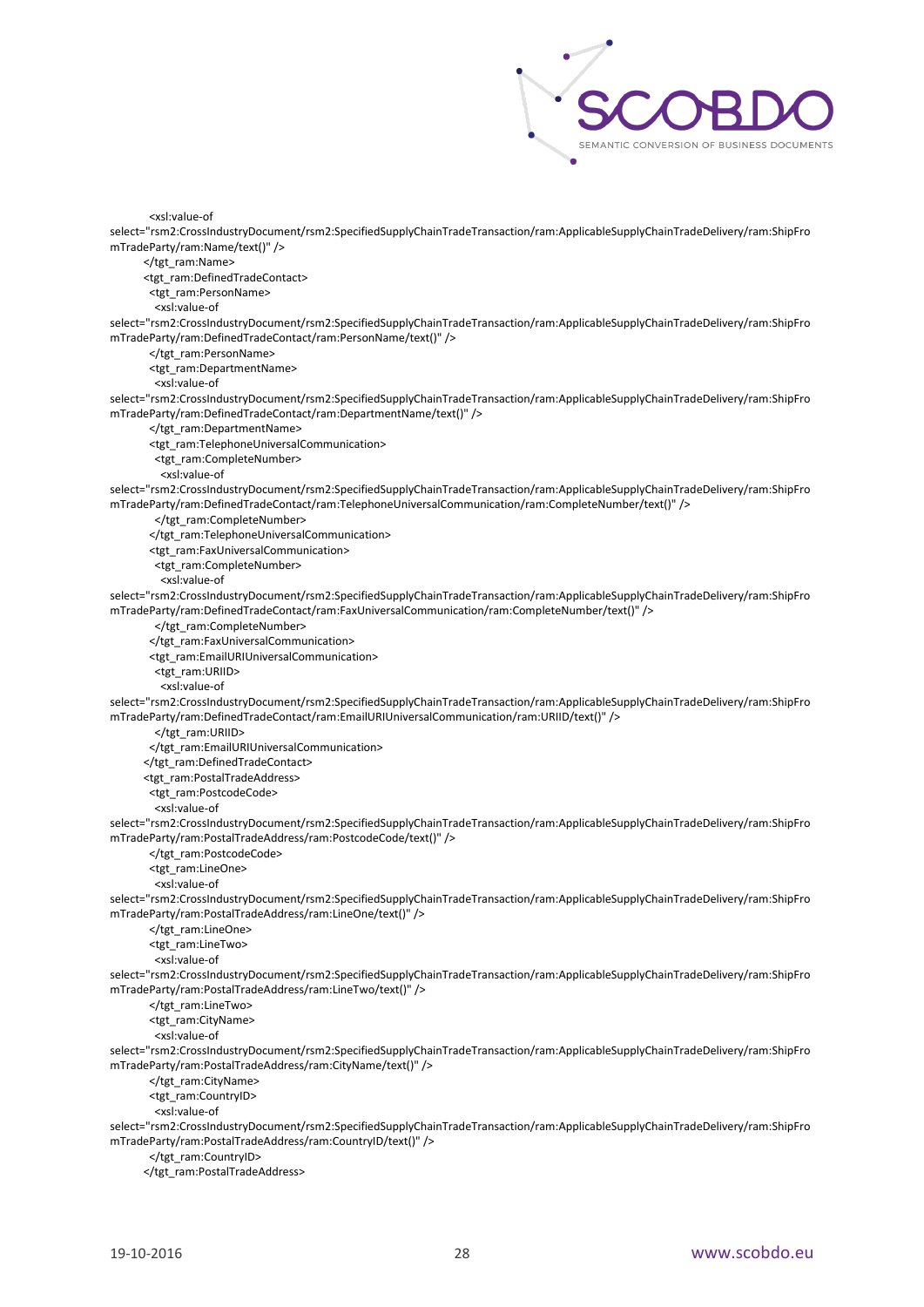

```
 <xsl:for-each 
select="rsm2:CrossIndustryDocument/rsm2:SpecifiedSupplyChainTradeTransaction/ram:ApplicableSupplyChainTradeDelivery/ram:ShipFro
mTradeParty/ram:SpecifiedTaxRegistration">
        <tgt_ram:SpecifiedTaxRegistration>
         <tgt_ram:ID>
          <xsl:attribute name="schemeID">
           <xsl:value-of select="ram:ID/@schemeID" />
          </xsl:attribute>
          <xsl:value-of select="ram:ID/text()" />
        </tgt_ram:ID>
        </tgt_ram:SpecifiedTaxRegistration>
       </xsl:for-each>
      </tgt_ram:ShipFromTradeParty>
      <tgt_ram:ActualDeliverySupplyChainEvent>
       <tgt_ram:OccurrenceDateTime>
        <tgt_udt:DateTimeString>
         <xsl:attribute name="meta:mandatory">
          <xsl:value-of select="'true'" />
         </xsl:attribute>
         <xsl:attribute name="format">
          <xsl:value-of 
select="rsm2:CrossIndustryDocument/rsm2:SpecifiedSupplyChainTradeTransaction/ram:ApplicableSupplyChainTradeDelivery/ram:ActualD
eliverySupplyChainEvent/ram:OccurrenceDateTime/udt:DateTimeString/@format" />
         </xsl:attribute>
         <xsl:value-of 
select="rsm2:CrossIndustryDocument/rsm2:SpecifiedSupplyChainTradeTransaction/ram:ApplicableSupplyChainTradeDelivery/ram:ActualD
eliverySupplyChainEvent/ram:OccurrenceDateTime/udt:DateTimeString/text()" />
        </tgt_udt:DateTimeString>
       </tgt_ram:OccurrenceDateTime>
      </tgt_ram:ActualDeliverySupplyChainEvent>
      <tgt_ram:DespatchAdviceReferencedDocument>
       <tgt_ram:IssuerAssignedID>
        <xsl:value-of 
select="rsm2:CrossIndustryDocument/rsm2:SpecifiedSupplyChainTradeTransaction/ram:ApplicableSupplyChainTradeDelivery/ram:Despatc
hAdviceReferencedDocument/ram:ID/text()" />
       </tgt_ram:IssuerAssignedID>
       <tgt_ram:FormattedIssueDateTime>
        <qdt:DateTimeString>
         <xsl:attribute name="meta:mandatory">
          <xsl:value-of select="'true'" />
         </xsl:attribute>
         <xsl:attribute name="format">
          <xsl:if test="ram:ApplicableSupplyChainTradeDelivery/ram:DespatchAdviceReferencedDocument/ram:IssueDateTime!=''">
           <xsl:text>102</xsl:text>
          </xsl:if>
         </xsl:attribute>
         <xsl:if test="ram:ApplicableSupplyChainTradeDelivery/ram:DespatchAdviceReferencedDocument/ram:IssueDateTime!=''">
          <xsl:variable name="value" 
select="rsm2:CrossIndustryDocument/rsm2:SpecifiedSupplyChainTradeTransaction/ram:ApplicableSupplyChainTradeDelivery/ram:Despatc
hAdviceReferencedDocument/ram:IssueDateTime/text()" />
          <xsl:value-of select="concat(substring(.,1,4) , substring(.,6,2) , substring(.,9,2))" />
         </xsl:if>
        </qdt:DateTimeString>
      </tgt_ram:FormattedIssueDateTime>
      </tgt_ram:DespatchAdviceReferencedDocument>
      <tgt_ram:DeliveryNoteReferencedDocument>
       <tgt_ram:IssuerAssignedID>
        <xsl:value-of 
select="rsm2:CrossIndustryDocument/rsm2:SpecifiedSupplyChainTradeTransaction/ram:ApplicableSupplyChainTradeDelivery/ram:Delivery
NoteReferencedDocument/ram:ID/text()" />
       </tgt_ram:IssuerAssignedID>
       <tgt_ram:FormattedIssueDateTime>
        <qdt:DateTimeString>
         <xsl:attribute name="meta:mandatory">
          <xsl:value-of select="'true'" />
```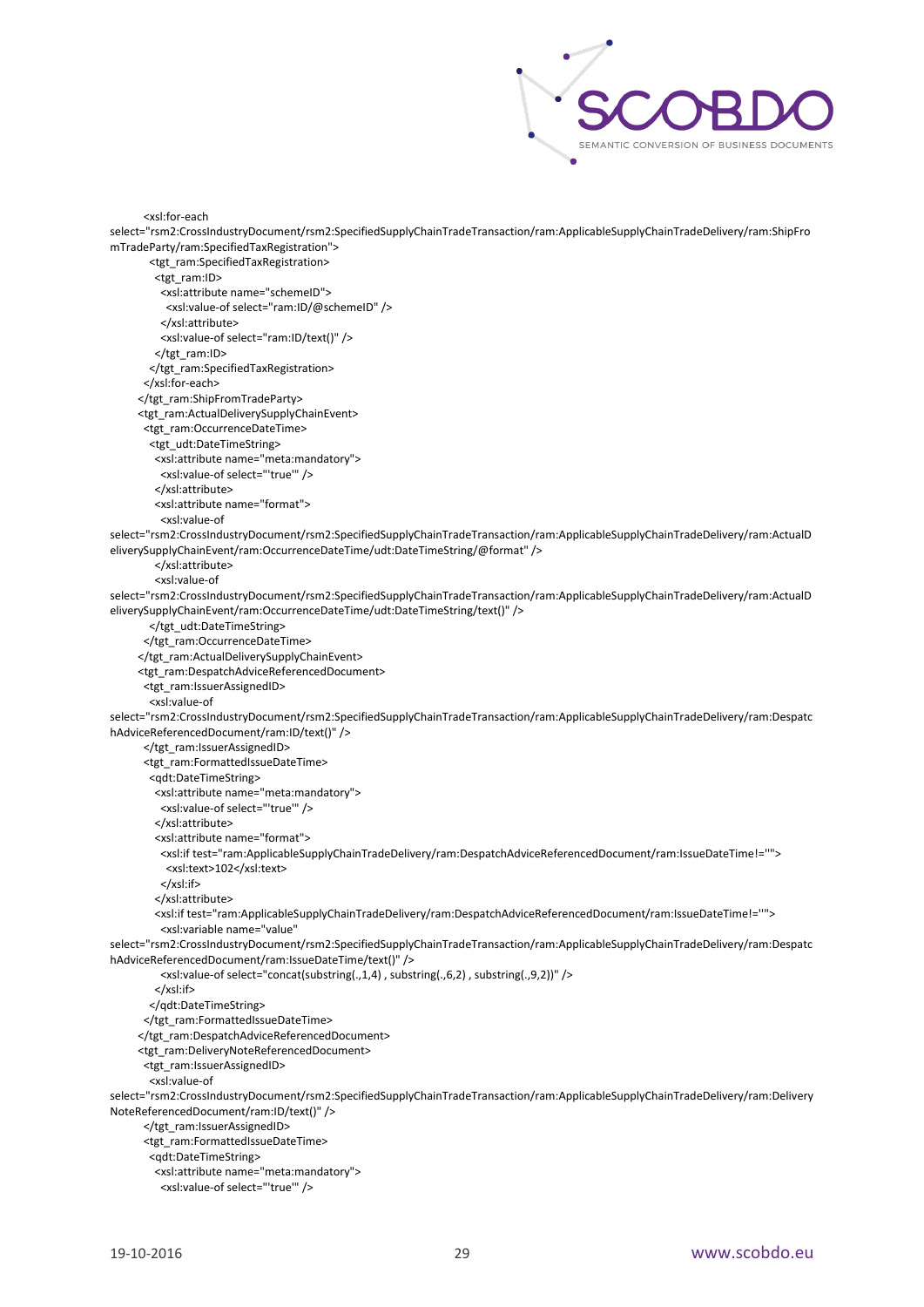

 </xsl:attribute> <xsl:attribute name="format"> <xsl:if test="ram:ApplicableSupplyChainTradeDelivery/ram:DeliveryNoteReferencedDocument/ram:IssueDateTime != ''"> <xsl:text>102</xsl:text> </xsl:if> </xsl:attribute> <xsl:if test="ram:ApplicableSupplyChainTradeDelivery/ram:DeliveryNoteReferencedDocument/ram:IssueDateTime != ''"> <xsl:variable name="value" select="rsm2:CrossIndustryDocument/rsm2:SpecifiedSupplyChainTradeTransaction/ram:ApplicableSupplyChainTradeDelivery/ram:Delivery NoteReferencedDocument/ram:IssueDateTime/text()" /> <xsl:value-of select="concat(substring(.,1,4) , substring(.,6,2) , substring(.,9,2))" /> </xsl:if> </qdt:DateTimeString> </tgt\_ram:FormattedIssueDateTime> </tgt\_ram:DeliveryNoteReferencedDocument> </tgt\_ram:ApplicableHeaderTradeDelivery> <tgt\_ram:ApplicableHeaderTradeSettlement> <xsl:attribute name="meta:mandatory"> <xsl:value-of select="'true'" /> </xsl:attribute> <tgt\_ram:PaymentReference> <xsl:value-of select="rsm2:CrossIndustryDocument/rsm2:SpecifiedSupplyChainTradeTransaction/ram:ApplicableSupplyChainTradeSettlement/ram:Pay mentReference/text()" /> </tgt\_ram:PaymentReference> <tgt\_ram:InvoiceCurrencyCode> <xsl:value-of select="rsm2:CrossIndustryDocument/rsm2:SpecifiedSupplyChainTradeTransaction/ram:ApplicableSupplyChainTradeSettlement/ram:Invoi ceCurrencyCode/text()" /> </tgt\_ram:InvoiceCurrencyCode> - etgt\_ram:InvoiceeTradeParty> <tgt\_ram:ID> <xsl:value-of select="rsm2:CrossIndustryDocument/rsm2:SpecifiedSupplyChainTradeTransaction/ram:ApplicableSupplyChainTradeSettlement/ram:Invoi ceeTradeParty/ram:ID/text()" /> </tgt\_ram:ID> <xsl:for-each select="rsm2:CrossIndustryDocument/rsm2:SpecifiedSupplyChainTradeTransaction/ram:ApplicableSupplyChainTradeSettlement/ram:Invoi ceeTradeParty/ram:GlobalID"> <tgt\_ram:GlobalID> <xsl:attribute name="schemeID"> <xsl:value-of select="@schemeID" /> </xsl:attribute> <xsl:value-of select="./text()" /> </tgt\_ram:GlobalID> </xsl:for-each> <tgt\_ram:Name> <xsl:value-of select="rsm2:CrossIndustryDocument/rsm2:SpecifiedSupplyChainTradeTransaction/ram:ApplicableSupplyChainTradeSettlement/ram:Invoi ceeTradeParty/ram:Name/text()" /> </tgt\_ram:Name> <tgt\_ram:DefinedTradeContact> <tgt\_ram:PersonName> <xsl:value-of select="rsm2:CrossIndustryDocument/rsm2:SpecifiedSupplyChainTradeTransaction/ram:ApplicableSupplyChainTradeSettlement/ram:Invoi ceeTradeParty/ram:DefinedTradeContact/ram:PersonName/text()" /> </tgt\_ram:PersonName> <tgt\_ram:DepartmentName> <xsl:value-of select="rsm2:CrossIndustryDocument/rsm2:SpecifiedSupplyChainTradeTransaction/ram:ApplicableSupplyChainTradeSettlement/ram:Invoi ceeTradeParty/ram:DefinedTradeContact/ram:DepartmentName/text()" /> </tgt\_ram:DepartmentName> <tgt\_ram:TelephoneUniversalCommunication>

<tgt\_ram:CompleteNumber>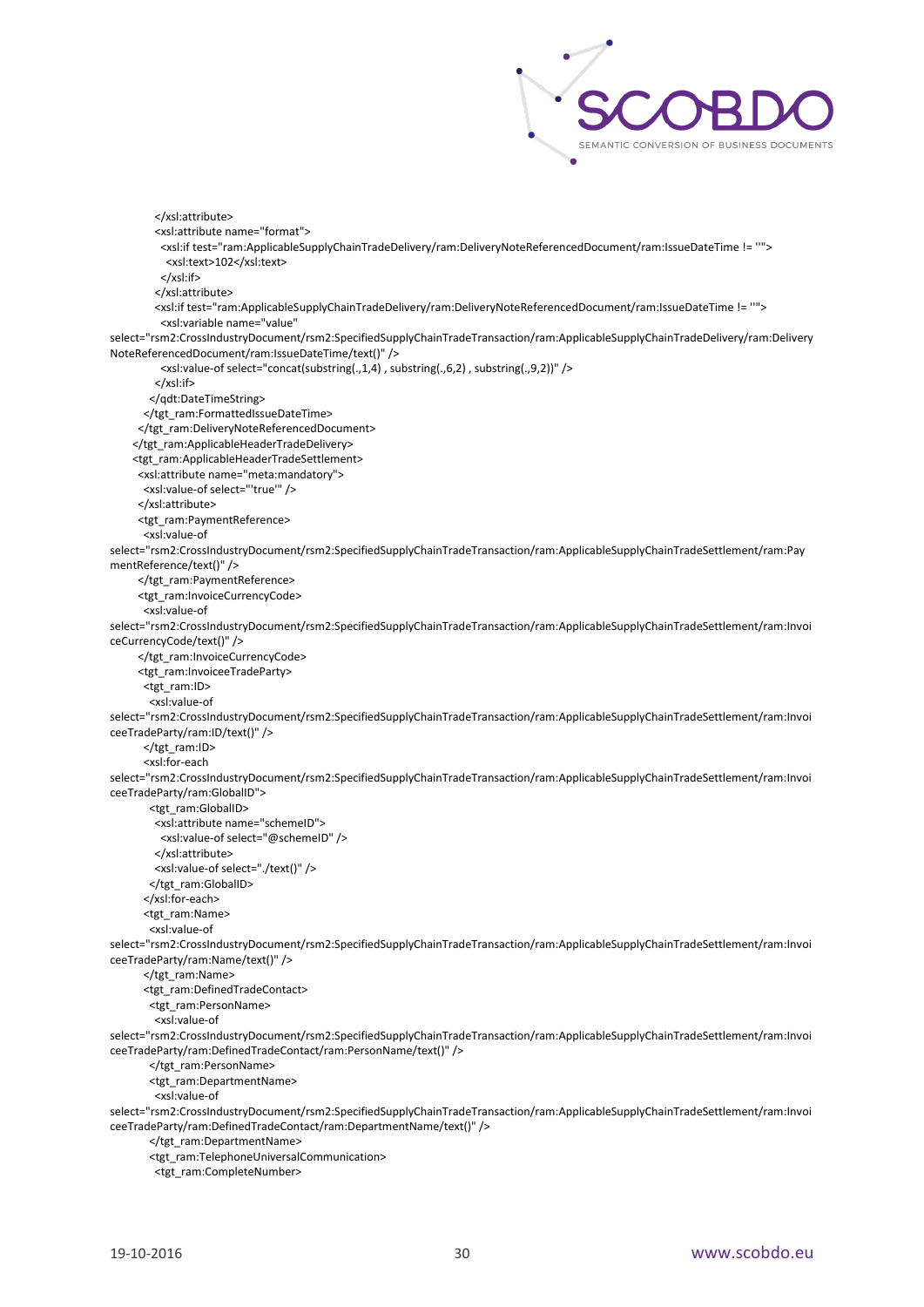

<xsl:value-of

select="rsm2:CrossIndustryDocument/rsm2:SpecifiedSupplyChainTradeTransaction/ram:ApplicableSupplyChainTradeSettlement/ram:Invoi ceeTradeParty/ram:DefinedTradeContact/ram:TelephoneUniversalCommunication/ram:CompleteNumber/text()" /> </tgt\_ram:CompleteNumber> </tgt\_ram:TelephoneUniversalCommunication> <tgt\_ram:FaxUniversalCommunication> <tgt\_ram:CompleteNumber> <xsl:value-of select="rsm2:CrossIndustryDocument/rsm2:SpecifiedSupplyChainTradeTransaction/ram:ApplicableSupplyChainTradeSettlement/ram:Invoi ceeTradeParty/ram:DefinedTradeContact/ram:FaxUniversalCommunication/ram:CompleteNumber/text()" /> </tgt\_ram:CompleteNumber> </tgt\_ram:FaxUniversalCommunication> <tgt\_ram:EmailURIUniversalCommunication> <tgt\_ram:URIID> <xsl:value-of select="rsm2:CrossIndustryDocument/rsm2:SpecifiedSupplyChainTradeTransaction/ram:ApplicableSupplyChainTradeSettlement/ram:Invoi ceeTradeParty/ram:DefinedTradeContact/ram:EmailURIUniversalCommunication/ram:URIID/text()" /> </tgt\_ram:URIID> </tgt\_ram:EmailURIUniversalCommunication> </tgt\_ram:DefinedTradeContact> <tgt\_ram:PostalTradeAddress> <tgt\_ram:PostcodeCode> <xsl:value-of select="rsm2:CrossIndustryDocument/rsm2:SpecifiedSupplyChainTradeTransaction/ram:ApplicableSupplyChainTradeSettlement/ram:Invoi ceeTradeParty/ram:PostalTradeAddress/ram:PostcodeCode/text()" /> </tgt\_ram:PostcodeCode> <tgt\_ram:LineOne> <xsl:value-of select="rsm2:CrossIndustryDocument/rsm2:SpecifiedSupplyChainTradeTransaction/ram:ApplicableSupplyChainTradeSettlement/ram:Invoi ceeTradeParty/ram:PostalTradeAddress/ram:LineOne/text()" /> </tgt\_ram:LineOne> <tgt\_ram:LineTwo> <xsl:value-of select="rsm2:CrossIndustryDocument/rsm2:SpecifiedSupplyChainTradeTransaction/ram:ApplicableSupplyChainTradeSettlement/ram:Invoi ceeTradeParty/ram:PostalTradeAddress/ram:LineTwo/text()" /> </tgt\_ram:LineTwo> <tgt\_ram:CityName> <xsl:value-of select="rsm2:CrossIndustryDocument/rsm2:SpecifiedSupplyChainTradeTransaction/ram:ApplicableSupplyChainTradeSettlement/ram:Invoi ceeTradeParty/ram:PostalTradeAddress/ram:CityName/text()" /> </tgt\_ram:CityName> <tgt\_ram:CountryID> <xsl:value-of select="rsm2:CrossIndustryDocument/rsm2:SpecifiedSupplyChainTradeTransaction/ram:ApplicableSupplyChainTradeSettlement/ram:Invoi ceeTradeParty/ram:PostalTradeAddress/ram:CountryID/text()" /> </tgt\_ram:CountryID> </tgt\_ram:PostalTradeAddress> <xsl:for-each select="rsm2:CrossIndustryDocument/rsm2:SpecifiedSupplyChainTradeTransaction/ram:ApplicableSupplyChainTradeSettlement/ram:Invoi ceeTradeParty/ram:SpecifiedTaxRegistration"> <tgt\_ram:SpecifiedTaxRegistration> <tgt\_ram:ID> <xsl:attribute name="schemeID"> <xsl:value-of select="ram:ID/@schemeID" /> </xsl:attribute> <xsl:value-of select="ram:ID/text()" /> </tgt\_ram:ID> </tgt\_ram:SpecifiedTaxRegistration> </xsl:for-each> </tgt\_ram:InvoiceeTradeParty> <tgt\_ram:PayeeTradeParty> <tgt\_ram:ID> <xsl:value-of

select="rsm2:CrossIndustryDocument/rsm2:SpecifiedSupplyChainTradeTransaction/ram:ApplicableSupplyChainTradeSettlement/ram:Paye eTradeParty/ram:ID/text()" />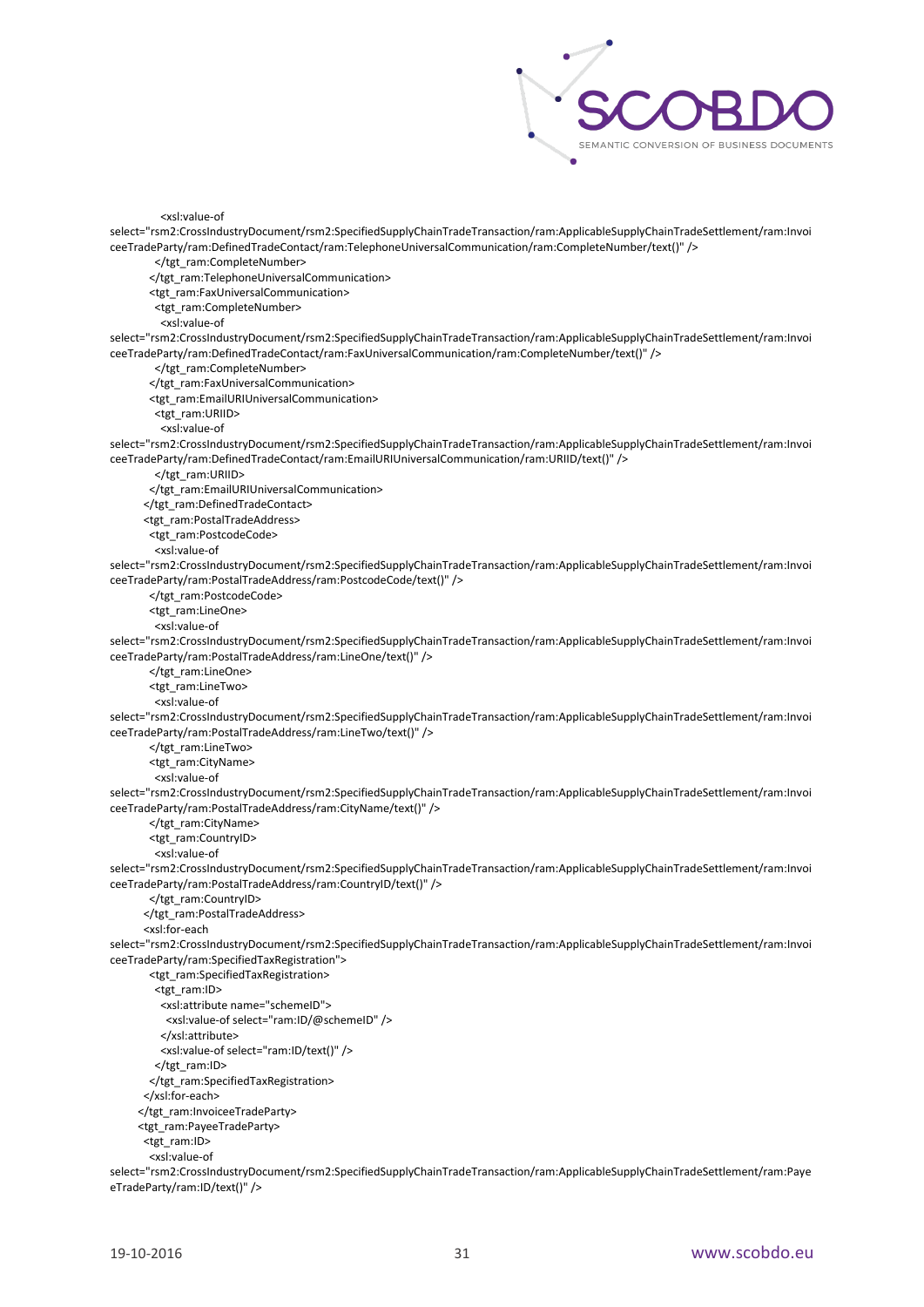

 </tgt\_ram:ID> <xsl:for-each select="rsm2:CrossIndustryDocument/rsm2:SpecifiedSupplyChainTradeTransaction/ram:ApplicableSupplyChainTradeSettlement/ram:Paye eTradeParty/ram:GlobalID"> <tgt\_ram:GlobalID> <xsl:attribute name="schemeID"> <xsl:value-of select="@schemeID" /> </xsl:attribute> <xsl:value-of select="./text()" /> </tgt\_ram:GlobalID> </xsl:for-each> <tgt\_ram:Name> <xsl:value-of select="rsm2:CrossIndustryDocument/rsm2:SpecifiedSupplyChainTradeTransaction/ram:ApplicableSupplyChainTradeSettlement/ram:Paye eTradeParty/ram:Name/text()" /> </tgt\_ram:Name> <tgt\_ram:DefinedTradeContact> <tgt\_ram:PersonName> <xsl:value-of select="rsm2:CrossIndustryDocument/rsm2:SpecifiedSupplyChainTradeTransaction/ram:ApplicableSupplyChainTradeSettlement/ram:Paye eTradeParty/ram:DefinedTradeContact/ram:PersonName/text()" /> </tgt\_ram:PersonName> <tgt\_ram:DepartmentName> <xsl:value-of select="rsm2:CrossIndustryDocument/rsm2:SpecifiedSupplyChainTradeTransaction/ram:ApplicableSupplyChainTradeSettlement/ram:Paye eTradeParty/ram:DefinedTradeContact/ram:DepartmentName/text()" /> </tgt\_ram:DepartmentName> <tgt\_ram:TelephoneUniversalCommunication> <tgt\_ram:CompleteNumber> <xsl:value-of select="rsm2:CrossIndustryDocument/rsm2:SpecifiedSupplyChainTradeTransaction/ram:ApplicableSupplyChainTradeSettlement/ram:Paye eTradeParty/ram:DefinedTradeContact/ram:TelephoneUniversalCommunication/ram:CompleteNumber/text()" /> </tgt\_ram:CompleteNumber> </tgt\_ram:TelephoneUniversalCommunication> <tgt\_ram:FaxUniversalCommunication> <tgt\_ram:CompleteNumber> <xsl:value-of select="rsm2:CrossIndustryDocument/rsm2:SpecifiedSupplyChainTradeTransaction/ram:ApplicableSupplyChainTradeSettlement/ram:Paye eTradeParty/ram:DefinedTradeContact/ram:FaxUniversalCommunication/ram:CompleteNumber/text()" /> </tgt\_ram:CompleteNumber> </tgt\_ram:FaxUniversalCommunication> <tgt\_ram:EmailURIUniversalCommunication> <tgt\_ram:URIID> <xsl:value-of select="rsm2:CrossIndustryDocument/rsm2:SpecifiedSupplyChainTradeTransaction/ram:ApplicableSupplyChainTradeSettlement/ram:Paye eTradeParty/ram:DefinedTradeContact/ram:EmailURIUniversalCommunication/ram:URIID/text()" /> </tgt\_ram:URIID> </tgt\_ram:EmailURIUniversalCommunication> </tgt\_ram:DefinedTradeContact> <tgt\_ram:PostalTradeAddress> <tgt\_ram:PostcodeCode> <xsl:value-of select="rsm2:CrossIndustryDocument/rsm2:SpecifiedSupplyChainTradeTransaction/ram:ApplicableSupplyChainTradeSettlement/ram:Paye eTradeParty/ram:PostalTradeAddress/ram:PostcodeCode/text()" /> </tgt\_ram:PostcodeCode> <tgt\_ram:LineOne> <xsl:value-of select="rsm2:CrossIndustryDocument/rsm2:SpecifiedSupplyChainTradeTransaction/ram:ApplicableSupplyChainTradeSettlement/ram:Paye eTradeParty/ram:PostalTradeAddress/ram:LineOne/text()" /> </tgt\_ram:LineOne> <tgt\_ram:LineTwo> <xsl:value-of select="rsm2:CrossIndustryDocument/rsm2:SpecifiedSupplyChainTradeTransaction/ram:ApplicableSupplyChainTradeSettlement/ram:Paye eTradeParty/ram:PostalTradeAddress/ram:LineTwo/text()" /> </tgt\_ram:LineTwo>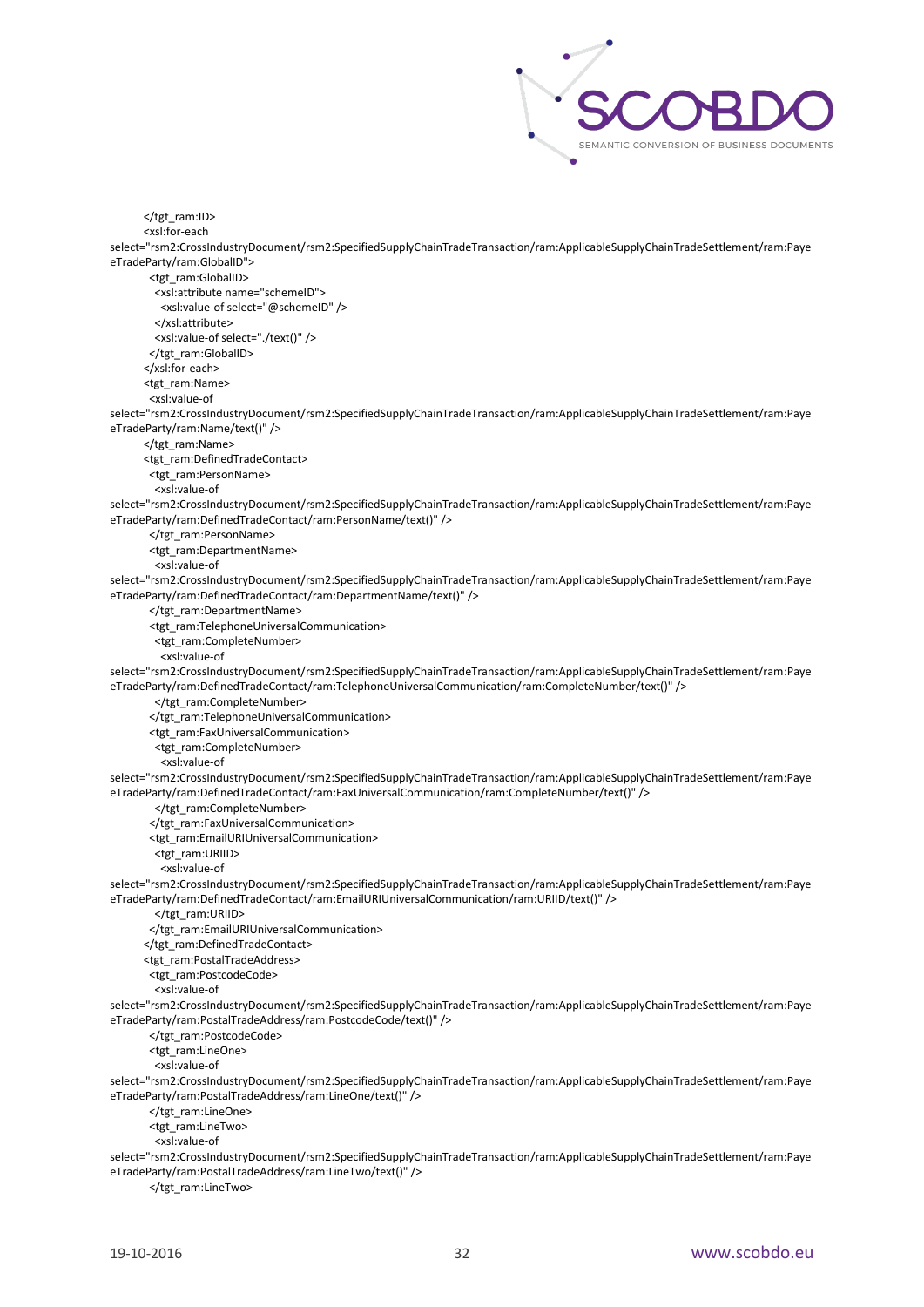

 <tgt\_ram:CityName> <xsl:value-of select="rsm2:CrossIndustryDocument/rsm2:SpecifiedSupplyChainTradeTransaction/ram:ApplicableSupplyChainTradeSettlement/ram:Paye eTradeParty/ram:PostalTradeAddress/ram:CityName/text()" /> </tgt\_ram:CityName> <tgt\_ram:CountryID> <xsl:value-of select="rsm2:CrossIndustryDocument/rsm2:SpecifiedSupplyChainTradeTransaction/ram:ApplicableSupplyChainTradeSettlement/ram:Paye eTradeParty/ram:PostalTradeAddress/ram:CountryID/text()" /> </tgt\_ram:CountryID> </tgt\_ram:PostalTradeAddress> <xsl:for-each select="rsm2:CrossIndustryDocument/rsm2:SpecifiedSupplyChainTradeTransaction/ram:ApplicableSupplyChainTradeSettlement/ram:Paye eTradeParty/ram:SpecifiedTaxRegistration"> <tgt\_ram:SpecifiedTaxRegistration> <tgt\_ram:ID> <xsl:attribute name="schemeID"> <xsl:value-of select="ram:ID/@schemeID" /> </xsl:attribute> <xsl:value-of select="ram:ID/text()" /> </tgt\_ram:ID> </tgt\_ram:SpecifiedTaxRegistration> </xsl:for-each> </tgt\_ram:PayeeTradeParty> <xsl:for-each select="rsm2:CrossIndustryDocument/rsm2:SpecifiedSupplyChainTradeTransaction/ram:ApplicableSupplyChainTradeSettlement/ram:Speci fiedTradeSettlementPaymentMeans"> <tgt\_ram:SpecifiedTradeSettlementPaymentMeans> <tgt\_ram:TypeCode> <xsl:value-of select="ram:TypeCode/text()" /> </tgt\_ram:TypeCode> <xsl:for-each select="ram:Information"> <tgt\_ram:Information> <xsl:value-of select="./text()" /> </tgt\_ram:Information> </xsl:for-each> <tgt\_ram:ID> <xsl:value-of select="ram:ID/text()" /> </tgt\_ram:ID> <tgt\_ram:PayerPartyDebtorFinancialAccount> <tgt\_ram:IBANID> <xsl:value-of select="ram:PayerPartyDebtorFinancialAccount/ram:IBANID/text()" /> </tgt\_ram:IBANID> <tgt\_ram:ProprietaryID> <xsl:value-of select="ram:PayerPartyDebtorFinancialAccount/ram:ProprietaryID/text()" /> </tgt\_ram:ProprietaryID> </tgt\_ram:PayerPartyDebtorFinancialAccount> <tgt\_ram:PayeePartyCreditorFinancialAccount> <tgt\_ram:IBANID> <xsl:value-of select="ram:PayeePartyCreditorFinancialAccount/ram:IBANID/text()" /> </tgt\_ram:IBANID> <tgt\_ram:AccountName> <xsl:value-of select="ram:PayeePartyCreditorFinancialAccount/ram:AccountName/text()" /> </tgt\_ram:AccountName> <tgt\_ram:ProprietaryID> <xsl:value-of select="ram:PayeePartyCreditorFinancialAccount/ram:ProprietaryID/text()" /> </tgt\_ram:ProprietaryID> </tgt\_ram:PayeePartyCreditorFinancialAccount> <tgt\_ram:PayerSpecifiedDebtorFinancialInstitution> <tgt\_ram:BICID> <xsl:value-of select="ram:PayerSpecifiedDebtorFinancialInstitution/ram:BICID/text()" /> </tgt\_ram:BICID> <tgt\_ram:GermanBankleitzahlID> <xsl:value-of select="ram:PayerSpecifiedDebtorFinancialInstitution/ram:GermanBankleitzahlID/text()" /> </tgt\_ram:GermanBankleitzahlID>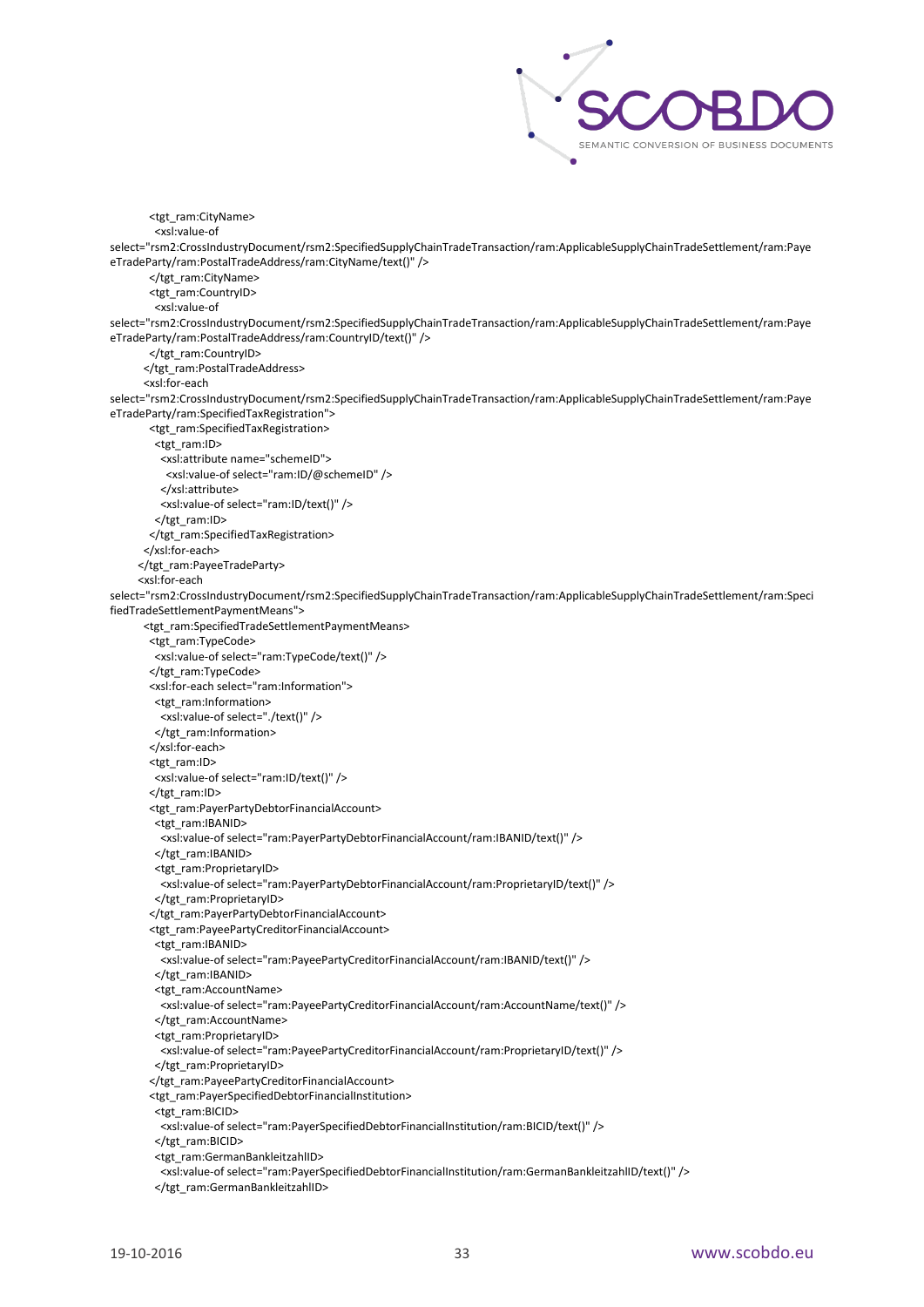

 <tgt\_ram:Name> <xsl:value-of select="ram:PayerSpecifiedDebtorFinancialInstitution/ram:Name/text()" /> </tgt\_ram:Name> </tgt\_ram:PayerSpecifiedDebtorFinancialInstitution> <tgt\_ram:PayeeSpecifiedCreditorFinancialInstitution> <tgt\_ram:BICID> <xsl:value-of select="ram:PayeeSpecifiedCreditorFinancialInstitution/ram:BICID/text()" /> </tgt\_ram:BICID> <tgt\_ram:GermanBankleitzahlID> <xsl:value-of select="ram:PayeeSpecifiedCreditorFinancialInstitution/ram:GermanBankleitzahlID/text()" /> </tgt\_ram:GermanBankleitzahlID> <tgt\_ram:Name> <xsl:value-of select="ram:PayeeSpecifiedCreditorFinancialInstitution/ram:Name/text()" /> </tgt\_ram:Name> </tgt\_ram:PayeeSpecifiedCreditorFinancialInstitution> </tgt\_ram:SpecifiedTradeSettlementPaymentMeans> </xsl:for-each> <xsl:for-each select="rsm2:CrossIndustryDocument/rsm2:SpecifiedSupplyChainTradeTransaction/ram:ApplicableSupplyChainTradeSettlement/ram:Appli cableTradeTax"> <tgt\_ram:ApplicableTradeTax> <tgt\_ram:CalculatedAmount> <xsl:attribute name="currencyID"> <xsl:value-of select="ram:CalculatedAmount/@currencyID" /> </xsl:attribute> <xsl:value-of select="ram:CalculatedAmount/text()" /> </tgt\_ram:CalculatedAmount> <tgt\_ram:TypeCode> <xsl:value-of select="ram:TypeCode/text()" /> </tgt\_ram:TypeCode> <tgt\_ram:ExemptionReason> <xsl:value-of select="ram:ExemptionReason/text()" /> </tgt\_ram:ExemptionReason> <tgt\_ram:BasisAmount> <xsl:attribute name="currencyID"> <xsl:value-of select="ram:BasisAmount/@currencyID" /> </xsl:attribute> <xsl:value-of select="ram:BasisAmount/text()" /> </tgt\_ram:BasisAmount> <tgt\_ram:LineTotalBasisAmount> <xsl:attribute name="currencyID"> <xsl:value-of select="ram:LineTotalBasisAmount/@currencyID" /> </xsl:attribute> <xsl:value-of select="ram:LineTotalBasisAmount/text()" /> </tgt\_ram:LineTotalBasisAmount> <tgt\_ram:AllowanceChargeBasisAmount> <xsl:attribute name="currencyID"> <xsl:value-of select="ram:AllowanceChargeBasisAmount/@currencyID" /> </xsl:attribute> <xsl:value-of select="ram:AllowanceChargeBasisAmount/text()" /> </tgt\_ram:AllowanceChargeBasisAmount> <tgt\_ram:CategoryCode> <xsl:value-of select="ram:CategoryCode/text()" /> </tgt\_ram:CategoryCode> <tgt\_ram:RateApplicablePercent> <xsl:value-of select="ram:ApplicablePercent/text()" /> </tgt\_ram:RateApplicablePercent> </tgt\_ram:ApplicableTradeTax> </xsl:for-each> <tgt\_ram:BillingSpecifiedPeriod> <tgt\_ram:StartDateTime> <tgt\_udt:DateTimeString> <xsl:attribute name="meta:mandatory"> <xsl:value-of select="'true'" /> </xsl:attribute>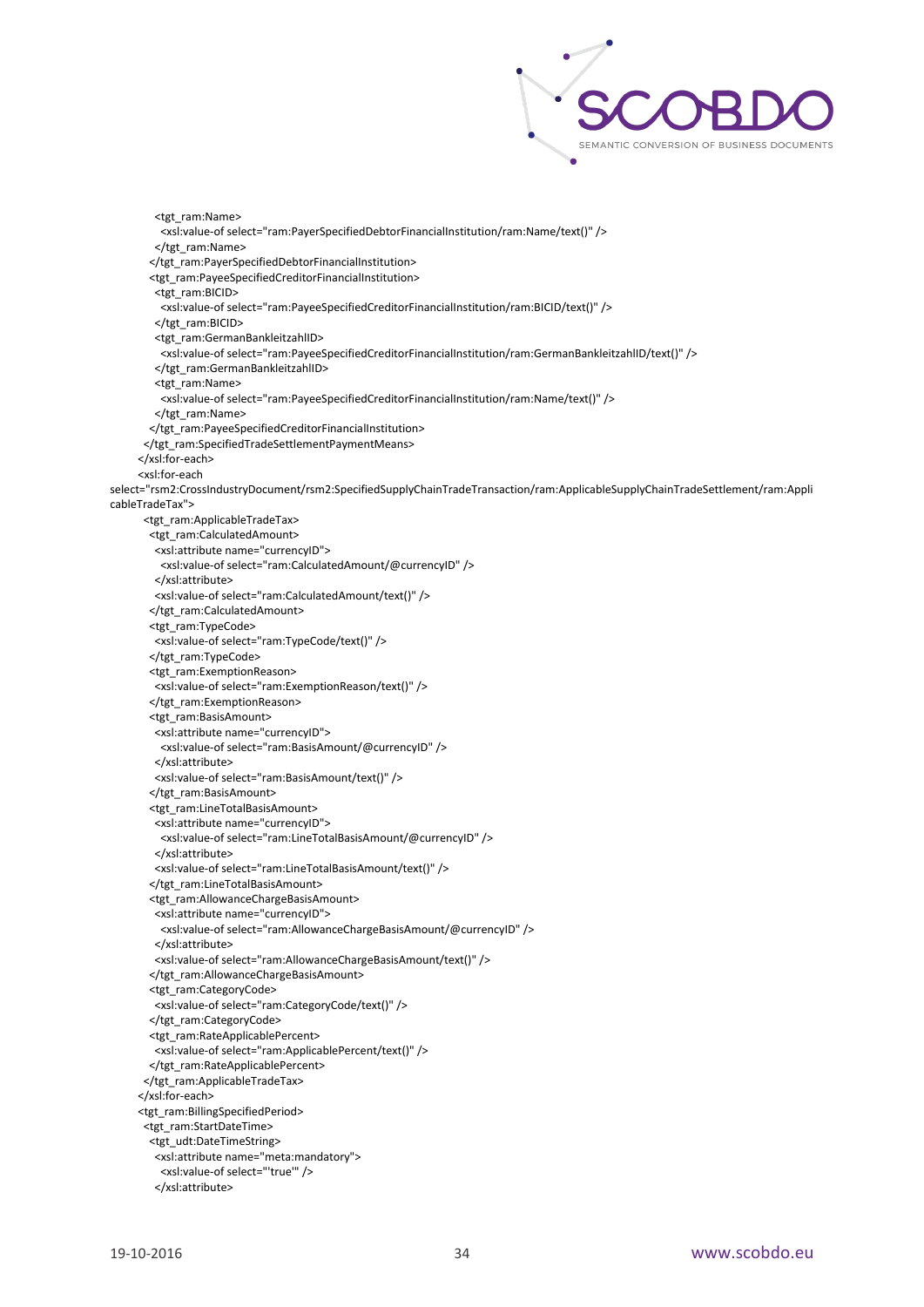

 <xsl:attribute name="format"> <xsl:value-of select="rsm2:CrossIndustryDocument/rsm2:SpecifiedSupplyChainTradeTransaction/ram:ApplicableSupplyChainTradeSettlement/ram:Billin gSpecifiedPeriod/ram:StartDateTime/udt:DateTimeString/@format" /> </xsl:attribute> <xsl:value-of select="rsm2:CrossIndustryDocument/rsm2:SpecifiedSupplyChainTradeTransaction/ram:ApplicableSupplyChainTradeSettlement/ram:Billin gSpecifiedPeriod/ram:StartDateTime/udt:DateTimeString/text()" /> </tgt\_udt:DateTimeString> </tgt\_ram:StartDateTime> <tgt\_ram:EndDateTime> <tgt\_udt:DateTimeString> <xsl:attribute name="meta:mandatory"> <xsl:value-of select="'true'" /> </xsl:attribute> <xsl:attribute name="format"> <xsl:value-of select="rsm2:CrossIndustryDocument/rsm2:SpecifiedSupplyChainTradeTransaction/ram:ApplicableSupplyChainTradeSettlement/ram:Billin gSpecifiedPeriod/ram:EndDateTime/udt:DateTimeString/@format" /> </xsl:attribute> <xsl:value-of select="rsm2:CrossIndustryDocument/rsm2:SpecifiedSupplyChainTradeTransaction/ram:ApplicableSupplyChainTradeSettlement/ram:Billin gSpecifiedPeriod/ram:EndDateTime/udt:DateTimeString/text()" /> </tgt\_udt:DateTimeString> </tgt\_ram:EndDateTime> </tgt\_ram:BillingSpecifiedPeriod> <xsl:for-each select="rsm2:CrossIndustryDocument/rsm2:SpecifiedSupplyChainTradeTransaction/ram:ApplicableSupplyChainTradeSettlement/ram:Speci fiedTradeAllowanceCharge"> <tgt\_ram:SpecifiedTradeAllowanceCharge> <tgt\_ram:ChargeIndicator> <tgt\_udt:Indicator> <xsl:attribute name="meta:mandatory"> <xsl:value-of select="'true'" /> </xsl:attribute> <xsl:value-of select="ram:ChargeIndicator/udt:Indicator/text()" /> </tgt\_udt:Indicator> </tgt\_ram:ChargeIndicator> <tgt\_ram:SequenceNumeric> <xsl:value-of select="ram:SequenceNumeric/text()" /> </tgt\_ram:SequenceNumeric> <tgt\_ram:CalculationPercent> <xsl:value-of select="ram:CalculationPercent/text()" /> </tgt\_ram:CalculationPercent> <tgt\_ram:BasisAmount> <xsl:attribute name="currencyID"> <xsl:value-of select="ram:BasisAmount/@currencyID" /> </xsl:attribute> <xsl:value-of select="ram:BasisAmount/text()" /> </tgt\_ram:BasisAmount> <tgt\_ram:BasisQuantity> <xsl:attribute name="unitCode"> <xsl:value-of select="ram:BasisQuantity/@unitCode" /> </xsl:attribute> <xsl:value-of select="ram:BasisQuantity/text()" /> </tgt\_ram:BasisQuantity> <tgt\_ram:ActualAmount> <xsl:attribute name="currencyID"> <xsl:value-of select="ram:ActualAmount/@currencyID" /> </xsl:attribute> <xsl:value-of select="ram:ActualAmount/text()" /> </tgt\_ram:ActualAmount> <tgt\_ram:ReasonCode> <xsl:value-of select="ram:ReasonCode/text()" /> </tgt\_ram:ReasonCode>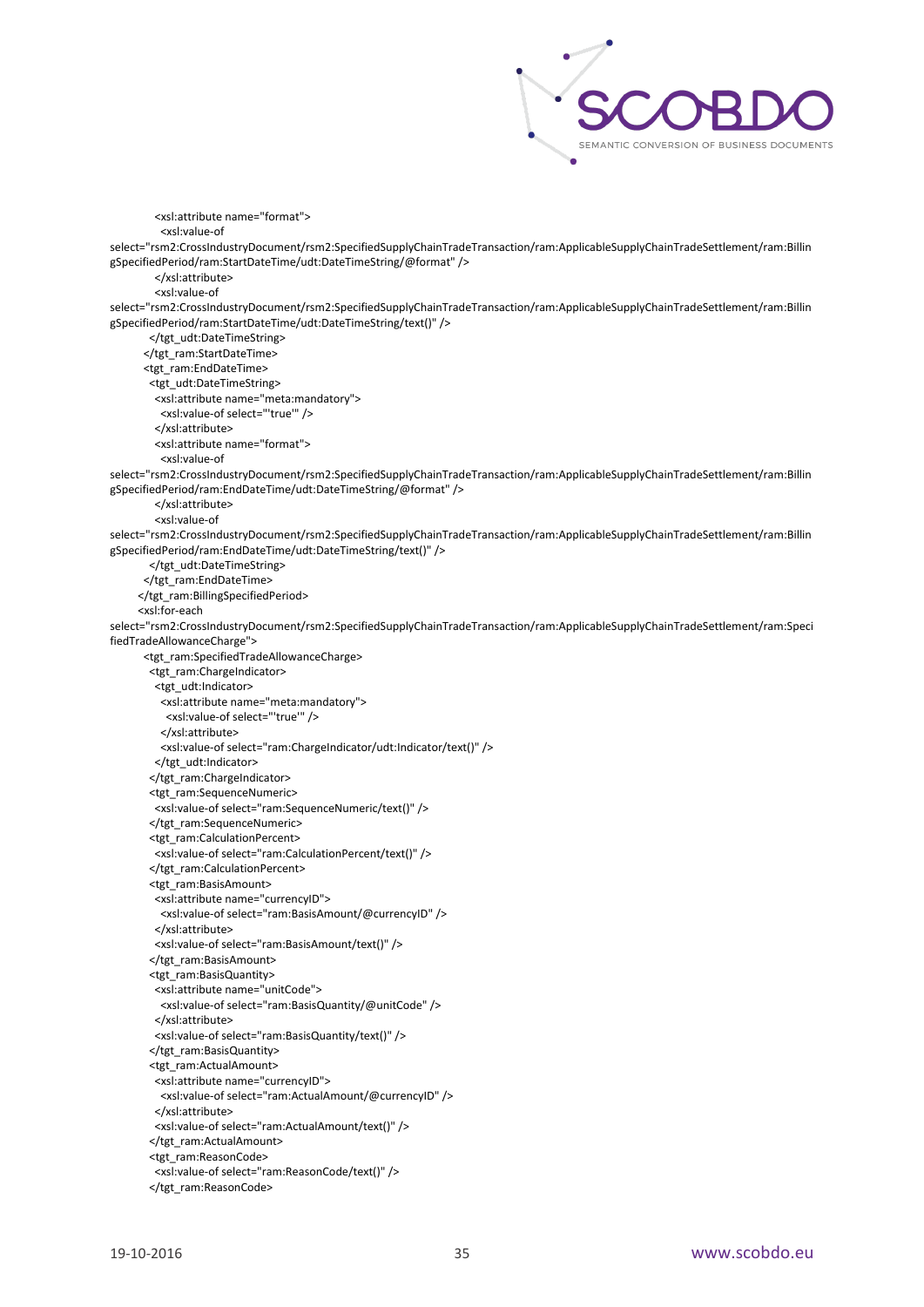

 <tgt\_ram:Reason> <xsl:value-of select="ram:Reason/text()" /> </tgt\_ram:Reason> <xsl:for-each select="ram:CategoryTradeTax"> <tgt\_ram:CategoryTradeTax> <tgt\_ram:TypeCode> <xsl:value-of select="ram:TypeCode/text()" /> </tgt\_ram:TypeCode> <tgt\_ram:CategoryCode> <xsl:value-of select="ram:CategoryCode/text()" /> </tgt\_ram:CategoryCode> <tgt\_ram:RateApplicablePercent> <xsl:value-of select="ram:ApplicablePercent/text()" /> </tgt\_ram:RateApplicablePercent> </tgt\_ram:CategoryTradeTax> </xsl:for-each> </tgt\_ram:SpecifiedTradeAllowanceCharge> </xsl:for-each> <xsl:for-each select="rsm2:CrossIndustryDocument/rsm2:SpecifiedSupplyChainTradeTransaction/ram:ApplicableSupplyChainTradeSettlement/ram:Speci fiedLogisticsServiceCharge"> <tgt\_ram:SpecifiedLogisticsServiceCharge> <xsl:for-each select="ram:Description"> <tgt\_ram:Description>  $\overline{\phantom{a}}$  <xsl:value-of select="./text()" /> </tgt\_ram:Description> </xsl:for-each> <tgt\_ram:AppliedAmount> <xsl:attribute name="currencyID"> <xsl:value-of select="ram:AppliedAmount/@currencyID" /> </xsl:attribute> <xsl:value-of select="ram:AppliedAmount/text()" /> </tgt\_ram:AppliedAmount> <xsl:for-each select="ram:AppliedTradeTax"> <tgt\_ram:AppliedTradeTax> <tgt\_ram:TypeCode> <xsl:value-of select="ram:TypeCode/text()" /> </tgt\_ram:TypeCode> <tgt\_ram:CategoryCode> <xsl:value-of select="ram:CategoryCode/text()" /> </tgt\_ram:CategoryCode> <tgt\_ram:RateApplicablePercent> <xsl:value-of select="ram:ApplicablePercent/text()" /> </tgt\_ram:RateApplicablePercent> </tgt\_ram:AppliedTradeTax> </xsl:for-each> </tgt\_ram:SpecifiedLogisticsServiceCharge> </xsl:for-each> <xsl:for-each select="rsm2:CrossIndustryDocument/rsm2:SpecifiedSupplyChainTradeTransaction/ram:ApplicableSupplyChainTradeSettlement/ram:Speci fiedTradePaymentTerms"> <tgt\_ram:SpecifiedTradePaymentTerms> <xsl:for-each select="ram:Description"> <tgt\_ram:Description> <xsl:value-of select="./text()" /> </tgt\_ram:Description> </xsl:for-each> <tgt\_ram:DueDateDateTime> <tgt\_udt:DateTimeString> <xsl:attribute name="meta:mandatory"> <xsl:value-of select="'true'" /> </xsl:attribute> <xsl:attribute name="format"> <xsl:value-of select="ram:DueDateDateTime/udt:DateTimeString/@format" /> </xsl:attribute>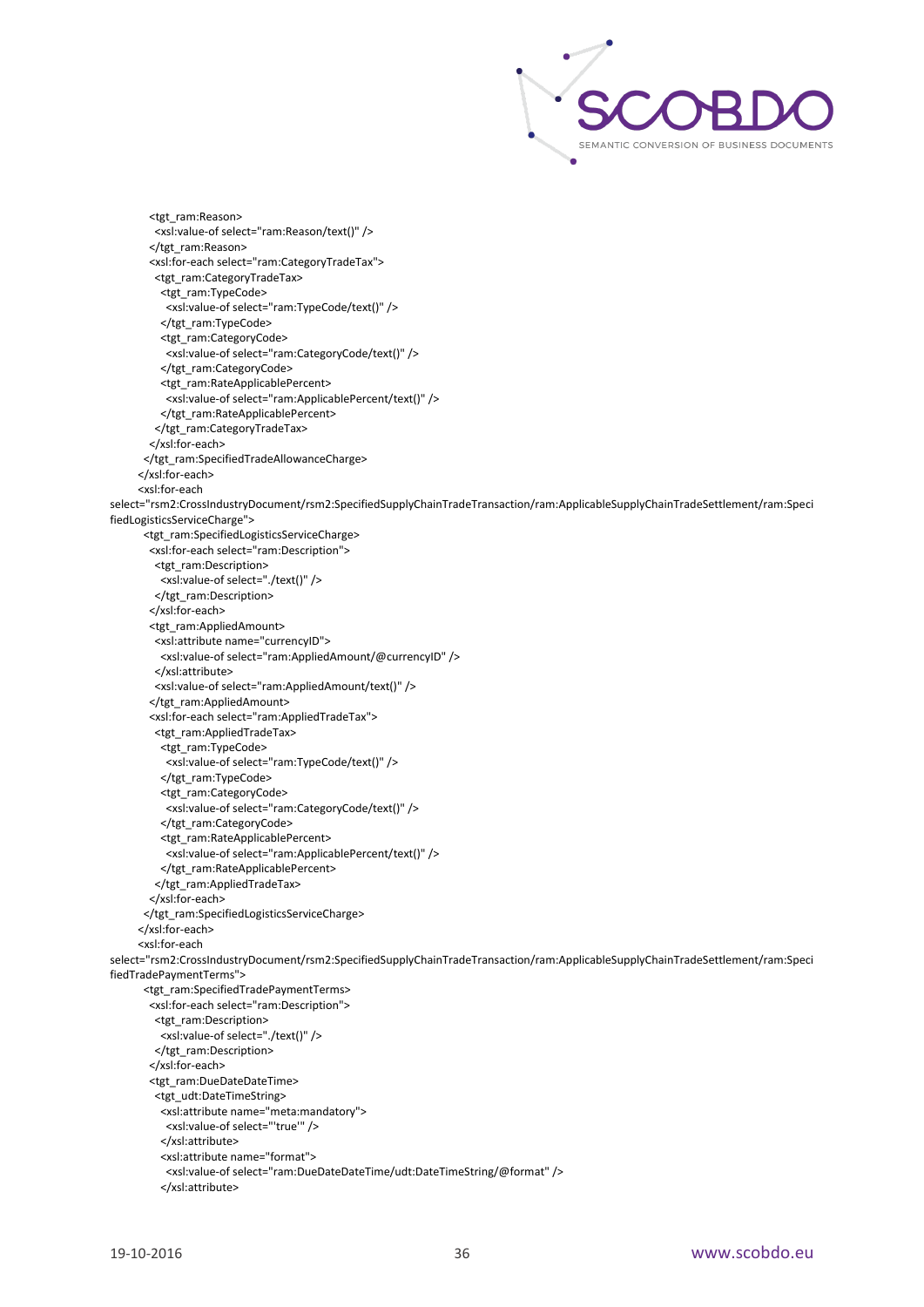

 <xsl:value-of select="ram:DueDateDateTime/udt:DateTimeString/text()" /> </tgt\_udt:DateTimeString> </tgt\_ram:DueDateDateTime> <xsl:for-each select="ram:PartialPaymentAmount"> <tgt\_ram:PartialPaymentAmount> <xsl:attribute name="currencyID"> <xsl:value-of select="@currencyID" /> </xsl:attribute> </tgt\_ram:PartialPaymentAmount> </xsl:for-each> <tgt\_ram:ApplicableTradePaymentPenaltyTerms> <tgt\_ram:BasisDateTime> <tgt\_udt:DateTimeString> <xsl:attribute name="meta:mandatory"> <xsl:value-of select="'true'" /> </xsl:attribute> <xsl:attribute name="format"> <xsl:value-of select="ram:ApplicableTradePaymentPenaltyTerms/ram:BasisDateTime/udt:DateTimeString/@format" /> </xsl:attribute> <xsl:value-of select="ram:ApplicableTradePaymentPenaltyTerms/ram:BasisDateTime/udt:DateTimeString/text()" /> </tgt\_udt:DateTimeString> </tgt\_ram:BasisDateTime> <tgt\_ram:BasisPeriodMeasure> <xsl:attribute name="unitCode"> <xsl:value-of select="ram:ApplicableTradePaymentPenaltyTerms/ram:BasisPeriodMeasure/@unitCode" /> </xsl:attribute> <xsl:value-of select="ram:ApplicableTradePaymentPenaltyTerms/ram:BasisPeriodMeasure/text()" /> </tgt\_ram:BasisPeriodMeasure> <tgt\_ram:BasisAmount> <xsl:attribute name="currencyID"> <xsl:value-of select="ram:ApplicableTradePaymentPenaltyTerms/ram:BasisAmount/@currencyID" /> </xsl:attribute> <xsl:value-of select="ram:ApplicableTradePaymentPenaltyTerms/ram:BasisAmount/text()" /> </tgt\_ram:BasisAmount> <tgt\_ram:CalculationPercent> <xsl:value-of select="ram:ApplicableTradePaymentPenaltyTerms/ram:CalculationPercent/text()" /> </tgt\_ram:CalculationPercent> <tgt\_ram:ActualPenaltyAmount> <xsl:attribute name="currencyID"> <xsl:value-of select="ram:ApplicableTradePaymentPenaltyTerms/ram:ActualPenaltyAmount/@currencyID" /> </xsl:attribute> <xsl:value-of select="ram:ApplicableTradePaymentPenaltyTerms/ram:ActualPenaltyAmount/text()" /> </tgt\_ram:ActualPenaltyAmount> </tgt\_ram:ApplicableTradePaymentPenaltyTerms> <tgt\_ram:ApplicableTradePaymentDiscountTerms> <tgt\_ram:BasisDateTime> <tgt\_udt:DateTimeString> <xsl:attribute name="meta:mandatory"> <xsl:value-of select="'true'" /> </xsl:attribute> <xsl:attribute name="format"> <xsl:value-of select="ram:ApplicableTradePaymentDiscountTerms/ram:BasisDateTime/udt:DateTimeString/@format" /> </xsl:attribute> <xsl:value-of select="ram:ApplicableTradePaymentDiscountTerms/ram:BasisDateTime/udt:DateTimeString/text()" /> </tgt\_udt:DateTimeString> </tgt\_ram:BasisDateTime> <tgt\_ram:BasisPeriodMeasure> <xsl:attribute name="unitCode"> <xsl:value-of select="ram:ApplicableTradePaymentDiscountTerms/ram:BasisPeriodMeasure/@unitCode" /> </xsl:attribute> <xsl:value-of select="ram:ApplicableTradePaymentDiscountTerms/ram:BasisPeriodMeasure/text()" /> </tgt\_ram:BasisPeriodMeasure> <tgt\_ram:BasisAmount> <xsl:attribute name="currencyID"> <xsl:value-of select="ram:ApplicableTradePaymentDiscountTerms/ram:BasisAmount/@currencyID" />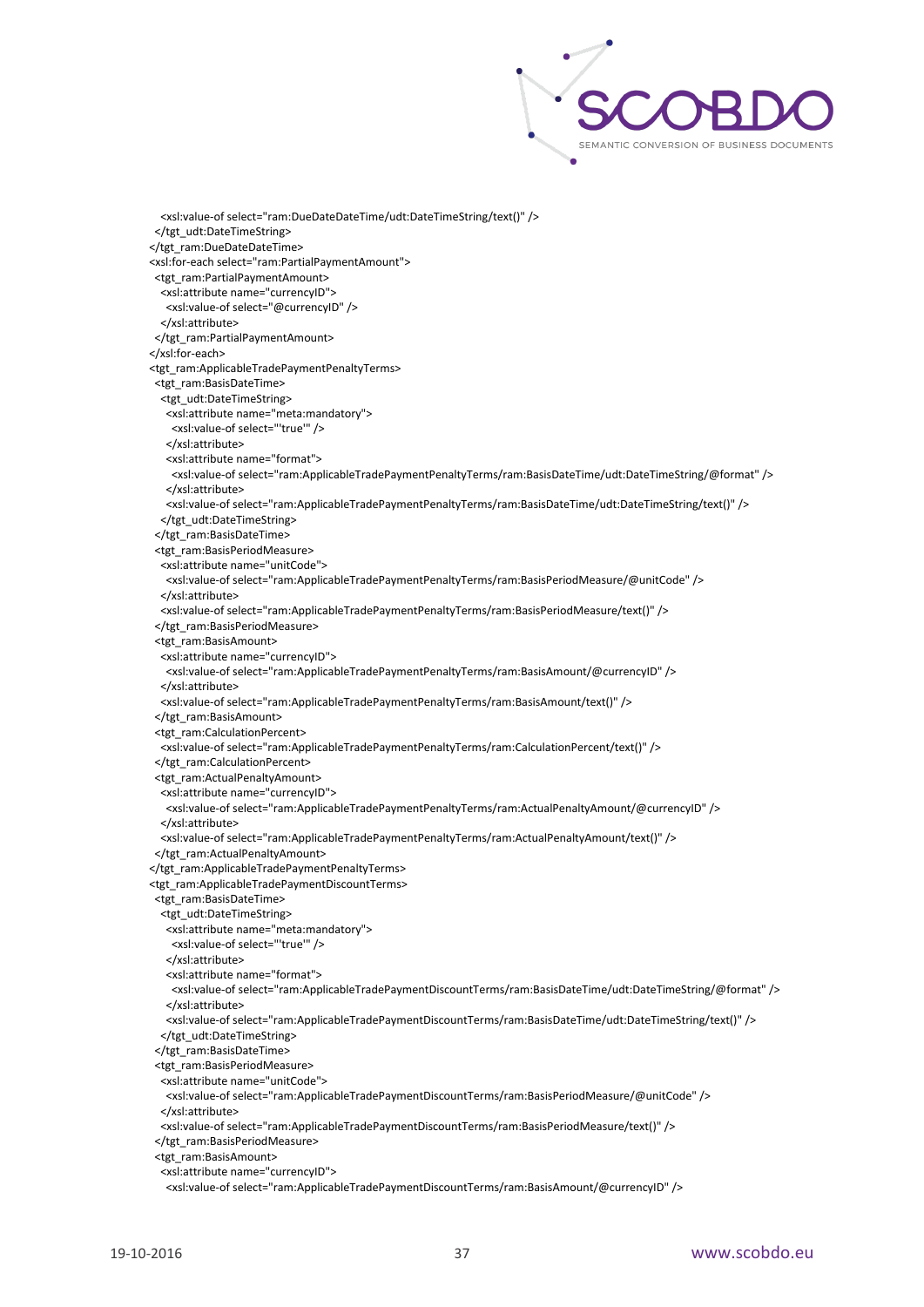

 </xsl:attribute> <xsl:value-of select="ram:ApplicableTradePaymentDiscountTerms/ram:BasisAmount/text()" /> </tgt\_ram:BasisAmount> <tgt\_ram:CalculationPercent> <xsl:value-of select="ram:ApplicableTradePaymentDiscountTerms/ram:CalculationPercent/text()" /> </tgt\_ram:CalculationPercent> <tgt\_ram:ActualDiscountAmount> <xsl:attribute name="currencyID"> <xsl:value-of select="ram:ApplicableTradePaymentDiscountTerms/ram:ActualDiscountAmount/@currencyID" /> </xsl:attribute> <xsl:value-of select="ram:ApplicableTradePaymentDiscountTerms/ram:ActualDiscountAmount/text()" /> </tgt\_ram:ActualDiscountAmount> </tgt\_ram:ApplicableTradePaymentDiscountTerms> </tgt\_ram:SpecifiedTradePaymentTerms> </xsl:for-each> <tgt\_ram:SpecifiedTradeSettlementHeaderMonetarySummation> <tgt\_ram:LineTotalAmount> <xsl:attribute name="currencyID"> <xsl:value-of select="rsm2:CrossIndustryDocument/rsm2:SpecifiedSupplyChainTradeTransaction/ram:ApplicableSupplyChainTradeSettlement/ram:Speci fiedTradeSettlementMonetarySummation/ram:LineTotalAmount/@currencyID" /> </xsl:attribute> <xsl:value-of select="rsm2:CrossIndustryDocument/rsm2:SpecifiedSupplyChainTradeTransaction/ram:ApplicableSupplyChainTradeSettlement/ram:Speci fiedTradeSettlementMonetarySummation/ram:LineTotalAmount/text()" /> </tgt\_ram:LineTotalAmount> <tgt\_ram:ChargeTotalAmount> <xsl:attribute name="currencyID"> <xsl:value-of select="rsm2:CrossIndustryDocument/rsm2:SpecifiedSupplyChainTradeTransaction/ram:ApplicableSupplyChainTradeSettlement/ram:Speci fiedTradeSettlementMonetarySummation/ram:ChargeTotalAmount/@currencyID" /> </xsl:attribute> <xsl:value-of select="rsm2:CrossIndustryDocument/rsm2:SpecifiedSupplyChainTradeTransaction/ram:ApplicableSupplyChainTradeSettlement/ram:Speci fiedTradeSettlementMonetarySummation/ram:ChargeTotalAmount/text()" /> </tgt\_ram:ChargeTotalAmount> <tgt\_ram:AllowanceTotalAmount> <xsl:attribute name="currencyID"> <xsl:value-of select="rsm2:CrossIndustryDocument/rsm2:SpecifiedSupplyChainTradeTransaction/ram:ApplicableSupplyChainTradeSettlement/ram:Speci fiedTradeSettlementMonetarySummation/ram:AllowanceTotalAmount/@currencyID" /> </xsl:attribute> <xsl:value-of select="rsm2:CrossIndustryDocument/rsm2:SpecifiedSupplyChainTradeTransaction/ram:ApplicableSupplyChainTradeSettlement/ram:Speci fiedTradeSettlementMonetarySummation/ram:AllowanceTotalAmount/text()" /> </tgt\_ram:AllowanceTotalAmount> <tgt\_ram:TaxBasisTotalAmount> <xsl:attribute name="currencyID"> <xsl:value-of select="rsm2:CrossIndustryDocument/rsm2:SpecifiedSupplyChainTradeTransaction/ram:ApplicableSupplyChainTradeSettlement/ram:Speci fiedTradeSettlementMonetarySummation/ram:TaxBasisTotalAmount/@currencyID" /> </xsl:attribute> <xsl:value-of select="rsm2:CrossIndustryDocument/rsm2:SpecifiedSupplyChainTradeTransaction/ram:ApplicableSupplyChainTradeSettlement/ram:Speci fiedTradeSettlementMonetarySummation/ram:TaxBasisTotalAmount/text()" /> </tgt\_ram:TaxBasisTotalAmount> <tgt\_ram:TaxTotalAmount> <xsl:attribute name="currencyID"> <xsl:value-of select="rsm2:CrossIndustryDocument/rsm2:SpecifiedSupplyChainTradeTransaction/ram:ApplicableSupplyChainTradeSettlement/ram:Speci fiedTradeSettlementMonetarySummation/ram:TaxTotalAmount/@currencyID" /> </xsl:attribute> <xsl:value-of

select="rsm2:CrossIndustryDocument/rsm2:SpecifiedSupplyChainTradeTransaction/ram:ApplicableSupplyChainTradeSettlement/ram:Speci fiedTradeSettlementMonetarySummation/ram:TaxTotalAmount/text()" />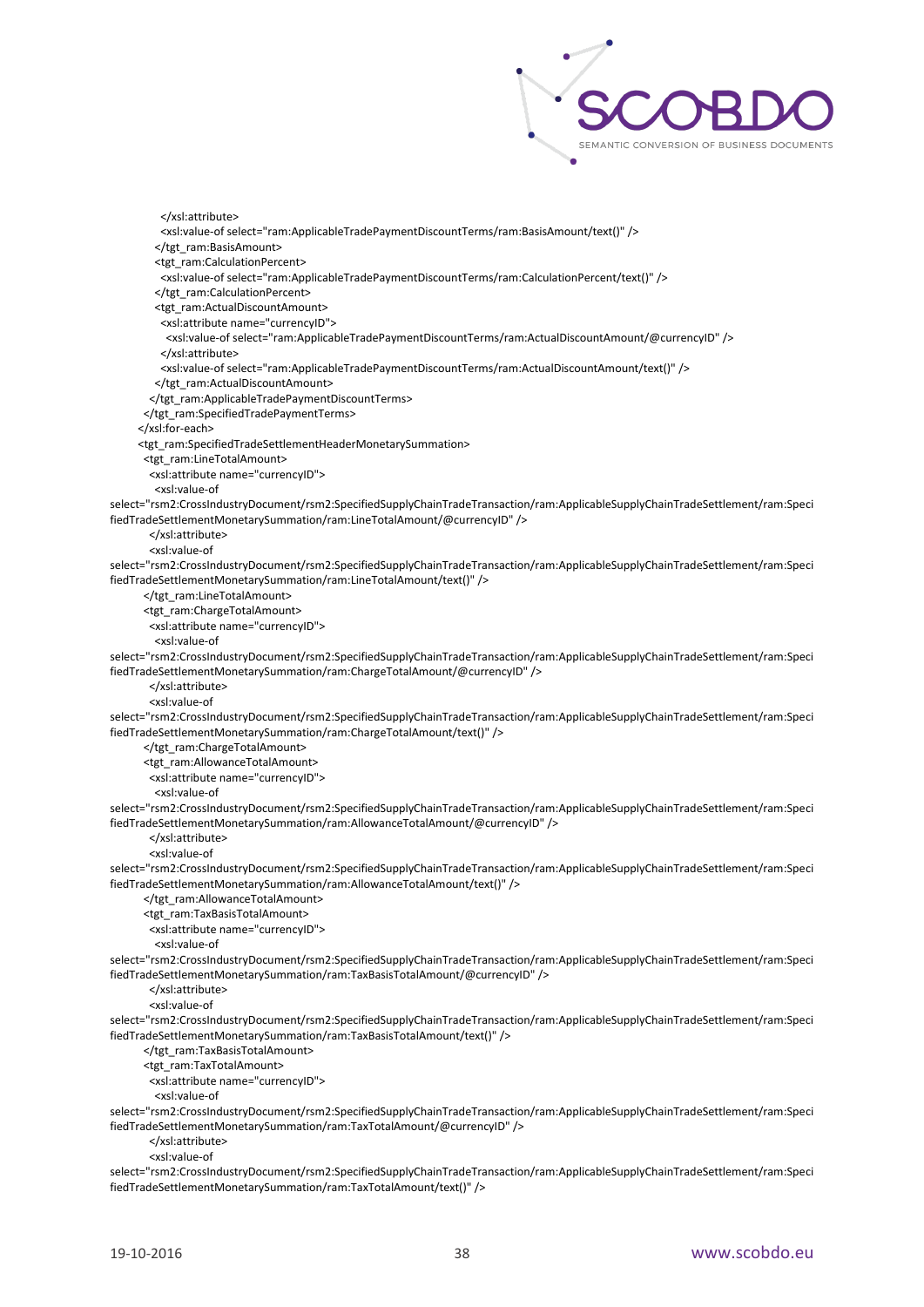

</tgt\_ram:TaxTotalAmount> <tgt\_ram:GrandTotalAmount> <xsl:attribute name="currencyID"> <xsl:value-of select="rsm2:CrossIndustryDocument/rsm2:SpecifiedSupplyChainTradeTransaction/ram:ApplicableSupplyChainTradeSettlement/ram:Speci fiedTradeSettlementMonetarySummation/ram:GrandTotalAmount/@currencyID" /> </xsl:attribute> <xsl:value-of select="rsm2:CrossIndustryDocument/rsm2:SpecifiedSupplyChainTradeTransaction/ram:ApplicableSupplyChainTradeSettlement/ram:Speci fiedTradeSettlementMonetarySummation/ram:GrandTotalAmount/text()" /> </tgt\_ram:GrandTotalAmount> <tgt\_ram:TotalPrepaidAmount> <xsl:attribute name="currencyID"> <xsl:value-of select="rsm2:CrossIndustryDocument/rsm2:SpecifiedSupplyChainTradeTransaction/ram:ApplicableSupplyChainTradeSettlement/ram:Speci fiedTradeSettlementMonetarySummation/ram:TotalPrepaidAmount/@currencyID" /> </xsl:attribute> <xsl:value-of select="rsm2:CrossIndustryDocument/rsm2:SpecifiedSupplyChainTradeTransaction/ram:ApplicableSupplyChainTradeSettlement/ram:Speci fiedTradeSettlementMonetarySummation/ram:TotalPrepaidAmount/text()" /> </tgt\_ram:TotalPrepaidAmount> <tgt\_ram:DuePayableAmount> <xsl:attribute name="currencyID"> <xsl:value-of select="rsm2:CrossIndustryDocument/rsm2:SpecifiedSupplyChainTradeTransaction/ram:ApplicableSupplyChainTradeSettlement/ram:Speci fiedTradeSettlementMonetarySummation/ram:DuePayableAmount/@currencyID" /> </xsl:attribute> <xsl:value-of select="rsm2:CrossIndustryDocument/rsm2:SpecifiedSupplyChainTradeTransaction/ram:ApplicableSupplyChainTradeSettlement/ram:Speci fiedTradeSettlementMonetarySummation/ram:DuePayableAmount/text()" /> </tgt\_ram:DuePayableAmount> </tgt\_ram:SpecifiedTradeSettlementHeaderMonetarySummation> <tgt\_ram:ReceivableSpecifiedTradeAccountingAccount> <tgt\_ram:ID> <xsl:attribute name="meta:mandatory"> <xsl:value-of select="'true'" /> </xsl:attribute> <xsl:value-of select="rsm2:CrossIndustryDocument/rsm2:SpecifiedSupplyChainTradeTransaction/ram:ApplicableSupplyChainTradeSettlement/ram:Rece ivableSpecifiedTradeAccountingAccount/ram:ID/text()" /> </tgt\_ram:ID> </tgt\_ram:ReceivableSpecifiedTradeAccountingAccount> </tgt\_ram:ApplicableHeaderTradeSettlement> </rsm:SupplyChainTradeTransaction> </rsm:CrossIndustryInvoice> </xsl:template> <xsl:variable name="phase-2-output"> <xsl:apply-templates select="\$phase-1-output" mode="phase2" /> </xsl:variable> <xsl:template mode="phase2" match="@\*"> <xsl:if test=".!='' or (some \$attr in tokenize(parent::\*/@meta:mandatory-attrs, ' ') satisfies name() = \$attr)"> <xsl:copy> <xsl:apply-templates mode="phase2" select="." /> </xsl:copy> </xsl:if> </xsl:template> <xsl:template mode="phase2" match="@meta:\*" /> <xsl:template mode="phase2" match="\*"> <xsl:if test="@meta:mandatory='true' or descendant-or-self::\*/text()[normalize-space() != ''] or descendant-orself::\*/@\*[name()!='meta:mandatory' and name()!='meta:mandatory-attrs' and normalize-space() != '']"> <xsl:copy copy-namespaces="no"> <xsl:copy-of select="namespace::\*[.!='http://www.gefeg.com/xslt/meta']" /> <xsl:apply-templates mode="phase2" select="node()|@\*" /> </xsl:copy> </xsl:if>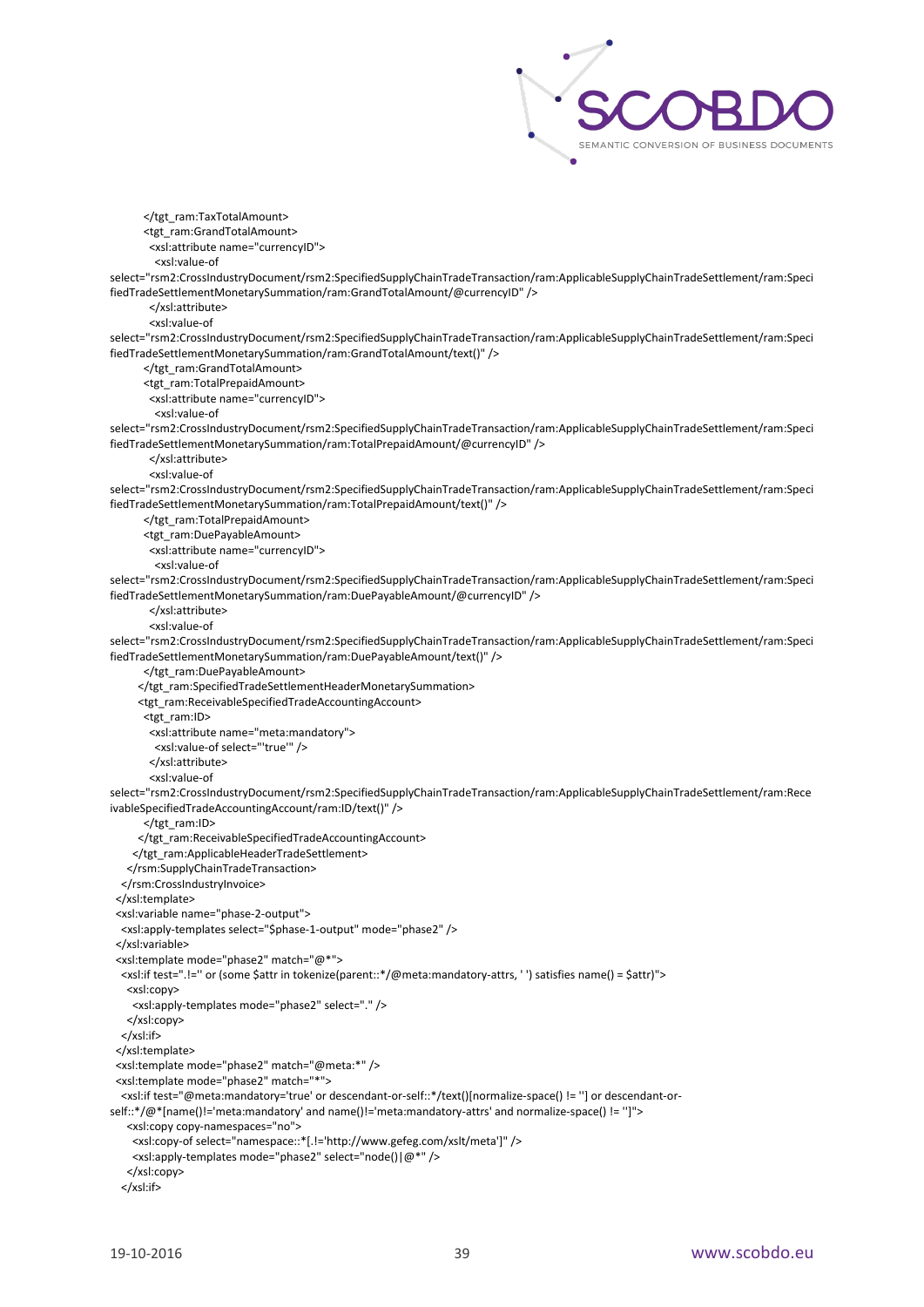

```
 </xsl:template>
  <xsl:template mode="phase2" match="/">
   <xsl:apply-templates mode="phase2" />
  </xsl:template>
  <xsl:variable name="phase-3-output">
   <xsl:apply-templates select="$phase-2-output" mode="phase3" />
  </xsl:variable>
  <xsl:template match="/" mode="phase3">
   <p1:Invoice xmlns:qdt="urn:un:unece:uncefact:data:Standard:QualifiedDataType:101" 
xmlns:ram="urn:un:unece:uncefact:data:standard:ReusableAggregateBusinessInformationEntity:101" 
xmlns:rsm="urn:un:unece:uncefact:data:standard:CrossIndustryInvoice:101" 
xmlns:udt="urn:un:unece:uncefact:data:standard:UnqualifiedDataType:101">
    <cbc:CustomizationID>
     <xsl:attribute name="meta:mandatory">
      <xsl:value-of select="'true'" />
     </xsl:attribute>
     <xsl:text>'urn:cen.eu:en16931:2017'</xsl:text>
    </cbc:CustomizationID>
    <cbc:ProfileID>
     <xsl:value-of 
select="rsm:CrossIndustryInvoice/rsm:ExchangedDocumentContext/ram:BusinessProcessSpecifiedDocumentContextParameter/ram:ID/tex
t()" />
    </cbc:ProfileID>
    <cbc:ID>
     <xsl:attribute name="meta:mandatory">
      <xsl:value-of select="'true'" />
     </xsl:attribute>
     <xsl:value-of select="rsm:CrossIndustryInvoice/rsm:ExchangedDocument/ram:ID/text()" />
    </cbc:ID>
    <cbc:IssueDate>
     <xsl:attribute name="meta:mandatory">
      <xsl:value-of select="'true'" />
     </xsl:attribute>
     <xsl:variable name="value" 
select="rsm:CrossIndustryInvoice/rsm:ExchangedDocument/ram:IssueDateTime/udt:DateTimeString/text()" />
    <xsl:value-of select="concat(&#xD;&#xA;substring($value, 1, 4), '-',&#xD;&#xA;substring($value, 5, 2), '-',&#xD;&#xA;substring($value,
7, 2) & #xD; & #xA;)" />
    </cbc:IssueDate>
    <xsl:for-each 
select="rsm:CrossIndustryInvoice/rsm:SupplyChainTradeTransaction/ram:ApplicableHeaderTradeSettlement/ram:SpecifiedTradePaymentT
erms/ram:DueDateDateTime">
     <cbc:DueDate>
      <xsl:variable name="value" select="udt:DateTimeString/text()" />
     <xsl:value-of select="concat(&#xD;&#xA;substring($value, 1, 4), '-',&#xD;&#xA;substring($value, 5, 2), '-
', 

 substring ($value, 7, 2) 

)" />
     </cbc:DueDate>
    </xsl:for-each>
    <cbc:InvoiceTypeCode>
     <xsl:attribute name="meta:mandatory">
      <xsl:value-of select="'true'" />
     </xsl:attribute>
     <xsl:value-of select="rsm:CrossIndustryInvoice/rsm:ExchangedDocument/ram:TypeCode/text()" />
    </cbc:InvoiceTypeCode>
    <xsl:for-each select="rsm:CrossIndustryInvoice/rsm:ExchangedDocument/ram:IncludedNote">
     <cbc:Note>
      <xsl:variable name="value" select="ram:Content/text()" />
      <xsl:value-of select="if (ram:SubjectCode) then concat('#', ram:SubjectCode, '#', $value) else $value" />
     </cbc:Note>
    </xsl:for-each>
    <cbc:TaxPointDate>
    \epsilonycl\cdotif
test="rsm:CrossIndustryInvoice/rsm:SupplyChainTradeTransaction/ram:ApplicableHeaderTradeSettlement/ram:ApplicableTradeTax/ram:T
axPointDate/udt:DateString!=''">
```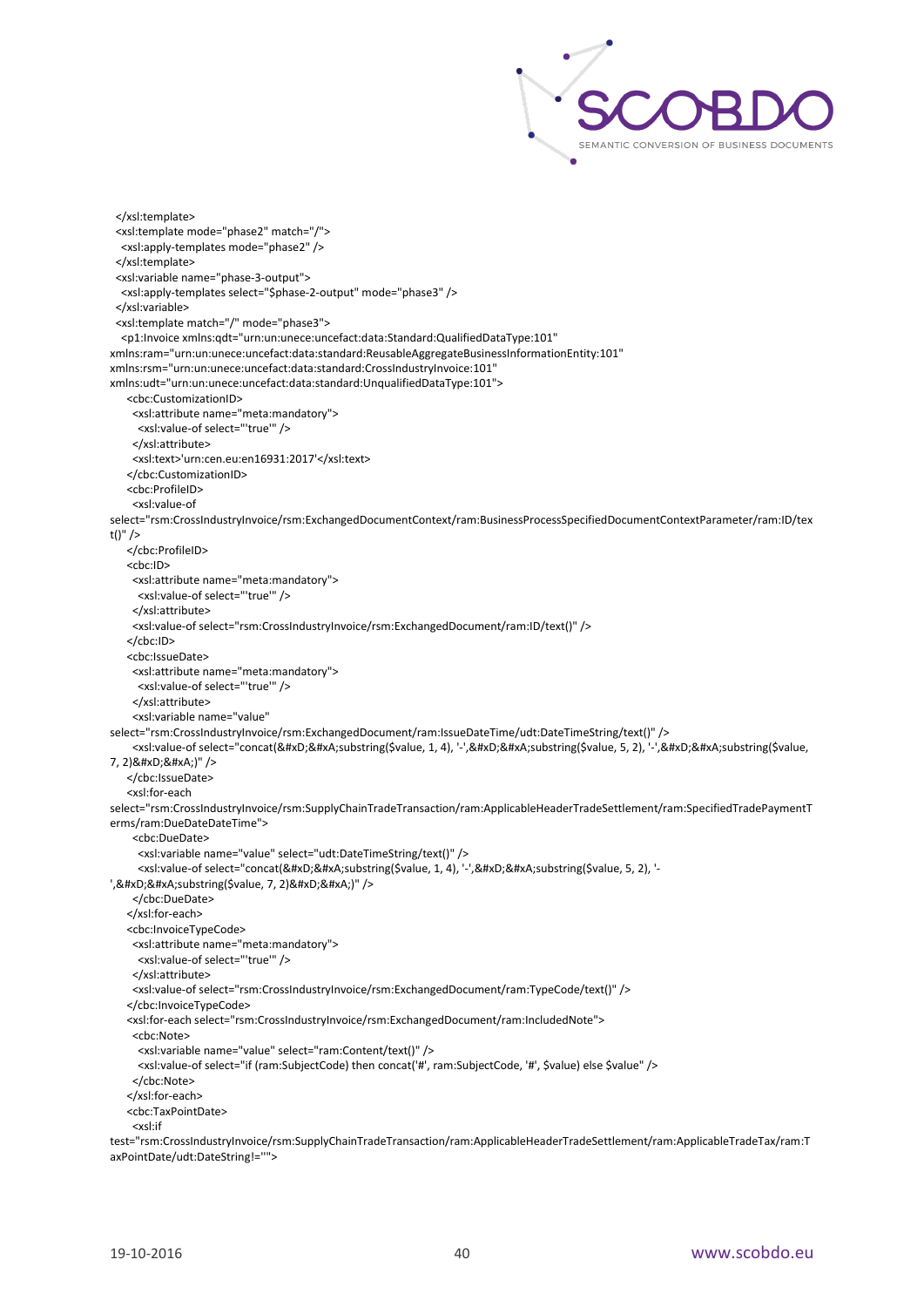

```
 <xsl:variable name="value" 
select="rsm:CrossIndustryInvoice/rsm:SupplyChainTradeTransaction/ram:ApplicableHeaderTradeSettlement/ram:ApplicableTradeTax/ram
:TaxPointDate/udt:DateString/text()" />
     <xsl:value-of select="concat(&#xD;&#xA;substring($value, 1, 4), '-',&#xD;&#xA;substring($value, 5, 2), '-
', & #xD; & #xA; substring ($value, 7, 2) & #xD; & #xA;)" />
     </xsl:if>
    </cbc:TaxPointDate>
    <cbc:DocumentCurrencyCode>
     <xsl:attribute name="meta:mandatory">
      <xsl:value-of select="'true'" />
     </xsl:attribute>
     <xsl:value-of 
select="rsm:CrossIndustryInvoice/rsm:SupplyChainTradeTransaction/ram:ApplicableHeaderTradeSettlement/ram:InvoiceCurrencyCode/te
xt()" />
    </cbc:DocumentCurrencyCode>
    <cbc:TaxCurrencyCode>
     <xsl:value-of 
select="rsm:CrossIndustryInvoice/rsm:SupplyChainTradeTransaction/ram:ApplicableHeaderTradeSettlement/ram:TaxCurrencyCode/text()" 
/>
    </cbc:TaxCurrencyCode>
    <cbc:AccountingCost>
     <xsl:value-of 
select="rsm:CrossIndustryInvoice/rsm:SupplyChainTradeTransaction/ram:ApplicableHeaderTradeSettlement/ram:ReceivableSpecifiedTrad
eAccountingAccount/ram:ID/text()" />
    </cbc:AccountingCost>
    <cbc:BuyerReference>
     <xsl:value-of 
select="rsm:CrossIndustryInvoice/rsm:SupplyChainTradeTransaction/ram:ApplicableHeaderTradeAgreement/ram:BuyerReference/text()"
/>
    </cbc:BuyerReference>
    <cac:InvoicePeriod>
     <cbc:StartDate>
      <xsl:if 
test="rsm:CrossIndustryInvoice/rsm:SupplyChainTradeTransaction/ram:ApplicableHeaderTradeSettlement/ram:BillingSpecifiedPeriod/ram
:StartDateTime/udt:DateTimeString!=''">
       <xsl:variable name="value" 
select="rsm:CrossIndustryInvoice/rsm:SupplyChainTradeTransaction/ram:ApplicableHeaderTradeSettlement/ram:BillingSpecifiedPeriod/ra
m:StartDateTime/udt:DateTimeString/text()" />
       <xsl:value-of select="concat(&#xD;&#xA;substring($value, 1, 4), '-',&#xD;&#xA;substring($value, 5, 2), '-
', 

 substring ($value, 7, 2) 

)" />
      </xsl:if>
     </cbc:StartDate>
     <cbc:EndDate>
      <xsl:if 
test="rsm:CrossIndustryInvoice/rsm:SupplyChainTradeTransaction/ram:ApplicableHeaderTradeSettlement/ram:BillingSpecifiedPeriod/ram
:EndDateTime/udt:DateTimeString!=''">
        <xsl:variable name="value" 
select="rsm:CrossIndustryInvoice/rsm:SupplyChainTradeTransaction/ram:ApplicableHeaderTradeSettlement/ram:BillingSpecifiedPeriod/ra
m:EndDateTime/udt:DateTimeString/text()" />
      <xsl:value-of select="concat(&#xD;&#xA;substring($value, 1, 4), '-',&#xD;&#xA;substring($value, 5, 2), '-
', 

 substring ($value, 7, 2) 

)" />
      </xsl:if>
     </cbc:EndDate>
     <cbc:DescriptionCode>
      <xsl:value-of 
select="rsm:CrossIndustryInvoice/rsm:SupplyChainTradeTransaction/ram:ApplicableHeaderTradeSettlement/ram:ApplicableTradeTax/ram
:DueDateTypeCode/text()" />
     </cbc:DescriptionCode>
    </cac:InvoicePeriod>
    <cac:OrderReference>
     <cbc:ID>
      <xsl:attribute name="meta:mandatory">
       <xsl:value-of select="'true'" />
      </xsl:attribute>
```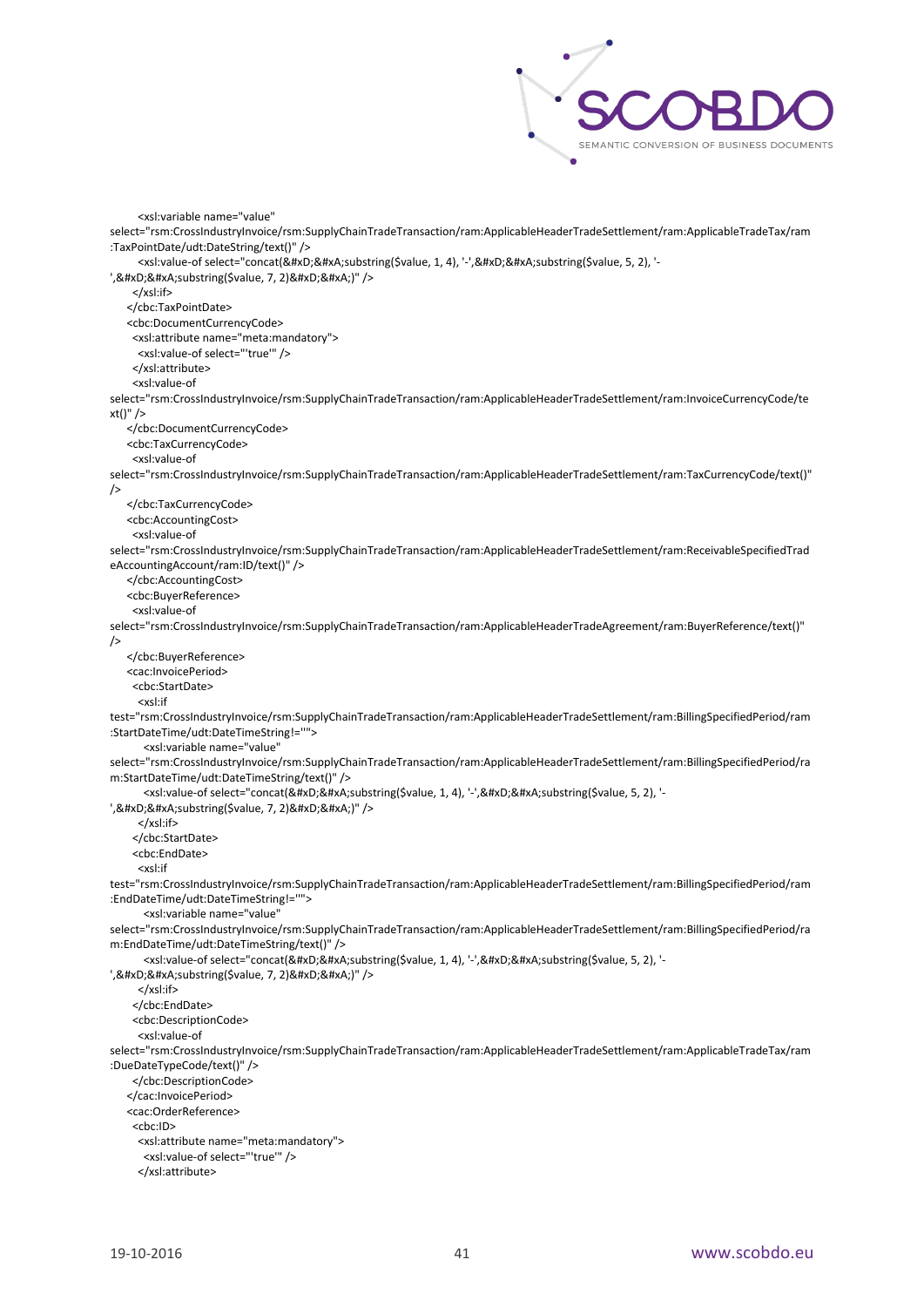

```
 <xsl:value-of 
select="rsm:CrossIndustryInvoice/rsm:SupplyChainTradeTransaction/ram:ApplicableHeaderTradeAgreement/ram:BuyerOrderReferencedD
ocument/ram:IssuerAssignedID/text()" />
     </cbc:ID>
     <cbc:SalesOrderID>
      <xsl:value-of 
select="rsm:CrossIndustryInvoice/rsm:SupplyChainTradeTransaction/ram:ApplicableHeaderTradeAgreement/ram:SellerOrderReferencedD
ocument/ram:IssuerAssignedID/text()" />
     </cbc:SalesOrderID>
    </cac:OrderReference>
    <cac:BillingReference>
     <cac:InvoiceDocumentReference>
      <cbc:ID>
       <xsl:attribute name="meta:mandatory">
        <xsl:value-of select="'true'" />
       </xsl:attribute>
       <xsl:value-of 
select="rsm:CrossIndustryInvoice/rsm:SupplyChainTradeTransaction/ram:ApplicableHeaderTradeSettlement/ram:InvoiceReferencedDocu
ment/ram:IssuerAssignedID/text()" />
      </cbc:ID>
      <cbc:IssueDate>
        <xsl:if 
test="rsm:CrossIndustryInvoice/rsm:SupplyChainTradeTransaction/ram:ApplicableHeaderTradeSettlement/ram:InvoiceReferencedDocume
nt/ram:FormattedIssueDateTime/qdt:DateTimeString != ''">
        <xsl:variable name="value" 
select="rsm:CrossIndustryInvoice/rsm:SupplyChainTradeTransaction/ram:ApplicableHeaderTradeSettlement/ram:InvoiceReferencedDocu
ment/ram:FormattedIssueDateTime/qdt:DateTimeString/text()" />
        <xsl:value-of select="concat(&#xD;&#xA;substring($value, 1, 4), '-',&#xD;&#xA;substring($value, 5, 2), '-
', & #xD; & #xA; substring ($value, 7, 2) & #xD; & #xA;)" />
        </xsl:if>
       </cbc:IssueDate>
     </cac:InvoiceDocumentReference>
    </cac:BillingReference>
    <cac:DespatchDocumentReference>
     <cbc:ID>
      <xsl:attribute name="meta:mandatory">
       <xsl:value-of select="'true'" />
      </xsl:attribute>
      <xsl:value-of 
select="rsm:CrossIndustryInvoice/rsm:SupplyChainTradeTransaction/ram:ApplicableHeaderTradeDelivery/ram:DespatchAdviceReferenced
Document/ram:IssuerAssignedID/text()" />
     </cbc:ID>
    </cac:DespatchDocumentReference>
    <cac:ReceiptDocumentReference>
     <cbc:ID>
      <xsl:attribute name="meta:mandatory">
       <xsl:value-of select="'true'" />
      </xsl:attribute>
      <xsl:value-of 
select="rsm:CrossIndustryInvoice/rsm:SupplyChainTradeTransaction/ram:ApplicableHeaderTradeDelivery/ram:ReceivingAdviceReferenced
Document/ram:IssuerAssignedID/text()" />
     </cbc:ID>
    </cac:ReceiptDocumentReference>
    <xsl:for-each 
select="rsm:CrossIndustryInvoice/rsm:SupplyChainTradeTransaction/ram:ApplicableHeaderTradeAgreement/ram:AdditionalReferencedDo
cument">
     <cac:OriginatorDocumentReference>
      <cbc:ID>
       <xsl:attribute name="meta:mandatory">
        <xsl:value-of select="'true'" />
       </xsl:attribute>
       <xsl:if test="ram:TypeCode='50'">
        <xsl:value-of select="ram:IssuerAssignedID/text()" />
       </xsl:if>
      </cbc:ID>
```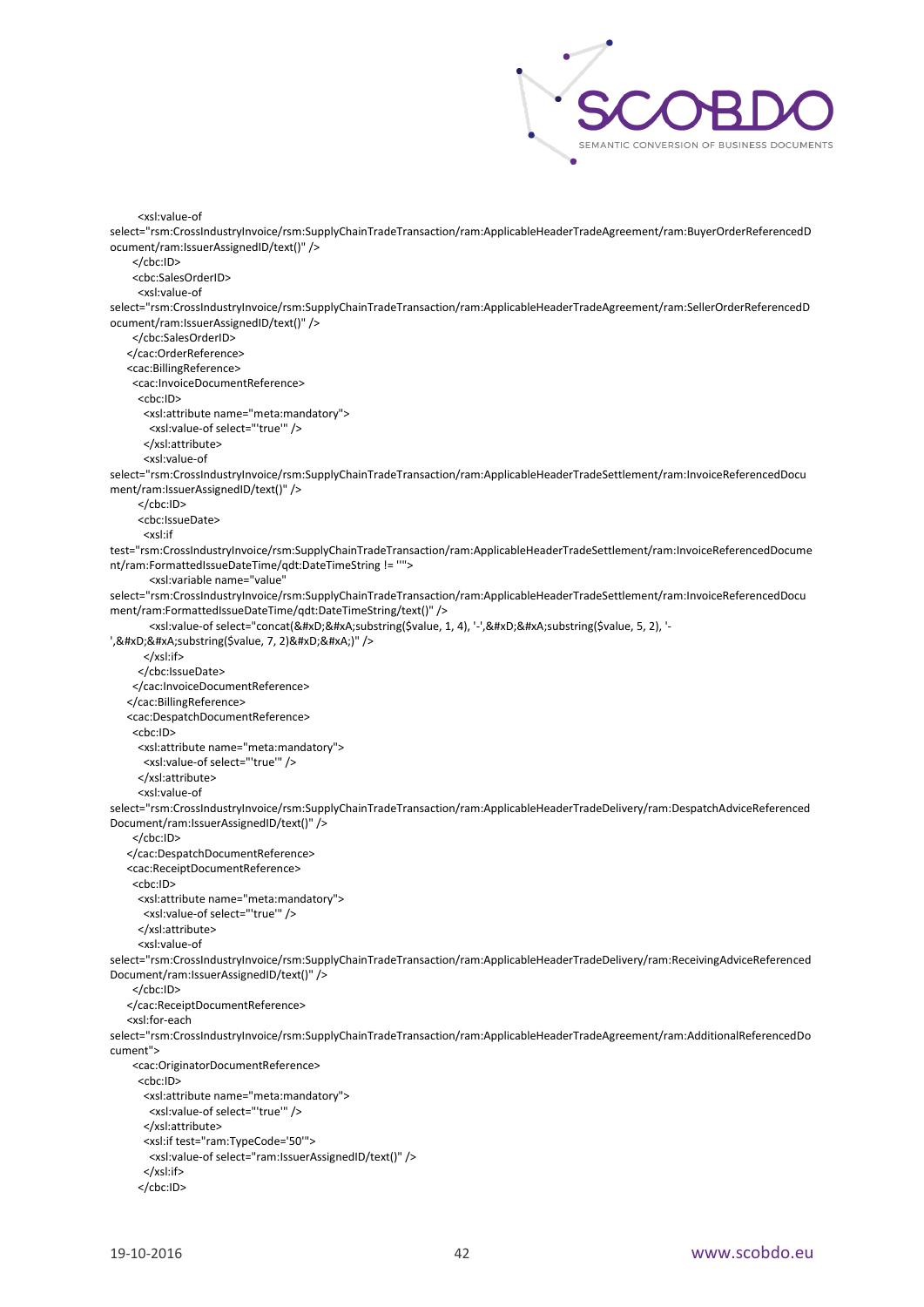

 </cac:OriginatorDocumentReference> </xsl:for-each> <cac:ContractDocumentReference> <cbc:ID> <xsl:attribute name="meta:mandatory"> <xsl:value-of select="'true'" /> </xsl:attribute> <xsl:value-of select="rsm:CrossIndustryInvoice/rsm:SupplyChainTradeTransaction/ram:ApplicableHeaderTradeAgreement/ram:ContractReferencedDoc ument/ram:IssuerAssignedID/text()" /> </cbc:ID> </cac:ContractDocumentReference> <xsl:for-each select="rsm:CrossIndustryInvoice/rsm:SupplyChainTradeTransaction/ram:ApplicableHeaderTradeAgreement/ram:AdditionalReferencedDo cument"> <cac:AdditionalDocumentReference> <cbc:ID> <xsl:attribute name="meta:mandatory"> <xsl:value-of select="'true'" /> </xsl:attribute> <xsl:attribute name="schemeID"> <xsl:value-of select="ram:ReferenceTypeCode/text()" /> </xsl:attribute> <xsl:value-of select="ram:IssuerAssignedID/text()" /> </cbc:ID> <cbc:DocumentTypeCode> <xsl:value-of select="ram:TypeCode/text()" /> </cbc:DocumentTypeCode> <cac:DocumentDescription> <xsl:value-of select="ram:Name/text()" /> </cac:DocumentDescription> <cac:Attachment> <cbc:EmbeddedDocumentBinaryObject> <xsl:attribute name="mimeCode"> <xsl:value-of select="ram:AttachmentBinaryObject/@mimeCode" /> </xsl:attribute> <xsl:attribute name="filename"> <xsl:value-of select="ram:AttachmentBinaryObject/@filename" /> </xsl:attribute> <xsl:attribute name="meta:mandatory-attrs"> <xsl:value-of select="'mimeCode filename'" /> </xsl:attribute> <xsl:value-of select="ram:AttachmentBinaryObject/text()" /> </cbc:EmbeddedDocumentBinaryObject> <cac:ExternalReference> <cbc:URI> <xsl:value-of select="ram:URIID/text()" /> </cbc:URI> </cac:ExternalReference> </cac:Attachment> </cac:AdditionalDocumentReference> </xsl:for-each> <cac:ProjectReference> <cbc:ID> <xsl:attribute name="meta:mandatory"> <xsl:value-of select="'true'" /> </xsl:attribute> <xsl:value-of select="rsm:CrossIndustryInvoice/rsm:SupplyChainTradeTransaction/ram:ApplicableHeaderTradeAgreement/ram:SpecifiedProcuringProjec t/ram:ID/text()" /> <xsl:value-of select="rsm:CrossIndustryInvoice/rsm:SupplyChainTradeTransaction/ram:ApplicableHeaderTradeAgreement/ram:SpecifiedProcuringProjec t/ram:Name/text()" /> </cbc:ID> </cac:ProjectReference>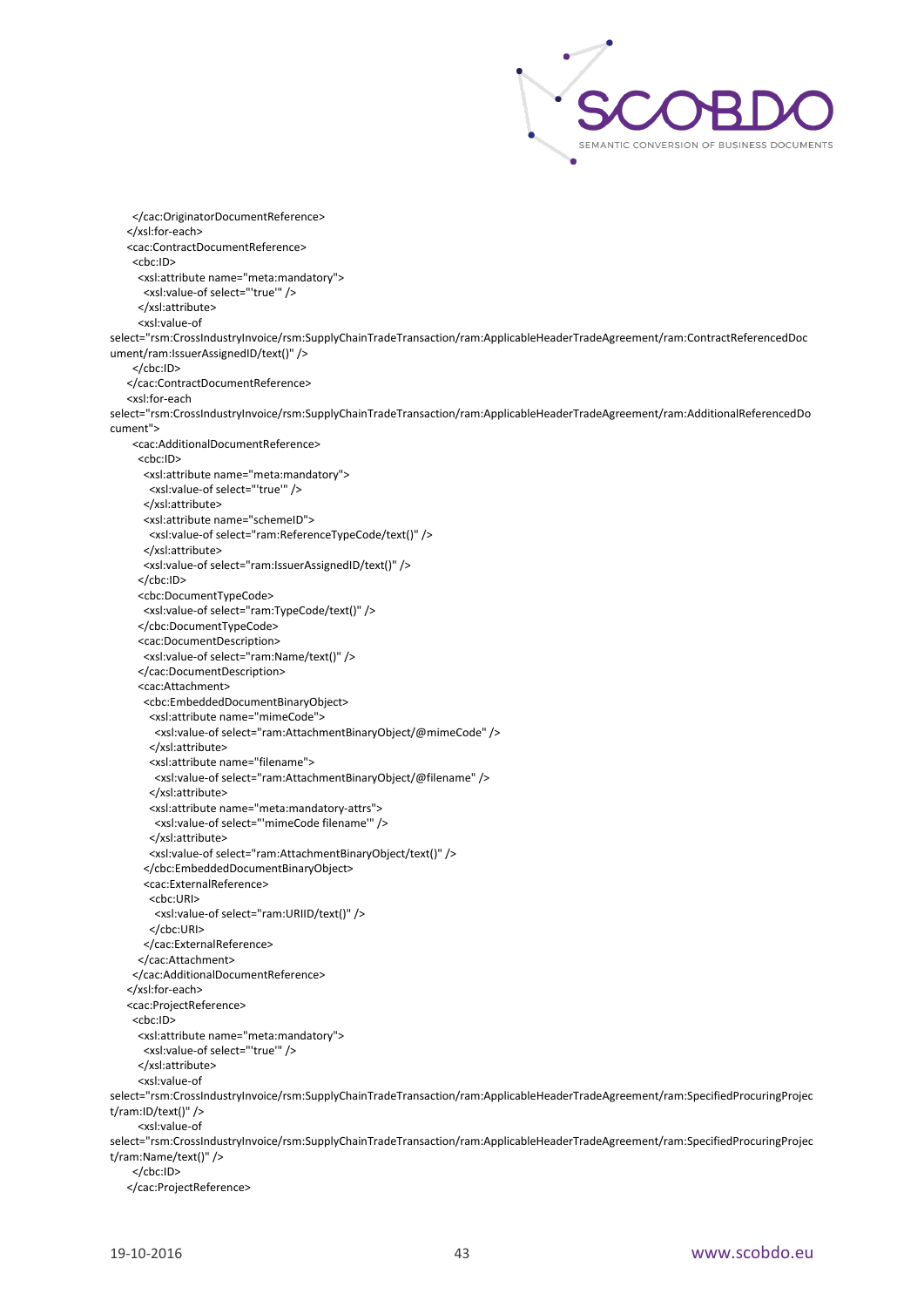

```
 <cac:AccountingSupplierParty>
     <xsl:attribute name="meta:mandatory">
      <xsl:value-of select="'true'" />
     </xsl:attribute>
     <cac:Party>
      <xsl:attribute name="meta:mandatory">
       <xsl:value-of select="'true'" />
      </xsl:attribute>
      <cbc:EndpointID>
       <xsl:attribute name="schemeID">
        <xsl:value-of 
select="rsm:CrossIndustryInvoice/rsm:SupplyChainTradeTransaction/ram:ApplicableHeaderTradeAgreement/ram:SellerTradeParty/ram:UR
IUniversalCommunication/ram:URIID/@schemeID" />
       </xsl:attribute>
        <xsl:value-of 
select="rsm:CrossIndustryInvoice/rsm:SupplyChainTradeTransaction/ram:ApplicableHeaderTradeAgreement/ram:SellerTradeParty/ram:UR
IUniversalCommunication/ram:URIID/text()" />
      </cbc:EndpointID>
      <xsl:for-each 
select="rsm:CrossIndustryInvoice/rsm:SupplyChainTradeTransaction/ram:ApplicableHeaderTradeAgreement/ram:SellerTradeParty/ram:Gl
obalID">
       <cac:PartyIdentification>
        <cbc:ID>
         <xsl:attribute name="meta:mandatory">
          <xsl:value-of select="'true'" />
         </xsl:attribute>
          <xsl:attribute name="schemeID">
          <xsl:value-of select="@schemeID" />
         </xsl:attribute>
         <xsl:value-of select="../ram:ID/text()" />
         <xsl:value-of select="./text()" />
         </cbc:ID>
       </cac:PartyIdentification>
      </xsl:for-each>
      <cac:PostalAddress>
       <xsl:value-of 
select="rsm:CrossIndustryInvoice/rsm:SupplyChainTradeTransaction/ram:ApplicableHeaderTradeAgreement/ram:SellerTradeParty/ram:Po
stalTradeAddress/text()" />
        <cbc:StreetName>
        <xsl:value-of 
select="rsm:CrossIndustryInvoice/rsm:SupplyChainTradeTransaction/ram:ApplicableHeaderTradeAgreement/ram:SellerTradeParty/ram:Po
stalTradeAddress/ram:LineOne/text()" />
       </cbc:StreetName>
       <cbc:AdditionalStreetName>
         <xsl:value-of 
select="rsm:CrossIndustryInvoice/rsm:SupplyChainTradeTransaction/ram:ApplicableHeaderTradeAgreement/ram:SellerTradeParty/ram:Po
stalTradeAddress/ram:LineTwo/text()" />
       </cbc:AdditionalStreetName>
       <cbc:CityName>
        <xsl:value-of 
select="rsm:CrossIndustryInvoice/rsm:SupplyChainTradeTransaction/ram:ApplicableHeaderTradeAgreement/ram:SellerTradeParty/ram:Po
stalTradeAddress/ram:CityName/text()" />
        </cbc:CityName>
        <cbc:PostalZone>
        <xsl:value-of 
select="rsm:CrossIndustryInvoice/rsm:SupplyChainTradeTransaction/ram:ApplicableHeaderTradeAgreement/ram:SellerTradeParty/ram:Po
stalTradeAddress/ram:PostcodeCode/text()" />
        </cbc:PostalZone>
       <cbc:CountrySubentity>
         <xsl:value-of 
select="rsm:CrossIndustryInvoice/rsm:SupplyChainTradeTransaction/ram:ApplicableHeaderTradeAgreement/ram:SellerTradeParty/ram:Po
stalTradeAddress/ram:CitySubDivisionName/text()" />
       </cbc:CountrySubentity>
       <cac:AddressLine>
        <cbc:Line>
```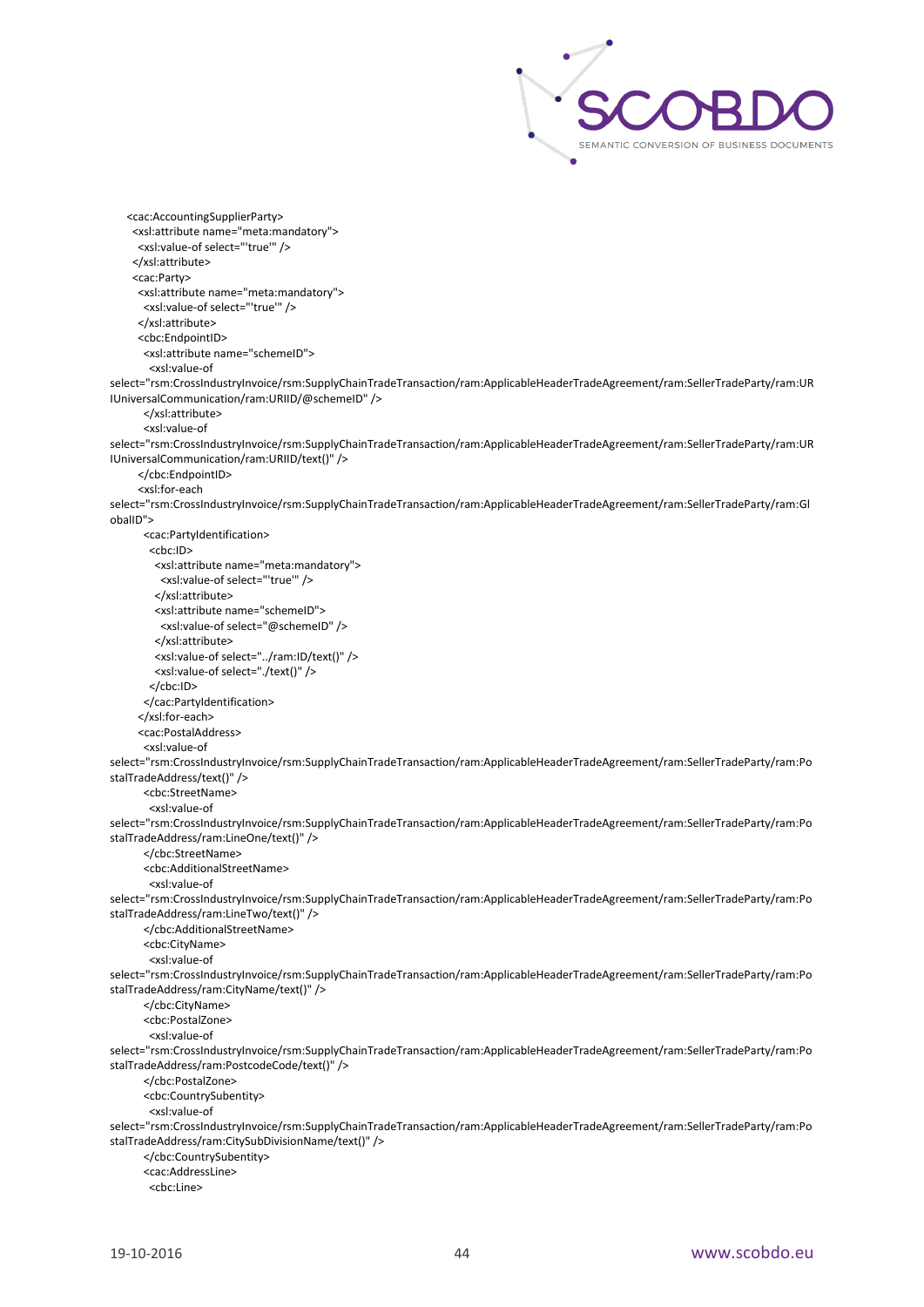

 <xsl:attribute name="meta:mandatory"> <xsl:value-of select="'true'" /> </xsl:attribute> <xsl:value-of select="rsm:CrossIndustryInvoice/rsm:SupplyChainTradeTransaction/ram:ApplicableHeaderTradeAgreement/ram:SellerTradeParty/ram:Po stalTradeAddress/ram:LineThree/text()" /> </cbc:Line> </cac:AddressLine> <cac:Country> <xsl:attribute name="meta:mandatory"> <xsl:value-of select="'true'" /> </xsl:attribute> <cbc:IdentificationCode> <xsl:value-of select="rsm:CrossIndustryInvoice/rsm:SupplyChainTradeTransaction/ram:ApplicableHeaderTradeAgreement/ram:SellerTradeParty/ram:Po stalTradeAddress/ram:CountryID/text()" /> </cbc:IdentificationCode> </cac:Country> </cac:PostalAddress> <xsl:for-each select="rsm:CrossIndustryInvoice/rsm:SupplyChainTradeTransaction/ram:ApplicableHeaderTradeAgreement/ram:SellerTradeParty/ram:Sp ecifiedTaxRegistration"> <cac:PartyTaxScheme> <cbc:CompanyID> <xsl:value-of select="ram:ID/text()" /> </cbc:CompanyID> <cac:TaxScheme> <xsl:attribute name="meta:mandatory"> <xsl:value-of select="'true'" /> </xsl:attribute>  $<$ c $bc$ :ID $>$  <xsl:variable name="value" select="ram:ID/@schemeID" /> <xsl:value-of select="translate('VA','VA','VAT')" /> </cbc:ID> </cac:TaxScheme> </cac:PartyTaxScheme> </xsl:for-each> <cac:PartyLegalEntity> <cbc:RegistrationName> <xsl:value-of select="rsm:CrossIndustryInvoice/rsm:SupplyChainTradeTransaction/ram:ApplicableHeaderTradeAgreement/ram:SellerTradeParty/ram:Na me/text()" /> </cbc:RegistrationName> <cbc:CompanyID> <xsl:attribute name="schemeID"> <xsl:value-of select="rsm:CrossIndustryInvoice/rsm:SupplyChainTradeTransaction/ram:ApplicableHeaderTradeAgreement/ram:SellerTradeParty/ram:Sp ecifiedLegalOrganization/ram:ID/@schemeID" /> </xsl:attribute> <xsl:value-of select="rsm:CrossIndustryInvoice/rsm:SupplyChainTradeTransaction/ram:ApplicableHeaderTradeAgreement/ram:SellerTradeParty/ram:Sp ecifiedLegalOrganization/ram:ID/text()" /> </cbc:CompanyID> <cbc:CompanyLegalForm> <xsl:value-of select="rsm:CrossIndustryInvoice/rsm:SupplyChainTradeTransaction/ram:ApplicableHeaderTradeAgreement/ram:SellerTradeParty/ram:De scription/text()" /> </cbc:CompanyLegalForm> </cac:PartyLegalEntity> <cac:Contact> <cbc:Name> <xsl:value-of select="rsm:CrossIndustryInvoice/rsm:SupplyChainTradeTransaction/ram:ApplicableHeaderTradeAgreement/ram:SellerTradeParty/ram:De finedTradeContact/ram:PersonName/text()" />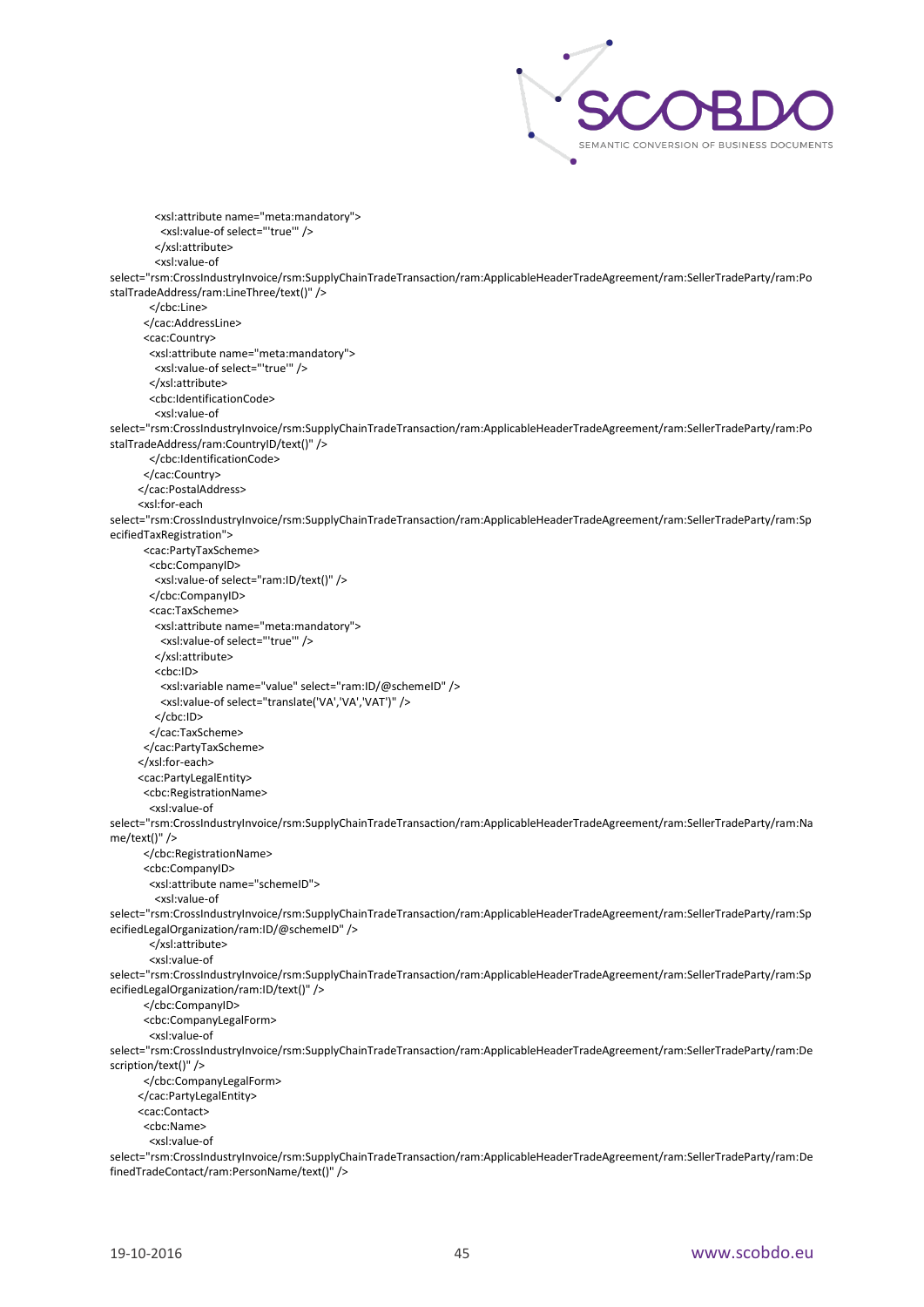

 <xsl:value-of select="rsm:CrossIndustryInvoice/rsm:SupplyChainTradeTransaction/ram:ApplicableHeaderTradeAgreement/ram:SellerTradeParty/ram:De finedTradeContact/ram:DepartmentName/text()" /> </cbc:Name> <cbc:Telephone> <xsl:value-of select="rsm:CrossIndustryInvoice/rsm:SupplyChainTradeTransaction/ram:ApplicableHeaderTradeAgreement/ram:SellerTradeParty/ram:De finedTradeContact/ram:TelephoneUniversalCommunication/ram:CompleteNumber/text()" /> </cbc:Telephone> <cbc:ElectronicMail> <xsl:value-of select="rsm:CrossIndustryInvoice/rsm:SupplyChainTradeTransaction/ram:ApplicableHeaderTradeAgreement/ram:SellerTradeParty/ram:De finedTradeContact/ram:EmailURIUniversalCommunication/ram:URIID/text()" /> </cbc:ElectronicMail> </cac:Contact> </cac:Party> </cac:AccountingSupplierParty> <cac:AccountingCustomerParty> <xsl:attribute name="meta:mandatory"> <xsl:value-of select="'true'" /> </xsl:attribute> <cac:Party> <xsl:attribute name="meta:mandatory"> <xsl:value-of select="'true'" /> </xsl:attribute> <cbc:EndpointID> <xsl:attribute name="schemeID"> <xsl:value-of select="rsm:CrossIndustryInvoice/rsm:SupplyChainTradeTransaction/ram:ApplicableHeaderTradeAgreement/ram:BuyerTradeParty/ram:U RIUniversalCommunication/ram:URIID/@schemeID" /> </xsl:attribute> <xsl:value-of select="rsm:CrossIndustryInvoice/rsm:SupplyChainTradeTransaction/ram:ApplicableHeaderTradeAgreement/ram:BuyerTradeParty/ram:U RIUniversalCommunication/ram:URIID/text()" /> </cbc:EndpointID> <xsl:for-each select="rsm:CrossIndustryInvoice/rsm:SupplyChainTradeTransaction/ram:ApplicableHeaderTradeAgreement/ram:BuyerTradeParty/ram:Gl obalID"> <cac:PartyIdentification> <cbc:ID> <xsl:attribute name="meta:mandatory"> <xsl:value-of select="'true'" /> </xsl:attribute> <xsl:attribute name="schemeID"> <xsl:value-of select="@schemeID" /> </xsl:attribute> <xsl:value-of select="../ram:ID/text()" /> <xsl:value-of select="./text()" /> </cbc:ID> </cac:PartyIdentification> </xsl:for-each> <cac:PartyName> <cbc:Name> <xsl:attribute name="meta:mandatory"> <xsl:value-of select="'true'" /> </xsl:attribute> <xsl:value-of select="rsm:CrossIndustryInvoice/rsm:SupplyChainTradeTransaction/ram:ApplicableHeaderTradeAgreement/ram:BuyerTradeParty/ram:Sp ecifiedLegalOrganization/ram:TradingBusinessName/text()" /> </cbc:Name> </cac:PartyName> <cac:PostalAddress> <cbc:StreetName>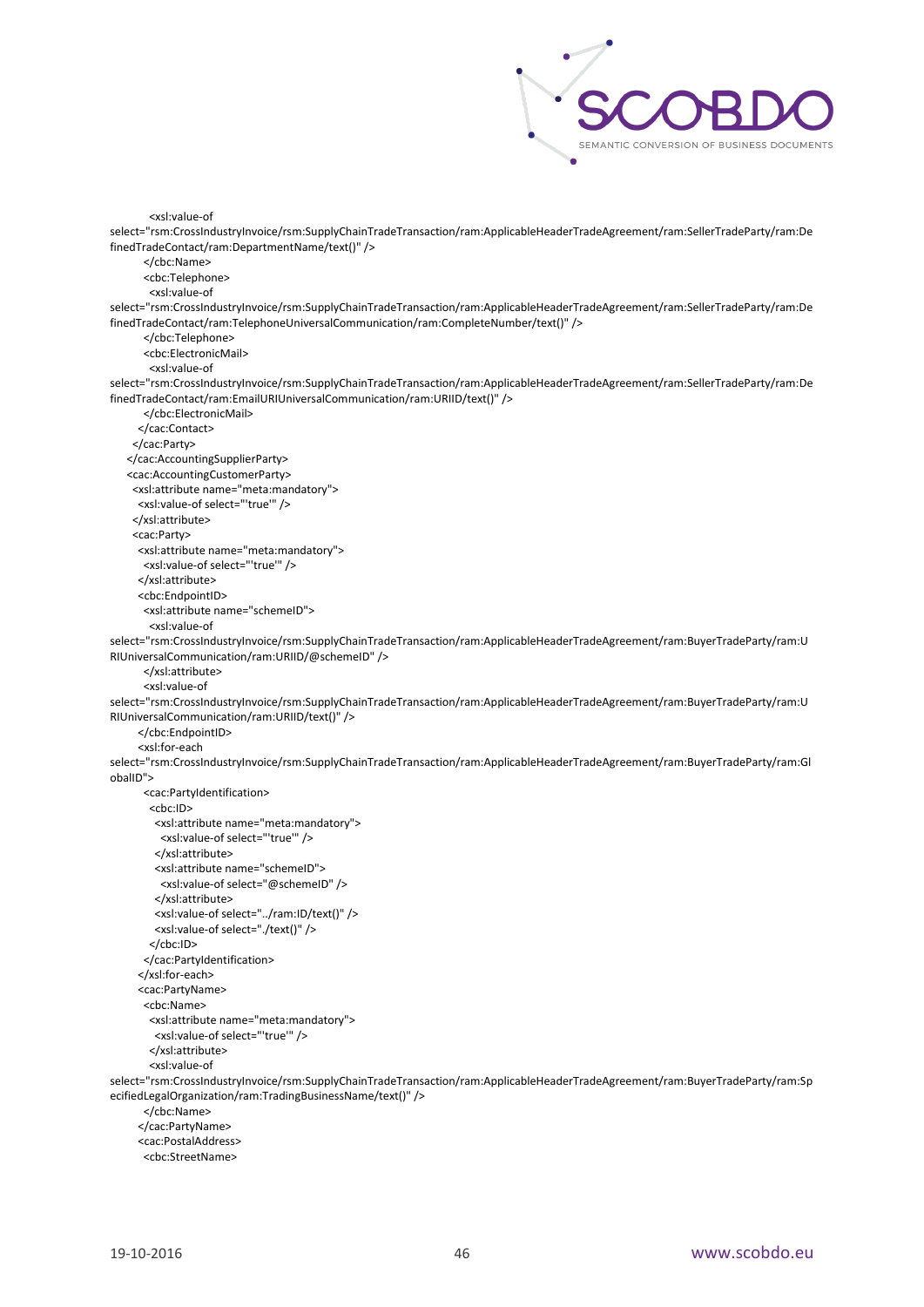

 <xsl:value-of select="rsm:CrossIndustryInvoice/rsm:SupplyChainTradeTransaction/ram:ApplicableHeaderTradeAgreement/ram:BuyerTradeParty/ram:Po stalTradeAddress/ram:LineOne/text()" /> </cbc:StreetName> <cbc:AdditionalStreetName> <xsl:value-of select="rsm:CrossIndustryInvoice/rsm:SupplyChainTradeTransaction/ram:ApplicableHeaderTradeAgreement/ram:BuyerTradeParty/ram:Po stalTradeAddress/ram:LineTwo/text()" /> </cbc:AdditionalStreetName> <cbc:CityName> <xsl:value-of select="rsm:CrossIndustryInvoice/rsm:SupplyChainTradeTransaction/ram:ApplicableHeaderTradeAgreement/ram:BuyerTradeParty/ram:Po stalTradeAddress/ram:CityName/text()" /> </cbc:CityName> <cbc:PostalZone> <xsl:value-of select="rsm:CrossIndustryInvoice/rsm:SupplyChainTradeTransaction/ram:ApplicableHeaderTradeAgreement/ram:BuyerTradeParty/ram:Po stalTradeAddress/ram:PostcodeCode/text()" /> </cbc:PostalZone> <cbc:CountrySubentity> <xsl:value-of select="rsm:CrossIndustryInvoice/rsm:SupplyChainTradeTransaction/ram:ApplicableHeaderTradeAgreement/ram:BuyerTradeParty/ram:Po stalTradeAddress/ram:CountrySubDivisionName/text()" /> </cbc:CountrySubentity> <cac:AddressLine> <cbc:Line> <xsl:attribute name="meta:mandatory"> <xsl:value-of select="'true'" /> </xsl:attribute> <xsl:value-of select="rsm:CrossIndustryInvoice/rsm:SupplyChainTradeTransaction/ram:ApplicableHeaderTradeAgreement/ram:BuyerTradeParty/ram:Po stalTradeAddress/ram:LineThree/text()" /> </cbc:Line> </cac:AddressLine> <cac:Country> <xsl:attribute name="meta:mandatory"> <xsl:value-of select="'true'" /> </xsl:attribute> <cbc:IdentificationCode> <xsl:value-of select="rsm:CrossIndustryInvoice/rsm:SupplyChainTradeTransaction/ram:ApplicableHeaderTradeAgreement/ram:BuyerTradeParty/ram:Po stalTradeAddress/ram:CountryID/text()" /> </cbc:IdentificationCode> </cac:Country> </cac:PostalAddress> <xsl:for-each select="rsm:CrossIndustryInvoice/rsm:SupplyChainTradeTransaction/ram:ApplicableHeaderTradeAgreement/ram:BuyerTradeParty/ram:Sp ecifiedTaxRegistration"> <cac:PartyTaxScheme> <cbc:CompanyID> <xsl:value-of select="ram:ID/text()" /> </cbc:CompanyID> <cac:TaxScheme> <xsl:attribute name="meta:mandatory"> <xsl:value-of select="'true'" /> </xsl:attribute> <cbc:ID> <xsl:variable name="value" select="ram:ID/@schemeID" /> <xsl:value-of select="translate('VA','VA','VAT')" /> </cbc:ID> </cac:TaxScheme> </cac:PartyTaxScheme> </xsl:for-each> <cac:PartyLegalEntity> <cbc:RegistrationName>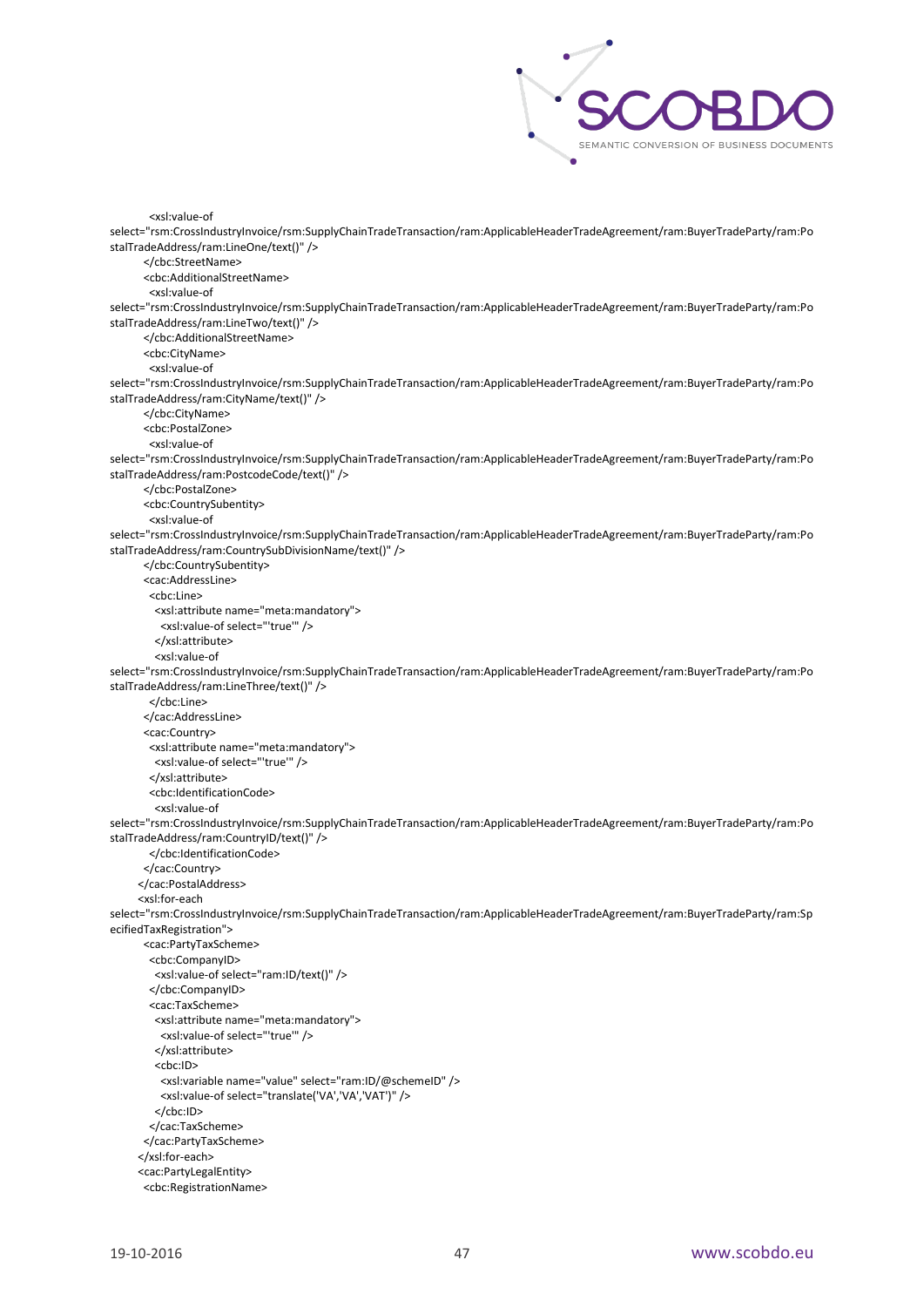

<xsl:value-of

select="rsm:CrossIndustryInvoice/rsm:SupplyChainTradeTransaction/ram:ApplicableHeaderTradeAgreement/ram:BuyerTradeParty/ram:N ame/text()" />

</cbc:RegistrationName>

<cbc:CompanyID>

<xsl:attribute name="schemeID">

<xsl:value-of

select="rsm:CrossIndustryInvoice/rsm:SupplyChainTradeTransaction/ram:ApplicableHeaderTradeAgreement/ram:BuyerTradeParty/ram:Sp ecifiedLegalOrganization/ram:ID/@schemeID" />

</xsl:attribute>

<xsl:value-of

select="rsm:CrossIndustryInvoice/rsm:SupplyChainTradeTransaction/ram:ApplicableHeaderTradeAgreement/ram:BuyerTradeParty/ram:Sp ecifiedLegalOrganization/ram:ID/text()" />

</cbc:CompanyID>

</cac:PartyLegalEntity>

<cac:Contact>

<cbc:Name>

<xsl:value-of

select="rsm:CrossIndustryInvoice/rsm:SupplyChainTradeTransaction/ram:ApplicableHeaderTradeAgreement/ram:BuyerTradeParty/ram:D efinedTradeContact/ram:PersonName/text()" />

<xsl:value-of

select="rsm:CrossIndustryInvoice/rsm:SupplyChainTradeTransaction/ram:ApplicableHeaderTradeAgreement/ram:BuyerTradeParty/ram:D efinedTradeContact/ram:DepartmentName/text()" />

</cbc:Name>

<cbc:Telephone>

<xsl:value-of

select="rsm:CrossIndustryInvoice/rsm:SupplyChainTradeTransaction/ram:ApplicableHeaderTradeAgreement/ram:BuyerTradeParty/ram:D efinedTradeContact/ram:TelephoneUniversalCommunication/ram:CompleteNumber/text()" />

</cbc:Telephone>

<cbc:ElectronicMail>

<xsl:value-of

select="rsm:CrossIndustryInvoice/rsm:SupplyChainTradeTransaction/ram:ApplicableHeaderTradeAgreement/ram:BuyerTradeParty/ram:D efinedTradeContact/ram:EmailURIUniversalCommunication/ram:URIID/text()" />

</cbc:ElectronicMail>

</cac:Contact>

</cac:Party>

</cac:AccountingCustomerParty>

<cac:PayeeParty>

<xsl:for-each

select="rsm:CrossIndustryInvoice/rsm:SupplyChainTradeTransaction/ram:ApplicableHeaderTradeSettlement/ram:PayeeTradeParty/ram:Gl obalID">

<cac:PartyIdentification>

<cbc:ID>

 <xsl:attribute name="meta:mandatory"> <xsl:value-of select="'true'" />

</xsl:attribute>

<xsl:attribute name="schemeID">

<xsl:value-of select="@schemeID" />

 </xsl:attribute> <xsl:value-of select="../ram:ID/text()" />

<xsl:value-of select="./text()" />

</cbc:ID>

</cac:PartyIdentification>

</xsl:for-each>

<cac:PartyName>

 <cbc:Name> <xsl:attribute name="meta:mandatory">

<xsl:value-of select="'true'" />

</xsl:attribute>

<xsl:value-of

select="rsm:CrossIndustryInvoice/rsm:SupplyChainTradeTransaction/ram:ApplicableHeaderTradeSettlement/ram:PayeeTradeParty/ram:N ame/text()" />

</cbc:Name>

</cac:PartyName>

<cac:PartyLegalEntity>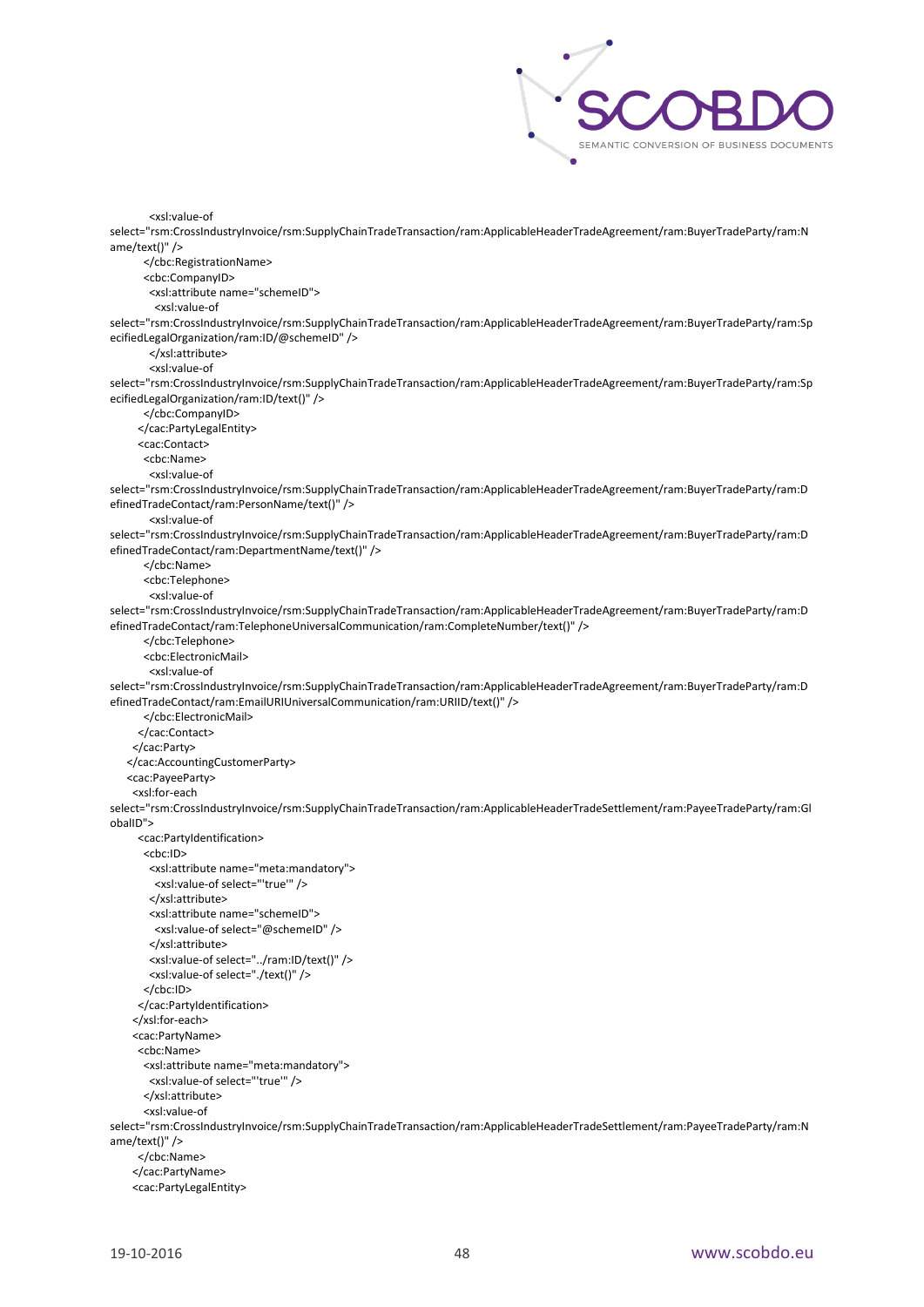

 <cbc:CompanyID> <xsl:attribute name="schemeID"> <xsl:value-of select="rsm:CrossIndustryInvoice/rsm:SupplyChainTradeTransaction/ram:ApplicableHeaderTradeSettlement/ram:PayeeTradeParty/ram:Sp ecifiedLegalOrganization/ram:ID/@schemeID" /> </xsl:attribute> <xsl:value-of select="rsm:CrossIndustryInvoice/rsm:SupplyChainTradeTransaction/ram:ApplicableHeaderTradeSettlement/ram:PayeeTradeParty/ram:Sp ecifiedLegalOrganization/ram:ID/text()" /> </cbc:CompanyID> </cac:PartyLegalEntity> </cac:PayeeParty> <cac:TaxRepresentativeParty> <cac:PartyName> <cbc:Name> <xsl:attribute name="meta:mandatory"> <xsl:value-of select="'true'" /> </xsl:attribute> <xsl:value-of select="rsm:CrossIndustryInvoice/rsm:SupplyChainTradeTransaction/ram:ApplicableHeaderTradeAgreement/ram:SellerTaxRepresentative TradeParty/ram:Name/text()" /> </cbc:Name> </cac:PartyName> <cac:PostalAddress> <cbc:StreetName> <xsl:value-of select="rsm:CrossIndustryInvoice/rsm:SupplyChainTradeTransaction/ram:ApplicableHeaderTradeAgreement/ram:SellerTaxRepresentative TradeParty/ram:PostalTradeAddress/ram:LineOne/text()" /> </cbc:StreetName> <cbc:AdditionalStreetName> <xsl:value-of select="rsm:CrossIndustryInvoice/rsm:SupplyChainTradeTransaction/ram:ApplicableHeaderTradeAgreement/ram:SellerTaxRepresentative TradeParty/ram:PostalTradeAddress/ram:LineTwo/text()" /> </cbc:AdditionalStreetName> <cbc:CityName> <xsl:value-of select="rsm:CrossIndustryInvoice/rsm:SupplyChainTradeTransaction/ram:ApplicableHeaderTradeAgreement/ram:SellerTaxRepresentative TradeParty/ram:PostalTradeAddress/ram:CityName/text()" /> </cbc:CityName> <cbc:PostalZone> <xsl:value-of select="rsm:CrossIndustryInvoice/rsm:SupplyChainTradeTransaction/ram:ApplicableHeaderTradeAgreement/ram:SellerTaxRepresentative TradeParty/ram:PostalTradeAddress/ram:PostcodeCode/text()" /> </cbc:PostalZone> <cbc:CountrySubentity> <xsl:value-of select="rsm:CrossIndustryInvoice/rsm:SupplyChainTradeTransaction/ram:ApplicableHeaderTradeAgreement/ram:SellerTaxRepresentative TradeParty/ram:PostalTradeAddress/ram:CountrySubDivisionName/text()" /> </cbc:CountrySubentity> <cac:AddressLine> <cbc:Line> <xsl:attribute name="meta:mandatory"> <xsl:value-of select="'true'" /> </xsl:attribute> <xsl:value-of select="rsm:CrossIndustryInvoice/rsm:SupplyChainTradeTransaction/ram:ApplicableHeaderTradeAgreement/ram:SellerTaxRepresentative TradeParty/ram:PostalTradeAddress/ram:LineThree/text()" /> </cbc:Line> </cac:AddressLine> <cac:Country> <xsl:attribute name="meta:mandatory"> <xsl:value-of select="'true'" /> </xsl:attribute> <cbc:IdentificationCode>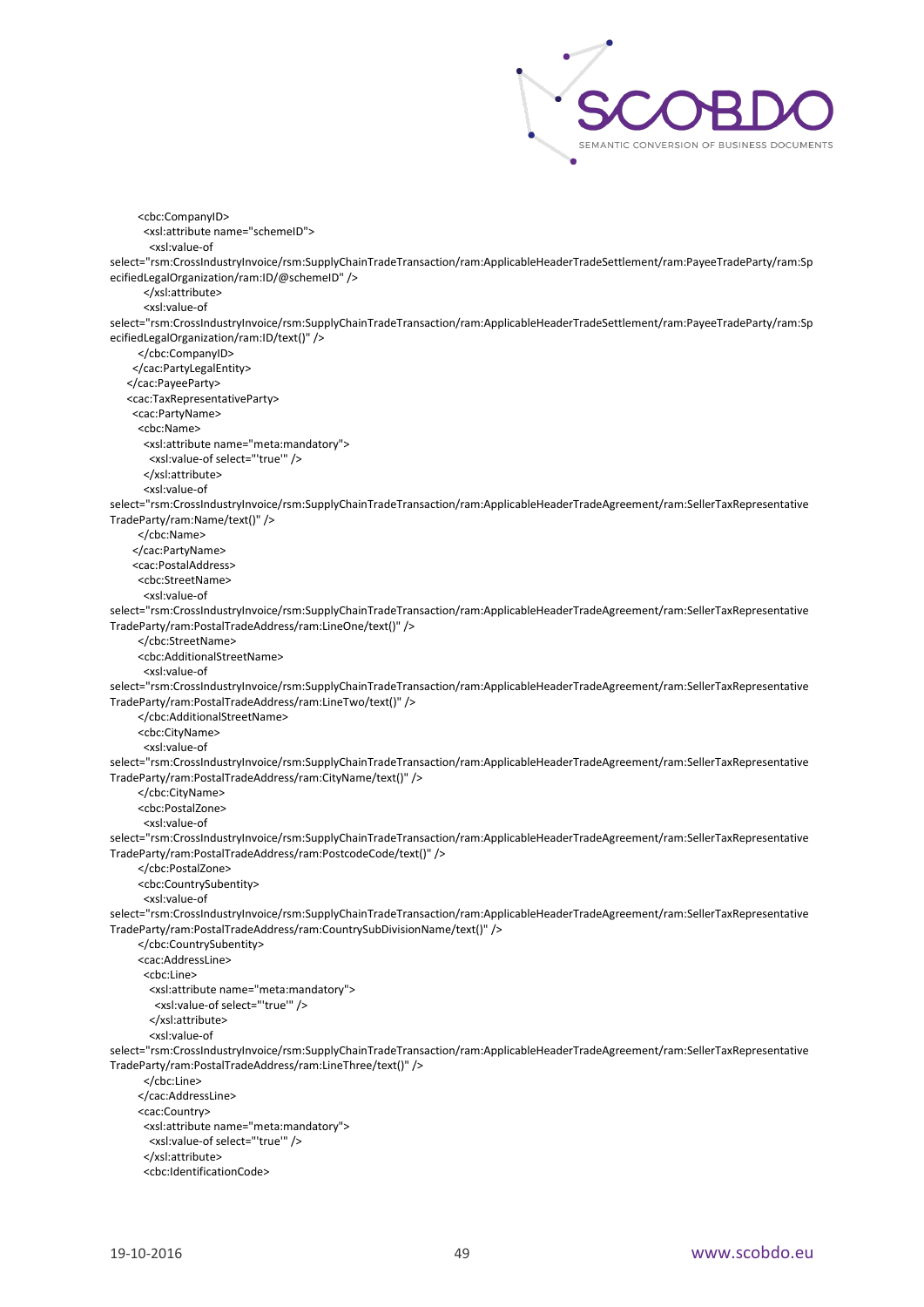

select="rsm:CrossIndustryInvoice/rsm:SupplyChainTradeTransaction/ram:ApplicableHeaderTradeAgreement/ram:SellerTaxRepresentative TradeParty/ram:PostalTradeAddress/ram:CountryID/text()" /> </cbc:IdentificationCode> </cac:Country> </cac:PostalAddress> <xsl:for-each select="rsm:CrossIndustryInvoice/rsm:SupplyChainTradeTransaction/ram:ApplicableHeaderTradeAgreement/ram:SellerTaxRepresentative TradeParty/ram:SpecifiedTaxRegistration"> <cac:PartyTaxScheme> <cbc:CompanyID> <xsl:value-of select="ram:ID/text()" /> </cbc:CompanyID> <cac:TaxScheme> <xsl:attribute name="meta:mandatory"> <xsl:value-of select="'true'" /> </xsl:attribute> <cbc:ID> <xsl:variable name="value" select="ram:ID/@schemeID" /> <xsl:value-of select="translate('VA','VA','VAT')" /> </cbc:ID> </cac:TaxScheme> </cac:PartyTaxScheme> </xsl:for-each> </cac:TaxRepresentativeParty> <cac:Delivery> <cbc:ActualDeliveryDate> <xsl:if test="rsm:CrossIndustryInvoice/rsm:SupplyChainTradeTransaction/ram:ApplicableHeaderTradeDelivery/ram:ActualDeliverySupplyChainEv ent/ram:OccurrenceDateTime/udt:DateTimeString != ''"> <xsl:variable name="value" select="rsm:CrossIndustryInvoice/rsm:SupplyChainTradeTransaction/ram:ApplicableHeaderTradeDelivery/ram:ActualDeliverySupplyChainE vent/ram:OccurrenceDateTime/udt:DateTimeString/text()" /> <xsl:value-of select="concat(&#xD;&#xA;substring(\$value, 1, 4), '-',&#xD;&#xA;substring(\$value, 5, 2), '-',

substring(\$value, 7, 2)

)" /> </xsl:if> </cbc:ActualDeliveryDate> <cac:DeliveryLocation> <xsl:for-each select="rsm:CrossIndustryInvoice/rsm:SupplyChainTradeTransaction/ram:ApplicableHeaderTradeDelivery/ram:ShipToTradeParty/ram:Glob alID"> <cbc:ID> <xsl:attribute name="schemeID"> <xsl:value-of select="@schemeID" /> </xsl:attribute> <xsl:value-of select="../ram:ID/text()" /> <xsl:value-of select="./text()" /> </cbc:ID> </xsl:for-each> <cac:Address> <cbc:StreetName> <xsl:value-of select="rsm:CrossIndustryInvoice/rsm:SupplyChainTradeTransaction/ram:ApplicableHeaderTradeDelivery/ram:ShipToTradeParty/ram:Post alTradeAddress/ram:LineOne/text()" /> </cbc:StreetName> <cbc:AdditionalStreetName> <xsl:value-of select="rsm:CrossIndustryInvoice/rsm:SupplyChainTradeTransaction/ram:ApplicableHeaderTradeDelivery/ram:ShipToTradeParty/ram:Post alTradeAddress/ram:LineTwo/text()" /> </cbc:AdditionalStreetName> <cbc:CityName> <xsl:value-of select="rsm:CrossIndustryInvoice/rsm:SupplyChainTradeTransaction/ram:ApplicableHeaderTradeDelivery/ram:ShipToTradeParty/ram:Post alTradeAddress/ram:CityName/text()" /> </cbc:CityName>

<xsl:value-of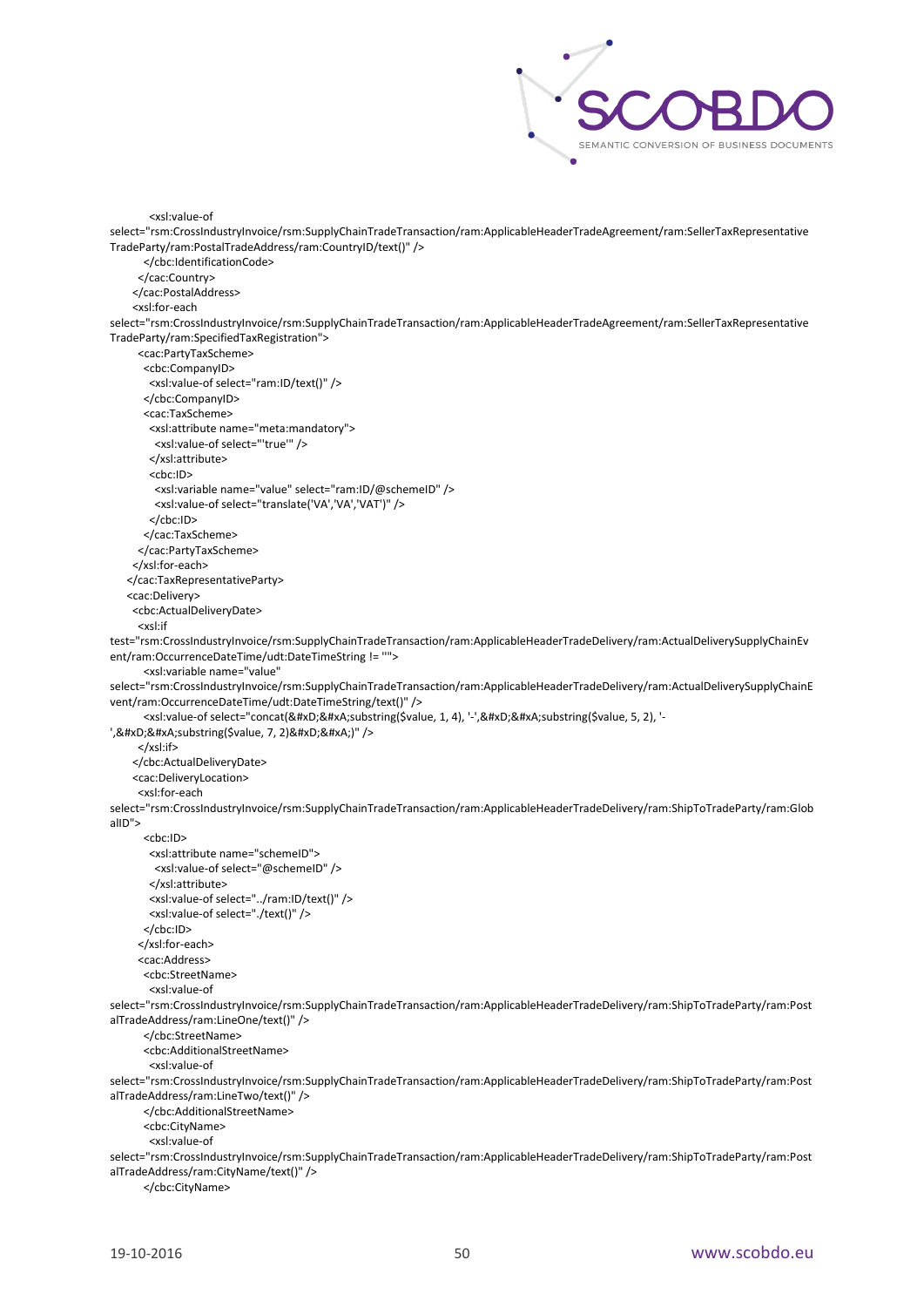

```
 <cbc:PostalZone>
        <xsl:value-of 
select="rsm:CrossIndustryInvoice/rsm:SupplyChainTradeTransaction/ram:ApplicableHeaderTradeDelivery/ram:ShipToTradeParty/ram:Post
alTradeAddress/ram:PostcodeCode/text()" />
        </cbc:PostalZone>
        <cbc:CountrySubentity>
        <xsl:value-of 
select="rsm:CrossIndustryInvoice/rsm:SupplyChainTradeTransaction/ram:ApplicableHeaderTradeDelivery/ram:ShipToTradeParty/ram:Post
alTradeAddress/ram:CountrySubDivisionName/text()" />
       </cbc:CountrySubentity>
       <cac:AddressLine>
         <cbc:Line>
         <xsl:attribute name="meta:mandatory">
           <xsl:value-of select="'true'" />
         </xsl:attribute>
          <xsl:value-of 
select="rsm:CrossIndustryInvoice/rsm:SupplyChainTradeTransaction/ram:ApplicableHeaderTradeDelivery/ram:ShipToTradeParty/ram:Post
alTradeAddress/ram:LineThree/text()" />
        </cbc:Line>
        </cac:AddressLine>
       <cac:Country>
         <xsl:attribute name="meta:mandatory">
         <xsl:value-of select="'true'" />
         </xsl:attribute>
        <cbc:IdentificationCode>
         <xsl:value-of 
select="rsm:CrossIndustryInvoice/rsm:SupplyChainTradeTransaction/ram:ApplicableHeaderTradeDelivery/ram:ShipToTradeParty/ram:Post
alTradeAddress/ram:CountryID/text()" />
        </cbc:IdentificationCode>
        </cac:Country>
      </cac:Address>
     </cac:DeliveryLocation>
     <cac:DeliveryParty>
      <cac:PartyName>
       <cbc:Name>
        <xsl:attribute name="meta:mandatory">
         <xsl:value-of select="'true'" />
        </xsl:attribute>
         <xsl:value-of 
select="rsm:CrossIndustryInvoice/rsm:SupplyChainTradeTransaction/ram:ApplicableHeaderTradeDelivery/ram:ShipToTradeParty/ram:Nam
e/text()" />
        </cbc:Name>
      </cac:PartyName>
     </cac:DeliveryParty>
    </cac:Delivery>
    <cac:PaymentMeans>
     <cbc:PaymentMeansCode>
      <xsl:attribute name="meta:mandatory">
       <xsl:value-of select="'true'" />
      </xsl:attribute>
      <xsl:if 
test="not(rsm:CrossIndustryInvoice/rsm:SupplyChainTradeTransaction/ram:ApplicableHeaderTradeSettlement/ram:SpecifiedTradeSettlem
entPaymentMeans/ram:TypeCode)">
        <xsl:variable name="value" 
select="rsm:CrossIndustryInvoice/rsm:SupplyChainTradeTransaction/ram:ApplicableHeaderTradeSettlement/ram:SpecifiedTradeSettlemen
tPaymentMeans/ram:TypeCode/text()" />
       <xsl:value-of select="58" />
      </xsl:if>
      <xsl:text></xsl:text>
     </cbc:PaymentMeansCode>
     <cbc:InstructionNote>
      <xsl:value-of 
select="rsm:CrossIndustryInvoice/rsm:SupplyChainTradeTransaction/ram:ApplicableHeaderTradeSettlement/ram:SpecifiedTradeSettlemen
tPaymentMeans/ram:Information/text()" />
     </cbc:InstructionNote>
```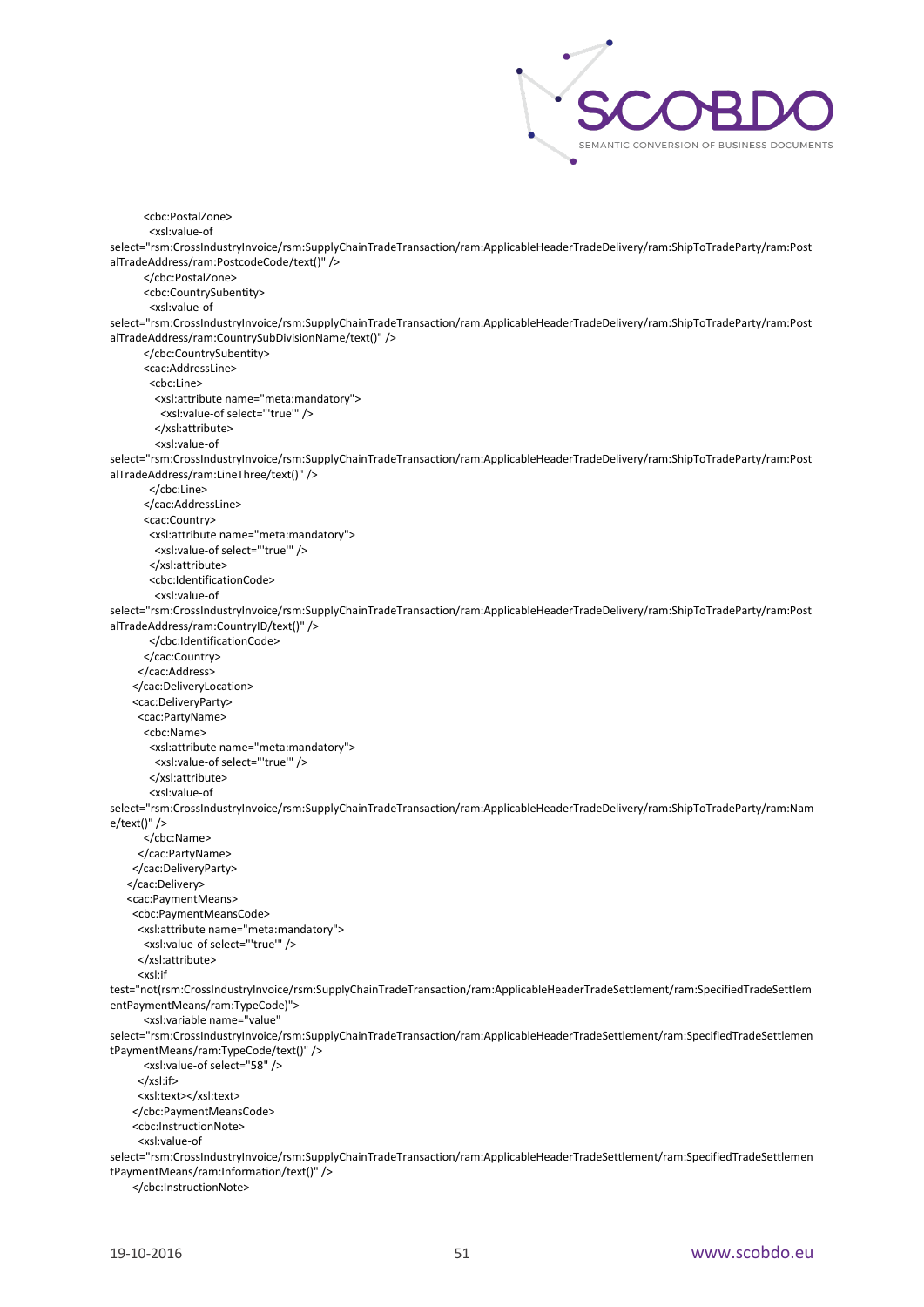

 <cbc:PaymentID> <xsl:value-of select="rsm:CrossIndustryInvoice/rsm:SupplyChainTradeTransaction/ram:ApplicableHeaderTradeSettlement/ram:PaymentReference/text(  $)'$  /> </cbc:PaymentID> <cac:CardAccount> <xsl:value-of select="rsm:CrossIndustryInvoice/rsm:SupplyChainTradeTransaction/ram:ApplicableHeaderTradeSettlement/ram:SpecifiedTradeSettlemen tPaymentMeans/ram:ApplicableTradeSettlementFinancialCard/text()" /> <cbc:PrimaryAccountNumberID> <xsl:attribute name="meta:mandatory"> <xsl:value-of select="'true'" /> </xsl:attribute> <xsl:value-of select="rsm:CrossIndustryInvoice/rsm:SupplyChainTradeTransaction/ram:ApplicableHeaderTradeSettlement/ram:SpecifiedTradeSettlemen tPaymentMeans/ram:ApplicableTradeSettlementFinancialCard/ram:ID/text()" /> </cbc:PrimaryAccountNumberID> <cbc:NetworkID> <xsl:attribute name="meta:mandatory"> <xsl:value-of select="'true'" /> </xsl:attribute> <xsl:if test="rsm:CrossIndustryInvoice/rsm:SupplyChainTradeTransaction/ram:ApplicableHeaderTradeSettlement/ram:SpecifiedTradeSettlement PaymentMeans/ram:ApplicableTradeSettlementFinancialCard/ram:ID != ''"> <xsl:text>'card Network identifier'</xsl:text> </xsl:if> </cbc:NetworkID> <cbc:HolderName> <xsl:value-of select="rsm:CrossIndustryInvoice/rsm:SupplyChainTradeTransaction/ram:ApplicableHeaderTradeSettlement/ram:SpecifiedTradeSettlemen tPaymentMeans/ram:ApplicableTradeSettlementFinancialCard/ram:CardholderName/text()" /> </cbc:HolderName> </cac:CardAccount> <cac:PayeeFinancialAccount> <xsl:value-of select="rsm:CrossIndustryInvoice/rsm:SupplyChainTradeTransaction/ram:ApplicableHeaderTradeSettlement/ram:SpecifiedTradeSettlemen tPaymentMeans/ram:PayeePartyCreditorFinancialAccount/text()" /> <cbc:ID> <xsl:value-of select="rsm:CrossIndustryInvoice/rsm:SupplyChainTradeTransaction/ram:ApplicableHeaderTradeSettlement/ram:SpecifiedTradeSettlemen tPaymentMeans/ram:PayeePartyCreditorFinancialAccount/ram:IBANID/text()" /> <xsl:value-of select="rsm:CrossIndustryInvoice/rsm:SupplyChainTradeTransaction/ram:ApplicableHeaderTradeSettlement/ram:SpecifiedTradeSettlemen tPaymentMeans/ram:PayeePartyCreditorFinancialAccount/ram:ProprietaryID/text()" /> </cbc:ID> <cbc:Name> <xsl:value-of select="rsm:CrossIndustryInvoice/rsm:SupplyChainTradeTransaction/ram:ApplicableHeaderTradeSettlement/ram:SpecifiedTradeSettlemen tPaymentMeans/ram:PayeePartyCreditorFinancialAccount/ram:AccountName/text()" /> </cbc:Name> <cac:FinancialInstitutionBranch> <cbc:ID> <xsl:value-of select="rsm:CrossIndustryInvoice/rsm:SupplyChainTradeTransaction/ram:ApplicableHeaderTradeSettlement/ram:SpecifiedTradeSettlemen tPaymentMeans/ram:PayerSpecifiedDebtorFinancialInstitution/ram:BICID/text()" /> </cbc:ID> </cac:FinancialInstitutionBranch> </cac:PayeeFinancialAccount> <cac:PaymentMandate> <xsl:value-of select="rsm:CrossIndustryInvoice/rsm:SupplyChainTradeTransaction/ram:ApplicableHeaderTradeSettlement/text()" /> <cbc:ID> <xsl:value-of select="rsm:CrossIndustryInvoice/rsm:SupplyChainTradeTransaction/ram:ApplicableHeaderTradeSettlement/ram:SpecifiedTradePaymentT erms/ram:DirectDebitMandateID/text()" />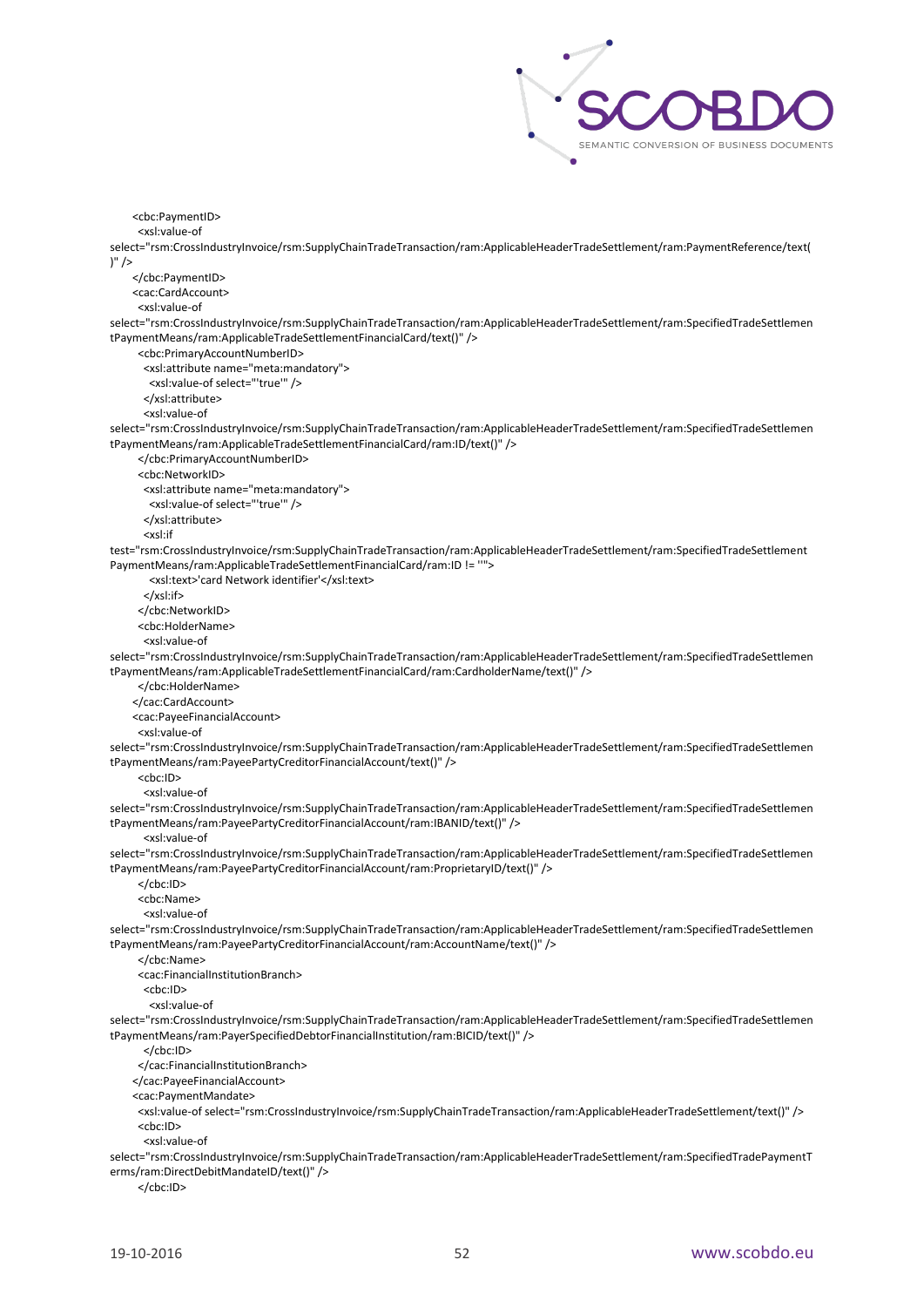

 <cac:PayerFinancialAccount> <cbc:ID> <xsl:value-of select="rsm:CrossIndustryInvoice/rsm:SupplyChainTradeTransaction/ram:ApplicableHeaderTradeSettlement/ram:SpecifiedTradeSettlemen tPaymentMeans/ram:PayerPartyDebtorFinancialAccount/ram:IBANID/text()" /> </cbc:ID> </cac:PayerFinancialAccount> </cac:PaymentMandate> </cac:PaymentMeans> <cac:PaymentTerms> <cbc:Note> <xsl:value-of select="rsm:CrossIndustryInvoice/rsm:SupplyChainTradeTransaction/ram:ApplicableHeaderTradeSettlement/ram:SpecifiedTradePaymentT erms/ram:Description/text()" /> </cbc:Note> </cac:PaymentTerms> <xsl:for-each select="rsm:CrossIndustryInvoice/rsm:SupplyChainTradeTransaction/ram:ApplicableHeaderTradeSettlement/ram:SpecifiedTradeAllowance Charge"> <cac:AllowanceCharge> <cbc:ChargeIndicator> <xsl:attribute name="meta:mandatory"> <xsl:value-of select="'true'" /> </xsl:attribute> <xsl:value-of select="ram:ChargeIndicator/udt:Indicator/text()" /> </cbc:ChargeIndicator> <cbc:AllowanceChargeReasonCode> <xsl:value-of select="ram:ReasonCode/text()" /> </cbc:AllowanceChargeReasonCode> <cbc:AllowanceChargeReason> <xsl:value-of select="ram:ReasonCode/text()" /> </cbc:AllowanceChargeReason> <cbc:MultiplierFactorNumeric> <xsl:value-of select="ram:CalculationPercent/text()" /> </cbc:MultiplierFactorNumeric> <cbc:Amount> <xsl:attribute name="meta:mandatory"> <xsl:value-of select="'true'" /> </xsl:attribute> <xsl:attribute name="currencyID"> <xsl:if test="ram:ActualAmount!=''"> <xsl:value-of select="../ram:InvoiceCurrencyCode/text()" /> </xsl:if> </xsl:attribute> <xsl:attribute name="meta:mandatory-attrs"> <xsl:value-of select="'currencyID'" /> </xsl:attribute> <xsl:value-of select="ram:ActualAmount/text()" /> </cbc:Amount> <cbc:BaseAmount> <xsl:attribute name="currencyID"> <xsl:if test="ram:BasisAmount!=''"> <xsl:value-of select="../ram:InvoiceCurrencyCode/text()" /> </xsl:if> </xsl:attribute> <xsl:attribute name="meta:mandatory-attrs"> <xsl:value-of select="'currencyID'" /> </xsl:attribute> <xsl:value-of select="ram:BasisAmount/text()" /> </cbc:BaseAmount> <cac:TaxCategory> <cbc:ID> <xsl:attribute name="meta:mandatory"> <xsl:value-of select="'true'" /> </xsl:attribute>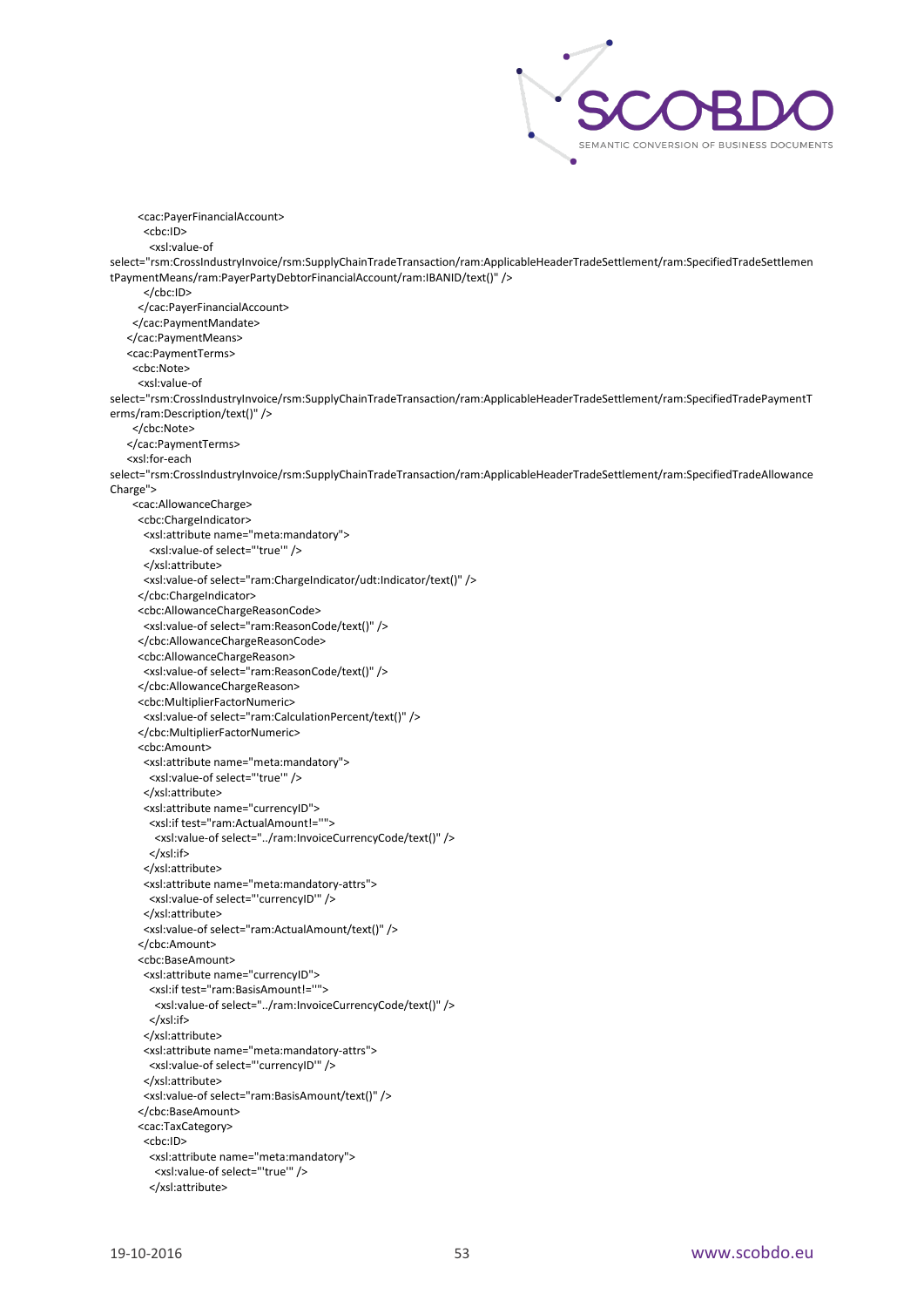

 <xsl:value-of select="ram:CategoryTradeTax/ram:CategoryCode/text()" /> </cbc:ID> <cbc:Percent> <xsl:value-of select="ram:CategoryTradeTax/ram:RateApplicablePercent/text()" /> </cbc:Percent> <cac:TaxScheme> <xsl:attribute name="meta:mandatory"> <xsl:value-of select="'true'" /> </xsl:attribute> <cbc:ID> <xsl:value-of select="ram:CategoryTradeTax/ram:TypeCode/text()" /> </cbc:ID> </cac:TaxScheme> </cac:TaxCategory> </cac:AllowanceCharge> </xsl:for-each> <cac:TaxTotal> <cbc:TaxAmount> <xsl:attribute name="meta:mandatory"> <xsl:value-of select="'true'" /> </xsl:attribute> <xsl:attribute name="currencyID"> <xsl:value-of select="rsm:CrossIndustryInvoice/rsm:SupplyChainTradeTransaction/ram:ApplicableHeaderTradeSettlement/ram:SpecifiedTradeSettlemen tHeaderMonetarySummation/ram:TaxTotalAmount/@currencyID" /> </xsl:attribute> <xsl:attribute name="meta:mandatory-attrs"> <xsl:value-of select="'currencyID'" /> </xsl:attribute> <xsl:value-of select="rsm:CrossIndustryInvoice/rsm:SupplyChainTradeTransaction/ram:ApplicableHeaderTradeSettlement/ram:SpecifiedTradeSettlemen tHeaderMonetarySummation/ram:TaxTotalAmount/text()" /> </cbc:TaxAmount> <xsl:for-each select="rsm:CrossIndustryInvoice/rsm:SupplyChainTradeTransaction/ram:ApplicableHeaderTradeSettlement/ram:ApplicableTradeTax"> <cac:TaxSubtotal> <xsl:attribute name="meta:mandatory"> <xsl:value-of select="'true'" /> </xsl:attribute> <cbc:TaxableAmount> <xsl:attribute name="meta:mandatory"> <xsl:value-of select="'true'" /> </xsl:attribute> <xsl:attribute name="currencyID"> <xsl:value-of select="../ram:InvoiceCurrencyCode/text()" /> </xsl:attribute> <xsl:attribute name="meta:mandatory-attrs"> <xsl:value-of select="'currencyID'" /> </xsl:attribute> <xsl:value-of select="ram:BasisAmount/text()" /> </cbc:TaxableAmount> <cbc:TaxAmount> <xsl:attribute name="meta:mandatory"> <xsl:value-of select="'true'" /> </xsl:attribute> <xsl:attribute name="currencyID"> <xsl:value-of select="../ram:InvoiceCurrencyCode/text()" /> </xsl:attribute> <xsl:attribute name="meta:mandatory-attrs"> <xsl:value-of select="'currencyID'" /> </xsl:attribute> <xsl:value-of select="ram:CalculatedAmount/text()" /> </cbc:TaxAmount> <cac:TaxCategory> <xsl:attribute name="meta:mandatory">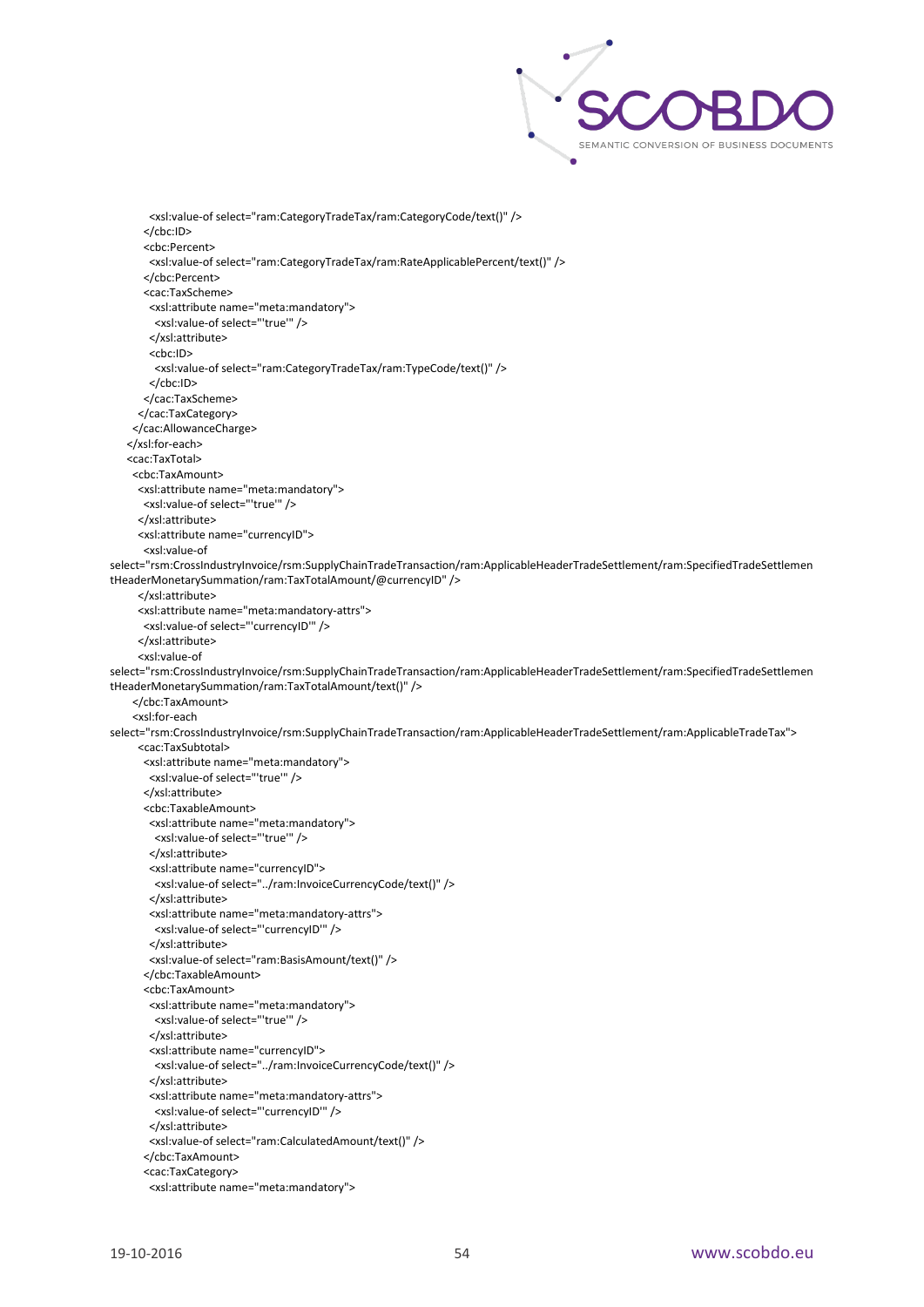

 <xsl:value-of select="'true'" /> </xsl:attribute> <cbc:ID> <xsl:attribute name="meta:mandatory"> <xsl:value-of select="'true'" /> </xsl:attribute> <xsl:value-of select="ram:CategoryCode/text()" /> </cbc:ID> <cbc:Percent> <xsl:value-of select="ram:RateApplicablePercent/text()" /> </cbc:Percent> <cbc:TaxExemptionReasonCode> <xsl:if test="ram:CategoryCode='AE' and not(ram:ExemptionReason)"> <xsl:variable name="value" select="ram:ExemptionReasonCode/text()" /> <xsl:value-of select="'Reverse Charge'" /> </xsl:if> </cbc:TaxExemptionReasonCode> <cbc:TaxExemptionReason> <xsl:value-of select="ram:ExemptionReason/text()" /> <xsl:text></xsl:text> </cbc:TaxExemptionReason> <cac:TaxScheme> <xsl:attribute name="meta:mandatory"> <xsl:value-of select="'true'" /> </xsl:attribute> <cbc:ID> <xsl:value-of select="ram:TypeCode/text()" /> </cbc:ID> </cac:TaxScheme> </cac:TaxCategory> </cac:TaxSubtotal> </xsl:for-each> </cac:TaxTotal> <cac:LegalMonetaryTotal> <xsl:attribute name="meta:mandatory"> <xsl:value-of select="'true'" /> </xsl:attribute> <cbc:LineExtensionAmount> <xsl:attribute name="meta:mandatory"> <xsl:value-of select="'true'" /> </xsl:attribute> <xsl:attribute name="currencyID"> <xsl:value-of select="rsm:CrossIndustryInvoice/rsm:SupplyChainTradeTransaction/ram:ApplicableHeaderTradeSettlement/ram:InvoiceCurrencyCode/te xt()" /> </xsl:attribute> <xsl:attribute name="meta:mandatory-attrs"> <xsl:value-of select="'currencyID'" /> </xsl:attribute> <xsl:value-of select="rsm:CrossIndustryInvoice/rsm:SupplyChainTradeTransaction/ram:ApplicableHeaderTradeSettlement/ram:SpecifiedTradeSettlemen tHeaderMonetarySummation/ram:LineTotalAmount/text()" /> </cbc:LineExtensionAmount> <cbc:TaxExclusiveAmount> <xsl:attribute name="meta:mandatory"> <xsl:value-of select="'true'" /> </xsl:attribute> <xsl:attribute name="currencyID"> <xsl:value-of select="rsm:CrossIndustryInvoice/rsm:SupplyChainTradeTransaction/ram:ApplicableHeaderTradeSettlement/ram:InvoiceCurrencyCode/te xt()" /> </xsl:attribute> <xsl:attribute name="meta:mandatory-attrs"> <xsl:value-of select="'currencyID'" /> </xsl:attribute>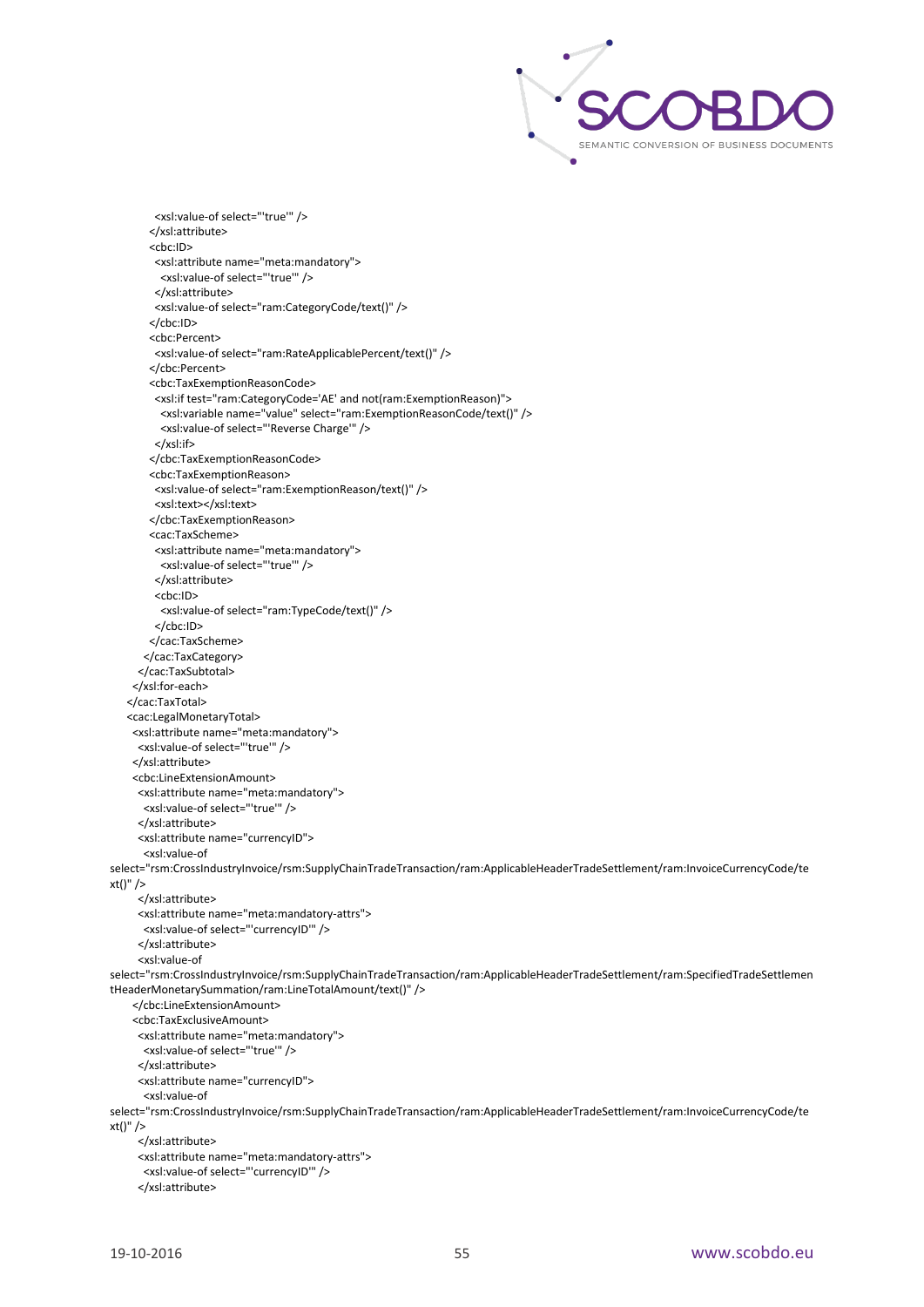

```
 <xsl:value-of 
select="rsm:CrossIndustryInvoice/rsm:SupplyChainTradeTransaction/ram:ApplicableHeaderTradeSettlement/ram:SpecifiedTradeSettlemen
tHeaderMonetarySummation/ram:TaxBasisTotalAmount/text()" />
     </cbc:TaxExclusiveAmount>
     <cbc:TaxInclusiveAmount>
      <xsl:attribute name="meta:mandatory">
       <xsl:value-of select="'true'" />
      </xsl:attribute>
      <xsl:attribute name="currencyID">
       <xsl:value-of 
select="rsm:CrossIndustryInvoice/rsm:SupplyChainTradeTransaction/ram:ApplicableHeaderTradeSettlement/ram:InvoiceCurrencyCode/te
xt()" />
      </xsl:attribute>
      <xsl:attribute name="meta:mandatory-attrs">
       <xsl:value-of select="'currencyID'" />
      </xsl:attribute>
      <xsl:value-of 
select="rsm:CrossIndustryInvoice/rsm:SupplyChainTradeTransaction/ram:ApplicableHeaderTradeSettlement/ram:SpecifiedTradeSettlemen
tHeaderMonetarySummation/ram:GrandTotalAmount/text()" />
     </cbc:TaxInclusiveAmount>
     <xsl:for-each 
select="rsm:CrossIndustryInvoice/rsm:SupplyChainTradeTransaction/ram:ApplicableHeaderTradeSettlement/ram:SpecifiedTradeSettlemen
tHeaderMonetarySummation/ram:AllowanceTotalAmount">
      <cbc:AllowanceTotalAmount>
       <xsl:attribute name="currencyID">
        <xsl:value-of select="../../ram:InvoiceCurrencyCode/text()" />
       </xsl:attribute>
       <xsl:attribute name="meta:mandatory-attrs">
        <xsl:value-of select="'currencyID'" />
       </xsl:attribute>
       <xsl:value-of select="./text()" />
      </cbc:AllowanceTotalAmount>
     </xsl:for-each>
     <xsl:for-each 
select="rsm:CrossIndustryInvoice/rsm:SupplyChainTradeTransaction/ram:ApplicableHeaderTradeSettlement/ram:SpecifiedTradeSettlemen
tHeaderMonetarySummation/ram:ChargeTotalAmount">
      <cbc:ChargeTotalAmount>
       <xsl:attribute name="currencyID">
        <xsl:value-of select="../../ram:InvoiceCurrencyCode/text()" />
       </xsl:attribute>
       <xsl:attribute name="meta:mandatory-attrs">
        <xsl:value-of select="'currencyID'" />
       </xsl:attribute>
       <xsl:value-of select="./text()" />
      </cbc:ChargeTotalAmount>
     </xsl:for-each>
     <xsl:for-each 
select="rsm:CrossIndustryInvoice/rsm:SupplyChainTradeTransaction/ram:ApplicableHeaderTradeSettlement/ram:SpecifiedTradeSettlemen
tHeaderMonetarySummation/ram:TotalPrepaidAmount">
      <cbc:PrepaidAmount>
       <xsl:attribute name="currencyID">
        <xsl:value-of select="../../ram:InvoiceCurrencyCode/text()" />
       </xsl:attribute>
       <xsl:attribute name="meta:mandatory-attrs">
        <xsl:value-of select="'currencyID'" />
       </xsl:attribute>
       <xsl:value-of select="./text()" />
      </cbc:PrepaidAmount>
     </xsl:for-each>
     <xsl:for-each 
select="rsm:CrossIndustryInvoice/rsm:SupplyChainTradeTransaction/ram:ApplicableHeaderTradeSettlement/ram:SpecifiedTradeSettlemen
tHeaderMonetarySummation/ram:RoundingAmount">
      <cbc:PayableRoundingAmount>
       <xsl:attribute name="currencyID">
        <xsl:value-of select="../../ram:InvoiceCurrencyCode/text()" />
```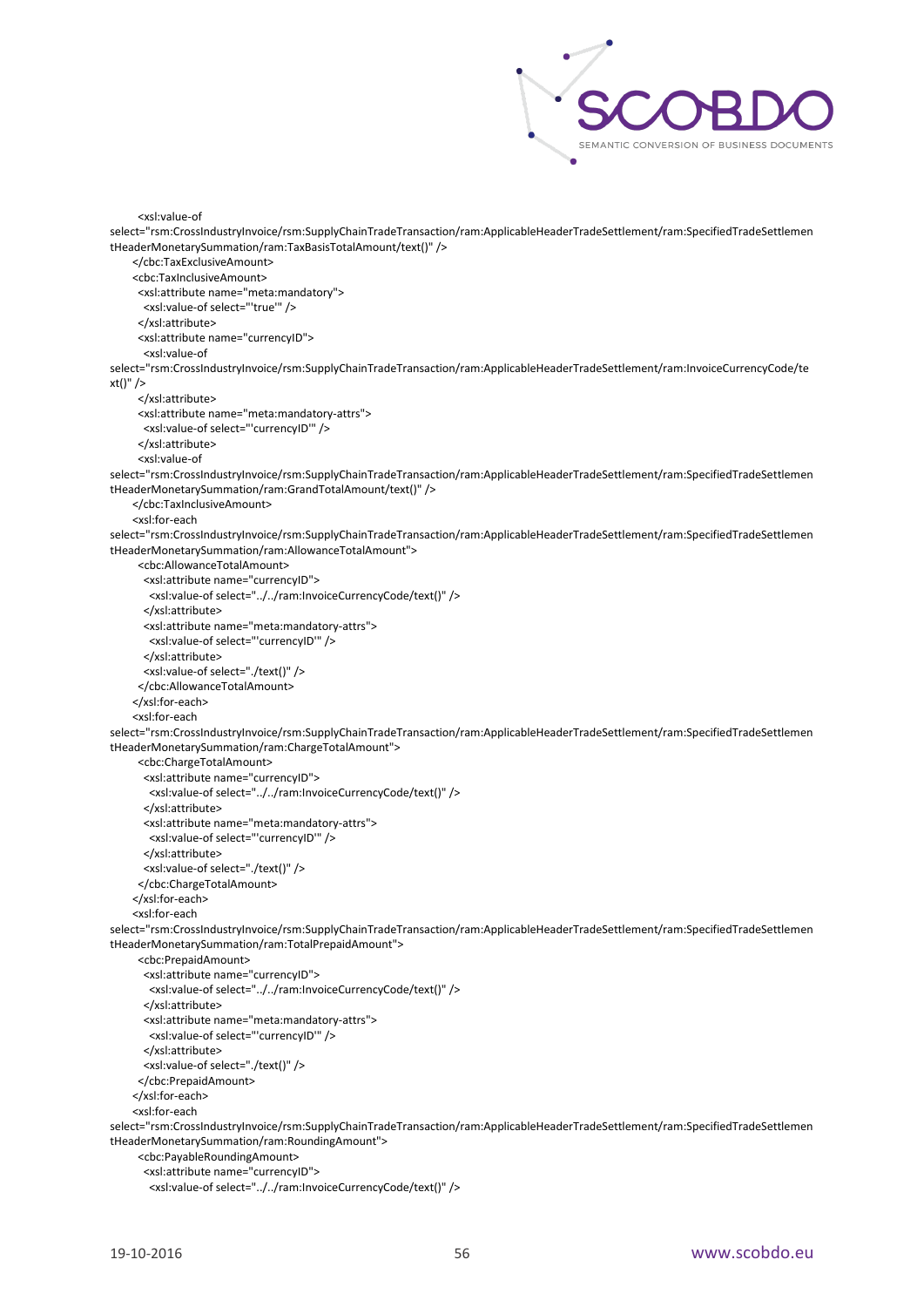

```
 </xsl:attribute>
       <xsl:attribute name="meta:mandatory-attrs">
        <xsl:value-of select="'currencyID'" />
       </xsl:attribute>
        <xsl:value-of select="./text()" />
      </cbc:PayableRoundingAmount>
      </xsl:for-each>
      <cbc:PayableAmount>
      <xsl:attribute name="meta:mandatory">
       <xsl:value-of select="'true'" />
      </xsl:attribute>
      <xsl:attribute name="currencyID">
       <xsl:value-of 
select="rsm:CrossIndustryInvoice/rsm:SupplyChainTradeTransaction/ram:ApplicableHeaderTradeSettlement/ram:InvoiceCurrencyCode/te
xt()" />
      </xsl:attribute>
      <xsl:attribute name="meta:mandatory-attrs">
       <xsl:value-of select="'currencyID'" />
      </xsl:attribute>
       <xsl:value-of 
select="rsm:CrossIndustryInvoice/rsm:SupplyChainTradeTransaction/ram:ApplicableHeaderTradeSettlement/ram:SpecifiedTradeSettlemen
tHeaderMonetarySummation/ram:DuePayableAmount/text()" />
     </cbc:PayableAmount>
    </cac:LegalMonetaryTotal>
    <xsl:for-each select="rsm:CrossIndustryInvoice/rsm:SupplyChainTradeTransaction/ram:IncludedSupplyChainTradeLineItem">
    <cac:InvoiceLine>
      <xsl:attribute name="meta:mandatory">
       <xsl:value-of select="'true'" />
      </xsl:attribute>
      <cbc:ID>
       <xsl:attribute name="meta:mandatory">
        <xsl:value-of select="'true'" />
       </xsl:attribute>
       <xsl:value-of select="ram:AssociatedDocumentLineDocument/ram:LineID/text()" />
       <xsl:if test="not(ram:AssociatedDocumentLineDocument/ram:LineID)">
       <xsl:text>0</xsl:text>
        </xsl:if>
      </cbc:ID>
       <cbc:Note>
       <xsl:value-of select="ram:AssociatedDocumentLineDocument/ram:IncludedNote/ram:Content/text()" />
      </cbc:Note>
      <cbc:InvoicedQuantity>
        <xsl:attribute name="meta:mandatory">
        <xsl:value-of select="'true'" />
        </xsl:attribute>
       <xsl:attribute name="unitCode">
        <xsl:value-of select="ram:SpecifiedLineTradeDelivery/ram:BilledQuantity/@unitCode" />
       </xsl:attribute>
       <xsl:value-of select="ram:SpecifiedLineTradeDelivery/ram:BilledQuantity/text()" />
      </cbc:InvoicedQuantity>
      <cbc:LineExtensionAmount>
       <xsl:attribute name="meta:mandatory">
        <xsl:value-of select="'true'" />
        </xsl:attribute>
        <xsl:attribute name="currencyID">
        <xsl:if test="ram:SpecifiedLineTradeSettlement/ram:SpecifiedTradeSettlementLineMonetarySummation/ram:LineTotalAmount != 
^{\rm 'III} <xsl:value-of select="../ram:ApplicableHeaderTradeSettlement/ram:InvoiceCurrencyCode/text()" />
        </xsl:if>
       </xsl:attribute>
       <xsl:attribute name="meta:mandatory-attrs">
        <xsl:value-of select="'currencyID'" />
        </xsl:attribute>
        <xsl:value-of 
select="ram:SpecifiedLineTradeSettlement/ram:SpecifiedTradeSettlementLineMonetarySummation/ram:LineTotalAmount/text()" />
```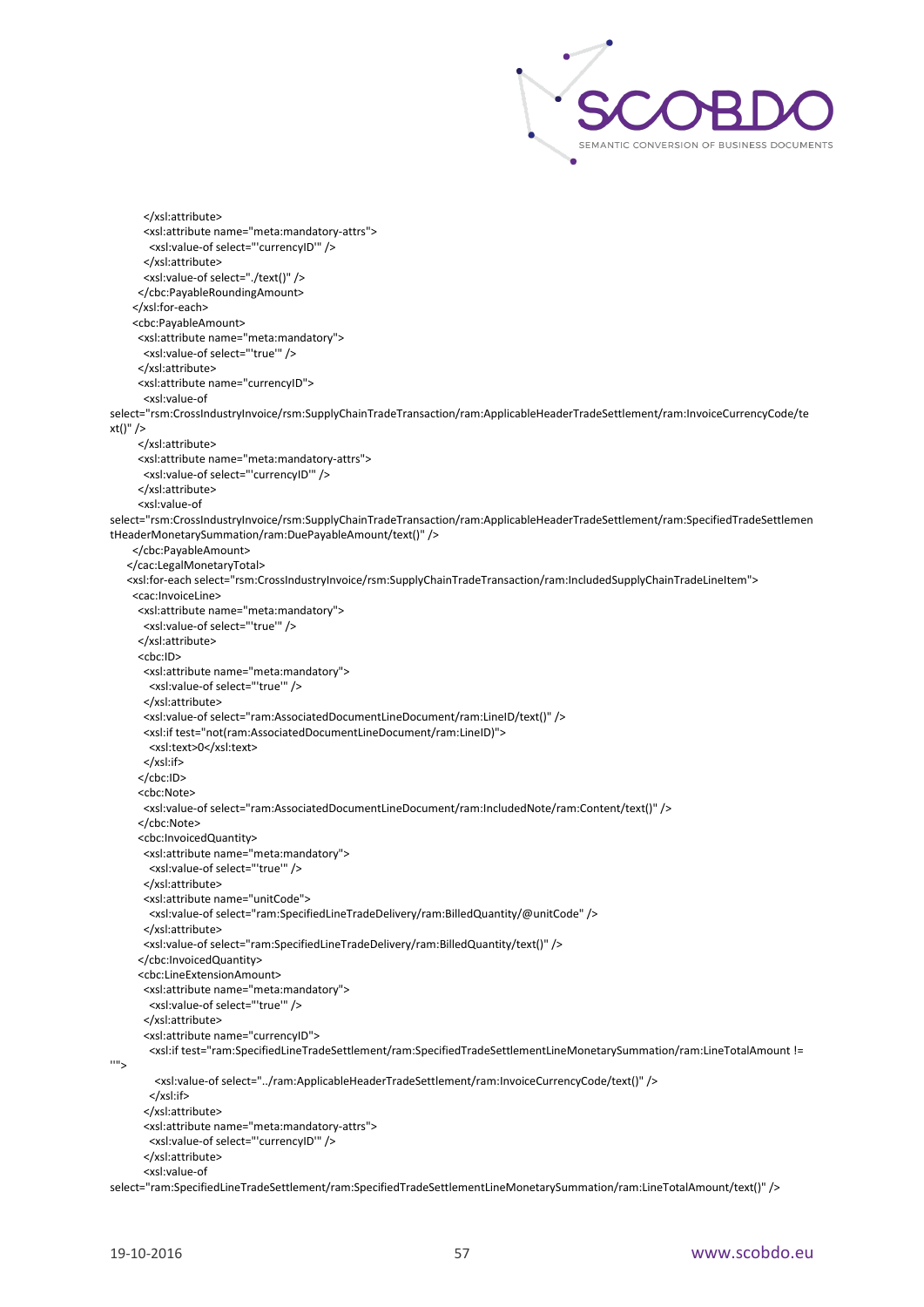

 </cbc:LineExtensionAmount> <cbc:AccountingCost> <xsl:value-of select="ram:SpecifiedLineTradeSettlement/ram:ReceivableSpecifiedTradeAccountingAccount/ram:ID/text()" /> </cbc:AccountingCost> <cac:InvoicePeriod> <cbc:StartDate> <xsl:if test="ram:SpecifiedLineTradeSettlement/ram:BillingSpecifiedPeriod/ram:StartDateTime/udt:DateTimeString != ''"> <xsl:variable name="value" select="ram:SpecifiedLineTradeSettlement/ram:BillingSpecifiedPeriod/ram:StartDateTime/udt:DateTimeString/text()" /> <xsl:value-of select="concat(&#xD;&#xA;substring(\$value, 1, 4), '-',&#xD;&#xA;substring(\$value, 5, 2), '-', 

 substring(\$value, 7, 2) 

)" /> </xsl:if> <xsl:value-of select="ram:SpecifiedLineTradeSettlement/ram:BillingSpecifiedPeriod/ram:StartDateTime/udt:DateTimeString/@format" /> </cbc:StartDate> <cbc:EndDate> <xsl:if test="ram:SpecifiedLineTradeSettlement/ram:BillingSpecifiedPeriod/ram:EndDateTime/udt:DateTimeString != ''"> <xsl:variable name="value" select="ram:SpecifiedLineTradeSettlement/ram:BillingSpecifiedPeriod/ram:EndDateTime/udt:DateTimeString/text()" /> <xsl:value-of select="concat(&#xD;&#xA;substring(\$value, 1, 4), '-',&#xD;&#xA;substring(\$value, 5, 2), '-', & #xD; & #xA; substring (\$value, 7, 2) & #xD; & #xA;)" /> </xsl:if> <xsl:value-of select="ram:SpecifiedLineTradeSettlement/ram:BillingSpecifiedPeriod/ram:EndDateTime/udt:DateTimeString/@format" /> </cbc:EndDate> </cac:InvoicePeriod> <cac:OrderLineReference> <cbc:LineID> <xsl:attribute name="meta:mandatory"> <xsl:value-of select="'true'" /> </xsl:attribute> <xsl:value-of select="ram:SpecifiedLineTradeAgreement/ram:BuyerOrderReferencedDocument/ram:LineID/text()" /> </cbc:LineID> </cac:OrderLineReference> <cac:DocumentReference> <cbc:ID> <xsl:attribute name="meta:mandatory"> <xsl:value-of select="'true'" /> </xsl:attribute> <xsl:attribute name="schemeID"> <xsl:value-of select="ram:SpecifiedLineTradeSettlement/ram:AdditionalReferencedDocument/ram:ReferenceTypeCode/text()" /> </xsl:attribute> <xsl:value-of select="ram:SpecifiedLineTradeSettlement/ram:AdditionalReferencedDocument/ram:IssuerAssignedID/text()" /> </cbc:ID> </cac:DocumentReference> <xsl:for-each select="ram:SpecifiedLineTradeSettlement/ram:SpecifiedTradeAllowanceCharge"> <cac:AllowanceCharge> <cbc:ChargeIndicator> <xsl:attribute name="meta:mandatory"> <xsl:value-of select="'true'" /> </xsl:attribute> <xsl:value-of select="ram:ChargeIndicator/udt:Indicator/text()" /> </cbc:ChargeIndicator> <cbc:AllowanceChargeReasonCode> <xsl:value-of select="ram:ReasonCode/text()" /> </cbc:AllowanceChargeReasonCode> <cbc:AllowanceChargeReason> <xsl:value-of select="ram:Reason/text()" /> </cbc:AllowanceChargeReason> <cbc:MultiplierFactorNumeric> <xsl:value-of select="ram:CalculationPercent/text()" /> </cbc:MultiplierFactorNumeric> <cbc:Amount> <xsl:attribute name="meta:mandatory">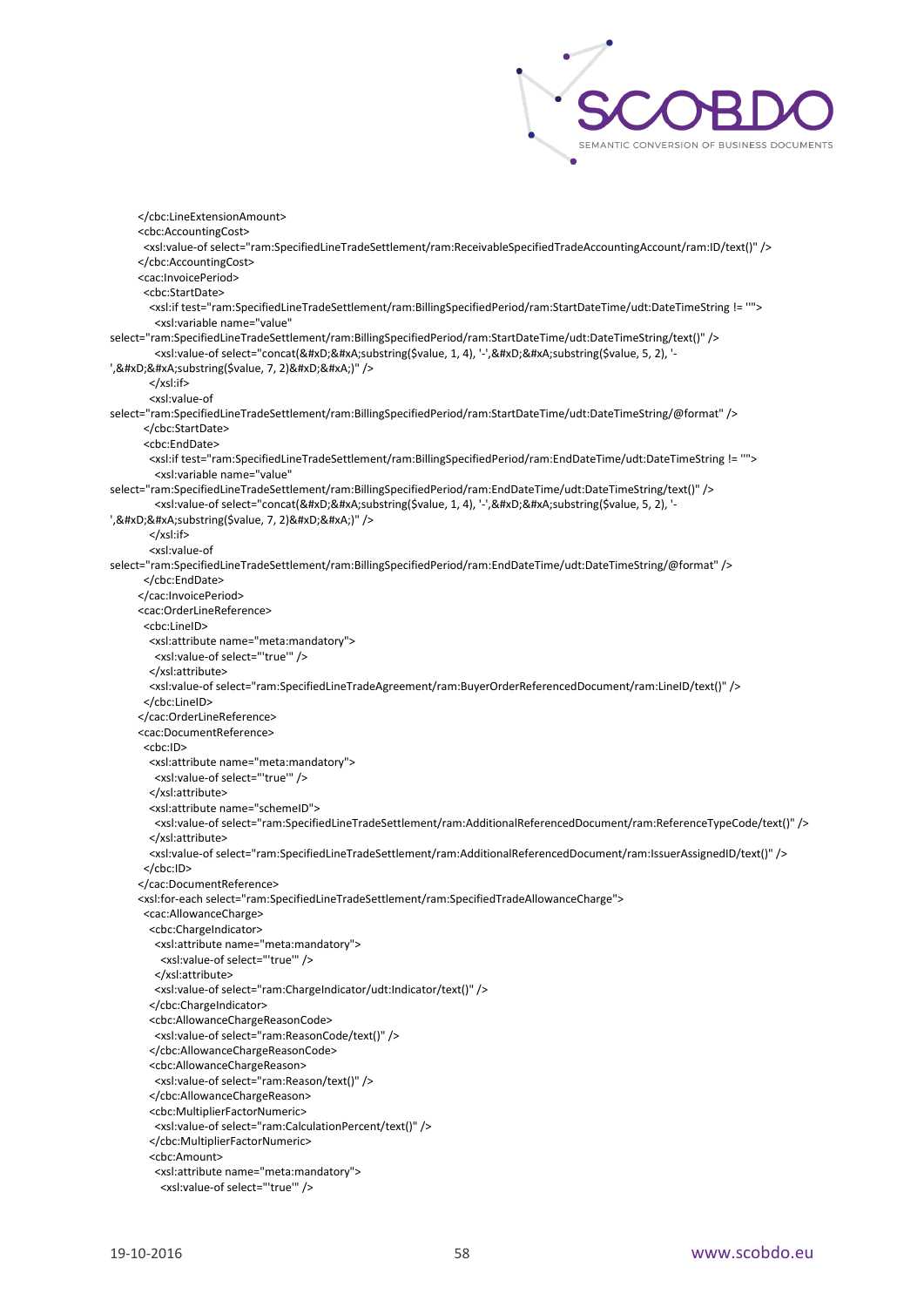

 </xsl:attribute> <xsl:attribute name="currencyID"> <xsl:if test="ram:ActualAmount != ''"> <xsl:value-of select="../../../ram:ApplicableHeaderTradeSettlement/ram:InvoiceCurrencyCode/text()" /> </xsl:if> </xsl:attribute> <xsl:attribute name="meta:mandatory-attrs"> <xsl:value-of select="'currencyID'" /> </xsl:attribute> <xsl:value-of select="ram:ActualAmount/text()" /> </cbc:Amount> <cbc:BaseAmount> <xsl:attribute name="currencyID"> <xsl:if test="ram:BasisAmount!=''"> <xsl:value-of select="../../../ram:ApplicableHeaderTradeSettlement/ram:InvoiceCurrencyCode/text()" /> </xsl:if> </xsl:attribute> <xsl:attribute name="meta:mandatory-attrs"> <xsl:value-of select="'currencyID'" /> </xsl:attribute> <xsl:value-of select="ram:BasisAmount/text()" /> </cbc:BaseAmount> </cac:AllowanceCharge> </xsl:for-each> <cac:Item> <xsl:attribute name="meta:mandatory"> <xsl:value-of select="'true'" /> </xsl:attribute> <xsl:value-of select="ram:SpecifiedTradeProduct/text()" /> <cbc:Description> <xsl:value-of select="ram:SpecifiedTradeProduct/ram:Description/text()" /> </cbc:Description> <cbc:Name> <xsl:attribute name="meta:mandatory"> <xsl:value-of select="'true'" /> </xsl:attribute> <xsl:value-of select="ram:SpecifiedTradeProduct/ram:Name/text()" /> </cbc:Name> <cac:BuyersItemIdentification> <cbc:ID> <xsl:attribute name="meta:mandatory"> <xsl:value-of select="'true'" /> </xsl:attribute> <xsl:value-of select="ram:SpecifiedTradeProduct/ram:BuyerAssignedID/text()" /> </cbc:ID> </cac:BuyersItemIdentification> <cac:SellersItemIdentification> <cbc:ID> <xsl:attribute name="meta:mandatory"> <xsl:value-of select="'true'" /> </xsl:attribute> <xsl:value-of select="ram:SpecifiedTradeProduct/ram:SellerAssignedID/text()" /> </cbc:ID> </cac:SellersItemIdentification> <cac:StandardItemIdentification> <cbc:ID> <xsl:attribute name="meta:mandatory"> <xsl:value-of select="'true'" /> </xsl:attribute> <xsl:attribute name="schemeID"> <xsl:value-of select="ram:SpecifiedTradeProduct/ram:GlobalID/@schemeID" /> </xsl:attribute> <xsl:value-of select="ram:SpecifiedTradeProduct/ram:GlobalID/text()" /> </cbc:ID> </cac:StandardItemIdentification>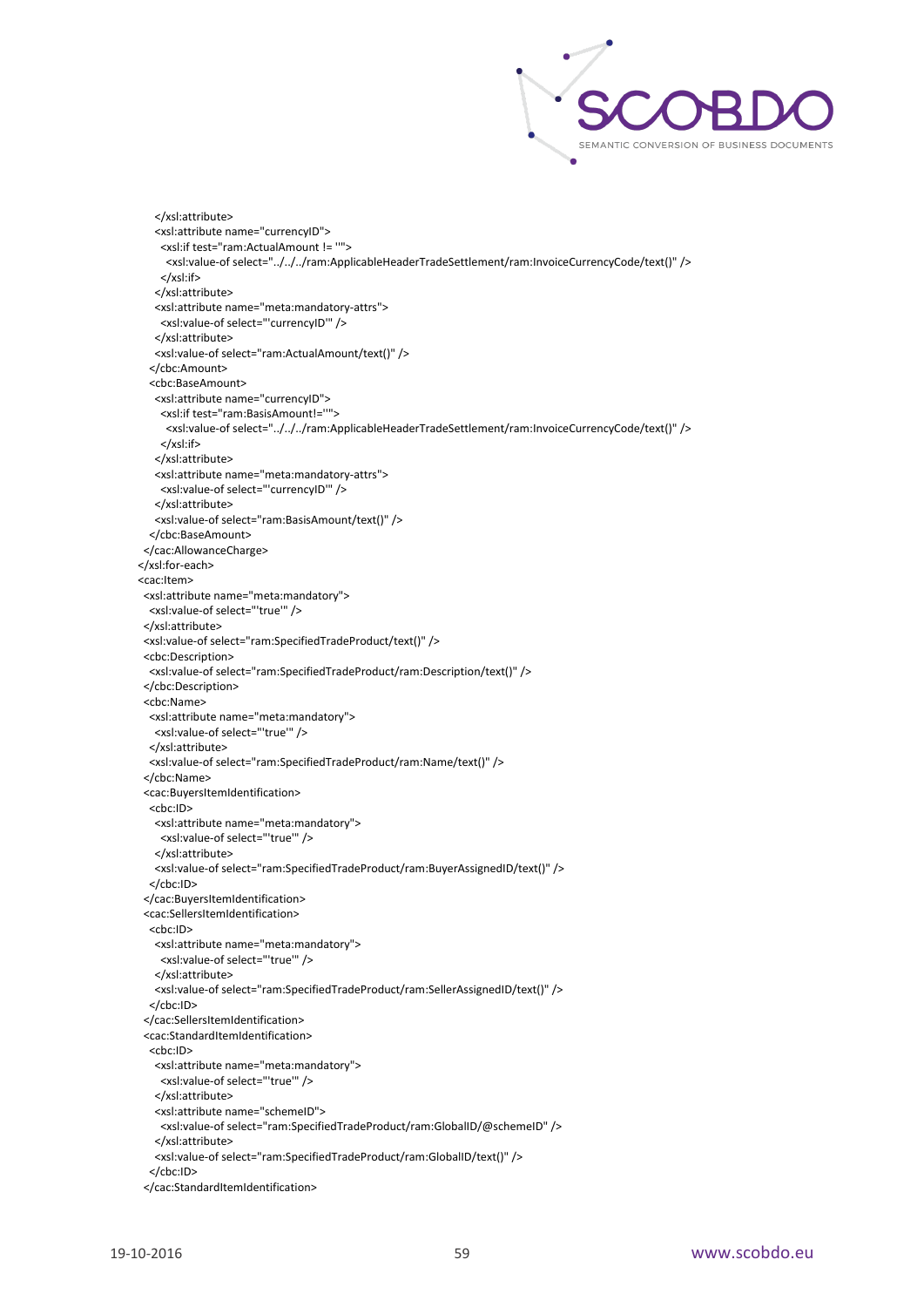

```
 <cac:OriginCountry>
   <cbc:IdentificationCode>
    <xsl:value-of select="ram:SpecifiedTradeProduct/ram:OriginTradeCountry/ram:ID/text()" />
   </cbc:IdentificationCode>
  </cac:OriginCountry>
  <xsl:for-each select="ram:SpecifiedTradeProduct/ram:DesignatedProductClassification">
   <cac:CommodityClassification>
    <cbc:ItemClassificationCode>
     <xsl:attribute name="listID">
      <xsl:value-of select="ram:ClassCode/@listID" />
     </xsl:attribute>
     <xsl:attribute name="listVersionID">
      <xsl:value-of select="ram:ClassCode/@listVersionID" />
     </xsl:attribute>
     <xsl:value-of select="ram:ClassCode/text()" />
    </cbc:ItemClassificationCode>
   </cac:CommodityClassification>
  </xsl:for-each>
  <cac:ClassifiedTaxCategory>
   <xsl:attribute name="meta:mandatory">
    <xsl:value-of select="'true'" />
   </xsl:attribute>
   <cbc:ID>
    <xsl:attribute name="meta:mandatory">
    <xsl:value-of select="'true'" />
    </xsl:attribute>
    <xsl:value-of select="ram:SpecifiedLineTradeSettlement/ram:ApplicableTradeTax/ram:CategoryCode/text()" />
   </cbc:ID>
   <cbc:Percent>
    <xsl:value-of select="ram:SpecifiedLineTradeSettlement/ram:ApplicableTradeTax/ram:RateApplicablePercent/text()" />
   </cbc:Percent>
   <cac:TaxScheme>
    <xsl:attribute name="meta:mandatory">
     <xsl:value-of select="'true'" />
    </xsl:attribute>
    <cbc:ID>
     <xsl:value-of select="ram:SpecifiedLineTradeSettlement/ram:ApplicableTradeTax/ram:TypeCode/text()" />
    </cbc:ID>
   </cac:TaxScheme>
  </cac:ClassifiedTaxCategory>
  <xsl:for-each select="ram:SpecifiedTradeProduct/ram:ApplicableProductCharacteristic">
   <cac:AdditionalItemProperty>
    <cbc:Name>
     <xsl:attribute name="meta:mandatory">
      <xsl:value-of select="'true'" />
     </xsl:attribute>
     <xsl:value-of select="ram:Description/text()" />
    </cbc:Name>
    <cbc:Value>
     <xsl:attribute name="meta:mandatory">
      <xsl:value-of select="'true'" />
     </xsl:attribute>
     <xsl:value-of select="ram:Value/text()" />
    </cbc:Value>
   </cac:AdditionalItemProperty>
 </xsl:for-each>
 </cac:Item>
 <cac:Price>
 <xsl:attribute name="meta:mandatory">
   <xsl:value-of select="'true'" />
 </xsl:attribute>
  <cbc:PriceAmount>
   <xsl:attribute name="meta:mandatory">
    <xsl:value-of select="'true'" />
   </xsl:attribute>
```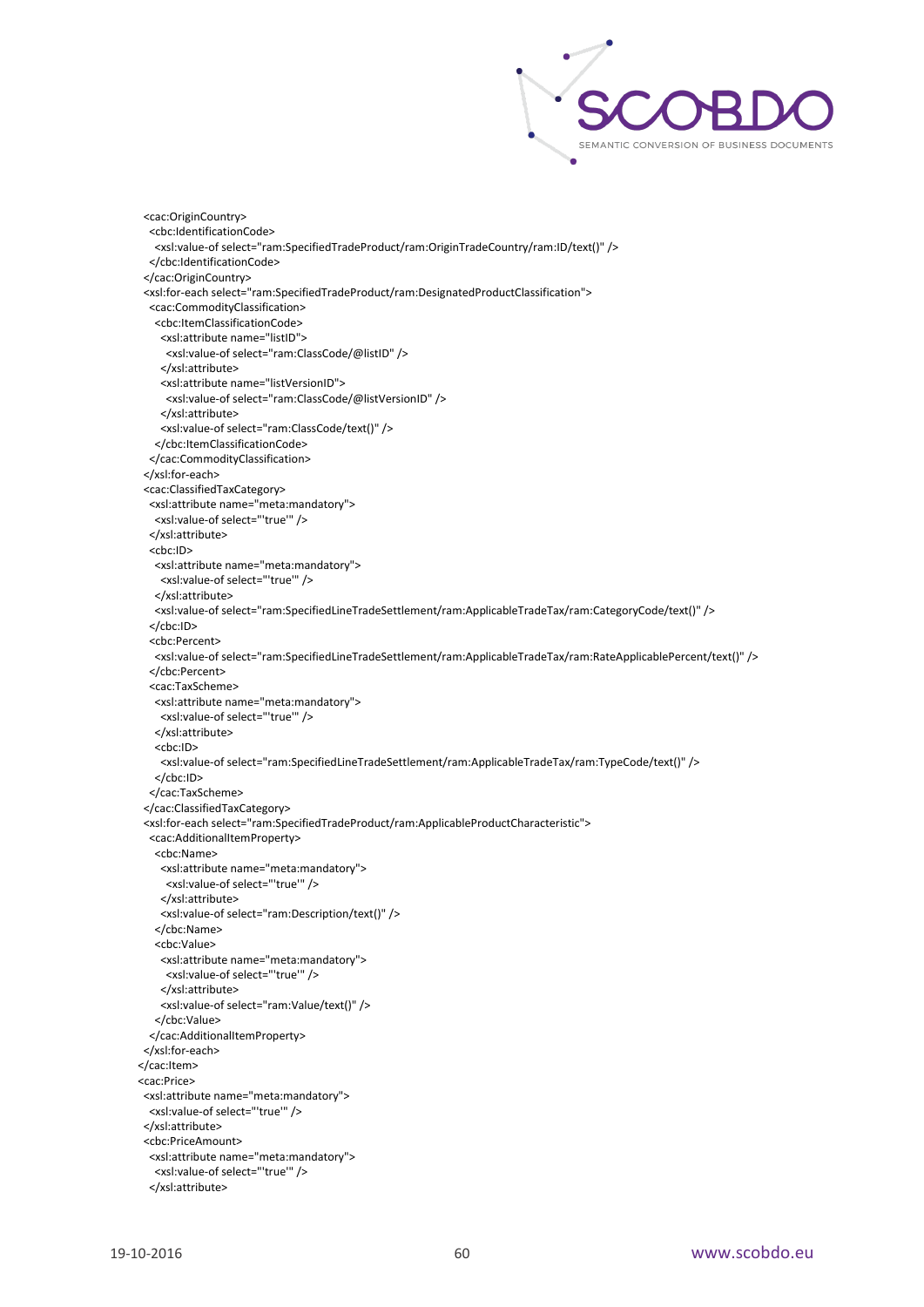

```
 <xsl:attribute name="currencyID">
        <xsl:if test="ram:SpecifiedLineTradeAgreement/ram:NetPriceProductTradePrice/ram:ChargeAmount != ''">
         <xsl:value-of select="../ram:ApplicableHeaderTradeSettlement/ram:InvoiceCurrencyCode/text()" />
        </xsl:if>
       </xsl:attribute>
       <xsl:attribute name="meta:mandatory-attrs">
        <xsl:value-of select="'currencyID'" />
       </xsl:attribute>
       <xsl:value-of select="ram:SpecifiedLineTradeAgreement/ram:NetPriceProductTradePrice/ram:ChargeAmount/text()" />
      </cbc:PriceAmount>
      <xsl:for-each select="ram:SpecifiedLineTradeAgreement/ram:GrossPriceProductTradePrice/ram:BasisQuantity">
       <cbc:BaseQuantity>
        <xsl:for-each select="../../ram:NetPriceProductTradePrice/ram:BasisQuantity">
         <cbc:BaseQuantity />
        </xsl:for-each>
         <xsl:attribute name="unitCode">
         <xsl:value-of select="../../ram:GrossPriceProductTradePrice/ram:BasisQuantity/@unitCode" />
        </xsl:attribute>
       </cbc:BaseQuantity>
      </xsl:for-each>
      <xsl:for-each select="ram:SpecifiedLineTradeAgreement/ram:GrossPriceProductTradePrice/ram:AppliedTradeAllowanceCharge">
       <cac:AllowanceCharge>
        <cbc:ChargeIndicator>
         <xsl:attribute name="meta:mandatory">
          <xsl:value-of select="'true'" />
         </xsl:attribute>
         <xsl:value-of select="ram:ChargeIndicator/udt:Indicator/text()" />
        </cbc:ChargeIndicator>
        <xsl:for-each select="ram:ActualAmount">
         <cbc:Amount>
           <xsl:attribute name="meta:mandatory">
            <xsl:value-of select="'true'" />
           </xsl:attribute>
           <xsl:attribute name="currencyID">
           <xsl:value-of select="../../../../../ram:ApplicableHeaderTradeSettlement/ram:InvoiceCurrencyCode/text()" />
           </xsl:attribute>
           <xsl:attribute name="meta:mandatory-attrs">
            <xsl:value-of select="'currencyID'" />
           </xsl:attribute>
           <xsl:value-of select="./text()" />
         </cbc:Amount>
         </xsl:for-each>
         <xsl:for-each select="../ram:ChargeAmount">
         <cbc:BaseAmount>
           <xsl:attribute name="currencyID">
            <xsl:value-of select="../../../../ram:ApplicableHeaderTradeSettlement/ram:InvoiceCurrencyCode/text()" />
           </xsl:attribute>
           <xsl:attribute name="meta:mandatory-attrs">
            <xsl:value-of select="'currencyID'" />
           </xsl:attribute>
           <xsl:value-of select="./text()" />
         </cbc:BaseAmount>
        </xsl:for-each>
       </cac:AllowanceCharge>
      </xsl:for-each>
     </cac:Price>
    </cac:InvoiceLine>
   </xsl:for-each>
  </p1:Invoice>
 </xsl:template>
 <xsl:variable name="phase-4-output">
  <xsl:apply-templates select="$phase-3-output" mode="phase4" />
 </xsl:variable>
 <xsl:template mode="phase4" match="@*">
  <xsl:if test=".!='' or (some $attr in tokenize(parent::*/@meta:mandatory-attrs, ' ') satisfies name() = $attr)">
```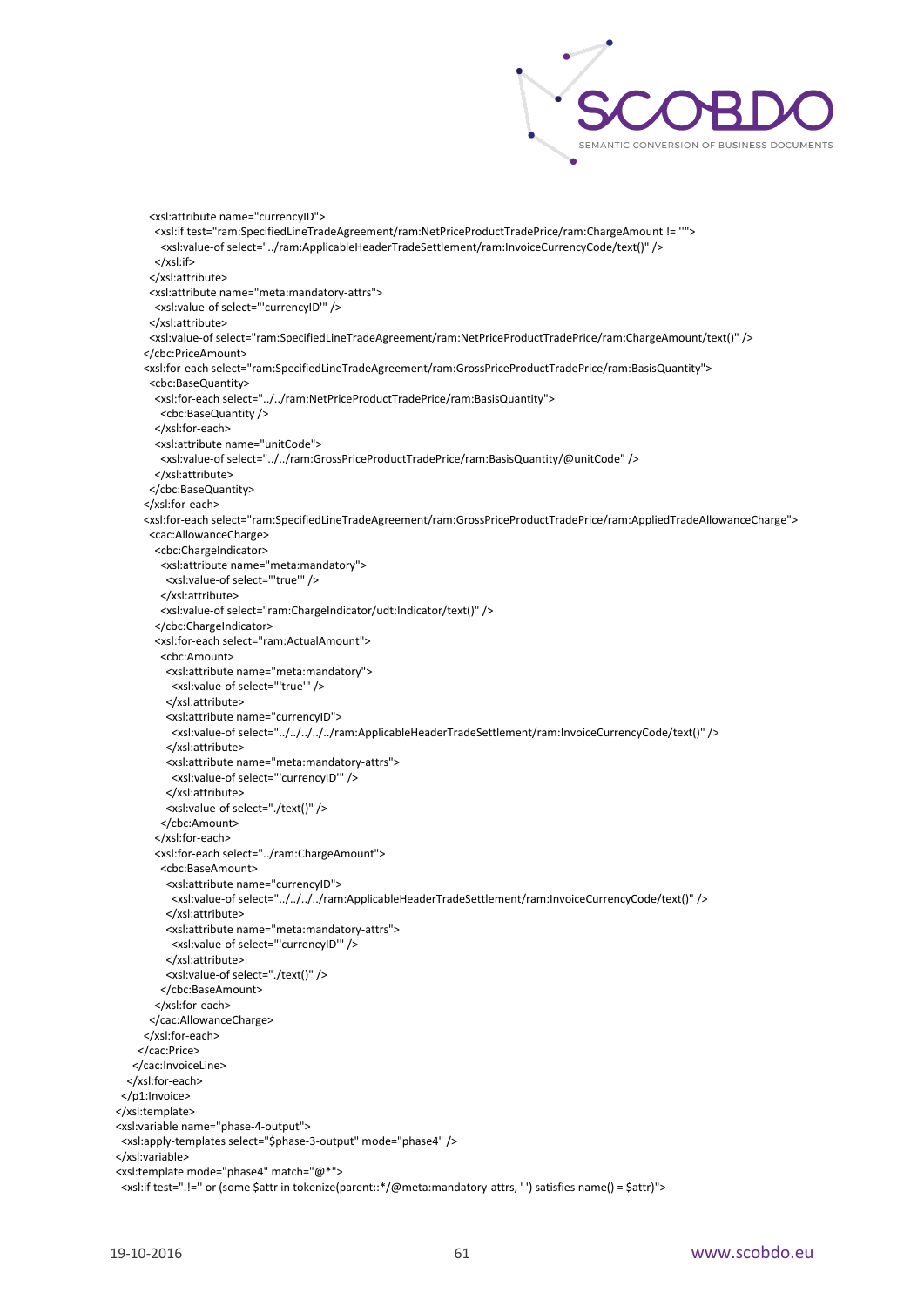

 <xsl:copy> <xsl:apply-templates mode="phase4" select="." /> </xsl:copy> </xsl:if> </xsl:template> <xsl:template mode="phase4" match="@meta:\*" /> <xsl:template mode="phase4" match="\*"> <xsl:if test="@meta:mandatory='true' or descendant-or-self::\*/text()[normalize-space() != ''] or descendant-orself::\*/@\*[name()!='meta:mandatory' and name()!='meta:mandatory-attrs' and normalize-space() != '']"> <xsl:copy copy-namespaces="no"> <xsl:copy-of select="namespace::\*[.!='http://www.gefeg.com/xslt/meta']" /> <xsl:apply-templates mode="phase4" select="node()|@\*" /> </xsl:copy> </xsl:if> </xsl:template> <xsl:template mode="phase4" match="/"> <xsl:apply-templates mode="phase4" /> </xsl:template> <xsl:template match="/"> <xsl:copy-of select="\$phase-4-output" /> </xsl:template> </xsl:stylesheet>

# <span id="page-62-0"></span>Appendix 2 -- PV15042180\_ZUGFeRD\_1p0.xml

<?xml version="1.0" encoding="UTF-8"?> <rsm:CrossIndustryDocument xmlns:xsi="http://www.w3.org/2001/XMLSchema-instance" xmlns:rsm="urn:ferd:CrossIndustryDocument:invoice:1p0" xmlns:ram="urn:un:unece:uncefact:data:standard:ReusableAggregateBusinessInformationEntity:12" xmlns:udt="urn:un:unece:uncefact:data:standard:UnqualifiedDataType:15"> <rsm:SpecifiedExchangedDocumentContext> <ram:GuidelineSpecifiedDocumentContextParameter> <ram:ID>urn:ferd:CrossIndustryDocument:invoice:1p0:extended</ram:ID> </ram:GuidelineSpecifiedDocumentContextParameter> </rsm:SpecifiedExchangedDocumentContext> <rsm:HeaderExchangedDocument> <ram:ID>2015-16</ram:ID> <ram:Name>RECHNUNG</ram:Name> <ram:TypeCode>380</ram:TypeCode> <ram:IssueDateTime><udt:DateTimeString format="102">20150706</udt:DateTimeString></ram:IssueDateTime> <ram:IncludedNote><ram:Content>Teilnahme am NIEDERLADE-Groningen-Festival Anlässlich des 826. HAFENGEBURTSTAG HAMBURG vom 8.-10. Mai 2015 Restsumme

Sehr geehrte rau Mulder-Hulsebos!

Wir freuen uns über die erfolgreiche Teilnahme der Gmeende Groningen beim NIEDERLANDE-Groningen-Festival 2015 auf der Hamburger Kehrwiederspitze und berechnen für Gestellung, Technik, Bewachung, Entsorgung, Zelte etc.....- wie folgt:

Nach § 13b Abs. 2 UStG ist die Gemeende Groningen Steuerschuldner und verpflichtet sich die Umsatzsteuer abzuführen.

Wir danken für die gute Zusammenarbeit mit Ihnen und verbleiben mit freundlichen Grüßen!

Michael Wendt Beauftrager der Freien und Hansestadt Hamburg Für die Länderpartnerschaften des HAFENGEBURTSTAG HAMBURG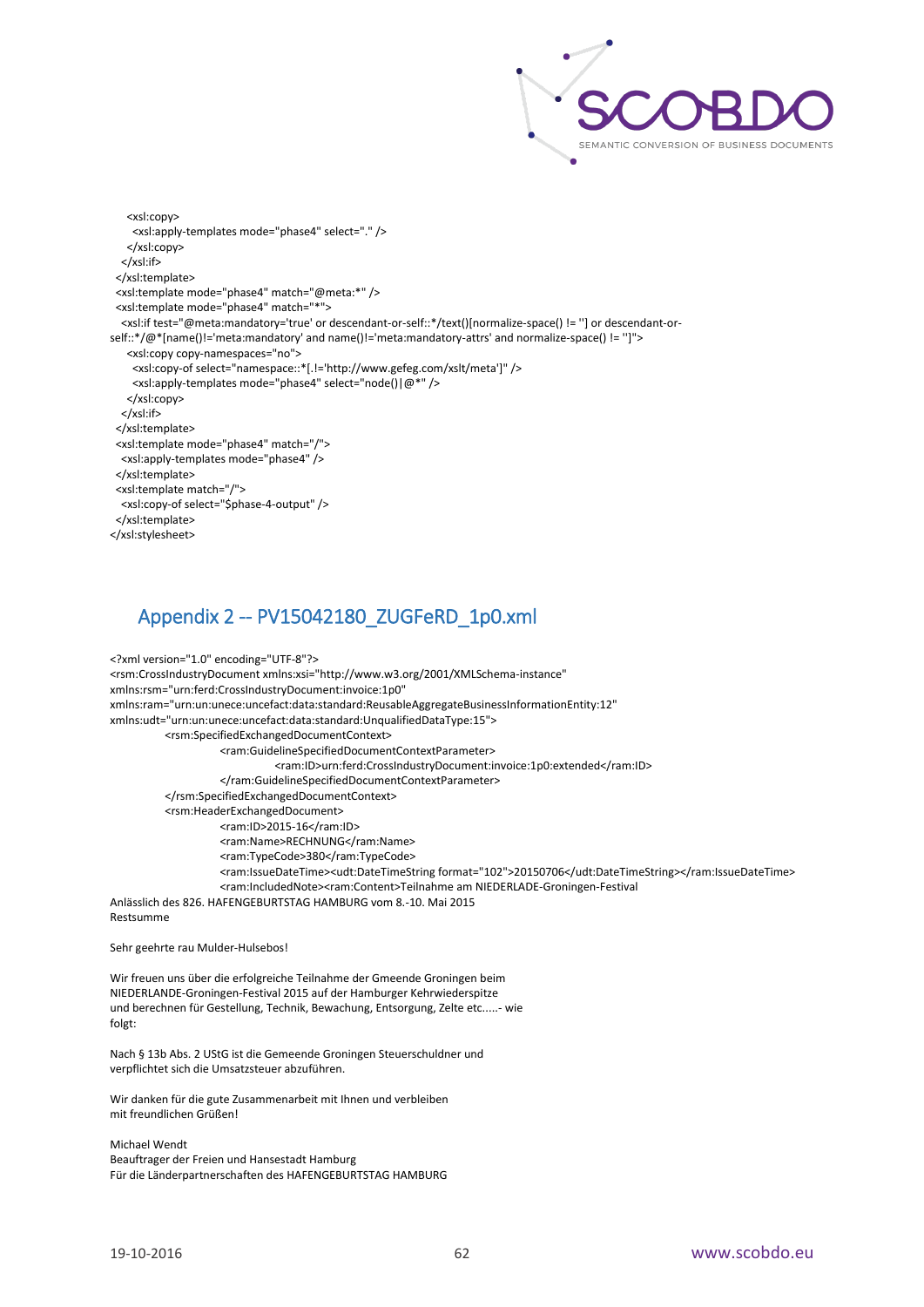

</ram:Content> </ram:IncludedNote> <ram:IncludedNote><ram:Content>Geschäfsführer: Michael Wendt Eingetragen: HRB 30624 Hamburg ID Nr. DE 118603607 Europäische Union / European Union UStNr 05/855/00497 </ram:Content> <ram:SubjectCode>REG</ram:SubjectCode> </ram:IncludedNote> </rsm:HeaderExchangedDocument> <rsm:SpecifiedSupplyChainTradeTransaction> <ram:ApplicableSupplyChainTradeAgreement> <ram:SellerTradeParty> <ram:Name>EwendtS-Wendt GmbH</ram:Name> <ram:PostalTradeAddress> <ram:PostcodeCode>22609</ram:PostcodeCode> <ram:LineOne>Jürgensallee 26</ram:LineOne> <ram:CityName>Hamburg</ram:CityName> <ram:CountryID>DE</ram:CountryID> </ram:PostalTradeAddress> <ram:SpecifiedTaxRegistration> <ram:ID schemeID="FC">05/885/00497</ram:ID> </ram:SpecifiedTaxRegistration> <ram:SpecifiedTaxRegistration> <ram:ID schemeID="VA">DE118603607</ram:ID> </ram:SpecifiedTaxRegistration> </ram:SellerTradeParty> <ram:BuyerTradeParty> <ram:Name>Gemeente Groningen</ram:Name> <ram:PostalTradeAddress> <ram:PostcodeCode>9701</ram:PostcodeCode> <ram:LineOne>Economische Zaken T.a.v. Crediteurenadministratie</ram:LineOne> <ram:LineTwo>Postbus 7081</ram:LineTwo> <ram:CityName>JB GRONINGEN</ram:CityName> <ram:CountryID>NL</ram:CountryID> </ram:PostalTradeAddress> <ram:SpecifiedTaxRegistration> <ram:ID schemeID="VA">NL001932809B01</ram:ID> </ram:SpecifiedTaxRegistration> </ram:BuyerTradeParty> </ram:ApplicableSupplyChainTradeAgreement> <ram:ApplicableSupplyChainTradeDelivery> <ram:ActualDeliverySupplyChainEvent> <ram:OccurrenceDateTime><udt:DateTimeString format="102">20150510</udt:DateTimeString> </ram:OccurrenceDateTime> </ram:ActualDeliverySupplyChainEvent> </ram:ApplicableSupplyChainTradeDelivery> <ram:ApplicableSupplyChainTradeSettlement> <ram:PaymentReference>2015-16</ram:PaymentReference> <ram:InvoiceCurrencyCode>EUR</ram:InvoiceCurrencyCode> <ram:SpecifiedTradeSettlementPaymentMeans> <ram:PayeePartyCreditorFinancialAccount> <ram:IBANID>DE63200505501282127826</ram:IBANID> </ram:PayeePartyCreditorFinancialAccount> <ram:PayeeSpecifiedCreditorFinancialInstitution> <ram:BICID>HASPDEHHXXX</ram:BICID> </ram:PayeeSpecifiedCreditorFinancialInstitution> </ram:SpecifiedTradeSettlementPaymentMeans> <ram:ApplicableTradeTax> <ram:CalculatedAmount currencyID="EUR">0.00</ram:CalculatedAmount> <ram:TypeCode>VAT</ram:TypeCode> <ram:BasisAmount currencyID="EUR">1883.82</ram:BasisAmount> <ram:CategoryCode>AE</ram:CategoryCode> <ram:ApplicablePercent>0.00</ram:ApplicablePercent> </ram:ApplicableTradeTax>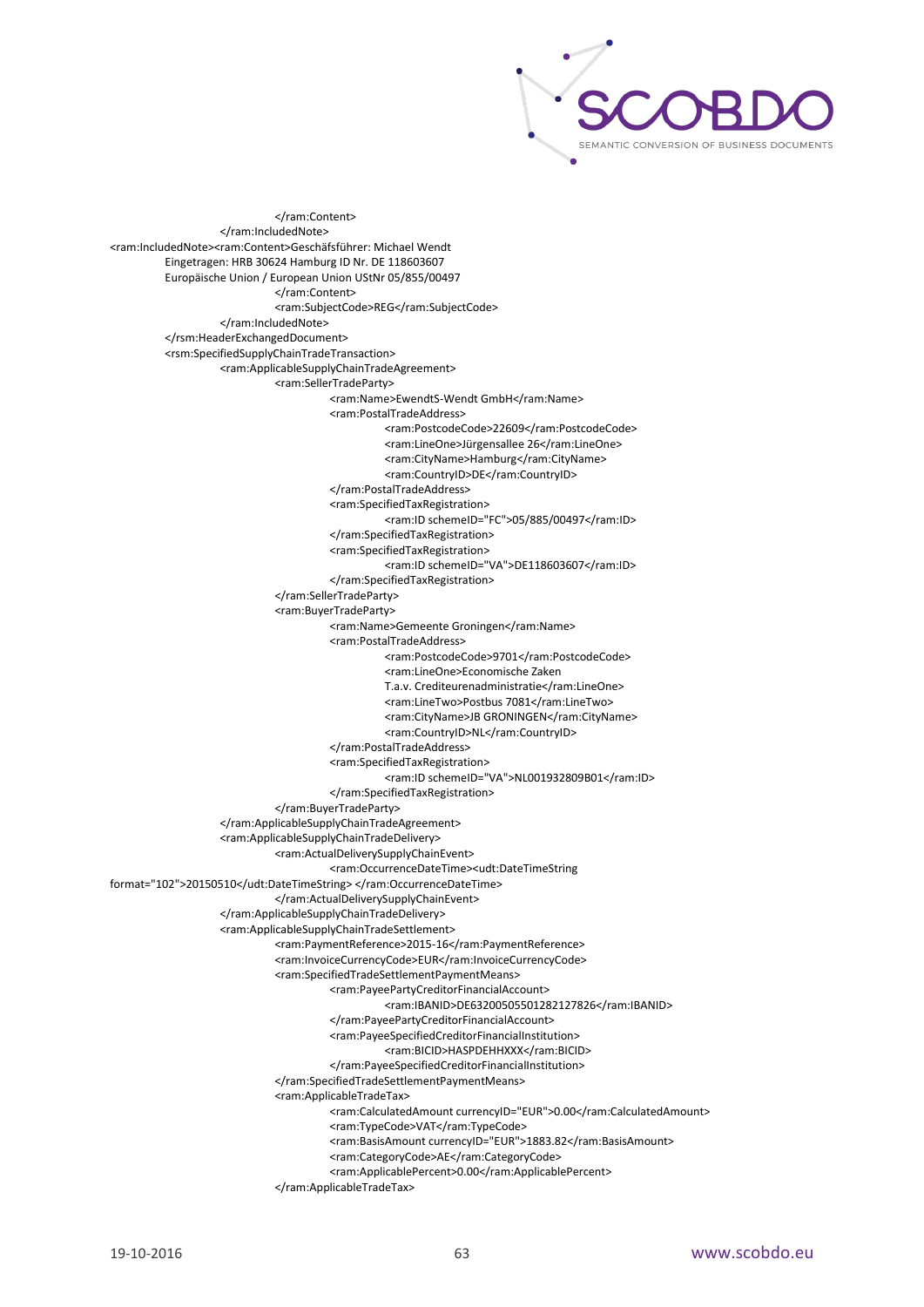

<ram:SpecifiedTradePaymentTerms> <ram:Description>Ausgleich dieser Abschluss-Rechnung bis zum 15. Juli 2015 eingehend auf unserem Konto - ohne Abzüge oder Bankprovisionen.</ram:Description> <ram:DueDateDateTime><udt:DateTimeString format="102">20150715</udt:DateTimeString></ram:DueDateDateTime> </ram:SpecifiedTradePaymentTerms> <ram:SpecifiedTradeSettlementMonetarySummation> <ram:LineTotalAmount currencyID="EUR">1883.82</ram:LineTotalAmount> <ram:ChargeTotalAmount currencyID="EUR">0.00</ram:ChargeTotalAmount> <ram:AllowanceTotalAmount currencyID="EUR">0.00</ram:AllowanceTotalAmount> <ram:TaxBasisTotalAmount currencyID="EUR">1883.82</ram:TaxBasisTotalAmount> <ram:TaxTotalAmount currencyID="EUR">0.00</ram:TaxTotalAmount> <ram:GrandTotalAmount currencyID="EUR">1883.82</ram:GrandTotalAmount> <!-- wim --> <ram:DuePayableAmount currencyID="EUR">1883.82</ram:DuePayableAmount> </ram:SpecifiedTradeSettlementMonetarySummation> <ram:ReceivableSpecifiedTradeAccountingAccount> <ram:ID>630793</ram:ID> </ram:ReceivableSpecifiedTradeAccountingAccount> </ram:ApplicableSupplyChainTradeSettlement> <ram:IncludedSupplyChainTradeLineItem> <!-- wim --> <ram:AssociatedDocumentLineDocument /> <ram:SpecifiedSupplyChainTradeAgreement> <ram:NetPriceProductTradePrice> <ram:ChargeAmount currencyID="EUR">1883.82</ram:ChargeAmount> <ram:BasisQuantity unitCode="C62">1.000</ram:BasisQuantity> </ram:NetPriceProductTradePrice> </ram:SpecifiedSupplyChainTradeAgreement> <ram:SpecifiedSupplyChainTradeDelivery> <ram:BilledQuantity unitCode="C62">1.0000</ram:BilledQuantity> </ram:SpecifiedSupplyChainTradeDelivery> <ram:SpecifiedSupplyChainTradeSettlement> <ram:ApplicableTradeTax> <ram:TypeCode>VAT</ram:TypeCode> <ram:CategoryCode>AE</ram:CategoryCode> <ram:ApplicablePercent>0.00</ram:ApplicablePercent> </ram:ApplicableTradeTax> <ram:SpecifiedTradeSettlementMonetarySummation> <ram:LineTotalAmount currencyID="EUR">1883.82</ram:LineTotalAmount> </ram:SpecifiedTradeSettlementMonetarySummation> </ram:SpecifiedSupplyChainTradeSettlement> <ram:SpecifiedTradeProduct> <ram:Name>Restsumme netto</ram:Name> </ram:SpecifiedTradeProduct> </ram:IncludedSupplyChainTradeLineItem> </rsm:SpecifiedSupplyChainTradeTransaction>

<span id="page-64-0"></span></rsm:CrossIndustryDocument>

# Appendix 3 -- UBL.Zugferd\_to\_EN2.xml

```
<?xml version="1.0" encoding="UTF-8"?>
<p1:Invoice xmlns:p1="urn:oasis:names:specification:ubl:schema:xsd:Invoice-2"
       xmlns:cac="urn:oasis:names:specification:ubl:schema:xsd:CommonAggregateComponents-2"
       xmlns:cbc="urn:oasis:names:specification:ubl:schema:xsd:CommonBasicComponents-2">
  <cbc:CustomizationID>urn:cen.eu:en16931:2017</cbc:CustomizationID>
  <cbc:ID>2015-16</cbc:ID>
  <cbc:IssueDate>2015-07-06</cbc:IssueDate>
  <cbc:DueDate>2015-07-15</cbc:DueDate>
```
<cbc:InvoiceTypeCode>380</cbc:InvoiceTypeCode>

<cbc:Note>Teilnahme am NIEDERLADE-Groningen-Festival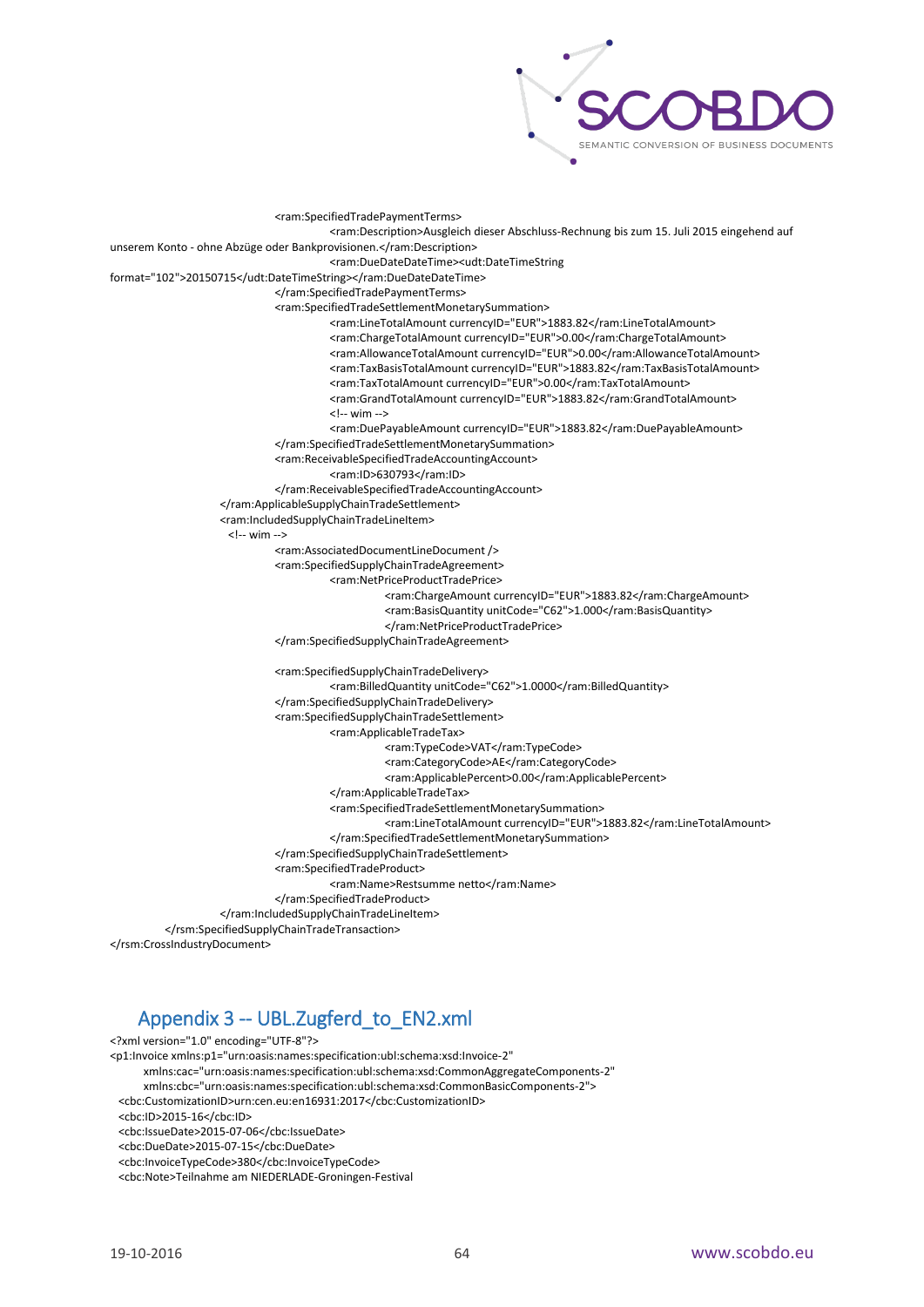

Anlässlich des 826. HAFENGEBURTSTAG HAMBURG vom 8.-10. Mai 2015 Restsumme

Sehr geehrte rau Mulder-Hulsebos!

Wir freuen uns über die erfolgreiche Teilnahme der Gmeende Groningen beim NIEDERLANDE-Groningen-Festival 2015 auf der Hamburger Kehrwiederspitze und berechnen für Gestellung, Technik, Bewachung, Entsorgung, Zelte etc.....- wie folgt:

Nach § 13b Abs. 2 UStG ist die Gemeende Groningen Steuerschuldner und verpflichtet sich die Umsatzsteuer abzuführen.

Wir danken für die gute Zusammenarbeit mit Ihnen und verbleiben mit freundlichen Grüßen!

#### Michael Wendt

Beauftrager der Freien und Hansestadt Hamburg Für die Länderpartnerschaften des HAFENGEBURTSTAG HAMBURG</cbc:Note> <cbc:Note>Geschäfsführer: Michael Wendt Eingetragen: HRB 30624 Hamburg ID Nr. DE 118603607 Europäische Union / European Union UStNr 05/855/00497</cbc:Note> <cbc:DocumentCurrencyCode>EUR</cbc:DocumentCurrencyCode> <cbc:AccountingCost>630793</cbc:AccountingCost> <cac:AccountingSupplierParty> <cac:Party> <cac:PostalAddress> <cbc:StreetName>Jürgensallee 26</cbc:StreetName> <cbc:CityName>Hamburg</cbc:CityName> <cbc:PostalZone>22609</cbc:PostalZone> <cac:Country> <cbc:IdentificationCode>DE</cbc:IdentificationCode> </cac:Country> </cac:PostalAddress> <cac:PartyTaxScheme> <cbc:CompanyID>DE118603607</cbc:CompanyID> <cac:TaxScheme> <cbc:ID>VAT</cbc:ID> </cac:TaxScheme> </cac:PartyTaxScheme> <cac:PartyLegalEntity> <cbc:RegistrationName>EwendtS-Wendt GmbH</cbc:RegistrationName> </cac:PartyLegalEntity> </cac:Party> </cac:AccountingSupplierParty> <cac:AccountingCustomerParty> <cac:Party> <cac:PostalAddress> <cbc:StreetName>Economische Zaken T.a.v. Crediteurenadministratie</cbc:StreetName> <cbc:AdditionalStreetName>Postbus 7081</cbc:AdditionalStreetName> <cbc:CityName>JB GRONINGEN</cbc:CityName> <cbc:PostalZone>9701</cbc:PostalZone> <cac:Country> <cbc:IdentificationCode>NL</cbc:IdentificationCode> </cac:Country> </cac:PostalAddress> <cac:PartyTaxScheme> <cbc:CompanyID>NL001932809B01</cbc:CompanyID> <cac:TaxScheme> <cbc:ID>VA</cbc:ID> </cac:TaxScheme> </cac:PartyTaxScheme> <cac:PartyLegalEntity> <cbc:RegistrationName>Gemeente Groningen</cbc:RegistrationName>